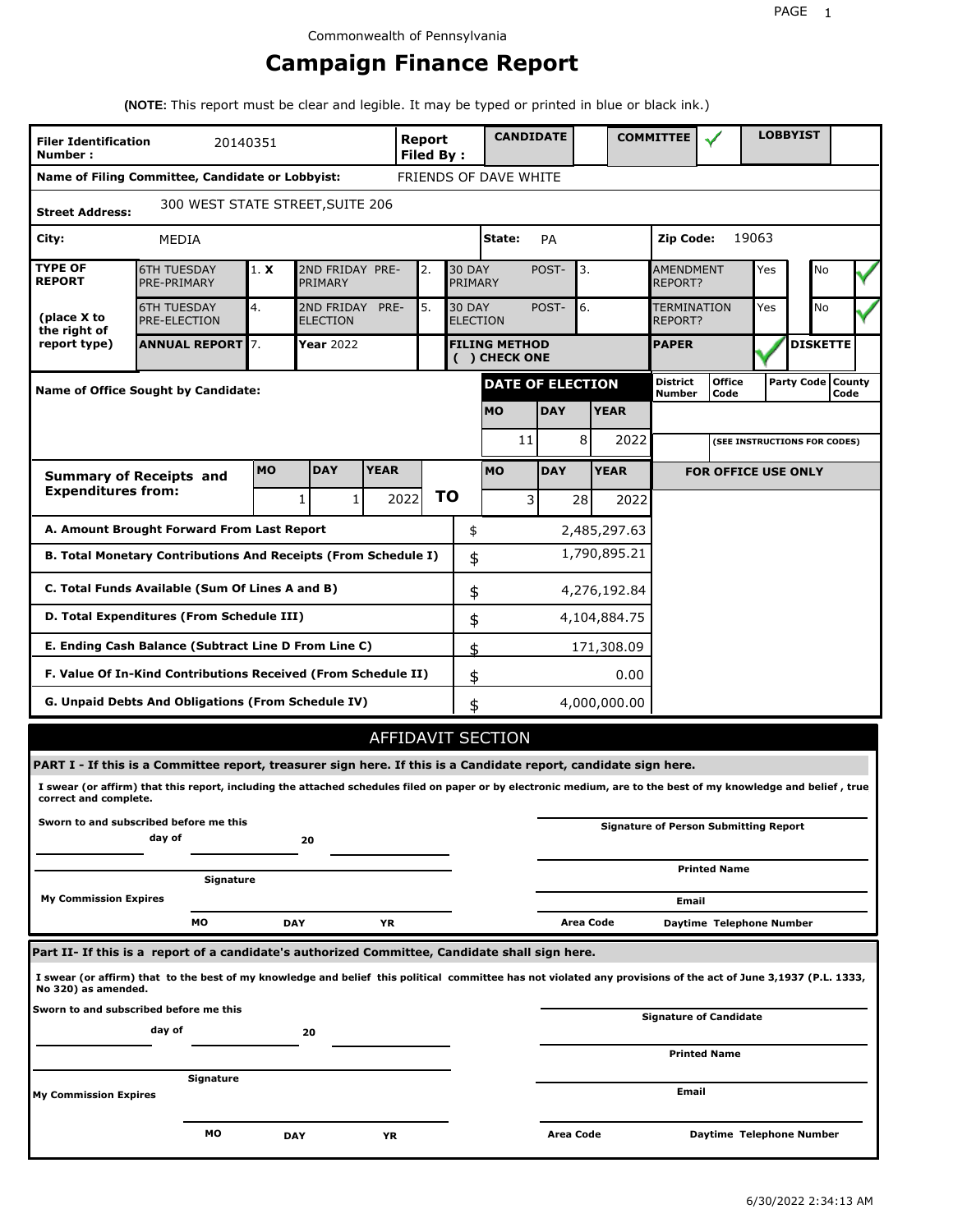## **SCHEDULE I CONTRIBUTIONS AND RECEIPTS**

**Detailed Summary Page**

| <b>Name of Filing Committee or Candidate</b>                                                                                                                                                | <b>Reporting Period</b> |                |                    |
|---------------------------------------------------------------------------------------------------------------------------------------------------------------------------------------------|-------------------------|----------------|--------------------|
| FRIENDS OF DAVE WHITE                                                                                                                                                                       | From:                   | $1/1/2022$ To: | 3/28/2022          |
| 1. Unitemized Contributions Received - \$50.00 or Less Per Contributor                                                                                                                      |                         |                |                    |
| <b>TOTAL for the Reporting Period</b>                                                                                                                                                       |                         | (1)            | \$<br>22,364.21    |
| 2. Contributions Received - \$50.01 To \$250.00 (From Part A and Part B)                                                                                                                    |                         |                |                    |
| <b>Contributions Received From Political Committees (Part A)</b>                                                                                                                            |                         |                | \$<br>0.00         |
| All Other Contributions (Part B)                                                                                                                                                            |                         |                | \$<br>20,305.00    |
| <b>TOTAL for the Reporting Period</b>                                                                                                                                                       |                         | (2)            | \$<br>20,305.00    |
| 3. Contributions Received Over \$250.00 (From Part C and Part D)                                                                                                                            |                         |                |                    |
|                                                                                                                                                                                             |                         |                | \$                 |
| <b>Contributions Received From Political Committees (Part C)</b>                                                                                                                            |                         |                | 588,500.00         |
| All Other Contributions (Part D)                                                                                                                                                            |                         |                | \$<br>1,159,726.00 |
| <b>TOTAL for the Reporting Period</b>                                                                                                                                                       |                         | (3)            | \$<br>1,748,226.00 |
| 4. Other Receipts, Refunds, Interest Earned, Returned Checks, Etc. (From Part E)                                                                                                            |                         |                |                    |
| <b>TOTAL for the Reporting Period</b>                                                                                                                                                       |                         | (4)            | \$<br>0.00         |
|                                                                                                                                                                                             |                         |                |                    |
| Total Monetary Contributions and Receipts During this Reporting Period (Add and enter amount<br>totals from Boxes 1,2,3 and 4; also enter this amount on Page1, Report Cover Page, Item B.) |                         |                | \$<br>1,790,895.21 |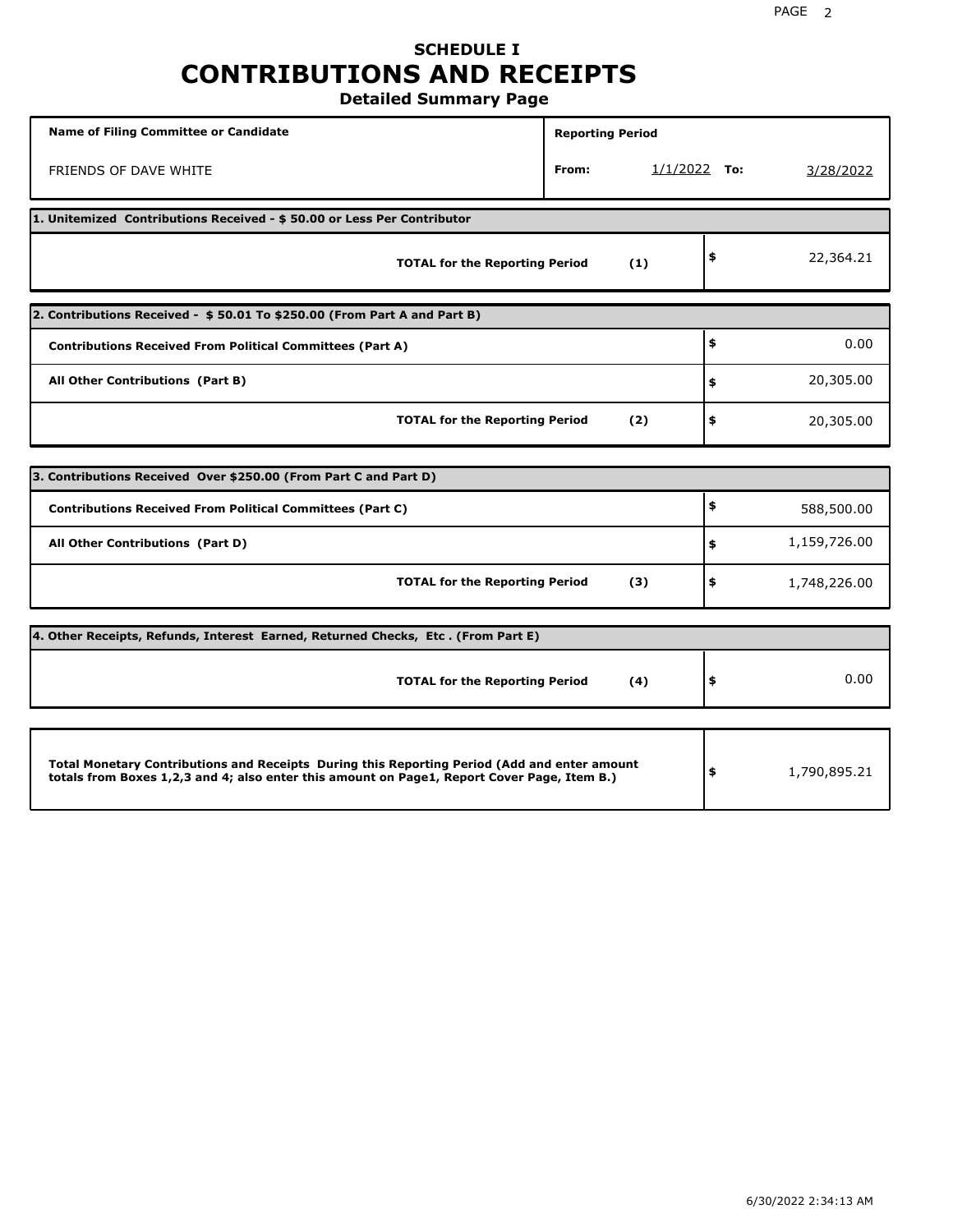## **PART A CONTRIBUTIONS RECEIVED FROM POLITICAL COMMITTEES**

**\$50.01 TO \$250.00**

 **Use this Part to itemize only contributions received from political committees with an aggregate value from \$50.01 to \$250.00 in the reporting period.**

| From:     | <b>DATE</b> | To:         |                   |
|-----------|-------------|-------------|-------------------|
|           |             |             |                   |
|           |             |             | <b>AMOUNT</b>     |
| <b>MO</b> | <b>DAY</b>  | <b>YEAR</b> |                   |
|           |             |             | \$<br>0.00        |
|           |             |             |                   |
|           |             |             | <b>PAGE TOTAL</b> |
|           |             |             |                   |

**Enter Grand Total of Part A on Schedule I, Detailed Summary Page, Section 2.**

**\$** 0.00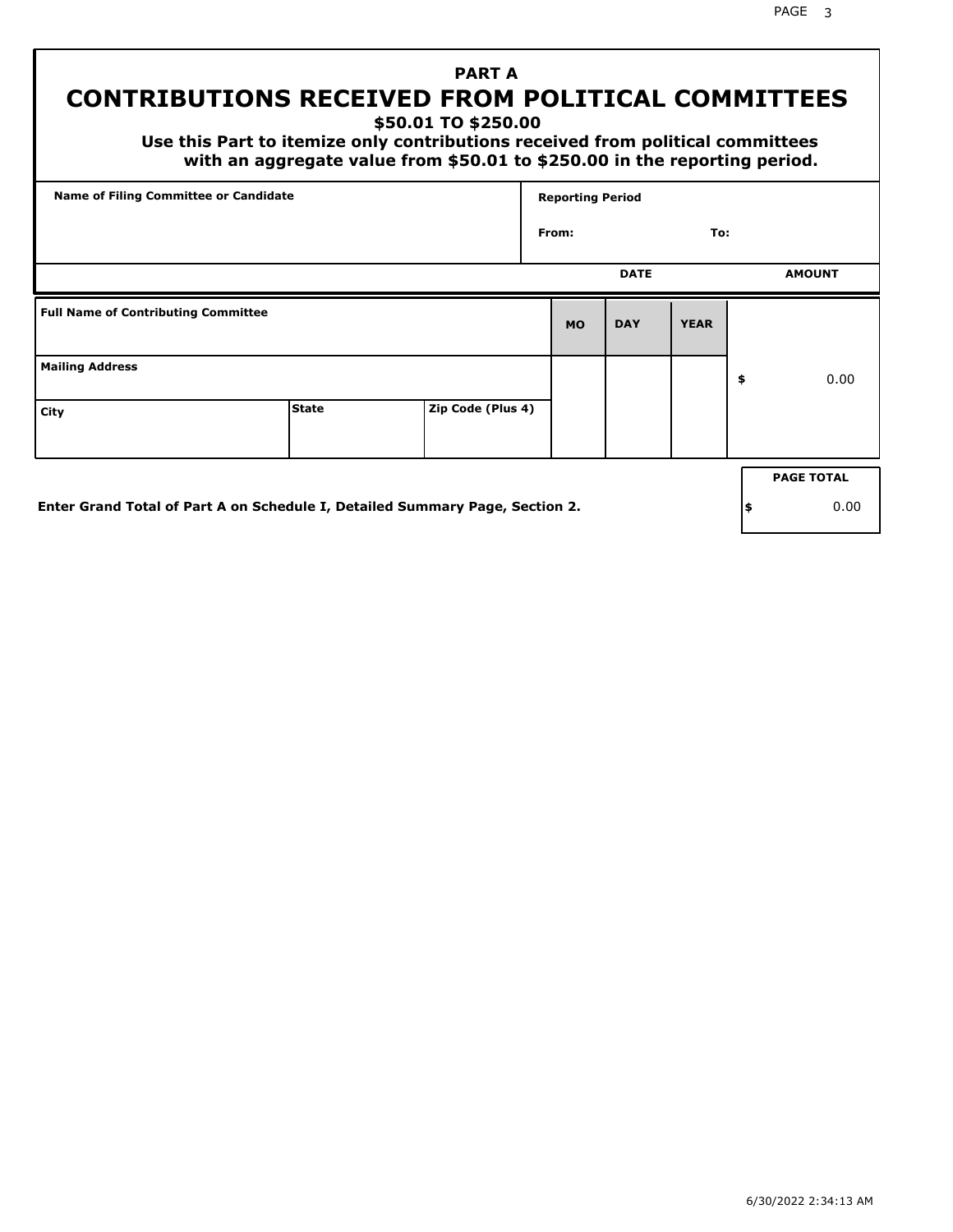|                                                          | <b>ALL OTHER CONTRIBUTIONS</b><br>Use this Part to itemize all other contributions with an aggregate value from<br>(Exclude contributions from political committees reported in Part A) | <b>PART B</b><br>\$50.01 TO \$250.00<br>\$50.01 to \$250.00 in the reporting period. |                         |             |                |               |
|----------------------------------------------------------|-----------------------------------------------------------------------------------------------------------------------------------------------------------------------------------------|--------------------------------------------------------------------------------------|-------------------------|-------------|----------------|---------------|
| <b>Name of Filing Committee or Candidate</b>             |                                                                                                                                                                                         |                                                                                      | <b>Reporting Period</b> |             |                |               |
| FRIENDS OF DAVE WHITE                                    |                                                                                                                                                                                         |                                                                                      | From:                   |             | $1/1/2022$ To: | 3/28/2022     |
|                                                          |                                                                                                                                                                                         |                                                                                      |                         | <b>DATE</b> |                | <b>AMOUNT</b> |
| <b>Full Name of Contributor</b><br><b>JOEL ADAMS</b>     |                                                                                                                                                                                         |                                                                                      | <b>MO</b>               | <b>DAY</b>  | <b>YEAR</b>    |               |
| <b>Mailing Address</b>                                   | 85 KINGSTON ROAD                                                                                                                                                                        |                                                                                      |                         |             |                | \$<br>55.00   |
| City<br>MEDIA                                            | <b>State</b>                                                                                                                                                                            | Zip Code (Plus 4)                                                                    | $\mathbf{1}$            | 19          | 2022           |               |
|                                                          | PA                                                                                                                                                                                      | 19063                                                                                |                         |             |                |               |
| <b>Full Name of Contributor</b><br><b>SAM ADAMS</b>      |                                                                                                                                                                                         |                                                                                      | <b>MO</b>               | <b>DAY</b>  | <b>YEAR</b>    |               |
| <b>Mailing Address</b>                                   | 2233 WESTFALL CIRCLE                                                                                                                                                                    |                                                                                      |                         |             |                | \$<br>60.00   |
| City<br><b>MEDFORD</b>                                   | <b>State</b><br><b>OR</b>                                                                                                                                                               | Zip Code (Plus 4)<br>97504                                                           | 2                       | 16          | 2022           |               |
| <b>Full Name of Contributor</b><br><b>SAM ADAMS</b>      |                                                                                                                                                                                         |                                                                                      | <b>MO</b>               | <b>DAY</b>  | <b>YEAR</b>    |               |
| <b>Mailing Address</b>                                   | 2233 WESTFALL CIRCLE                                                                                                                                                                    |                                                                                      |                         |             |                | 80.00<br>÷,   |
| City<br>MEDFORD                                          | <b>State</b><br><b>OR</b>                                                                                                                                                               | Zip Code (Plus 4)<br>97504                                                           | 2                       | 18          | 2022           |               |
| <b>Full Name of Contributor</b><br>DAVID ALYEA           |                                                                                                                                                                                         |                                                                                      | <b>MO</b>               | <b>DAY</b>  | <b>YEAR</b>    |               |
| <b>Mailing Address</b>                                   | 8243 AMBER SPRINGS COVE                                                                                                                                                                 |                                                                                      |                         |             |                | \$<br>100.00  |
| City<br>CORDOVA                                          | <b>State</b><br>TN                                                                                                                                                                      | Zip Code (Plus 4)<br>38018                                                           | 2                       | 6           | 2022           |               |
| <b>Full Name of Contributor</b><br><b>EMIDIO AMOROSO</b> |                                                                                                                                                                                         |                                                                                      | <b>MO</b>               | <b>DAY</b>  | <b>YEAR</b>    |               |
| <b>Mailing Address</b>                                   | 2510 SECANE ROAD                                                                                                                                                                        |                                                                                      |                         |             |                | 50.00<br>\$   |
| City<br><b>CLIFTON HEIGHTS</b>                           | <b>State</b><br>PA                                                                                                                                                                      | Zip Code (Plus 4)<br>19018                                                           | 1                       | 6           | 2022           |               |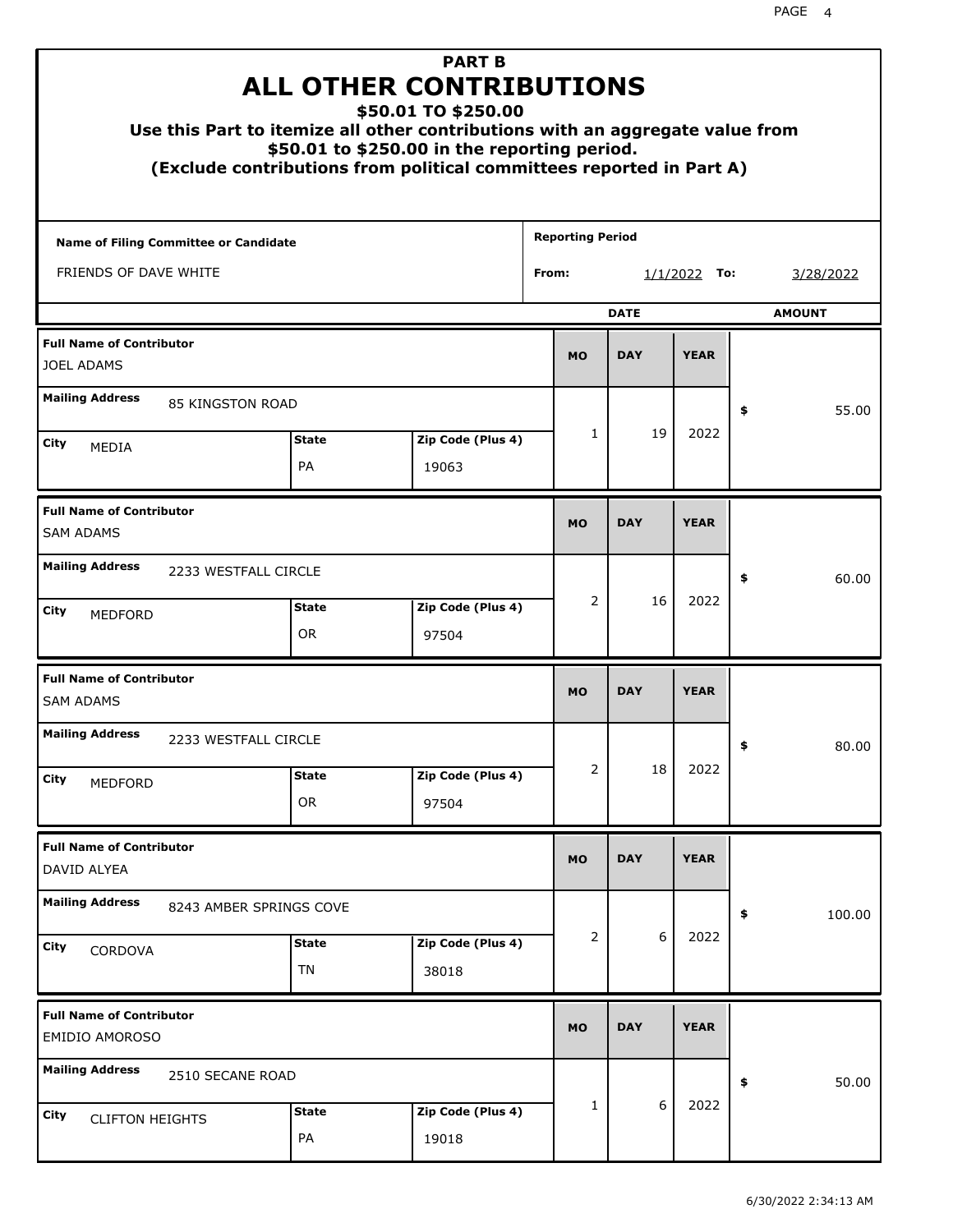| <b>Full Name of Contributor</b><br><b>EMIDIO AMOROSO</b> |                            | <b>MO</b>    | <b>DAY</b> | <b>YEAR</b> |             |
|----------------------------------------------------------|----------------------------|--------------|------------|-------------|-------------|
| <b>Mailing Address</b><br>2510 SECANE ROAD               |                            |              |            |             | 25.00<br>\$ |
| <b>State</b><br>City<br><b>CLIFTON HEIGHTS</b><br>PA     | Zip Code (Plus 4)<br>19018 | $\mathbf{1}$ | 15         | 2022        |             |
| <b>Full Name of Contributor</b><br><b>EMIDIO AMOROSO</b> |                            | <b>MO</b>    | <b>DAY</b> | <b>YEAR</b> |             |
| <b>Mailing Address</b><br>2510 SECANE ROAD               |                            |              |            |             | 25.00<br>\$ |
| <b>State</b><br>City<br><b>CLIFTON HEIGHTS</b><br>PA     | Zip Code (Plus 4)<br>19018 | 2            | 3          | 2022        |             |
| <b>Full Name of Contributor</b><br>DIANE ARMSTRONG       |                            | <b>MO</b>    | <b>DAY</b> | <b>YEAR</b> |             |
| <b>Mailing Address</b><br>7285 COLTS NECK ROAD           |                            |              |            |             | \$<br>65.00 |
| <b>State</b><br>City<br>MECHANICSVILLE<br>VA             | Zip Code (Plus 4)<br>23111 | 2            | 11         | 2022        |             |
|                                                          |                            |              |            |             |             |
| <b>Full Name of Contributor</b><br>WILLIAM ARNOLD        |                            | <b>MO</b>    | <b>DAY</b> | <b>YEAR</b> |             |
| <b>Mailing Address</b><br>3618 W. MULLEN AVENUE          |                            |              |            |             | 75.00<br>\$ |
| <b>State</b><br>City<br><b>TAMPA</b><br>FL               | Zip Code (Plus 4)<br>33609 | 2            | 24         | 2022        |             |
| <b>Full Name of Contributor</b><br><b>WILLIAM AUTON</b>  |                            | <b>MO</b>    | <b>DAY</b> | <b>YEAR</b> |             |
| <b>Mailing Address</b><br>2243 FAIRVIEW AVENUE           |                            |              |            |             | 48.00<br>\$ |
| <b>State</b><br>City<br>READING<br>PA                    | Zip Code (Plus 4)<br>19606 | 1            | 18         | 2022        |             |
| <b>Full Name of Contributor</b><br>WILLIAM AUTON         |                            | <b>MO</b>    | <b>DAY</b> | <b>YEAR</b> |             |
| <b>Mailing Address</b><br>2243 FAIRVIEW AVENUE           |                            | 2            | 22         | 2022        | 15.00<br>\$ |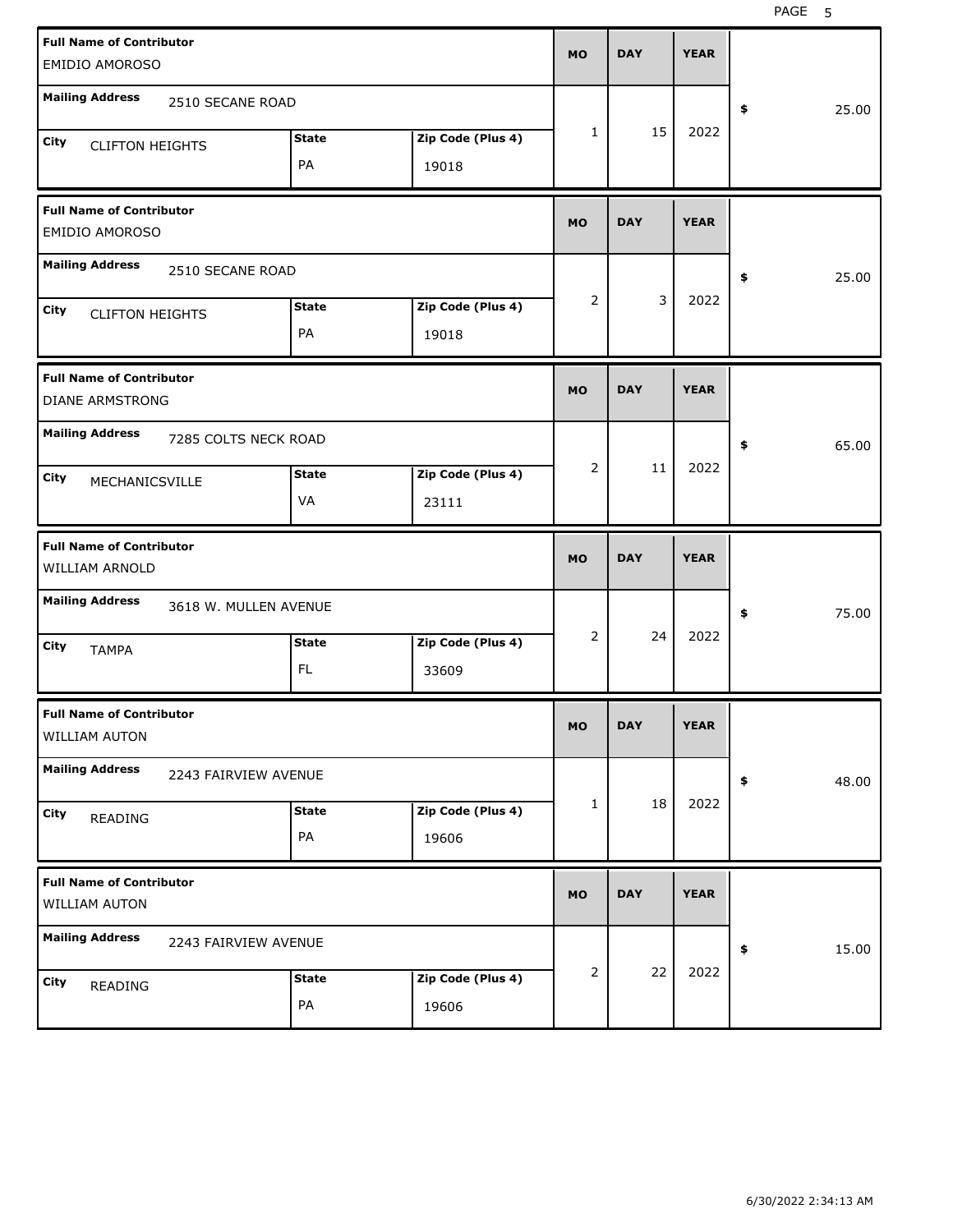| <b>Full Name of Contributor</b> |                      |              |                   |              |            |             |              |
|---------------------------------|----------------------|--------------|-------------------|--------------|------------|-------------|--------------|
| <b>WILLIAM AUTON</b>            |                      |              |                   | <b>MO</b>    | <b>DAY</b> | <b>YEAR</b> |              |
| <b>Mailing Address</b>          |                      |              |                   |              |            |             |              |
|                                 | 2243 FAIRVIEW AVENUE |              |                   |              |            |             | \$<br>15.00  |
| City<br><b>READING</b>          |                      | <b>State</b> | Zip Code (Plus 4) | 2            | 23         | 2022        |              |
|                                 |                      | PA           | 19606             |              |            |             |              |
| <b>Full Name of Contributor</b> |                      |              |                   |              |            |             |              |
| <b>WILLIAM AUTON</b>            |                      |              |                   | <b>MO</b>    | <b>DAY</b> | <b>YEAR</b> |              |
| <b>Mailing Address</b>          | 2243 FAIRVIEW AVENUE |              |                   |              |            |             | \$<br>25.00  |
| City<br><b>READING</b>          |                      | <b>State</b> | Zip Code (Plus 4) | 3            | 17         | 2022        |              |
|                                 |                      | PA           | 19606             |              |            |             |              |
| <b>Full Name of Contributor</b> |                      |              |                   |              |            |             |              |
| <b>WILLIAM AUTON</b>            |                      |              |                   | <b>MO</b>    | <b>DAY</b> | <b>YEAR</b> |              |
| <b>Mailing Address</b>          | 2243 FAIRVIEW AVENUE |              |                   |              |            |             | \$<br>15.00  |
| City<br><b>READING</b>          |                      | <b>State</b> | Zip Code (Plus 4) | 3            | 28         | 2022        |              |
|                                 |                      | PA           | 19606             |              |            |             |              |
|                                 |                      |              |                   |              |            |             |              |
| <b>Full Name of Contributor</b> |                      |              |                   |              |            |             |              |
| JEFF BAIRSTOW                   |                      |              |                   | <b>MO</b>    | <b>DAY</b> | <b>YEAR</b> |              |
| <b>Mailing Address</b>          | 304 WORSTALL ALLEY   |              |                   |              |            |             | \$<br>105.00 |
| City<br><b>NEWTOWN</b>          |                      | <b>State</b> | Zip Code (Plus 4) | $\mathbf{1}$ | 20         | 2022        |              |
|                                 |                      | PA           | 18940             |              |            |             |              |
| <b>Full Name of Contributor</b> |                      |              |                   |              |            |             |              |
| <b>JEFF BAIRSTOW</b>            |                      |              |                   | <b>MO</b>    | <b>DAY</b> | <b>YEAR</b> |              |
| <b>Mailing Address</b>          | 304 WORSTALL ALLEY   |              |                   |              |            |             | \$<br>100.00 |
| City<br><b>NEWTOWN</b>          |                      | <b>State</b> | Zip Code (Plus 4) | 2            | 19         | 2022        |              |
|                                 |                      | PA           | 18940             |              |            |             |              |
| <b>Full Name of Contributor</b> |                      |              |                   |              |            |             |              |
| MARY BALLARD                    |                      |              |                   | <b>MO</b>    | <b>DAY</b> | <b>YEAR</b> |              |
| <b>Mailing Address</b>          | 112 LAKEVIEW LANE    |              |                   |              |            |             | \$<br>60.00  |
| City<br><b>DUBLIN</b>           |                      | <b>State</b> | Zip Code (Plus 4) | 2            | 11         | 2022        |              |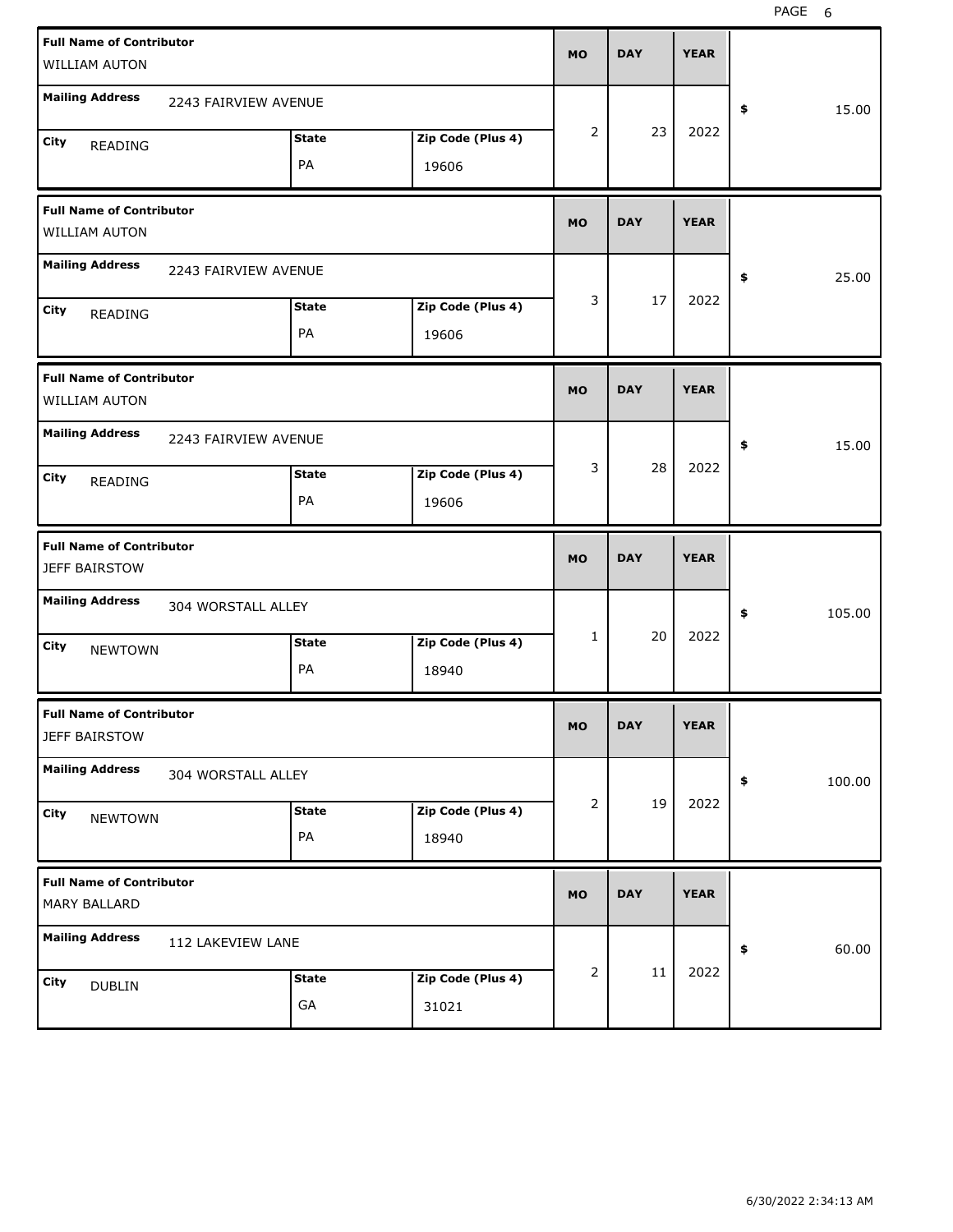| <b>Full Name of Contributor</b><br><b>DONALD BANKS</b>                                         |                            | <b>MO</b> | <b>DAY</b> | <b>YEAR</b> |             |
|------------------------------------------------------------------------------------------------|----------------------------|-----------|------------|-------------|-------------|
| <b>Mailing Address</b><br>505 WILLOWBROOK ROAD                                                 |                            |           |            |             | 50.00<br>\$ |
| <b>State</b><br><b>City</b><br><b>STATEN ISLAND</b><br><b>NY</b>                               | Zip Code (Plus 4)<br>10314 | 2         | 24         | 2022        |             |
| <b>Full Name of Contributor</b><br><b>DONALD BANKS</b>                                         |                            | <b>MO</b> | <b>DAY</b> | <b>YEAR</b> |             |
| <b>Mailing Address</b><br>505 WILLOWBROOK ROAD                                                 |                            |           |            |             | 50.00<br>\$ |
| <b>State</b><br><b>City</b><br><b>STATEN ISLAND</b><br><b>NY</b>                               | Zip Code (Plus 4)<br>10314 | 2         | 28         | 2022        |             |
| <b>Full Name of Contributor</b><br><b>HOWARD BEAN</b>                                          |                            | <b>MO</b> | <b>DAY</b> | <b>YEAR</b> |             |
| <b>Mailing Address</b><br>3119 GEORGIA PLACE<br><b>State</b><br>City<br><b>ANACORTES</b><br>WA | Zip Code (Plus 4)<br>98221 | 3         | 27         | 2022        | 55.00<br>\$ |
|                                                                                                |                            |           |            |             |             |
| <b>Full Name of Contributor</b><br>BILL BEAN, JR.                                              |                            | <b>MO</b> | <b>DAY</b> | <b>YEAR</b> |             |
| <b>Mailing Address</b><br>1425 HIGHFILL CHAPEL ROAD                                            |                            |           |            |             | 60.00<br>\$ |
| <b>State</b><br>City<br><b>TASWELL</b><br>IN                                                   | Zip Code (Plus 4)<br>47175 | 2         | 10         | 2022        |             |
| <b>Full Name of Contributor</b><br><b>GAIL BERAROV</b>                                         |                            | MO        | <b>DAY</b> | <b>YEAR</b> |             |
| <b>Mailing Address</b><br>20 GOLDFINCH LANE                                                    |                            |           |            |             | 55.00<br>\$ |
| <b>State</b><br>City<br>NESHANIC STATION<br>NJ                                                 | Zip Code (Plus 4)<br>08853 | 2         | 10         | 2022        |             |
| <b>Full Name of Contributor</b><br>JON BERG                                                    |                            | <b>MO</b> | <b>DAY</b> | <b>YEAR</b> |             |
| <b>Mailing Address</b><br>4440 37TH AVENUE SOUTH APT. 110                                      |                            |           | 22         | 2022        | 65.00<br>\$ |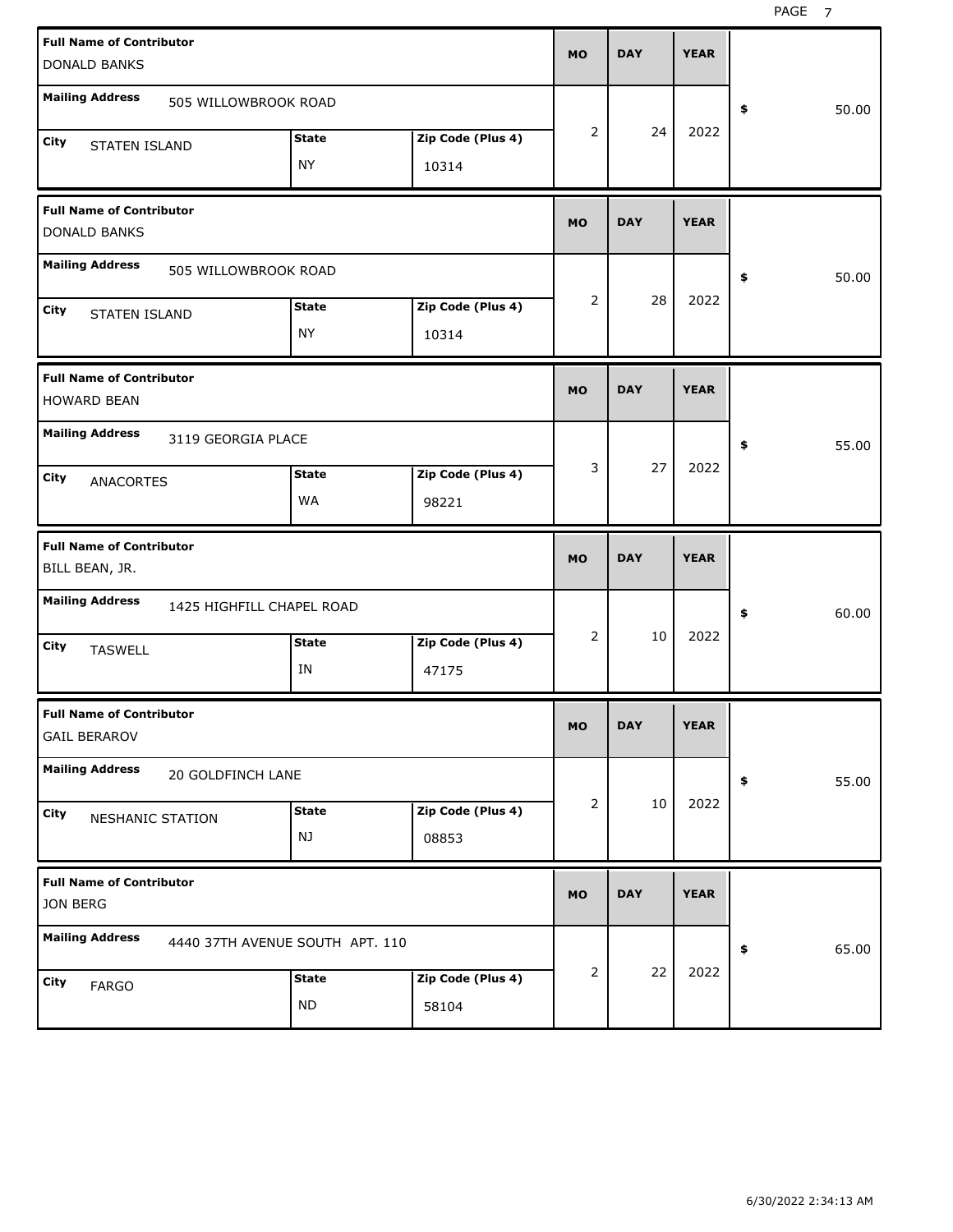| <b>Full Name of Contributor</b><br>JON BERG           |                                 |                            | <b>MO</b>      | <b>DAY</b> | <b>YEAR</b> |              |
|-------------------------------------------------------|---------------------------------|----------------------------|----------------|------------|-------------|--------------|
| <b>Mailing Address</b>                                | 4440 37TH AVENUE SOUTH APT. 110 |                            |                |            |             | 50.00<br>\$  |
| City<br><b>FARGO</b>                                  | <b>State</b><br><b>ND</b>       | Zip Code (Plus 4)<br>58104 | 2              | 28         | 2022        |              |
| <b>Full Name of Contributor</b><br>HENRIETTA BLANTON  |                                 |                            | <b>MO</b>      | <b>DAY</b> | <b>YEAR</b> |              |
| <b>Mailing Address</b><br>5271 JOHN WILSON DRIVE      |                                 |                            |                |            |             | 55.00<br>\$  |
| City<br><b>BOSSIER CITY</b>                           | <b>State</b><br>LA              | Zip Code (Plus 4)<br>71111 | 2              | 23         | 2022        |              |
| <b>Full Name of Contributor</b><br>ROBERT BOMER       |                                 |                            | <b>MO</b>      | <b>DAY</b> | <b>YEAR</b> |              |
| <b>Mailing Address</b><br>707 E. WISCONSIN STREET     |                                 |                            |                |            |             | \$<br>100.00 |
| City<br><b>OBLONG</b>                                 | <b>State</b><br>IL              | Zip Code (Plus 4)<br>62449 | $\overline{2}$ | 23         | 2022        |              |
|                                                       |                                 |                            |                |            |             |              |
| <b>Full Name of Contributor</b><br>PETER BOON         |                                 |                            | <b>MO</b>      | <b>DAY</b> | <b>YEAR</b> |              |
| <b>Mailing Address</b><br>8724 AMETHYST LANE          |                                 |                            |                |            |             | 65.00<br>\$  |
| City<br><b>BRENTWOOD</b>                              | <b>State</b><br>TN              | Zip Code (Plus 4)<br>37027 | $\overline{2}$ | 23         | 2022        |              |
| <b>Full Name of Contributor</b><br><b>KAY BRACKEN</b> |                                 |                            | MO             | <b>DAY</b> | <b>YEAR</b> |              |
| <b>Mailing Address</b><br>405 HAMVASY                 |                                 |                            |                |            |             | 65.00<br>\$  |
| City<br><b>TYLER</b>                                  | <b>State</b><br><b>TX</b>       | Zip Code (Plus 4)<br>75701 | $\overline{2}$ | 14         | 2022        |              |
| <b>Full Name of Contributor</b><br>THERESA BRENNAN    |                                 |                            | <b>MO</b>      | <b>DAY</b> | <b>YEAR</b> |              |
| <b>Mailing Address</b><br>400 GARDEN ROAD             |                                 |                            |                | 14         | 2022        | 105.00<br>\$ |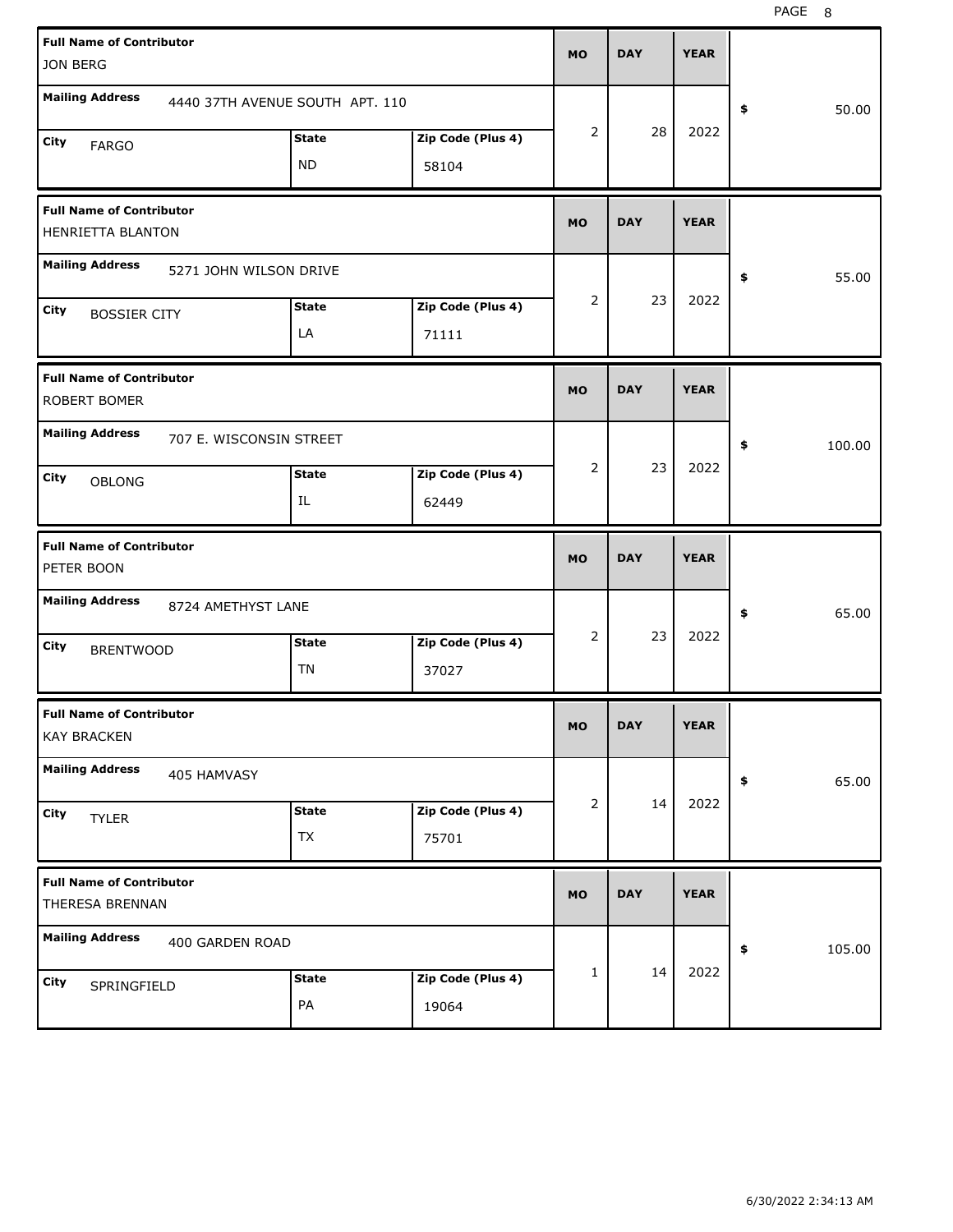| <b>Full Name of Contributor</b><br><b>JOSIE BRENNAN</b> |                              |                           |                            | <b>MO</b>      | <b>DAY</b> | <b>YEAR</b> |              |
|---------------------------------------------------------|------------------------------|---------------------------|----------------------------|----------------|------------|-------------|--------------|
| <b>Mailing Address</b>                                  | 43 HUNTING COUNTRY TRAILS    |                           |                            |                |            |             | \$<br>55.00  |
| City<br><b>TRYON</b>                                    |                              | <b>State</b><br><b>NC</b> | Zip Code (Plus 4)<br>28782 | $\overline{2}$ | 10         | 2022        |              |
| <b>Full Name of Contributor</b><br>PAT BROCK            |                              |                           |                            | <b>MO</b>      | <b>DAY</b> | <b>YEAR</b> |              |
| <b>Mailing Address</b>                                  | 2407 LAKECREST GARDENS DRIVE |                           |                            |                |            |             | \$<br>100.00 |
| City<br><b>KATY</b>                                     |                              | <b>State</b><br>TX        | Zip Code (Plus 4)<br>77493 | $\overline{2}$ | 23         | 2022        |              |
| <b>Full Name of Contributor</b><br>LELIA T. BUERGER     |                              |                           |                            | <b>MO</b>      | <b>DAY</b> | <b>YEAR</b> |              |
| <b>Mailing Address</b>                                  | 14242 MISTY MEADOW LANE      |                           |                            |                |            |             | \$<br>30.00  |
| City<br><b>HOUSTON</b>                                  |                              | <b>State</b><br>TX        | Zip Code (Plus 4)<br>77079 | $\overline{2}$ | 23         | 2022        |              |
|                                                         |                              |                           |                            |                |            |             |              |
| <b>Full Name of Contributor</b><br>LELIA T. BUERGER     |                              |                           |                            | <b>MO</b>      | <b>DAY</b> | <b>YEAR</b> |              |
| <b>Mailing Address</b>                                  | 14242 MISTY MEADOW LANE      |                           |                            |                |            |             | \$<br>25.00  |
| City<br><b>HOUSTON</b>                                  |                              | <b>State</b><br>TX        | Zip Code (Plus 4)<br>77079 | $\overline{2}$ | 28         | 2022        |              |
| <b>Full Name of Contributor</b><br>CHARITY BULLER       |                              |                           |                            | <b>MO</b>      | <b>DAY</b> | YEAK        |              |
| <b>Mailing Address</b>                                  | 202 ARISTOTLE DRIVE          |                           |                            |                |            |             | 65.00<br>\$  |
| City<br>LAFAYETTE                                       |                              | <b>State</b><br>LA        | Zip Code (Plus 4)<br>70508 | $\overline{2}$ | 24         | 2022        |              |
| <b>Full Name of Contributor</b><br>BERNARD BYRNE        |                              |                           |                            | <b>MO</b>      | <b>DAY</b> | <b>YEAR</b> |              |
| <b>Mailing Address</b>                                  | 127 MAPLE LANE               |                           |                            | 2              | $6\,$      | 2022        | 55.00<br>\$  |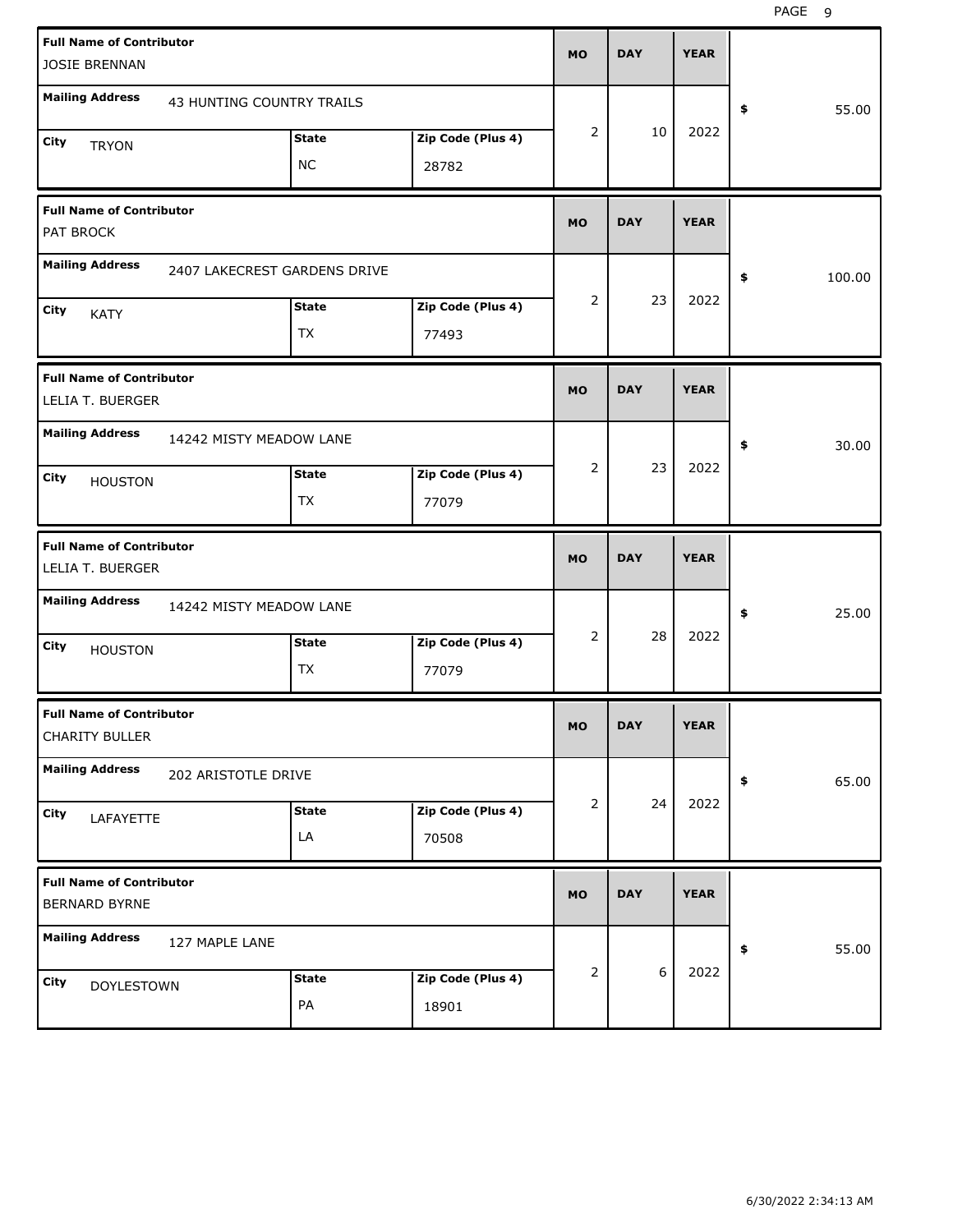| <b>Full Name of Contributor</b><br><b>ROGER CAIN</b>     |                            |                    |                            | <b>MO</b> | <b>DAY</b> | <b>YEAR</b> |              |       |
|----------------------------------------------------------|----------------------------|--------------------|----------------------------|-----------|------------|-------------|--------------|-------|
| <b>Mailing Address</b>                                   | 1496 COTACO FLORETTE       |                    |                            |           |            |             | 125.00<br>\$ |       |
| City<br>SOMERVILLE                                       |                            | <b>State</b><br>AL | Zip Code (Plus 4)<br>35670 | 3         | 18         | 2022        |              |       |
| <b>Full Name of Contributor</b><br>RICHARD CALDERWOOD    |                            |                    |                            | <b>MO</b> | <b>DAY</b> | <b>YEAR</b> |              |       |
| <b>Mailing Address</b>                                   | 9 TUXBURY LANE             |                    |                            |           |            |             | 105.00<br>\$ |       |
| City<br>AMESBURY                                         |                            | <b>State</b><br>MA | Zip Code (Plus 4)<br>01913 | 3         | 18         | 2022        |              |       |
| <b>Full Name of Contributor</b><br>JAMES CAROLLO         |                            |                    |                            | <b>MO</b> | <b>DAY</b> | <b>YEAR</b> |              |       |
| <b>Mailing Address</b>                                   | 2001 LINCOLN STREET, #1611 |                    |                            |           |            |             | \$           | 65.00 |
| City<br><b>DENVER</b>                                    |                            | <b>State</b><br>CO | Zip Code (Plus 4)<br>80202 | 2         | 23         | 2022        |              |       |
|                                                          |                            |                    |                            |           |            |             |              |       |
| <b>Full Name of Contributor</b><br>JAMES CAROLLO         |                            |                    |                            | <b>MO</b> | <b>DAY</b> | <b>YEAR</b> |              |       |
| <b>Mailing Address</b>                                   | 2001 LINCOLN STREET, #1611 |                    |                            |           |            |             | \$           | 50.00 |
| City<br><b>DENVER</b>                                    |                            | <b>State</b><br>CO | Zip Code (Plus 4)<br>80202 | 2         | 28         | 2022        |              |       |
| <b>Full Name of Contributor</b><br>JAMES CAROLLO         |                            |                    |                            | MO        | <b>DAY</b> | <b>YEAR</b> |              |       |
| <b>Mailing Address</b>                                   | 2001 LINCOLN STREET, #1611 |                    |                            |           |            |             | \$           | 50.00 |
| City<br><b>DENVER</b>                                    |                            | <b>State</b><br>CO | Zip Code (Plus 4)<br>80202 | 3         | 23         | 2022        |              |       |
| <b>Full Name of Contributor</b><br><b>STEVEN CARRERA</b> |                            |                    |                            | <b>MO</b> | <b>DAY</b> | <b>YEAR</b> |              |       |
| <b>Mailing Address</b>                                   | 103 PARA AVENUE            |                    |                            |           |            |             | 100.00<br>\$ |       |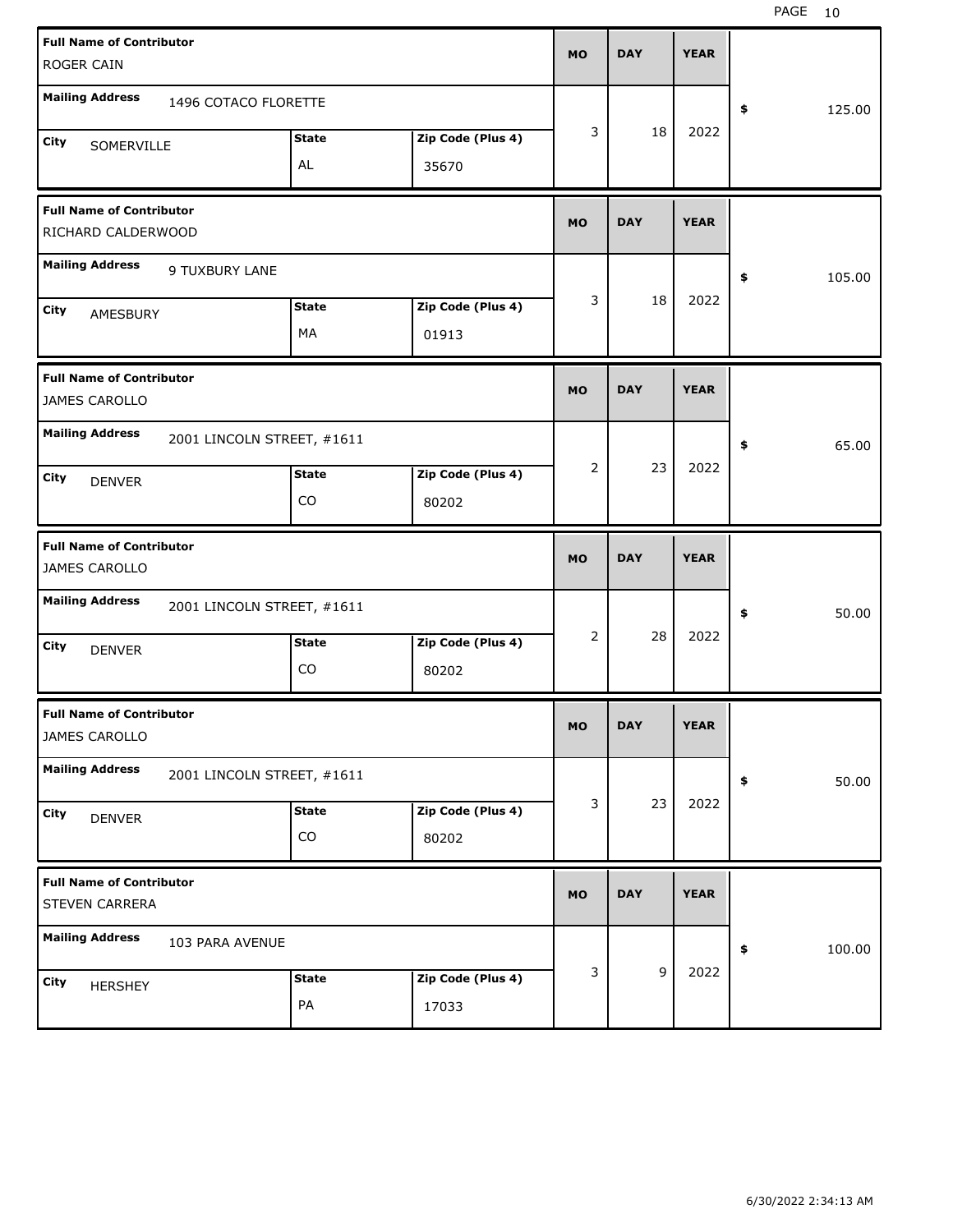| <b>Full Name of Contributor</b>                     |              |                   | <b>MO</b> | <b>DAY</b> | <b>YEAR</b> |              |  |
|-----------------------------------------------------|--------------|-------------------|-----------|------------|-------------|--------------|--|
| MERRILL CARTER                                      |              |                   |           |            |             |              |  |
| <b>Mailing Address</b><br>6 EAGLE RIDGE LANE        |              |                   |           |            |             | 55.00<br>\$  |  |
| <b>City</b><br>GREENVILLE                           | <b>State</b> | Zip Code (Plus 4) | 2         | 22         | 2022        |              |  |
|                                                     | <b>SC</b>    | 29615             |           |            |             |              |  |
| <b>Full Name of Contributor</b><br>DAVID CHAMPION   |              |                   | <b>MO</b> | <b>DAY</b> | <b>YEAR</b> |              |  |
| <b>Mailing Address</b><br>115 WEST CROSSBOW LANE    |              |                   |           |            |             | 35.00<br>\$  |  |
| <b>City</b><br><b>SLIPPERY ROCK</b>                 | <b>State</b> | Zip Code (Plus 4) | 1         | 15         | 2022        |              |  |
|                                                     | PA           | 16057             |           |            |             |              |  |
| <b>Full Name of Contributor</b><br>DAVID CHAMPION   |              |                   | <b>MO</b> | <b>DAY</b> | <b>YEAR</b> |              |  |
| <b>Mailing Address</b><br>115 WEST CROSSBOW LANE    |              |                   |           |            |             | \$<br>30.00  |  |
| <b>City</b><br><b>SLIPPERY ROCK</b>                 | <b>State</b> | Zip Code (Plus 4) | 1         | 29         | 2022        |              |  |
|                                                     | PA           | 16057             |           |            |             |              |  |
|                                                     |              |                   |           |            |             |              |  |
| <b>Full Name of Contributor</b><br>DAVID CHAMPION   |              |                   | <b>MO</b> | <b>DAY</b> | <b>YEAR</b> |              |  |
| <b>Mailing Address</b><br>115 WEST CROSSBOW LANE    |              |                   |           |            |             | \$<br>30.00  |  |
| City<br>SLIPPERY ROCK                               | <b>State</b> | Zip Code (Plus 4) | 3         | 10         | 2022        |              |  |
|                                                     | PA           | 16057             |           |            |             |              |  |
| <b>Full Name of Contributor</b><br>DAVID CHAMPION   |              |                   | <b>MO</b> | <b>DAY</b> | <b>YEAR</b> |              |  |
| <b>Mailing Address</b><br>115 WEST CROSSBOW LANE    |              |                   |           |            |             | 30.00<br>\$  |  |
| City<br>SLIPPERY ROCK                               | <b>State</b> | Zip Code (Plus 4) | 3         | 24         | 2022        |              |  |
|                                                     | PA           | 16057             |           |            |             |              |  |
| <b>Full Name of Contributor</b><br>MATT CHRISTNER   |              |                   | <b>MO</b> | <b>DAY</b> | <b>YEAR</b> |              |  |
| <b>Mailing Address</b><br>805 SCOTTDALE DAWSON ROAD |              |                   |           |            |             | 100.00<br>\$ |  |
| City<br><b>DAWSON</b>                               | <b>State</b> | Zip Code (Plus 4) | 2         | 25         | 2022        |              |  |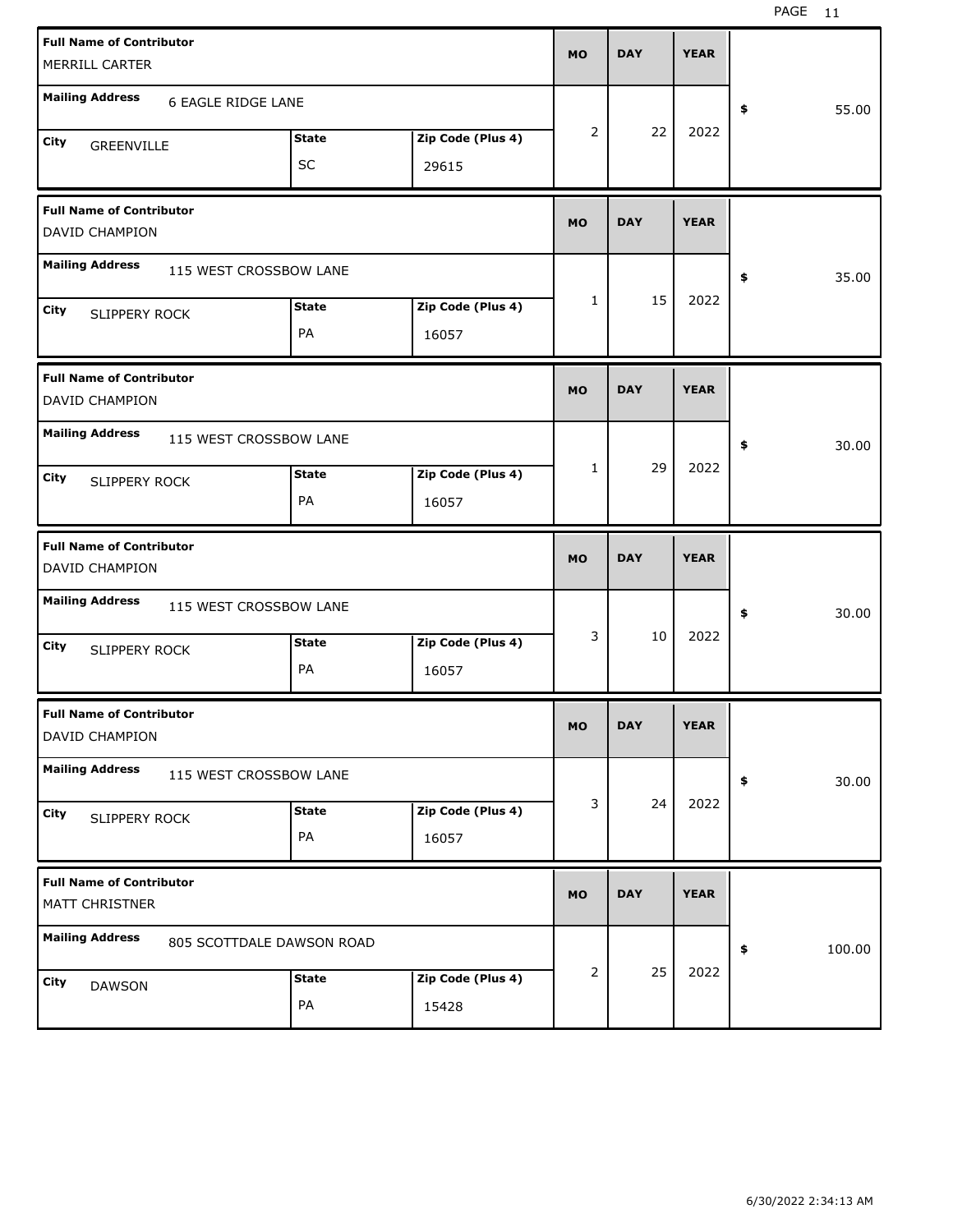| <b>Full Name of Contributor</b>                 |                                 |                   | <b>MO</b>    | <b>DAY</b> | <b>YEAR</b> |             |
|-------------------------------------------------|---------------------------------|-------------------|--------------|------------|-------------|-------------|
| ROBIN CLANEY                                    |                                 |                   |              |            |             |             |
| <b>Mailing Address</b><br>34 MANCHESTER COURT   |                                 |                   |              |            |             | \$<br>25.00 |
| <b>City</b><br><b>BERWYN</b>                    | <b>State</b>                    | Zip Code (Plus 4) | $\mathbf{1}$ | 14         | 2022        |             |
|                                                 | PA                              | 19312             |              |            |             |             |
| <b>Full Name of Contributor</b><br>ROBIN CLANEY |                                 |                   | <b>MO</b>    | <b>DAY</b> | <b>YEAR</b> |             |
| <b>Mailing Address</b><br>34 MANCHESTER COURT   |                                 |                   |              |            |             | \$<br>25.00 |
| <b>City</b>                                     | <b>State</b>                    | Zip Code (Plus 4) | 2            | 14         | 2022        |             |
| <b>BERWYN</b>                                   | PA                              | 19312             |              |            |             |             |
| <b>Full Name of Contributor</b><br>ROBIN CLANEY |                                 |                   | <b>MO</b>    | <b>DAY</b> | <b>YEAR</b> |             |
| <b>Mailing Address</b><br>34 MANCHESTER COURT   |                                 |                   |              |            |             | \$<br>25.00 |
| City<br><b>BERWYN</b>                           | <b>State</b>                    | Zip Code (Plus 4) | 3            | 14         | 2022        |             |
|                                                 | PA                              | 19312             |              |            |             |             |
|                                                 |                                 |                   |              |            |             |             |
| <b>Full Name of Contributor</b><br>RON CODER    |                                 |                   | <b>MO</b>    | <b>DAY</b> | <b>YEAR</b> |             |
| <b>Mailing Address</b><br>137 FOREST AVENUE     |                                 |                   |              |            |             | \$<br>55.00 |
| City                                            | <b>State</b>                    | Zip Code (Plus 4) | 3            | 23         | 2022        |             |
| PITTSBURGH                                      | PA                              | 15202             |              |            |             |             |
| <b>Full Name of Contributor</b><br>DANNY CONN   |                                 |                   | MO           | <b>DAY</b> | <b>YEAR</b> |             |
| <b>Mailing Address</b>                          | 230 LEISENRING, VANDERBILT ROAD |                   |              |            |             | \$<br>25.00 |
|                                                 | <b>State</b>                    | Zip Code (Plus 4) | 1            | 21         | 2022        |             |
| City<br>VANDERBILT                              | PA                              | 15486             |              |            |             |             |
| <b>Full Name of Contributor</b><br>DANNY CONN   |                                 |                   | <b>MO</b>    | <b>DAY</b> | <b>YEAR</b> |             |
| <b>Mailing Address</b>                          | 230 LEISENRING, VANDERBILT ROAD |                   |              |            |             | \$<br>25.00 |
| City                                            | <b>State</b>                    | Zip Code (Plus 4) | 2            | 21         | 2022        |             |
| VANDERBILT                                      | PA                              | 15486             |              |            |             |             |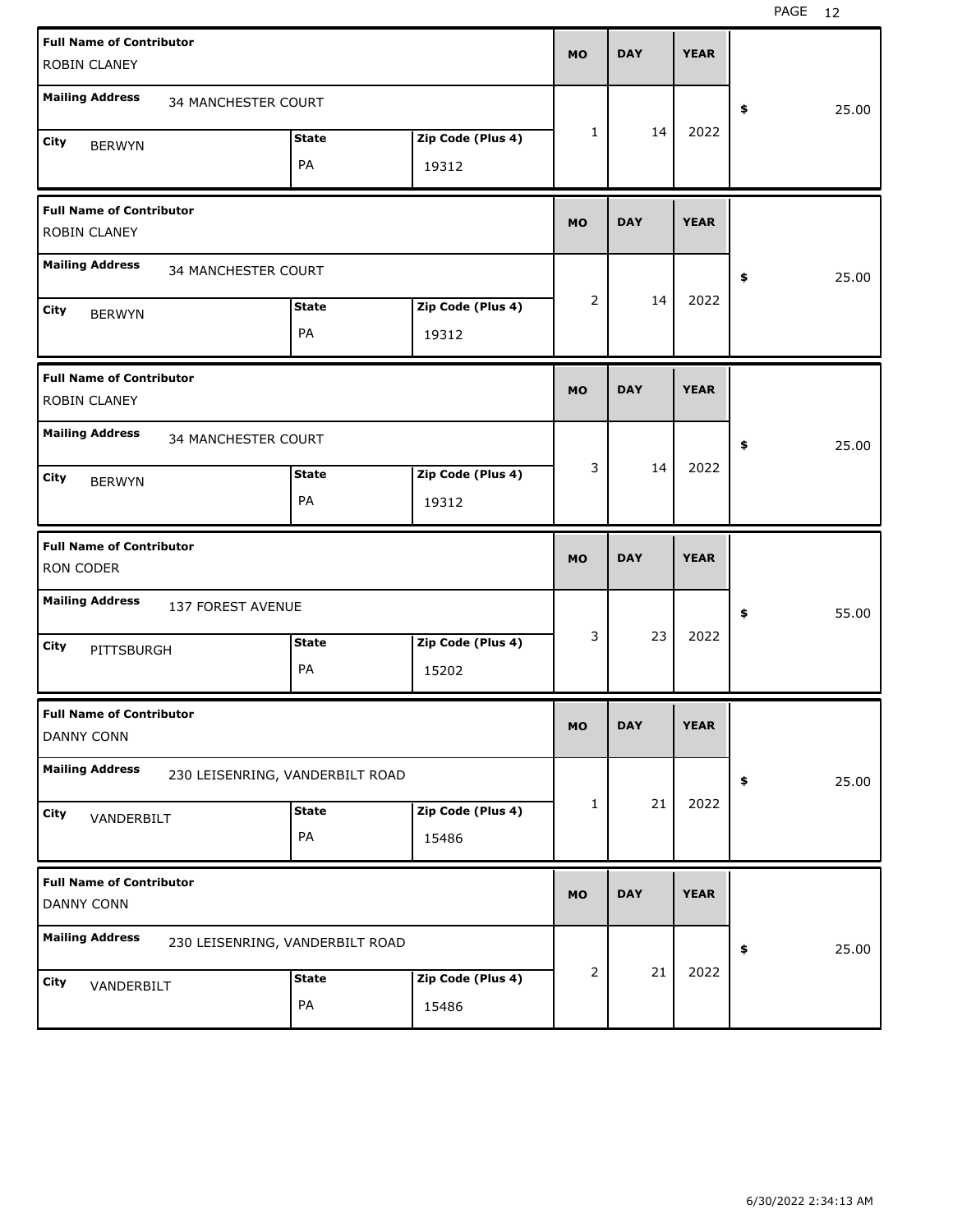| <b>Full Name of Contributor</b><br><b>DANNY CONN</b>   |                          |                                 |                            | <b>MO</b> | <b>DAY</b> | <b>YEAR</b> |             |
|--------------------------------------------------------|--------------------------|---------------------------------|----------------------------|-----------|------------|-------------|-------------|
| <b>Mailing Address</b>                                 |                          | 230 LEISENRING, VANDERBILT ROAD |                            |           |            |             | 25.00<br>\$ |
| City<br>VANDERBILT                                     |                          | <b>State</b><br>PA              | Zip Code (Plus 4)<br>15486 | 3         | 21         | 2022        |             |
| <b>Full Name of Contributor</b><br>RALPH COOK          |                          |                                 |                            | <b>MO</b> | <b>DAY</b> | <b>YEAR</b> |             |
| <b>Mailing Address</b>                                 | 360 NETZLEY DRIVE        |                                 |                            |           |            |             | 55.00<br>\$ |
| City<br><b>DENVER</b>                                  |                          | <b>State</b><br>PA              | Zip Code (Plus 4)<br>17517 | 2         | 8          | 2022        |             |
| <b>Full Name of Contributor</b><br>NANCY COOK          |                          |                                 |                            | <b>MO</b> | <b>DAY</b> | <b>YEAR</b> |             |
| <b>Mailing Address</b>                                 | 309 CENTENNIAL FARM LANE |                                 |                            |           |            |             | 60.00<br>\$ |
| City<br>YUKON                                          |                          | <b>State</b><br>OK              | Zip Code (Plus 4)<br>73099 | 2         | 24         | 2022        |             |
|                                                        |                          |                                 |                            |           |            |             |             |
| <b>Full Name of Contributor</b><br>NANCY COOK          |                          |                                 |                            | <b>MO</b> | <b>DAY</b> | <b>YEAR</b> |             |
| <b>Mailing Address</b>                                 | 309 CENTENNIAL FARM LANE |                                 |                            |           |            |             | 25.00<br>\$ |
| City<br>YUKON                                          |                          | <b>State</b><br>OK              | Zip Code (Plus 4)<br>73099 | 3         | 24         | 2022        |             |
| <b>Full Name of Contributor</b><br><b>KAREN CORWIN</b> |                          |                                 |                            | MO        | <b>DAY</b> | <b>YEAR</b> |             |
| <b>Mailing Address</b>                                 | 207 HEMLOCK DRIVE        |                                 |                            |           |            |             | 29.00<br>\$ |
| City<br>CANONSBURG                                     |                          | <b>State</b><br>PA              | Zip Code (Plus 4)<br>15317 | 1         | 28         | 2022        |             |
| <b>Full Name of Contributor</b><br><b>KAREN CORWIN</b> |                          |                                 |                            | <b>MO</b> | <b>DAY</b> | <b>YEAR</b> |             |
| <b>Mailing Address</b>                                 | 207 HEMLOCK DRIVE        |                                 |                            | 3         | 10         | 2022        | 15.00<br>\$ |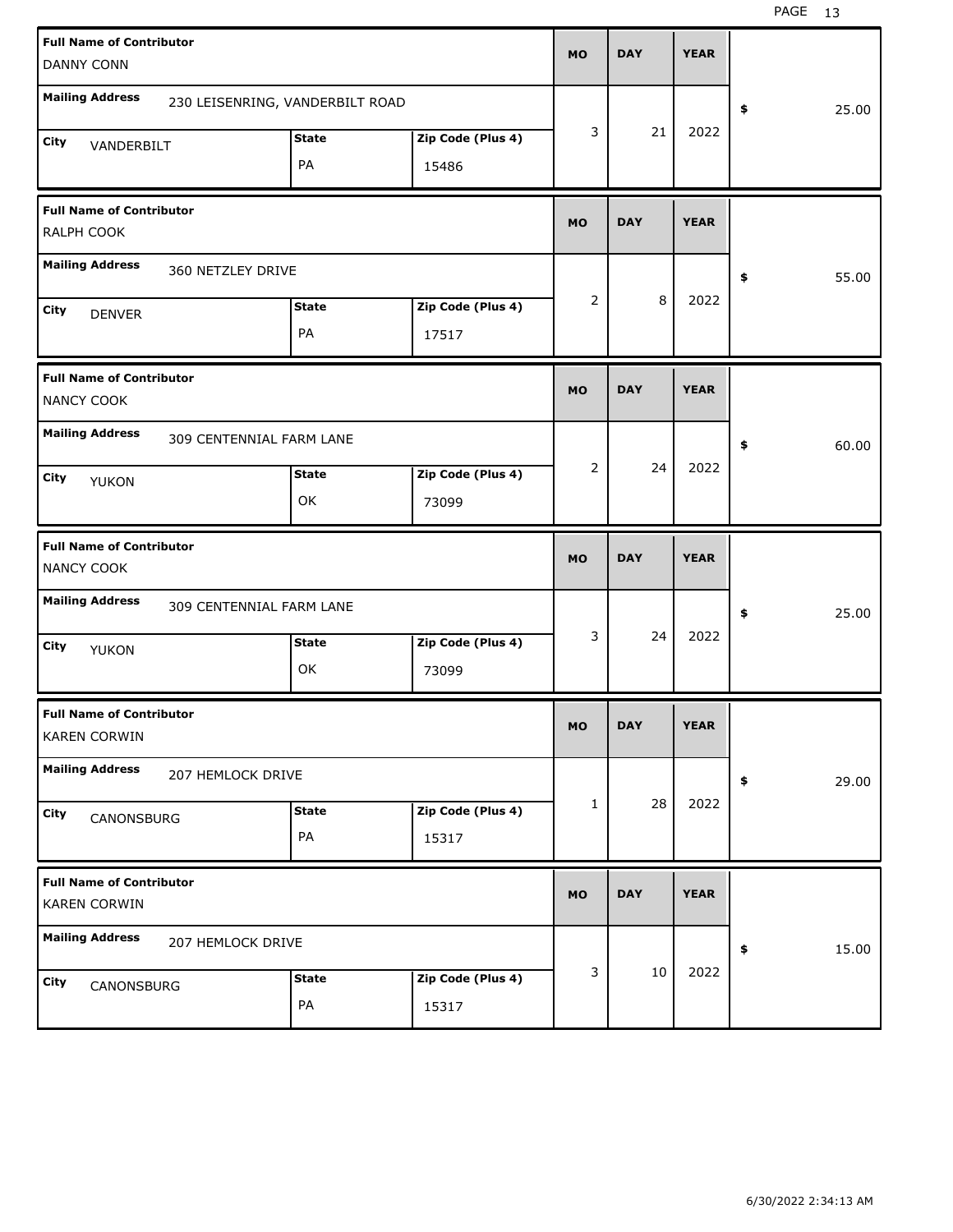| <b>Full Name of Contributor</b><br><b>KAREN CORWIN</b>                     | <b>MO</b> | <b>DAY</b> | <b>YEAR</b> |              |
|----------------------------------------------------------------------------|-----------|------------|-------------|--------------|
| <b>Mailing Address</b><br>207 HEMLOCK DRIVE                                |           |            |             | \$<br>30.00  |
| Zip Code (Plus 4)<br><b>State</b><br>City<br>CANONSBURG<br>PA<br>15317     | 3         | 15         | 2022        |              |
| <b>Full Name of Contributor</b><br><b>KAREN CORWIN</b>                     | <b>MO</b> | <b>DAY</b> | <b>YEAR</b> |              |
| <b>Mailing Address</b><br>207 HEMLOCK DRIVE                                |           |            |             | \$<br>100.00 |
| <b>State</b><br>Zip Code (Plus 4)<br>City<br>CANONSBURG<br>PA<br>15317     | 3         | 19         | 2022        |              |
| <b>Full Name of Contributor</b><br><b>KAREN CORWIN</b>                     | <b>MO</b> | <b>DAY</b> | <b>YEAR</b> |              |
| <b>Mailing Address</b><br>207 HEMLOCK DRIVE                                |           |            |             | \$<br>30.00  |
| <b>State</b><br>Zip Code (Plus 4)<br>City<br>CANONSBURG<br>PA<br>15317     | 3         | 28         | 2022        |              |
|                                                                            |           |            |             |              |
| <b>Full Name of Contributor</b><br>ANNIE CROWDER                           | <b>MO</b> | <b>DAY</b> | <b>YEAR</b> |              |
| <b>Mailing Address</b><br>6152 RR 1376                                     |           |            |             | 30.00<br>\$  |
| <b>State</b><br>Zip Code (Plus 4)<br>City<br>FREDERICKSBURG<br>TX<br>78624 | 2         | 14         | 2022        |              |
| <b>Full Name of Contributor</b><br>ANNIE CROWDER                           | MO        | <b>DAY</b> | <b>YEAR</b> |              |
| <b>Mailing Address</b><br>6152 RR 1376                                     |           |            |             | 15.00<br>\$  |
| <b>State</b><br>Zip Code (Plus 4)<br>City<br>FREDERICKSBURG<br>TX<br>78624 | 2         | 28         | 2022        |              |
| <b>Full Name of Contributor</b><br>ANNIE CROWDER                           | <b>MO</b> | <b>DAY</b> | <b>YEAR</b> |              |
| <b>Mailing Address</b><br>6152 RR 1376                                     | 3         | 14         | 2022        | 15.00<br>\$  |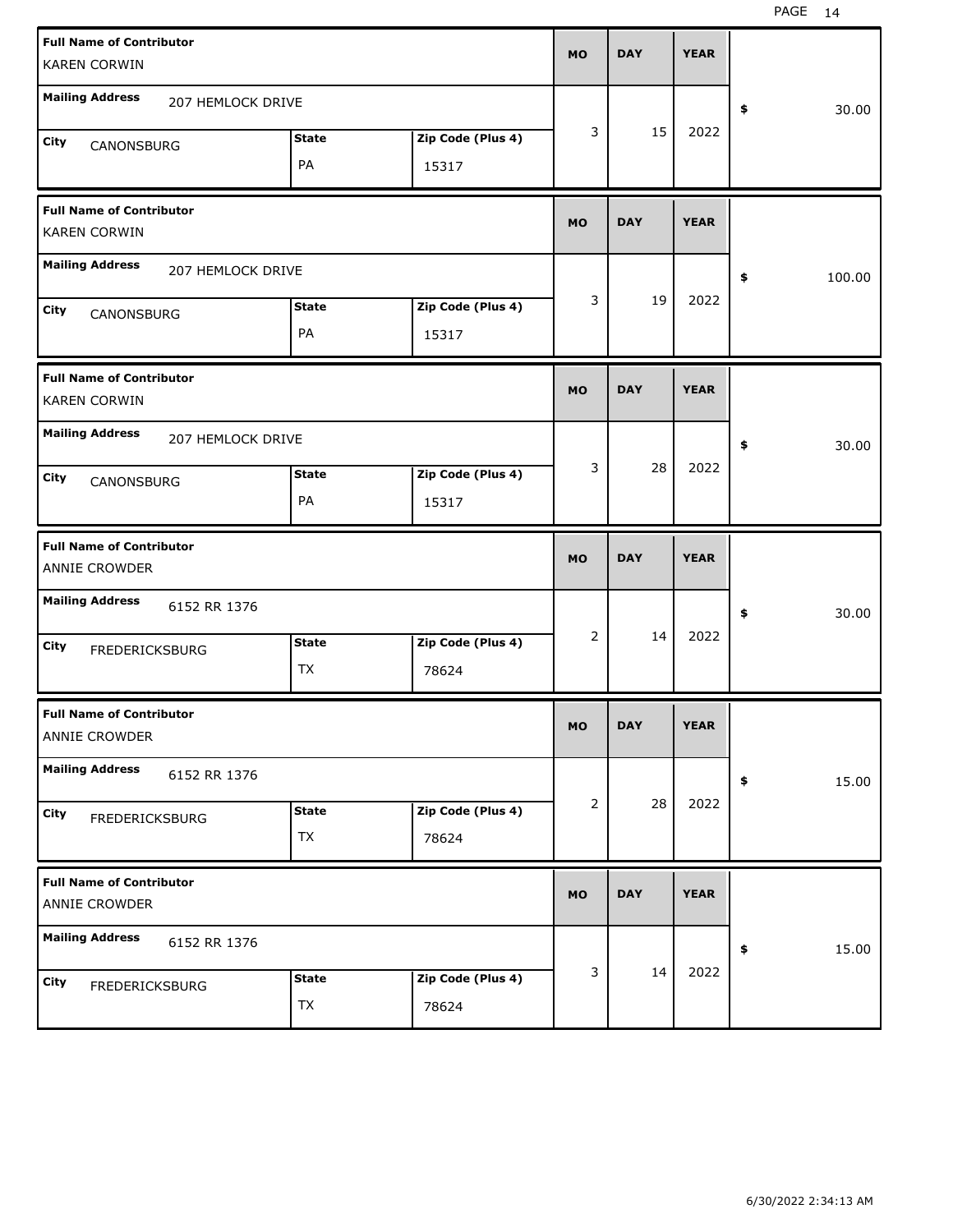|      | <b>Full Name of Contributor</b>                        |                         |                   | <b>MO</b>    | <b>DAY</b>     | <b>YEAR</b> |              |
|------|--------------------------------------------------------|-------------------------|-------------------|--------------|----------------|-------------|--------------|
|      | HAROLD DAUB                                            |                         |                   |              |                |             |              |
|      | <b>Mailing Address</b>                                 | 481 MOUNTAIN HOUSE ROAD |                   |              |                |             | \$<br>30.00  |
| City | <b>HALIFAX</b>                                         | <b>State</b>            | Zip Code (Plus 4) | 2            | 28             | 2022        |              |
|      |                                                        | PA                      | 17032             |              |                |             |              |
|      | <b>Full Name of Contributor</b><br>HAROLD DAUB         |                         |                   | <b>MO</b>    | <b>DAY</b>     | <b>YEAR</b> |              |
|      | <b>Mailing Address</b>                                 | 481 MOUNTAIN HOUSE ROAD |                   |              |                |             | \$<br>25.00  |
| City | <b>HALIFAX</b>                                         | <b>State</b>            | Zip Code (Plus 4) | 3            | 15             | 2022        |              |
|      |                                                        | PA                      | 17032             |              |                |             |              |
|      | <b>Full Name of Contributor</b><br>HAROLD DAUB         |                         |                   | <b>MO</b>    | <b>DAY</b>     | <b>YEAR</b> |              |
|      | <b>Mailing Address</b>                                 | 481 MOUNTAIN HOUSE ROAD |                   |              |                |             | \$<br>25.00  |
| City | <b>HALIFAX</b>                                         | <b>State</b>            | Zip Code (Plus 4) | 3            | 28             | 2022        |              |
|      |                                                        | PA                      | 17032             |              |                |             |              |
|      |                                                        |                         |                   |              |                |             |              |
|      | <b>Full Name of Contributor</b><br><b>DENNIS DEGEN</b> |                         |                   | <b>MO</b>    | <b>DAY</b>     | <b>YEAR</b> |              |
|      | <b>Mailing Address</b><br>481 NORTH 4TH STREET         |                         |                   |              |                |             | \$<br>105.00 |
| City |                                                        | <b>State</b>            | Zip Code (Plus 4) | $\mathbf{1}$ | 17             | 2022        |              |
|      | SOUDERTON                                              | PA                      | 18964             |              |                |             |              |
|      | <b>Full Name of Contributor</b><br>THOMAS DEVER        |                         |                   | MO           | <b>DAY</b>     | <b>YEAR</b> |              |
|      | <b>Mailing Address</b>                                 | 483 BRINTON LAKE ROAD   |                   |              |                |             | \$<br>105.00 |
| City |                                                        | <b>State</b>            | Zip Code (Plus 4) | 2            | 22             | 2022        |              |
|      | THORNTON                                               | PA                      | 19373             |              |                |             |              |
|      | <b>Full Name of Contributor</b><br>STEVE DEVITO        |                         |                   | <b>MO</b>    | <b>DAY</b>     | <b>YEAR</b> |              |
|      | <b>Mailing Address</b><br>450 SOUTHCROFT ROAD          |                         |                   |              |                |             | \$<br>25.00  |
| City | SPRINGFIELD                                            | <b>State</b>            | Zip Code (Plus 4) | 1            | $\overline{7}$ | 2022        |              |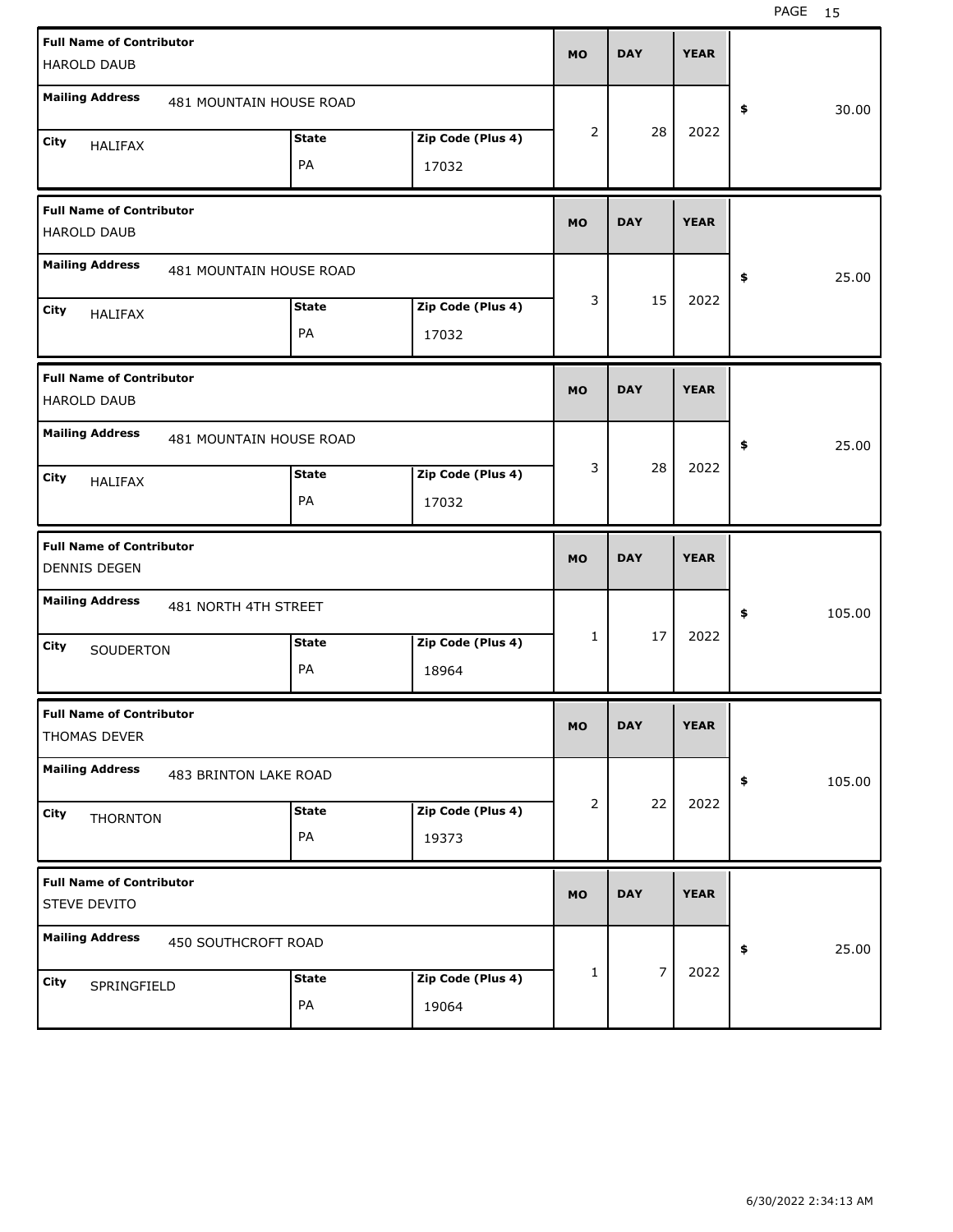| <b>Full Name of Contributor</b>                      |                         |              |                   | <b>MO</b> | <b>DAY</b> | <b>YEAR</b> |              |
|------------------------------------------------------|-------------------------|--------------|-------------------|-----------|------------|-------------|--------------|
| STEVE DEVITO                                         |                         |              |                   |           |            |             |              |
| <b>Mailing Address</b>                               | 450 SOUTHCROFT ROAD     |              |                   |           |            |             | 25.00<br>\$  |
| City<br>SPRINGFIELD                                  |                         | <b>State</b> | Zip Code (Plus 4) | 2         | 7          | 2022        |              |
|                                                      |                         | PA           | 19064             |           |            |             |              |
| <b>Full Name of Contributor</b><br>STEVE DEVITO      |                         |              |                   | <b>MO</b> | <b>DAY</b> | <b>YEAR</b> |              |
| <b>Mailing Address</b>                               | 450 SOUTHCROFT ROAD     |              |                   |           |            |             | 25.00<br>\$  |
| City<br>SPRINGFIELD                                  |                         | <b>State</b> | Zip Code (Plus 4) | 3         | 7          | 2022        |              |
|                                                      |                         | PA           | 19064             |           |            |             |              |
| <b>Full Name of Contributor</b><br><b>ANNA DIANA</b> |                         |              |                   | <b>MO</b> | <b>DAY</b> | <b>YEAR</b> |              |
| <b>Mailing Address</b>                               | 2200 TUSCARAWAS ROAD    |              |                   |           |            |             | \$<br>100.00 |
| City<br><b>BEAVER</b>                                |                         | <b>State</b> | Zip Code (Plus 4) | 2         | 10         | 2022        |              |
|                                                      |                         | PA           | 15009             |           |            |             |              |
|                                                      |                         |              |                   |           |            |             |              |
| <b>Full Name of Contributor</b><br>CHRISTOPHER DION  |                         |              |                   | <b>MO</b> | <b>DAY</b> | <b>YEAR</b> |              |
| <b>Mailing Address</b>                               | 25 OAK TREE HOLLOW ROAD |              |                   |           |            |             | \$<br>100.00 |
| City                                                 |                         | <b>State</b> | Zip Code (Plus 4) | 2         | 11         | 2022        |              |
| <b>WEST CHESTER</b>                                  |                         | PA           | 19382             |           |            |             |              |
| <b>Full Name of Contributor</b><br>MEGAN DISCIULLO   |                         |              |                   | МO        | <b>DAY</b> | <b>YEAR</b> |              |
| <b>Mailing Address</b>                               | 12 CIRCLE               |              |                   |           |            |             | 250.00<br>\$ |
| City                                                 |                         | <b>State</b> | Zip Code (Plus 4) | 3         | 3          | 2022        |              |
| <b>NORWOOD</b>                                       |                         | PA           | 19074             |           |            |             |              |
| <b>Full Name of Contributor</b><br>HOWARD DOLAN      |                         |              |                   | <b>MO</b> | <b>DAY</b> | <b>YEAR</b> |              |
| <b>Mailing Address</b>                               | 333 WOODLYN CIRCLE      |              |                   |           |            |             | 105.00<br>\$ |
| City<br>WOODLYN                                      |                         | <b>State</b> | Zip Code (Plus 4) | 2         | 26         | 2022        |              |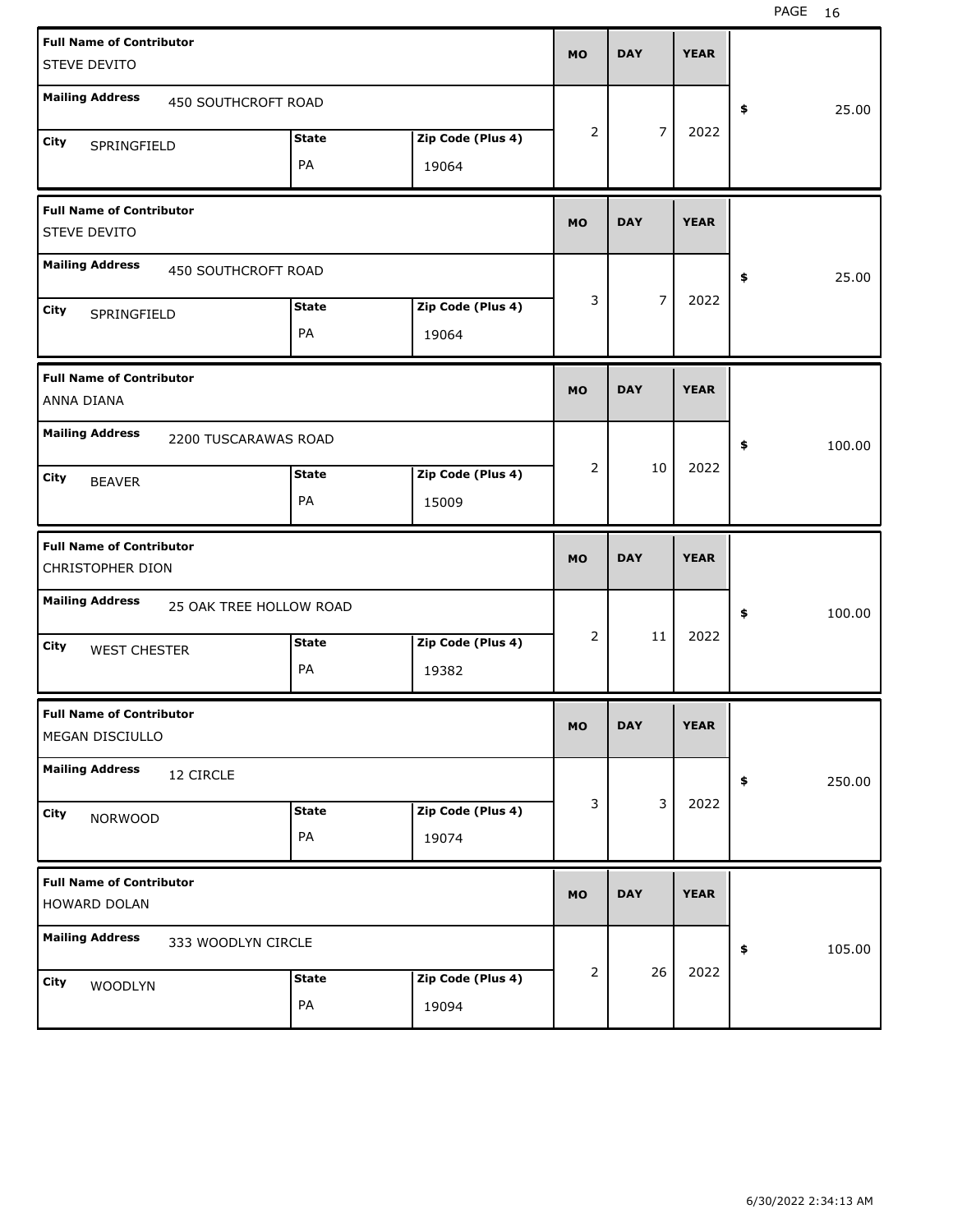| <b>Full Name of Contributor</b>                        |                            |              |                   | <b>MO</b> | <b>DAY</b> | <b>YEAR</b> |              |
|--------------------------------------------------------|----------------------------|--------------|-------------------|-----------|------------|-------------|--------------|
| THERESA DONAHUE                                        |                            |              |                   |           |            |             |              |
| <b>Mailing Address</b>                                 | 1539 BLACKROCK ROAD        |              |                   |           |            |             | \$<br>250.00 |
| City                                                   |                            | <b>State</b> | Zip Code (Plus 4) | 3         | 22         | 2022        |              |
| SWARTHMORE                                             |                            | PA           |                   |           |            |             |              |
|                                                        |                            |              | 19081             |           |            |             |              |
| <b>Full Name of Contributor</b>                        |                            |              |                   |           |            |             |              |
| PATRICIA DORSEY                                        |                            |              |                   | <b>MO</b> | <b>DAY</b> | <b>YEAR</b> |              |
| <b>Mailing Address</b>                                 | 1701 HAMMOND DRIVE         |              |                   |           |            |             | \$<br>30.00  |
| City                                                   |                            | <b>State</b> | Zip Code (Plus 4) | 2         | 23         | 2022        |              |
| <b>EMPORIA</b>                                         |                            | KS           | 66801             |           |            |             |              |
|                                                        |                            |              |                   |           |            |             |              |
| <b>Full Name of Contributor</b>                        |                            |              |                   |           |            |             |              |
| PATRICIA DORSEY                                        |                            |              |                   | <b>MO</b> | <b>DAY</b> | <b>YEAR</b> |              |
| <b>Mailing Address</b>                                 | 1701 HAMMOND DRIVE         |              |                   |           |            |             |              |
|                                                        |                            |              |                   |           |            |             | \$<br>25.00  |
| City<br><b>EMPORIA</b>                                 |                            | <b>State</b> | Zip Code (Plus 4) | 2         | 28         | 2022        |              |
|                                                        |                            | KS           | 66801             |           |            |             |              |
|                                                        |                            |              |                   |           |            |             |              |
|                                                        |                            |              |                   |           |            |             |              |
| <b>Full Name of Contributor</b>                        |                            |              |                   | <b>MO</b> | <b>DAY</b> | <b>YEAR</b> |              |
| JOSEPH DRISCOLL                                        |                            |              |                   |           |            |             |              |
| <b>Mailing Address</b>                                 | 2709 ACADEMY AVENUE        |              |                   |           |            |             | \$<br>105.00 |
| City                                                   |                            | <b>State</b> | Zip Code (Plus 4) | 2         | 9          | 2022        |              |
| <b>HOLMES</b>                                          |                            | PA           | 19043             |           |            |             |              |
|                                                        |                            |              |                   |           |            |             |              |
| <b>Full Name of Contributor</b><br>AUDREY DROMESHAUSER |                            |              |                   | <b>MO</b> | <b>DAY</b> | <b>YEAR</b> |              |
| <b>Mailing Address</b>                                 | 118 CASWALLEN DRIVE        |              |                   |           |            |             | \$<br>100.00 |
| City                                                   |                            | <b>State</b> | Zip Code (Plus 4) | 3         | 25         | 2022        |              |
| <b>WEST CHESTER</b>                                    |                            | PA           | 19380             |           |            |             |              |
|                                                        |                            |              |                   |           |            |             |              |
| <b>Full Name of Contributor</b>                        |                            |              |                   | <b>MO</b> | <b>DAY</b> | <b>YEAR</b> |              |
| PERCY A. DUNCAN                                        |                            |              |                   |           |            |             |              |
| <b>Mailing Address</b>                                 | 1746 S. HICKORY RIDGE ROAD |              |                   |           |            |             | \$<br>75.00  |
| City                                                   |                            | <b>State</b> | Zip Code (Plus 4) | 2         | 24         | 2022        |              |
| MITFORD                                                |                            | ΜI           | 48380             |           |            |             |              |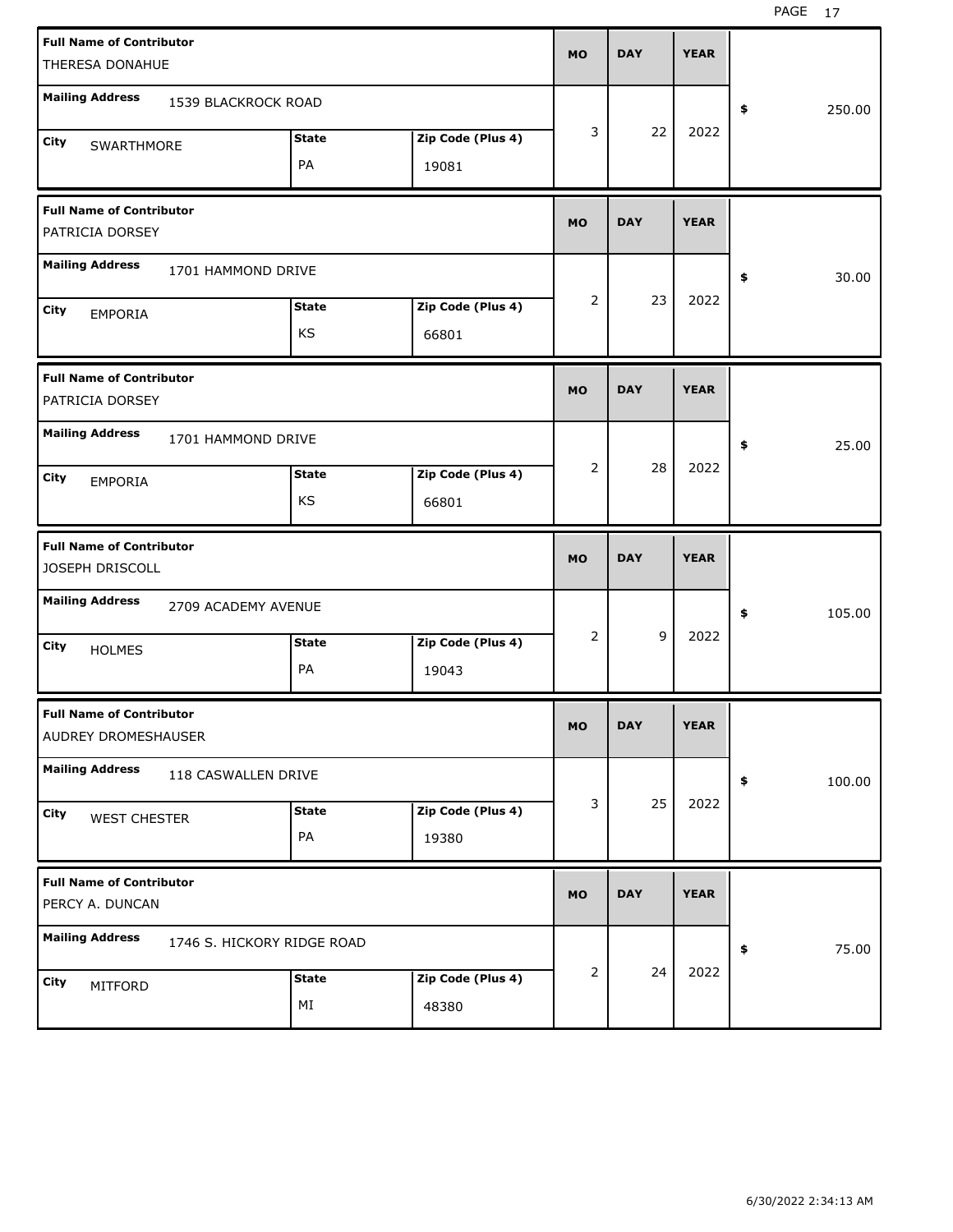| <b>Full Name of Contributor</b>                        |                            |              |                   | <b>MO</b> | <b>DAY</b> | <b>YEAR</b> |              |
|--------------------------------------------------------|----------------------------|--------------|-------------------|-----------|------------|-------------|--------------|
| PERCY A. DUNCAN                                        |                            |              |                   |           |            |             |              |
| <b>Mailing Address</b>                                 | 1746 S. HICKORY RIDGE ROAD |              |                   |           |            |             | \$<br>10.00  |
| City<br>MITFORD                                        |                            | <b>State</b> | Zip Code (Plus 4) | 2         | 28         | 2022        |              |
|                                                        |                            | MI           | 48380             |           |            |             |              |
| <b>Full Name of Contributor</b><br><b>BRIAN DUNHAM</b> |                            |              |                   | <b>MO</b> | <b>DAY</b> | <b>YEAR</b> |              |
| <b>Mailing Address</b>                                 | 3843 ISAAC CIRCLE          |              |                   |           |            |             | 65.00<br>\$  |
| City<br>WILLIAMSBURG                                   |                            | <b>State</b> | Zip Code (Plus 4) | 2         | 15         | 2022        |              |
|                                                        |                            | VA           | 23188             |           |            |             |              |
| <b>Full Name of Contributor</b><br>KENNETH DUNNING     |                            |              |                   | <b>MO</b> | <b>DAY</b> | <b>YEAR</b> |              |
| <b>Mailing Address</b>                                 | 829 KEDRON AVENUE          |              |                   |           |            |             | \$<br>100.00 |
| City<br><b>MORTON</b>                                  |                            | <b>State</b> | Zip Code (Plus 4) | 3         | 25         | 2022        |              |
|                                                        |                            | PA           | 19070             |           |            |             |              |
|                                                        |                            |              |                   |           |            |             |              |
| <b>Full Name of Contributor</b><br>BERNADETTE DWYER    |                            |              |                   | <b>MO</b> | <b>DAY</b> | <b>YEAR</b> |              |
| <b>Mailing Address</b>                                 | 336 MONMOUTH AVENUE        |              |                   |           |            |             | \$<br>130.00 |
| City<br>LEONARDO                                       |                            | <b>State</b> | Zip Code (Plus 4) | 2         | 24         | 2022        |              |
|                                                        |                            | NJ           | 07737             |           |            |             |              |
| <b>Full Name of Contributor</b><br>SHARON EGEBRECHT    |                            |              |                   | МO        | <b>DAY</b> | <b>YEAR</b> |              |
| <b>Mailing Address</b>                                 | 27 W480 RIDGEVIEW STREET   |              |                   |           |            |             | 55.00<br>\$  |
| City                                                   |                            | <b>State</b> | Zip Code (Plus 4) | 2         | 21         | 2022        |              |
| WEST CHICAGO                                           |                            | IL           | 60185             |           |            |             |              |
| <b>Full Name of Contributor</b><br><b>KARL ENARSON</b> |                            |              |                   | <b>MO</b> | <b>DAY</b> | <b>YEAR</b> |              |
| <b>Mailing Address</b>                                 | 1715 LOMBARDY STREET       |              |                   |           |            |             | 60.00<br>\$  |
| City<br>LONGMONT                                       |                            | <b>State</b> | Zip Code (Plus 4) | 2         | 23         | 2022        |              |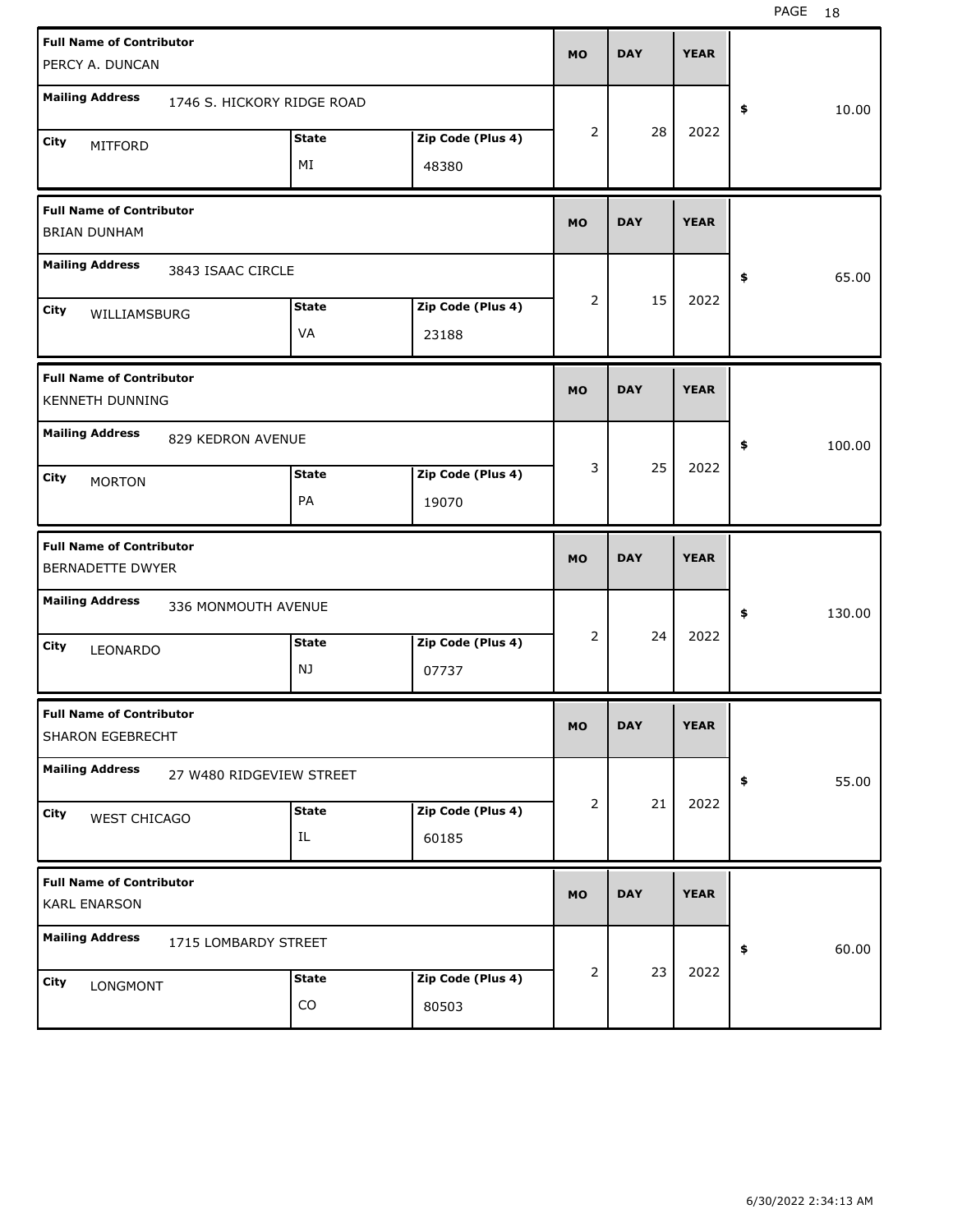| <b>Full Name of Contributor</b>                       |                         |              |                   | <b>MO</b> | <b>DAY</b> | <b>YEAR</b> |              |
|-------------------------------------------------------|-------------------------|--------------|-------------------|-----------|------------|-------------|--------------|
| JAMES FETTEROLF                                       |                         |              |                   |           |            |             |              |
| <b>Mailing Address</b>                                | 405 ROSEWOOD DRIVE      |              |                   |           |            |             | \$<br>55.00  |
| City<br>MANHEIM                                       |                         | <b>State</b> | Zip Code (Plus 4) | 1         | 14         | 2022        |              |
|                                                       |                         | PA           | 17545             |           |            |             |              |
| <b>Full Name of Contributor</b><br>JAMES FETTEROLF    |                         |              |                   | <b>MO</b> | <b>DAY</b> | <b>YEAR</b> |              |
| <b>Mailing Address</b>                                | 405 ROSEWOOD DRIVE      |              |                   |           |            |             | \$<br>50.00  |
| City<br>MANHEIM                                       |                         | <b>State</b> | Zip Code (Plus 4) | 1         | 15         | 2022        |              |
|                                                       |                         | PA           | 17545             |           |            |             |              |
| <b>Full Name of Contributor</b><br>JAMES FETTEROLF    |                         |              |                   | <b>MO</b> | <b>DAY</b> | <b>YEAR</b> |              |
| <b>Mailing Address</b>                                | 405 ROSEWOOD DRIVE      |              |                   |           |            |             | \$<br>50.00  |
| City<br>MANHEIM                                       |                         | <b>State</b> | Zip Code (Plus 4) | 3         | 14         | 2022        |              |
|                                                       |                         | PA           | 17545             |           |            |             |              |
|                                                       |                         |              |                   |           |            |             |              |
| <b>Full Name of Contributor</b><br>STEPHANIE FLEETMAN |                         |              |                   | <b>MO</b> | <b>DAY</b> | <b>YEAR</b> |              |
| <b>Mailing Address</b>                                | 1688 HANCE LANE         |              |                   |           |            |             | \$<br>250.00 |
| City                                                  |                         | <b>State</b> | Zip Code (Plus 4) | 2         | 24         | 2022        |              |
| <b>GARNET VALLEY</b>                                  |                         | PA           | 19060             |           |            |             |              |
| <b>Full Name of Contributor</b><br>PAULETTE FLICKER   |                         |              |                   | МO        | <b>DAY</b> | <b>YEAR</b> |              |
| <b>Mailing Address</b>                                | 7981 CHAMBERS HILL ROAD |              |                   |           |            |             | \$<br>25.00  |
| City                                                  |                         | <b>State</b> | Zip Code (Plus 4) | 2         | 12         | 2022        |              |
| HARRISBURG                                            |                         | PA           | 17111             |           |            |             |              |
| <b>Full Name of Contributor</b><br>PAULETTE FLICKER   |                         |              |                   | MO        | <b>DAY</b> | <b>YEAR</b> |              |
| <b>Mailing Address</b>                                | 7981 CHAMBERS HILL ROAD |              |                   |           |            |             | \$<br>10.00  |
| City<br>HARRISBURG                                    |                         | <b>State</b> | Zip Code (Plus 4) | 3         | 24         | 2022        |              |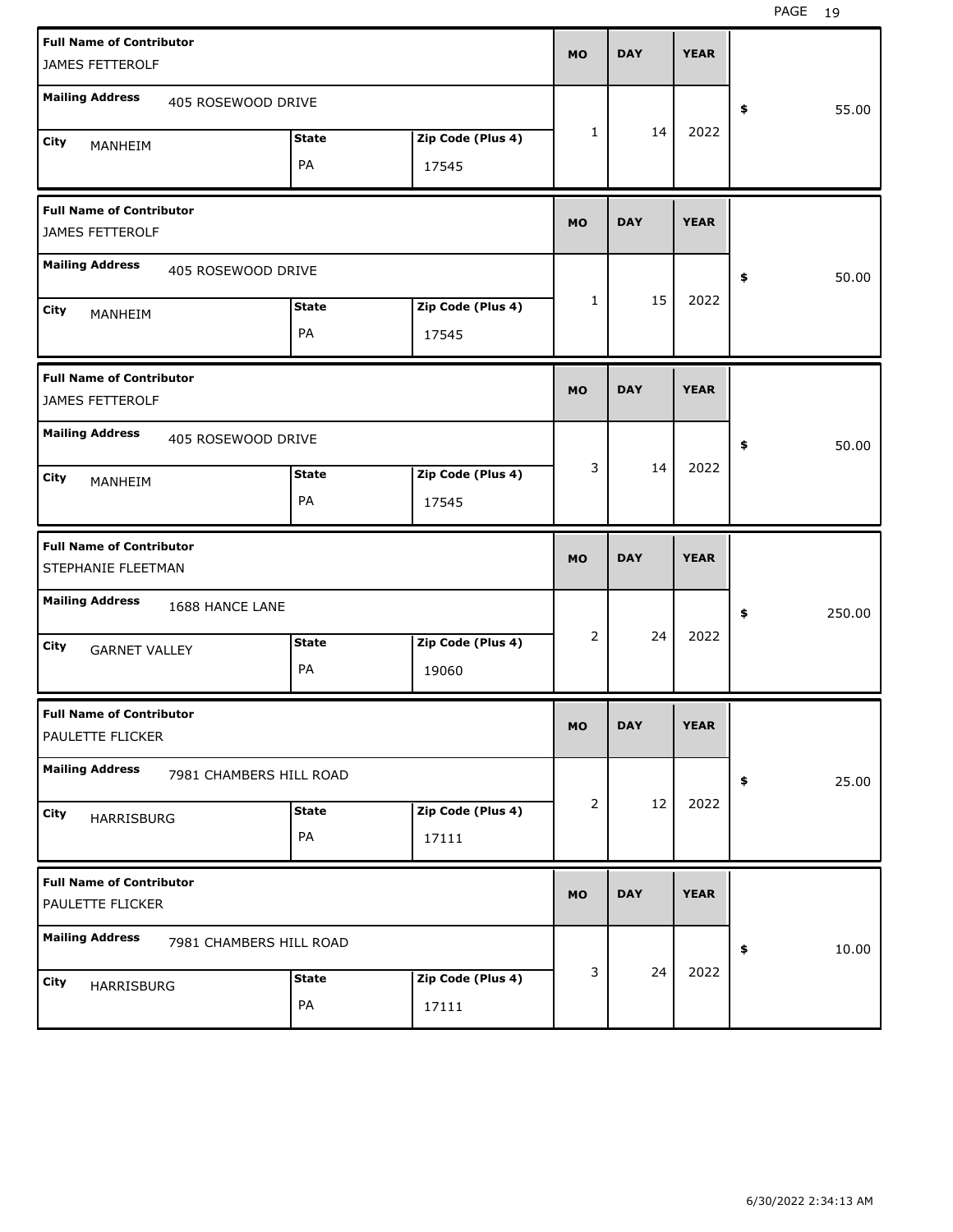| <b>Full Name of Contributor</b>                       |                         |              |                   |           |            |             |                      |
|-------------------------------------------------------|-------------------------|--------------|-------------------|-----------|------------|-------------|----------------------|
| PAULETTE FLICKER                                      |                         |              |                   | <b>MO</b> | <b>DAY</b> | <b>YEAR</b> |                      |
| <b>Mailing Address</b>                                | 7981 CHAMBERS HILL ROAD |              |                   |           |            |             | \$<br>20.00          |
| City<br>HARRISBURG                                    |                         | <b>State</b> | Zip Code (Plus 4) | 3         | 28         | 2022        |                      |
|                                                       |                         | PA           | 17111             |           |            |             |                      |
| <b>Full Name of Contributor</b><br><b>LINDA FOGHT</b> |                         |              |                   | <b>MO</b> | <b>DAY</b> | <b>YEAR</b> |                      |
| <b>Mailing Address</b>                                | 1549 CUTTYSARK COVE     |              |                   |           |            |             | 115.00<br>\$         |
| City<br><b>SLIDELL</b>                                |                         | <b>State</b> | Zip Code (Plus 4) | 2         | 10         | 2022        |                      |
|                                                       |                         | LA           | 70458             |           |            |             |                      |
| <b>Full Name of Contributor</b><br><b>LINDA FOGHT</b> |                         |              |                   | <b>MO</b> | <b>DAY</b> | <b>YEAR</b> |                      |
| <b>Mailing Address</b>                                | 1549 CUTTYSARK COVE     |              |                   |           |            |             | \$<br>20.00          |
| City<br><b>SLIDELL</b>                                |                         | <b>State</b> | Zip Code (Plus 4) | 2         | 14         | 2022        |                      |
|                                                       |                         | LA           | 70458             |           |            |             |                      |
|                                                       |                         |              |                   |           |            |             |                      |
| <b>Full Name of Contributor</b><br><b>LINDA FOGHT</b> |                         |              |                   | <b>MO</b> | <b>DAY</b> | <b>YEAR</b> |                      |
| <b>Mailing Address</b>                                | 1549 CUTTYSARK COVE     |              |                   |           |            |             | \$<br>20.00          |
| City<br><b>SLIDELL</b>                                |                         | <b>State</b> | Zip Code (Plus 4) | 2         | 16         | 2022        |                      |
|                                                       |                         | LA           | 70458             |           |            |             |                      |
| <b>Full Name of Contributor</b><br>LINDA FOGHT        |                         |              |                   | МO        | <b>DAY</b> | <b>YEAR</b> |                      |
| <b>Mailing Address</b>                                | 1549 CUTTYSARK COVE     |              |                   |           |            |             | 15.00<br>$\clubsuit$ |
| City<br><b>SLIDELL</b>                                |                         | <b>State</b> | Zip Code (Plus 4) | 2         | 28         | 2022        |                      |
|                                                       |                         | LA           | 70458             |           |            |             |                      |
| <b>Full Name of Contributor</b><br>LINDA FOGHT        |                         |              |                   | <b>MO</b> | <b>DAY</b> | <b>YEAR</b> |                      |
| <b>Mailing Address</b>                                | 1549 CUTTYSARK COVE     |              |                   |           |            |             | 30.00<br>\$          |
| City<br><b>SLIDELL</b>                                |                         | <b>State</b> | Zip Code (Plus 4) | 3         | 10         | 2022        |                      |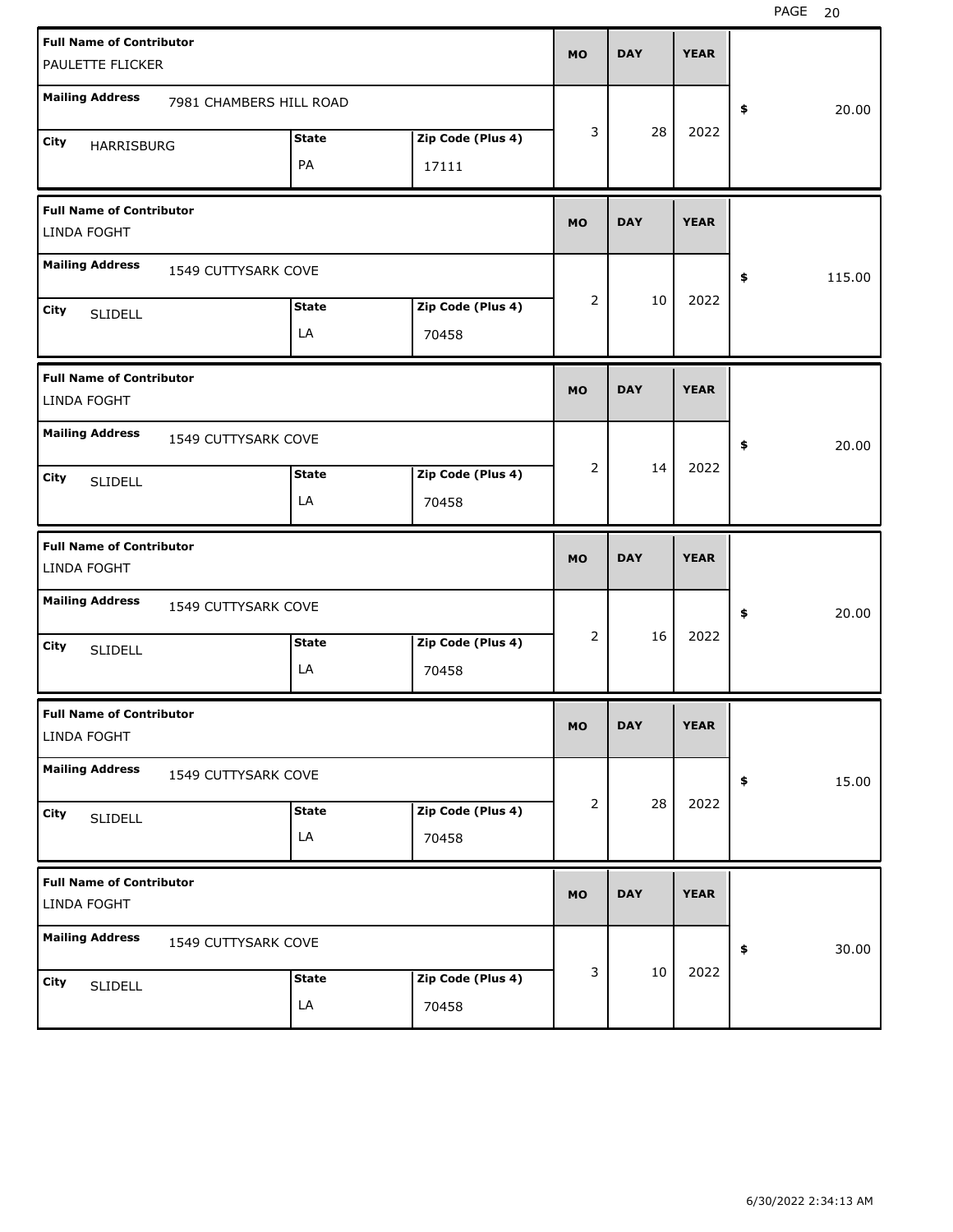| <b>Full Name of Contributor</b><br><b>JANIS FREMIN</b> |                       |                           |                            | <b>MO</b>      | <b>DAY</b> | <b>YEAR</b> |             |
|--------------------------------------------------------|-----------------------|---------------------------|----------------------------|----------------|------------|-------------|-------------|
| <b>Mailing Address</b>                                 | 102 HIGDON STREET     |                           |                            |                |            |             | \$<br>60.00 |
| City<br>NEW IBERIA                                     |                       | <b>State</b><br>LA        | Zip Code (Plus 4)<br>70563 | 3              | 18         | 2022        |             |
| <b>Full Name of Contributor</b><br><b>JANIS FREMIN</b> |                       |                           |                            | <b>MO</b>      | <b>DAY</b> | <b>YEAR</b> |             |
| <b>Mailing Address</b>                                 | 102 HIGDON STREET     |                           |                            |                |            |             | \$<br>35.00 |
| City<br><b>NEW IBERIA</b>                              |                       | <b>State</b><br>LA        | Zip Code (Plus 4)<br>70563 | 3              | 28         | 2022        |             |
| <b>Full Name of Contributor</b><br><b>MARIA GARZA</b>  |                       |                           |                            | <b>MO</b>      | <b>DAY</b> | <b>YEAR</b> |             |
| <b>Mailing Address</b>                                 | 7706 WESTBRANCH DRIVE |                           |                            |                |            |             | \$<br>55.00 |
| City<br><b>HOUSTON</b>                                 |                       | <b>State</b><br><b>TX</b> | Zip Code (Plus 4)<br>77072 | $\overline{2}$ | 23         | 2022        |             |
|                                                        |                       |                           |                            |                |            |             |             |
| <b>Full Name of Contributor</b><br><b>MARIA GARZA</b>  |                       |                           |                            | <b>MO</b>      | <b>DAY</b> | <b>YEAR</b> |             |
| <b>Mailing Address</b>                                 | 7706 WESTBRANCH DRIVE |                           |                            |                |            |             | \$<br>25.00 |
| City<br><b>HOUSTON</b>                                 |                       | <b>State</b><br>TX        | Zip Code (Plus 4)<br>77072 | 2              | 28         | 2022        |             |
| <b>Full Name of Contributor</b><br><b>TEDDY ENTRY</b>  |                       |                           |                            | <b>MO</b>      | <b>DAY</b> | <b>YEAR</b> |             |
| <b>Mailing Address</b>                                 | 1270 CR-256           |                           |                            |                |            |             | \$<br>55.00 |
| <b>City</b><br>FORT PAYNE                              |                       | <b>State</b><br>AL        | Zip Code (Plus 4)<br>35967 | 2              | 14         | 2022        |             |
| <b>Full Name of Contributor</b><br>MANUEL GOBERNA      |                       |                           |                            | <b>MO</b>      | <b>DAY</b> | <b>YEAR</b> |             |
| <b>Mailing Address</b>                                 | 13420 SW 54TH STREET  |                           |                            | 2              | 10         | 2022        | \$<br>60.00 |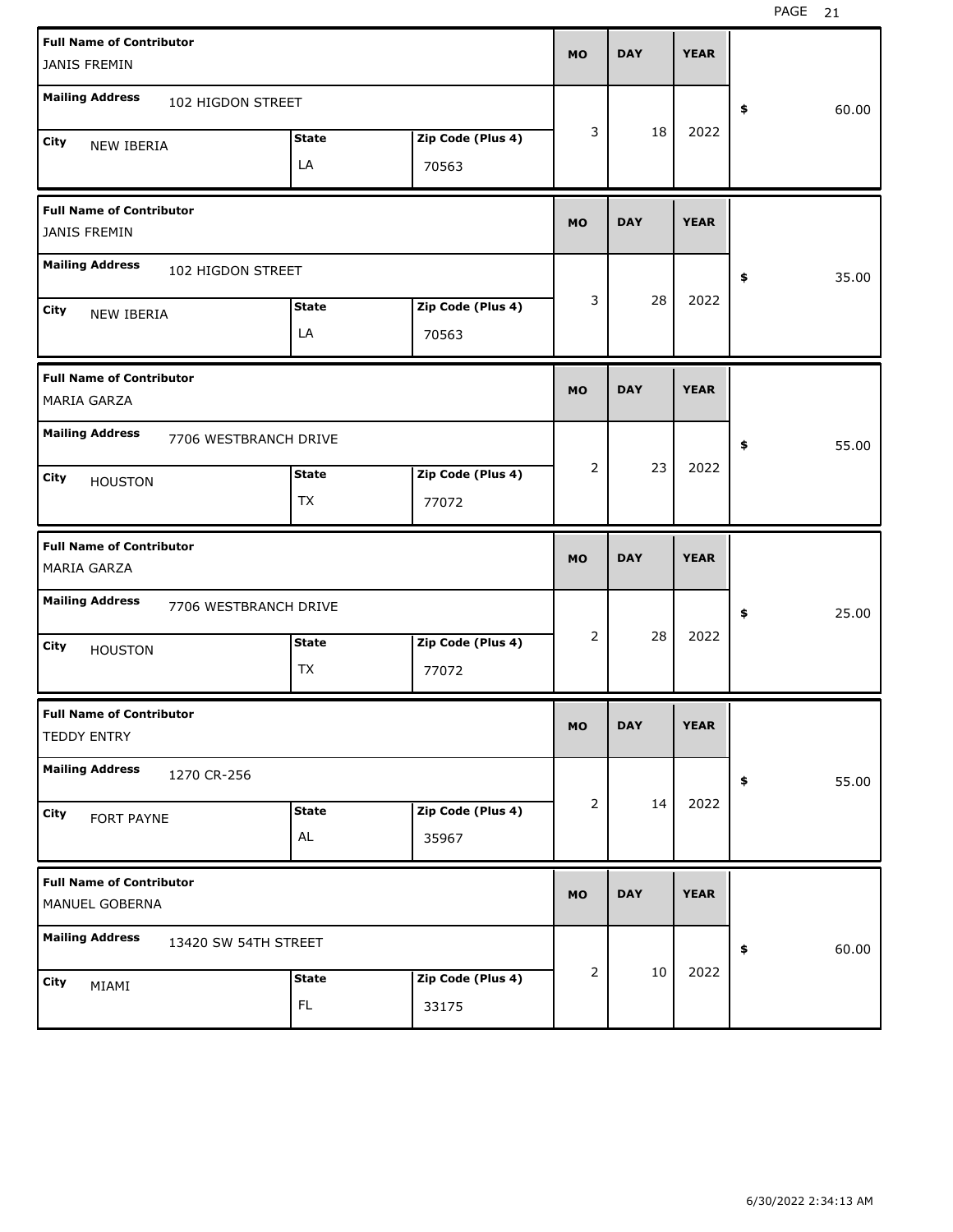| <b>Full Name of Contributor</b><br>MANUEL GOBERNA                                   | <b>MO</b> | <b>DAY</b> | <b>YEAR</b> |             |
|-------------------------------------------------------------------------------------|-----------|------------|-------------|-------------|
| <b>Mailing Address</b><br>13420 SW 54TH STREET                                      |           |            |             | 50.00<br>\$ |
| Zip Code (Plus 4)<br><b>State</b><br>City<br>MIAMI<br>FL<br>33175                   | 2         | 15         | 2022        |             |
| <b>Full Name of Contributor</b><br>NORMA GREENE                                     | <b>MO</b> | <b>DAY</b> | <b>YEAR</b> |             |
| <b>Mailing Address</b><br>609 HWY 466                                               |           |            |             | 55.00<br>\$ |
| <b>State</b><br>Zip Code (Plus 4)<br>City<br>LADY LAKE<br>FL.<br>32159              | 2         | 15         | 2022        |             |
| <b>Full Name of Contributor</b><br><b>DWAIN GRUNKE</b>                              | <b>MO</b> | <b>DAY</b> | <b>YEAR</b> |             |
| <b>Mailing Address</b><br>816 E. 2ND STREET                                         |           |            |             | 40.00<br>\$ |
| <b>State</b><br>Zip Code (Plus 4)<br>City<br><b>AINSWORTH</b><br><b>NE</b><br>69210 | 2         | 11         | 2022        |             |
|                                                                                     |           |            |             |             |
| <b>Full Name of Contributor</b><br><b>DWAIN GRUNKE</b>                              | <b>MO</b> | <b>DAY</b> | <b>YEAR</b> |             |
| <b>Mailing Address</b><br>816 E. 2ND STREET                                         |           |            |             | 15.00<br>\$ |
| Zip Code (Plus 4)<br><b>State</b><br>City<br><b>AINSWORTH</b><br><b>NE</b><br>69210 | 3         | 9          | 2022        |             |
| <b>Full Name of Contributor</b><br>CAROLE GULLETT                                   | <b>MO</b> | <b>DAY</b> | <b>YEAR</b> |             |
| <b>Mailing Address</b><br>1318 S. WASHINGTON STREET                                 |           |            |             | 75.00<br>\$ |
| Zip Code (Plus 4)<br><b>State</b><br>City<br><b>HARRISBURG</b><br>IL<br>62946       | 3         | 10         | 2022        |             |
| <b>Full Name of Contributor</b><br>MUFFET HARMON                                    | <b>MO</b> | <b>DAY</b> | <b>YEAR</b> |             |
| <b>Mailing Address</b><br>1600 GULF BLVD., #811                                     |           | 21         | 2022        | 40.00<br>\$ |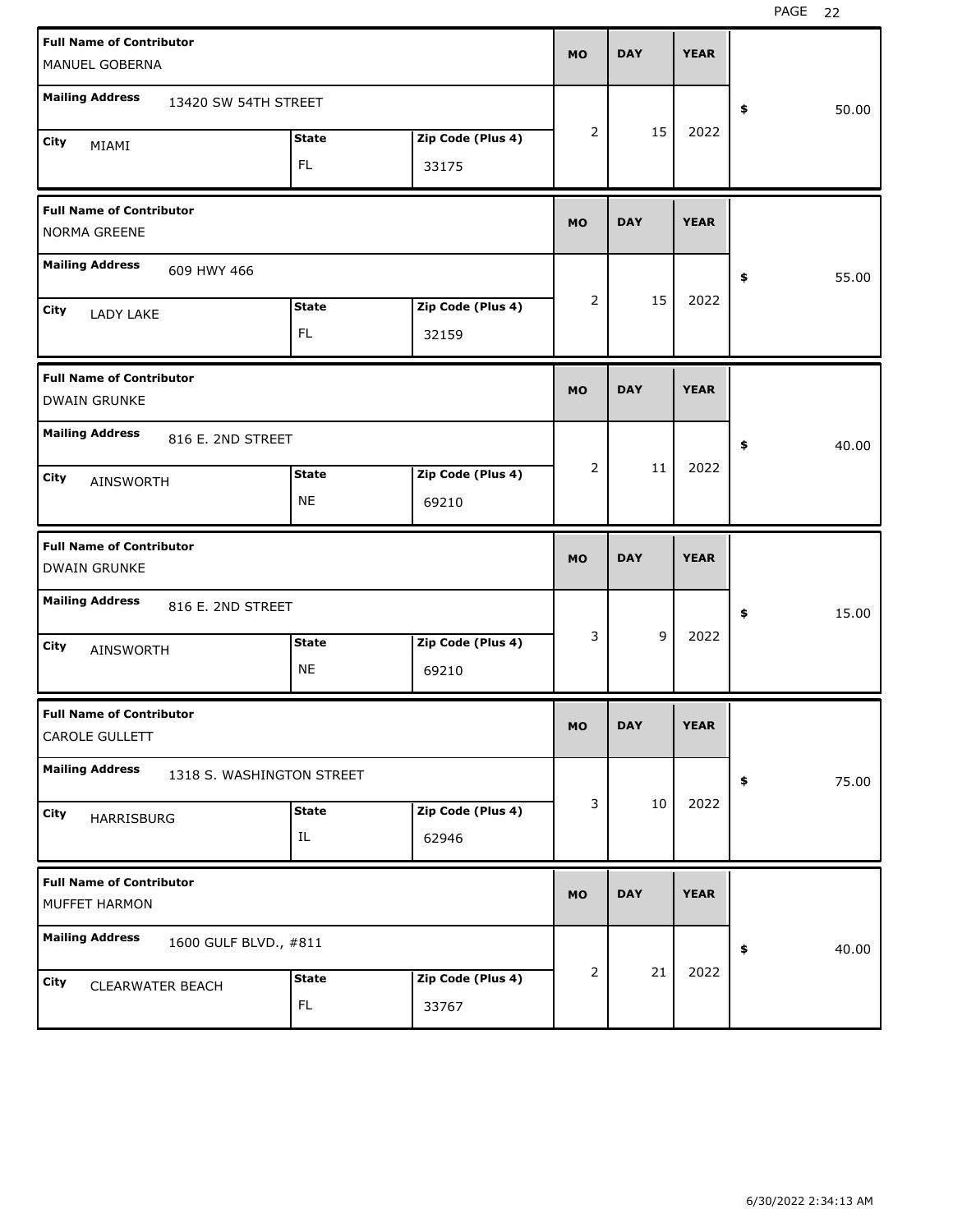| <b>Full Name of Contributor</b>                         |                            |                   |           |            |             |              |
|---------------------------------------------------------|----------------------------|-------------------|-----------|------------|-------------|--------------|
| MUFFET HARMON                                           |                            |                   | <b>MO</b> | <b>DAY</b> | <b>YEAR</b> |              |
| <b>Mailing Address</b><br>1600 GULF BLVD., #811         |                            |                   |           |            |             | 25.00<br>\$  |
| City<br><b>CLEARWATER BEACH</b>                         | <b>State</b>               | Zip Code (Plus 4) | 2         | 28         | 2022        |              |
|                                                         | <b>FL</b>                  | 33767             |           |            |             |              |
| <b>Full Name of Contributor</b><br><b>LARRY HARRIS</b>  |                            |                   | <b>MO</b> | <b>DAY</b> | <b>YEAR</b> |              |
| <b>Mailing Address</b><br>6608 CLIFFSIDE COURT          |                            |                   |           |            |             | \$<br>80.00  |
| City<br>FORT WORTH                                      | <b>State</b>               | Zip Code (Plus 4) | 2         | 16         | 2022        |              |
|                                                         | <b>TX</b>                  | 76134             |           |            |             |              |
| <b>Full Name of Contributor</b><br><b>LARRY HARRIS</b>  |                            |                   | <b>MO</b> | <b>DAY</b> | <b>YEAR</b> |              |
| <b>Mailing Address</b><br>6608 CLIFFSIDE COURT          |                            |                   |           |            |             | 15.00<br>\$  |
| <b>City</b><br>FORT WORTH                               | <b>State</b>               | Zip Code (Plus 4) | 2         | 28         | 2022        |              |
|                                                         | <b>TX</b>                  | 76134             |           |            |             |              |
|                                                         |                            |                   |           |            |             |              |
| <b>Full Name of Contributor</b><br>WILLIAM HARRISON     |                            |                   | <b>MO</b> | <b>DAY</b> | <b>YEAR</b> |              |
| <b>Mailing Address</b>                                  | 1037 SOUTHWEST 22ND STREET |                   |           |            |             | \$<br>100.00 |
| City                                                    | <b>State</b>               | Zip Code (Plus 4) | 2         | 6          | 2022        |              |
| MIAMI                                                   | <b>FL</b>                  | 33129             |           |            |             |              |
| <b>Full Name of Contributor</b><br><b>SCOTT HAWKINS</b> |                            |                   | <b>MO</b> | <b>DAY</b> | <b>YEAR</b> |              |
| <b>Mailing Address</b><br>2215 MORROW ROAD              |                            |                   |           |            |             | 50.00<br>\$  |
| City                                                    | <b>State</b>               | Zip Code (Plus 4) | 3         | 19         | 2022        |              |
| PITTSBURGH                                              | PA                         | 15241             |           |            |             |              |
| <b>Full Name of Contributor</b><br><b>SCOTT HAWKINS</b> |                            |                   | <b>MO</b> | <b>DAY</b> | <b>YEAR</b> |              |
| <b>Mailing Address</b><br>2215 MORROW ROAD              |                            |                   |           |            |             | 55.00<br>\$  |
| City<br>PITTSBURGH                                      | <b>State</b>               | Zip Code (Plus 4) | 3         | 23         | 2022        |              |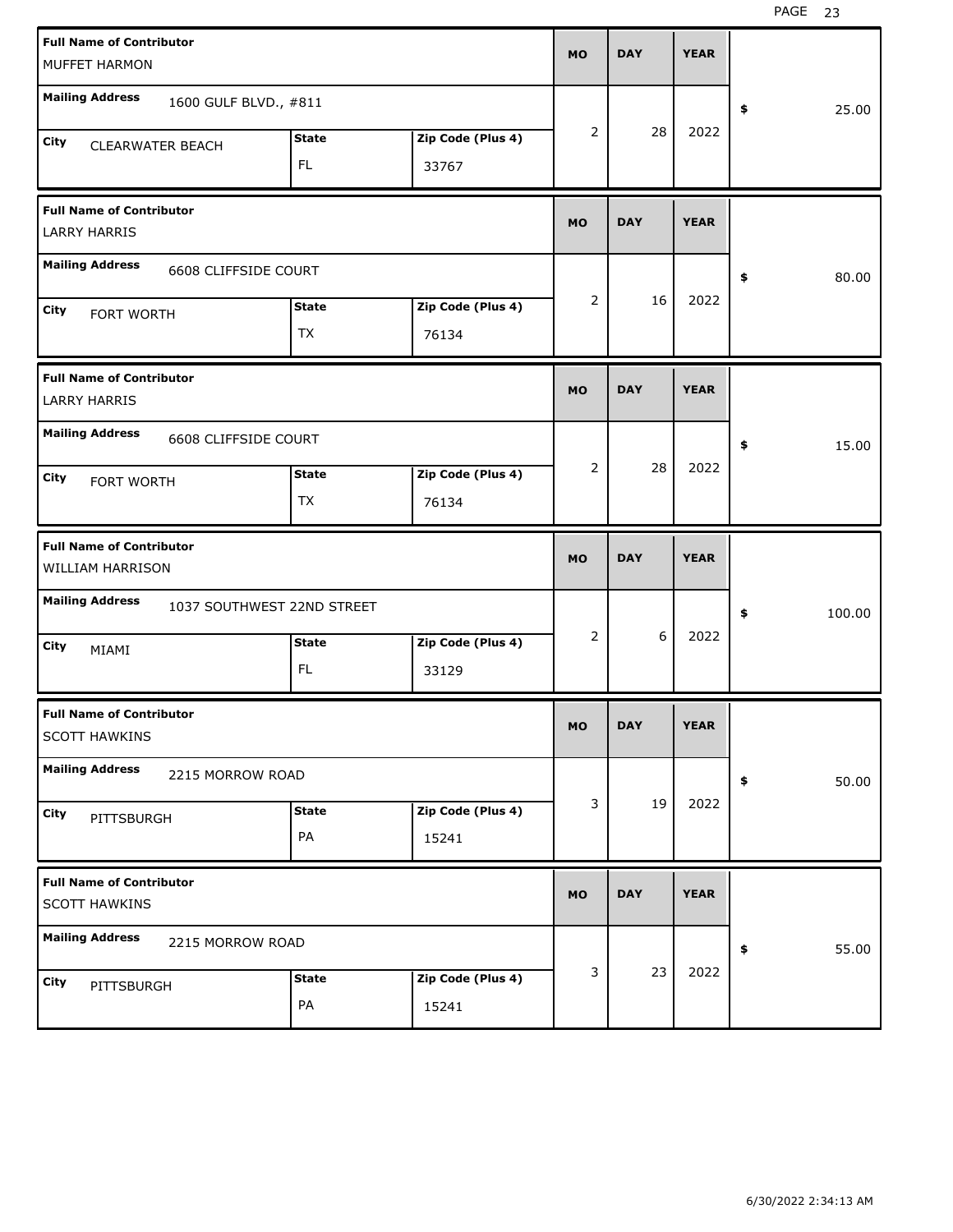| <b>Full Name of Contributor</b>                  |              |                   |              |            |             |             |
|--------------------------------------------------|--------------|-------------------|--------------|------------|-------------|-------------|
| <b>SCOTT HAWKINS</b>                             |              |                   | <b>MO</b>    | <b>DAY</b> | <b>YEAR</b> |             |
|                                                  |              |                   |              |            |             |             |
| <b>Mailing Address</b><br>2215 MORROW ROAD       |              |                   |              |            |             | \$<br>30.00 |
| City<br>PITTSBURGH                               | <b>State</b> | Zip Code (Plus 4) | 3            | 24         | 2022        |             |
|                                                  | PA           | 15241             |              |            |             |             |
|                                                  |              |                   |              |            |             |             |
| <b>Full Name of Contributor</b>                  |              |                   | <b>MO</b>    | <b>DAY</b> | <b>YEAR</b> |             |
| LINDA HAWTHORNE                                  |              |                   |              |            |             |             |
| <b>Mailing Address</b><br>1001 ADAMS LANE        |              |                   |              |            |             | 55.00<br>\$ |
| City                                             | <b>State</b> | Zip Code (Plus 4) | 2            | 23         | 2022        |             |
| NEW WAVERLY                                      | <b>TX</b>    | 77358             |              |            |             |             |
|                                                  |              |                   |              |            |             |             |
| <b>Full Name of Contributor</b>                  |              |                   | <b>MO</b>    | <b>DAY</b> | <b>YEAR</b> |             |
| CHUCK & CINDY HIRL                               |              |                   |              |            |             |             |
| <b>Mailing Address</b><br>838 WYNDOM TERRACE     |              |                   |              |            |             | 55.00<br>\$ |
|                                                  |              |                   | 2            | 23         | 2022        |             |
| City<br><b>CLIFTON HEIGHTS</b>                   | <b>State</b> | Zip Code (Plus 4) |              |            |             |             |
|                                                  | PA           | 19018             |              |            |             |             |
|                                                  |              |                   |              |            |             |             |
| <b>Full Name of Contributor</b>                  |              |                   |              |            |             |             |
| <b>DOUGLAS HOCKER</b>                            |              |                   | <b>MO</b>    | <b>DAY</b> | <b>YEAR</b> |             |
| <b>Mailing Address</b>                           |              |                   |              |            |             |             |
| 116 WELLINGTON ROAD                              |              |                   |              |            |             | 55.00<br>\$ |
| City<br><b>BROOKHAVEN</b>                        | <b>State</b> | Zip Code (Plus 4) | $\mathbf{1}$ | 29         | 2022        |             |
|                                                  | PA           | 19015             |              |            |             |             |
| <b>Full Name of Contributor</b>                  |              |                   |              |            |             |             |
| LORETTA HOLMES                                   |              |                   | <b>MO</b>    | <b>DAY</b> | <b>YEAR</b> |             |
|                                                  |              |                   |              |            |             |             |
| <b>Mailing Address</b><br>4260 OLD HOBOKEN ROAD  |              |                   |              |            |             | 65.00<br>\$ |
| City<br><b>BLACKSHEAR</b>                        | <b>State</b> | Zip Code (Plus 4) | 2            | 21         | 2022        |             |
|                                                  | GA           | 31516             |              |            |             |             |
|                                                  |              |                   |              |            |             |             |
| <b>Full Name of Contributor</b><br>CHARLES HOUSE |              |                   | <b>MO</b>    | <b>DAY</b> | <b>YEAR</b> |             |
|                                                  |              |                   |              |            |             |             |
| <b>Mailing Address</b><br>1970 VISTA LAKES DRIVE |              |                   |              |            |             | 70.00<br>\$ |
| City<br>FLEMING ISLAND                           | <b>State</b> | Zip Code (Plus 4) | 2            | 16         | 2022        |             |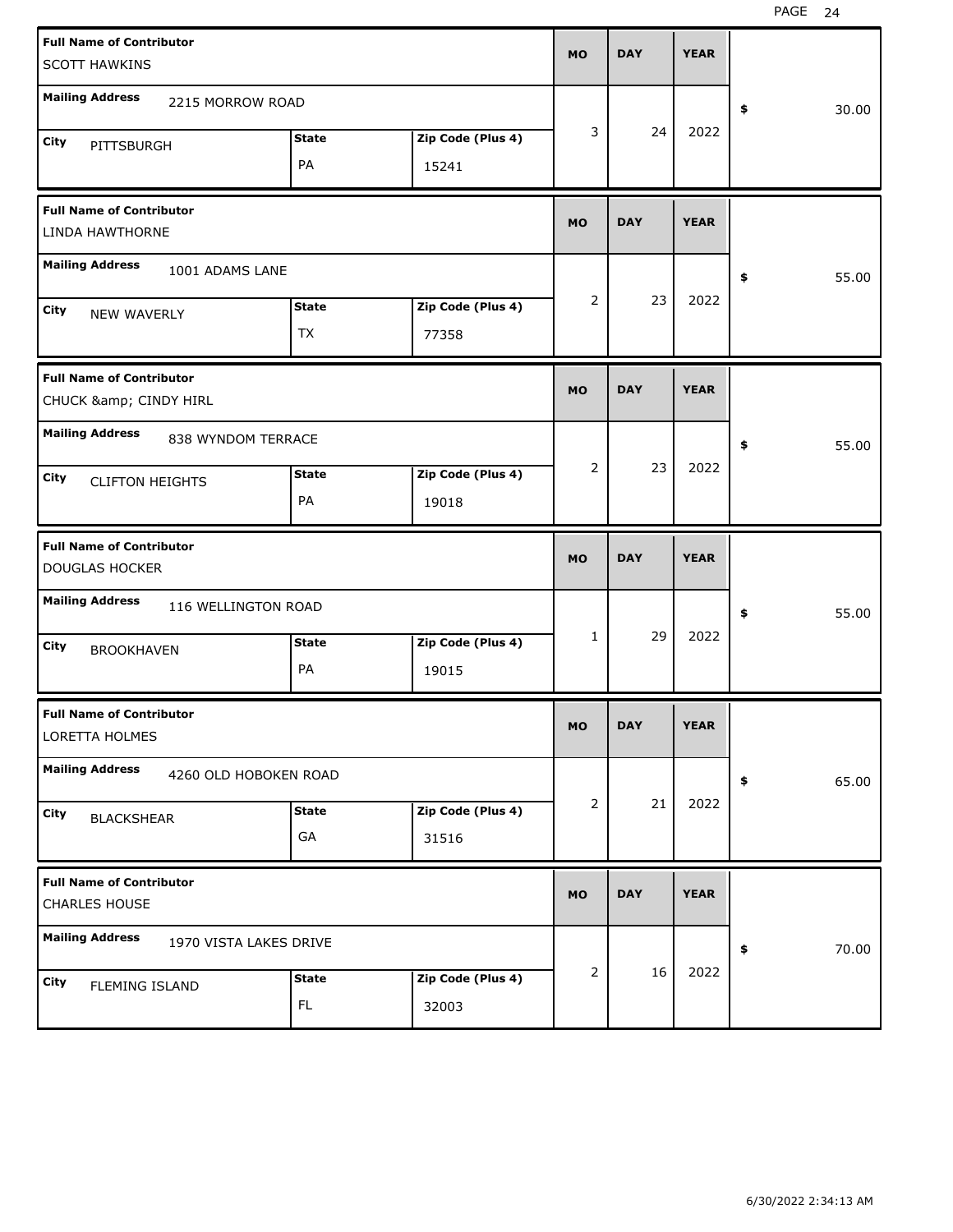| <b>Full Name of Contributor</b>                         |                           |              |                   | <b>MO</b> | <b>DAY</b> | <b>YEAR</b> |             |
|---------------------------------------------------------|---------------------------|--------------|-------------------|-----------|------------|-------------|-------------|
| <b>CHARLES HOUSE</b>                                    |                           |              |                   |           |            |             |             |
| <b>Mailing Address</b>                                  | 1970 VISTA LAKES DRIVE    |              |                   |           |            |             | \$<br>50.00 |
| City<br><b>FLEMING ISLAND</b>                           |                           | <b>State</b> | Zip Code (Plus 4) | 3         | 17         | 2022        |             |
|                                                         |                           | FL           | 32003             |           |            |             |             |
| <b>Full Name of Contributor</b><br>FREDERICK IMBIMBO    |                           |              |                   | <b>MO</b> | <b>DAY</b> | <b>YEAR</b> |             |
| <b>Mailing Address</b>                                  | 21 POLPIS LANE            |              |                   |           |            |             | \$<br>65.00 |
| City<br><b>GUILFORD</b>                                 |                           | <b>State</b> | Zip Code (Plus 4) | 3         | 25         | 2022        |             |
|                                                         |                           | <b>CT</b>    | 06437             |           |            |             |             |
| <b>Full Name of Contributor</b><br><b>BONNIE ISBELL</b> |                           |              |                   | <b>MO</b> | <b>DAY</b> | <b>YEAR</b> |             |
| <b>Mailing Address</b>                                  | 1650 QUAIL HOLLOW ROAD NW |              |                   |           |            |             | \$<br>60.00 |
| City<br>FORT PAYNE                                      |                           | <b>State</b> | Zip Code (Plus 4) | 2         | 23         | 2022        |             |
|                                                         |                           | AL           | 35967             |           |            |             |             |
|                                                         |                           |              |                   |           |            |             |             |
| <b>Full Name of Contributor</b><br><b>BONNIE ISBELL</b> |                           |              |                   | <b>MO</b> | <b>DAY</b> | <b>YEAR</b> |             |
| <b>Mailing Address</b>                                  | 1650 QUAIL HOLLOW ROAD NW |              |                   |           |            |             | \$<br>50.00 |
| City                                                    |                           | <b>State</b> | Zip Code (Plus 4) | 2         | 28         | 2022        |             |
| FORT PAYNE                                              |                           | AL           | 35967             |           |            |             |             |
| <b>Full Name of Contributor</b><br>DONNELLA JOHNSON     |                           |              |                   | MO        | <b>DAY</b> | <b>YEAR</b> |             |
| <b>Mailing Address</b>                                  | 180 53RD COURT SW         |              |                   |           |            |             | \$<br>55.00 |
| City                                                    |                           | <b>State</b> | Zip Code (Plus 4) | 2         | 5          | 2022        |             |
| <b>VERO BEACH</b>                                       |                           | FL           | 32968             |           |            |             |             |
| <b>Full Name of Contributor</b><br><b>GARY JOHNSON</b>  |                           |              |                   | <b>MO</b> | <b>DAY</b> | <b>YEAR</b> |             |
| <b>Mailing Address</b>                                  | 535 INDUSTRIAL DRIVE      |              |                   |           |            |             | \$<br>55.00 |
| City<br>GALT                                            |                           | <b>State</b> | Zip Code (Plus 4) | 2         | 16         | 2022        |             |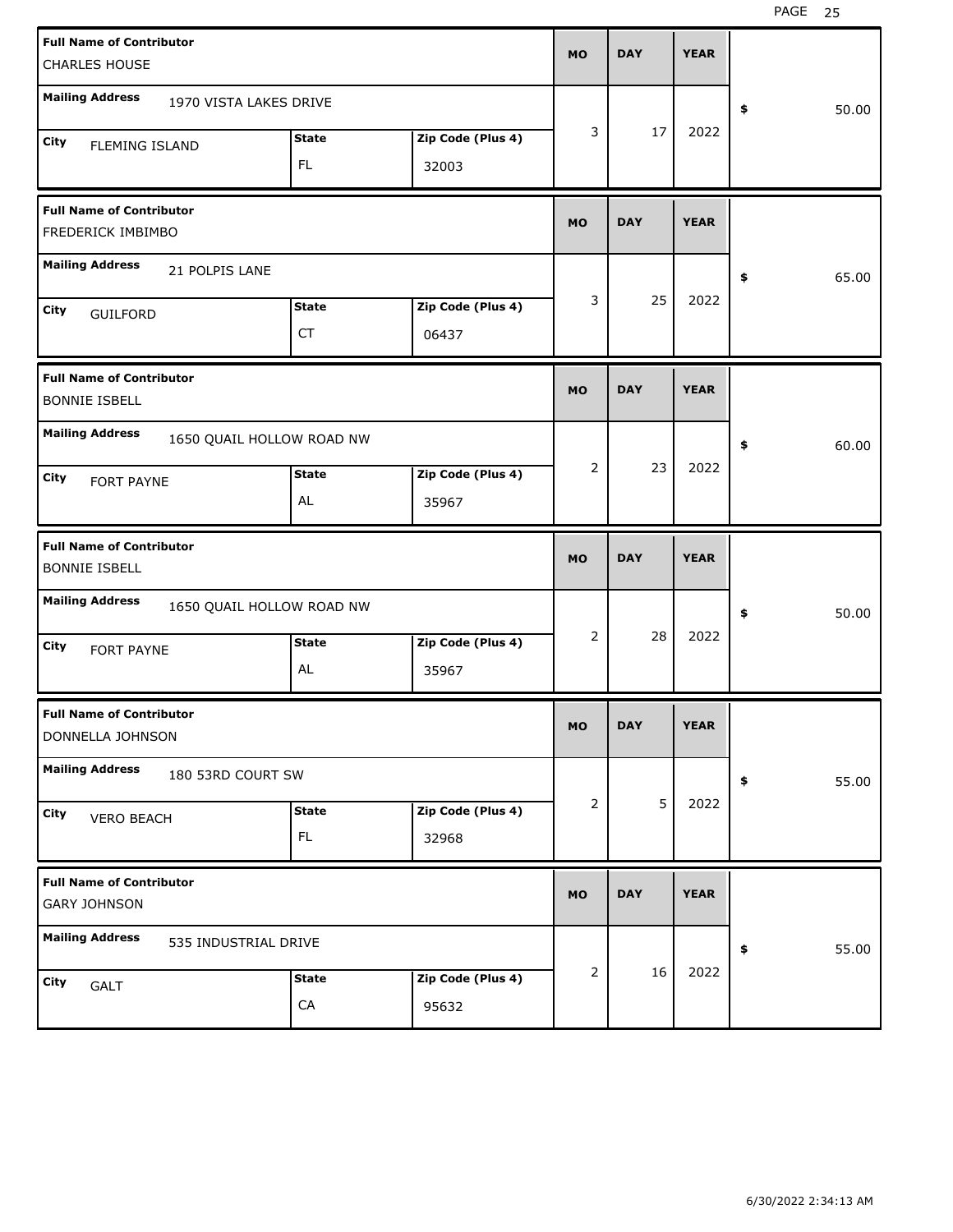| <b>Full Name of Contributor</b>                         |                       |              |                   | <b>MO</b> | <b>DAY</b> | <b>YEAR</b> |              |
|---------------------------------------------------------|-----------------------|--------------|-------------------|-----------|------------|-------------|--------------|
| JULIE JONES                                             |                       |              |                   |           |            |             |              |
| <b>Mailing Address</b>                                  | 4390 ROBERTSON ROAD   |              |                   |           |            |             | 105.00<br>\$ |
| City<br>MIDDLEVILLE                                     |                       | <b>State</b> | Zip Code (Plus 4) | 3         | 18         | 2022        |              |
|                                                         |                       | MI           | 49333             |           |            |             |              |
| <b>Full Name of Contributor</b><br><b>KEVIN KOEHNKE</b> |                       |              |                   | <b>MO</b> | <b>DAY</b> | <b>YEAR</b> |              |
| <b>Mailing Address</b>                                  | 1121 WEST VALLEY ROAD |              |                   |           |            |             | 45.00<br>\$  |
| City<br><b>APPLETON</b>                                 |                       | <b>State</b> | Zip Code (Plus 4) | 2         | 23         | 2022        |              |
|                                                         |                       | WI           | 54915             |           |            |             |              |
| <b>Full Name of Contributor</b><br><b>KEVIN KOEHNKE</b> |                       |              |                   | <b>MO</b> | <b>DAY</b> | <b>YEAR</b> |              |
| <b>Mailing Address</b>                                  | 1121 WEST VALLEY ROAD |              |                   |           |            |             | 15.00<br>\$  |
| City<br><b>APPLETON</b>                                 |                       | <b>State</b> | Zip Code (Plus 4) | 2         | 28         | 2022        |              |
|                                                         |                       | WI           | 54915             |           |            |             |              |
|                                                         |                       |              |                   |           |            |             |              |
| <b>Full Name of Contributor</b><br><b>KEVIN KOEHNKE</b> |                       |              |                   | <b>MO</b> | <b>DAY</b> | <b>YEAR</b> |              |
| <b>Mailing Address</b>                                  | 1121 WEST VALLEY ROAD |              |                   |           |            |             | 15.00<br>\$  |
| City                                                    |                       | <b>State</b> | Zip Code (Plus 4) | 3         | 23         | 2022        |              |
| <b>APPLETON</b>                                         |                       | WI           | 54915             |           |            |             |              |
| <b>Full Name of Contributor</b><br>MARY C. KRANZ        |                       |              |                   | МO        | <b>DAY</b> | <b>YEAR</b> |              |
| <b>Mailing Address</b>                                  | 8123 MEETZE ROAD      |              |                   |           |            |             | 60.00<br>\$  |
| City                                                    |                       | <b>State</b> | Zip Code (Plus 4) | 2         | 21         | 2022        |              |
| WARRENTON                                               |                       | VA           | 20187             |           |            |             |              |
| <b>Full Name of Contributor</b><br>JACQUELINE KULBACK   |                       |              |                   | <b>MO</b> | <b>DAY</b> | <b>YEAR</b> |              |
| <b>Mailing Address</b>                                  | 248 STARDUST DRIVE    |              |                   |           |            |             | 30.00<br>\$  |
| City<br><b>JOHNSTON</b>                                 |                       | <b>State</b> | Zip Code (Plus 4) | 3         | 10         | 2022        |              |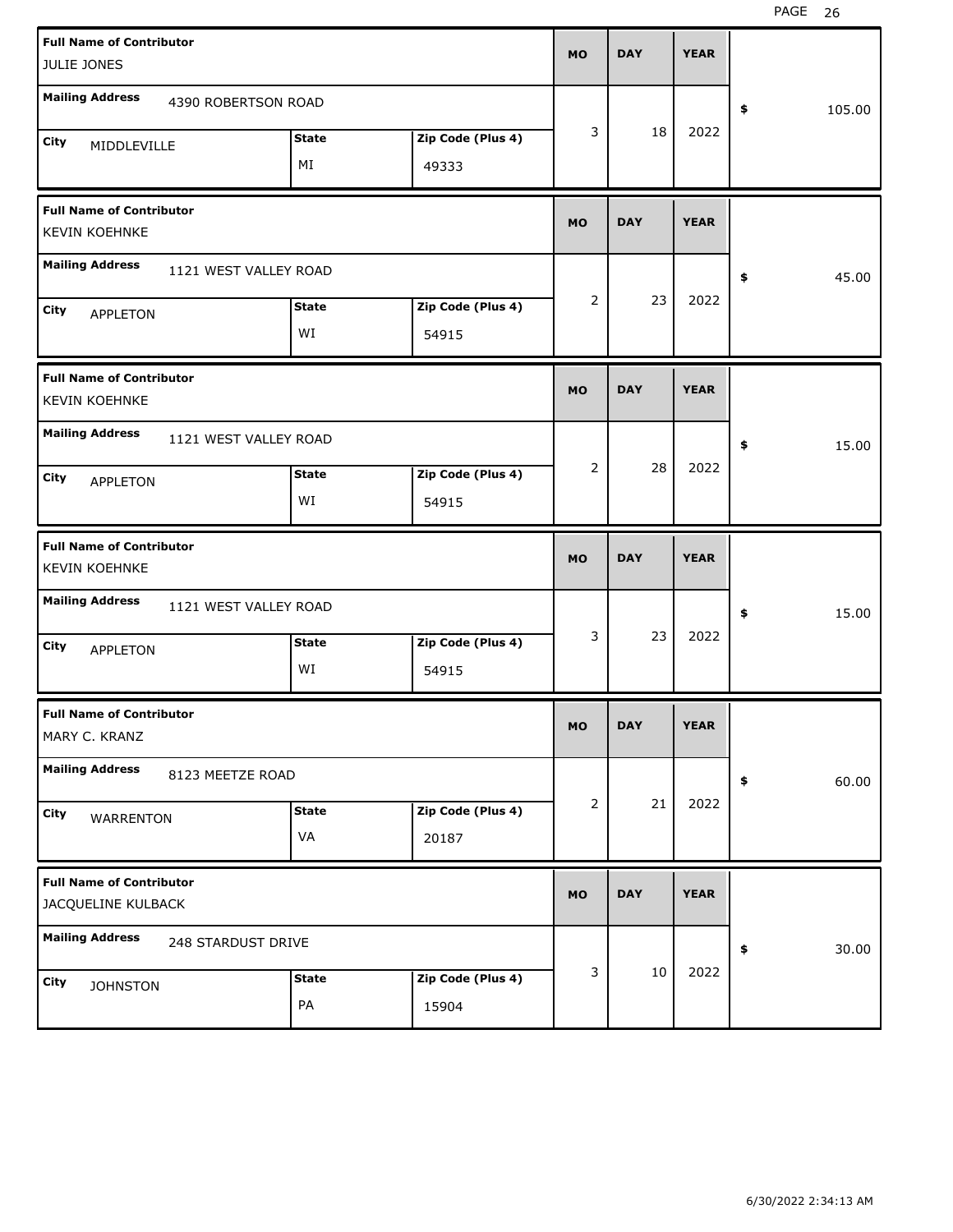| <b>Full Name of Contributor</b><br>JACQUELINE KULBACK     |              |                   | <b>MO</b>    | <b>DAY</b> | <b>YEAR</b> |              |
|-----------------------------------------------------------|--------------|-------------------|--------------|------------|-------------|--------------|
| <b>Mailing Address</b>                                    |              |                   |              |            |             |              |
| 248 STARDUST DRIVE                                        |              |                   |              |            |             | \$<br>25.00  |
| City<br><b>JOHNSTON</b>                                   | <b>State</b> | Zip Code (Plus 4) | 3            | 15         | 2022        |              |
|                                                           | PA           | 15904             |              |            |             |              |
| <b>Full Name of Contributor</b><br><b>CHRISTINE KUNTZ</b> |              |                   | <b>MO</b>    | <b>DAY</b> | <b>YEAR</b> |              |
| <b>Mailing Address</b><br>1002 BRIDGETOWN HILL ROAD       |              |                   |              |            |             | \$<br>25.00  |
| City<br>UPPER BLACK EDDY                                  | <b>State</b> | Zip Code (Plus 4) | $\mathbf{1}$ | 30         | 2022        |              |
|                                                           | PA           | 18972             |              |            |             |              |
| <b>Full Name of Contributor</b><br><b>CHRISTINE KUNTZ</b> |              |                   | <b>MO</b>    | <b>DAY</b> | <b>YEAR</b> |              |
| <b>Mailing Address</b><br>1002 BRIDGETOWN HILL ROAD       |              |                   |              |            |             | \$<br>10.00  |
| City                                                      | <b>State</b> | Zip Code (Plus 4) | $\mathbf{1}$ | 31         | 2022        |              |
| <b>UPPER BLACK EDDY</b>                                   | PA           | 18972             |              |            |             |              |
|                                                           |              |                   |              |            |             |              |
| <b>Full Name of Contributor</b><br><b>CHRISTINE KUNTZ</b> |              |                   | <b>MO</b>    | <b>DAY</b> | <b>YEAR</b> |              |
| <b>Mailing Address</b><br>1002 BRIDGETOWN HILL ROAD       |              |                   |              |            |             | \$<br>25.00  |
| City                                                      | <b>State</b> | Zip Code (Plus 4) | 3            | 17         | 2022        |              |
| <b>UPPER BLACK EDDY</b>                                   | PA           | 18972             |              |            |             |              |
| <b>Full Name of Contributor</b><br><b>DENNIS LENHERR</b>  |              |                   | <b>MO</b>    | <b>DAY</b> | <b>YEAR</b> |              |
| <b>Mailing Address</b><br>5639 PHILADELPHIA AVENUE        |              |                   |              |            |             | \$<br>55.00  |
| City                                                      | <b>State</b> | Zip Code (Plus 4) | 2            | 26         | 2022        |              |
| CHAMBERSBURG                                              | PA           | 17202             |              |            |             |              |
| <b>Full Name of Contributor</b><br><b>SUSAN LENTON</b>    |              |                   | <b>MO</b>    | <b>DAY</b> | <b>YEAR</b> |              |
| <b>Mailing Address</b><br>1330 DONNA AVENUE               |              |                   |              |            |             | \$<br>250.00 |
| City<br>WOODLYN                                           | <b>State</b> | Zip Code (Plus 4) | 2            | 10         | 2022        |              |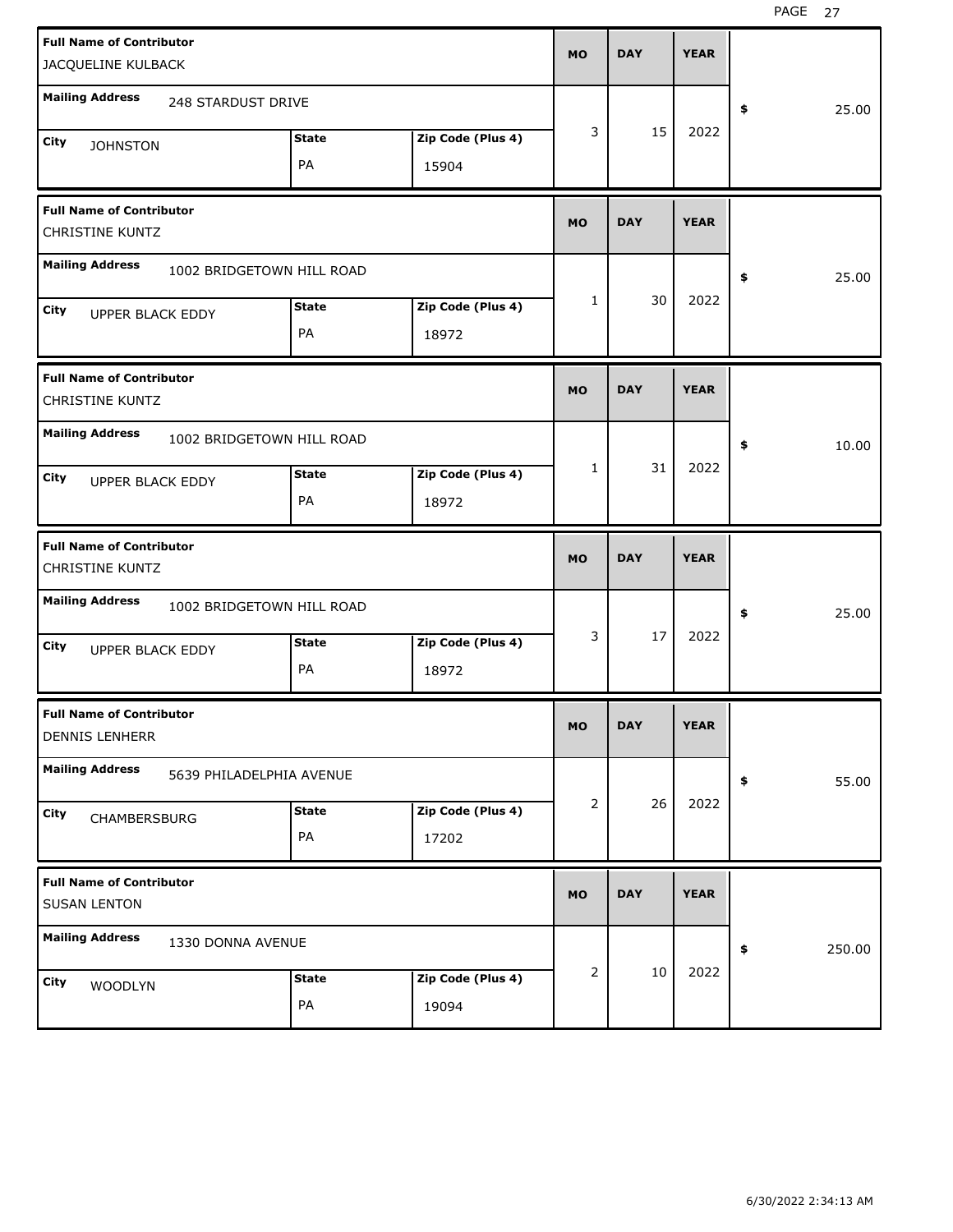| <b>Full Name of Contributor</b><br><b>LARRY LEWTON</b> |                    |                         |                   | <b>MO</b> | <b>DAY</b> | <b>YEAR</b> |             |
|--------------------------------------------------------|--------------------|-------------------------|-------------------|-----------|------------|-------------|-------------|
|                                                        |                    |                         |                   |           |            |             |             |
| <b>Mailing Address</b>                                 | 33710 US 24        |                         |                   |           |            |             | \$<br>55.00 |
| City<br><b>STOUTSVILLE</b>                             |                    | <b>State</b>            | Zip Code (Plus 4) | 2         | 10         | 2022        |             |
|                                                        |                    | MO                      | 65283             |           |            |             |             |
| <b>Full Name of Contributor</b><br><b>SUSAN LIANG</b>  |                    |                         |                   | <b>MO</b> | <b>DAY</b> | <b>YEAR</b> |             |
| <b>Mailing Address</b>                                 |                    | 1010 FROG LEAP TRAIL NW |                   |           |            |             | \$<br>65.00 |
| City<br><b>KENNESAW</b>                                |                    | <b>State</b>            | Zip Code (Plus 4) | 2         | 10         | 2022        |             |
|                                                        |                    | GA                      | 30152             |           |            |             |             |
| <b>Full Name of Contributor</b><br><b>SUSAN LIANG</b>  |                    |                         |                   | <b>MO</b> | <b>DAY</b> | <b>YEAR</b> |             |
| <b>Mailing Address</b>                                 |                    | 1010 FROG LEAP TRAIL NW |                   |           |            |             | \$<br>50.00 |
| City<br><b>KENNESAW</b>                                |                    | <b>State</b>            | Zip Code (Plus 4) | 3         | 10         | 2022        |             |
|                                                        |                    | GA                      | 30152             |           |            |             |             |
|                                                        |                    |                         |                   |           |            |             |             |
| <b>Full Name of Contributor</b><br>MIKE LOCKOVICH      |                    |                         |                   | <b>MO</b> | <b>DAY</b> | <b>YEAR</b> |             |
| <b>Mailing Address</b>                                 | 160 TURKEYFOOT ROA |                         |                   |           |            |             | \$<br>25.00 |
| City                                                   |                    | <b>State</b>            | Zip Code (Plus 4) | 2         | 22         | 2022        |             |
| VENETIA                                                |                    | PA                      | 15367             |           |            |             |             |
| <b>Full Name of Contributor</b><br>MIKE LOCKOVICH      |                    |                         |                   | MO        | <b>DAY</b> | <b>YEAR</b> |             |
| <b>Mailing Address</b>                                 | 160 TURKEYFOOT ROA |                         |                   |           |            |             | \$<br>30.00 |
| City                                                   |                    | <b>State</b>            | Zip Code (Plus 4) | 3         | 10         | 2022        |             |
| VENETIA                                                |                    | PA                      | 15367             |           |            |             |             |
| <b>Full Name of Contributor</b><br>MIKE LOCKOVICH      |                    |                         |                   | <b>MO</b> | <b>DAY</b> | <b>YEAR</b> |             |
| <b>Mailing Address</b>                                 | 160 TURKEYFOOT ROA |                         |                   |           |            |             | \$<br>25.00 |
| City<br>VENETIA                                        |                    | <b>State</b>            | Zip Code (Plus 4) | 3         | 15         | 2022        |             |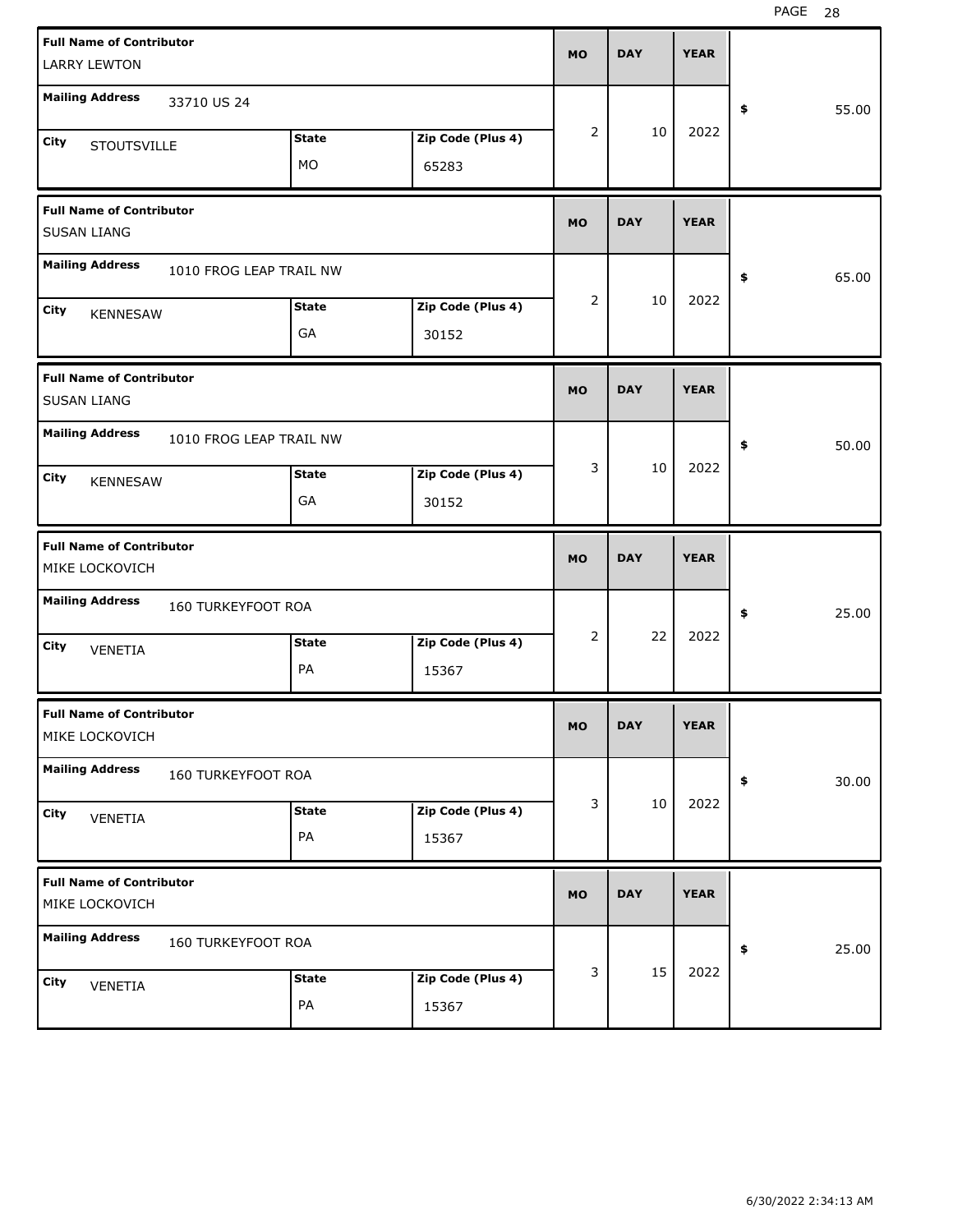| <b>Full Name of Contributor</b><br><b>LARRY LYNCH</b>     |                        |                            | <b>MO</b>      | <b>DAY</b> | <b>YEAR</b> |             |
|-----------------------------------------------------------|------------------------|----------------------------|----------------|------------|-------------|-------------|
| <b>Mailing Address</b><br>213 VILLANOVA CIRCLE            |                        |                            |                |            |             | 25.00<br>\$ |
| City<br>SWARTHMORE                                        | <b>State</b><br>PA     | Zip Code (Plus 4)<br>19081 | 1              | 11         | 2022        |             |
| <b>Full Name of Contributor</b><br><b>LARRY LYNCH</b>     |                        |                            | <b>MO</b>      | <b>DAY</b> | <b>YEAR</b> |             |
| <b>Mailing Address</b><br>213 VILLANOVA CIRCLE            |                        |                            |                |            |             | 25.00<br>\$ |
| City<br>SWARTHMORE                                        | <b>State</b><br>PA     | Zip Code (Plus 4)<br>19081 | $\overline{2}$ | 11         | 2022        |             |
| <b>Full Name of Contributor</b><br><b>LARRY LYNCH</b>     |                        |                            | <b>MO</b>      | <b>DAY</b> | <b>YEAR</b> |             |
| <b>Mailing Address</b><br>213 VILLANOVA CIRCLE            |                        |                            |                |            |             | 25.00<br>\$ |
| City<br>SWARTHMORE                                        | <b>State</b><br>PA     | Zip Code (Plus 4)<br>19081 | 3              | 11         | 2022        |             |
|                                                           |                        |                            |                |            |             |             |
| <b>Full Name of Contributor</b><br><b>SUSAN MARKERT</b>   |                        |                            | <b>MO</b>      | <b>DAY</b> | <b>YEAR</b> |             |
| <b>Mailing Address</b>                                    | 190 HIDDEN HILLS ROAD  |                            |                |            |             | 55.00<br>\$ |
| City<br>MEDIA                                             | <b>State</b><br>PA     | Zip Code (Plus 4)<br>19063 | 3              | 12         | 2022        |             |
| <b>Full Name of Contributor</b><br>WILBERT MARMION        |                        |                            | MO             | <b>DAY</b> | <b>YEAR</b> |             |
| <b>Mailing Address</b>                                    | 3285 COUNTRY ROAD 2800 |                            |                |            |             | 40.00<br>\$ |
| City<br>COLMESNEIL                                        | <b>State</b><br>TX     | Zip Code (Plus 4)<br>75938 | 3              | 10         | 2022        |             |
| <b>Full Name of Contributor</b><br><b>WILBERT MARMION</b> |                        |                            | <b>MO</b>      | <b>DAY</b> | <b>YEAR</b> |             |
| <b>Mailing Address</b>                                    | 3285 COUNTRY ROAD 2800 |                            | 3              | 18         | 2022        | 35.00<br>\$ |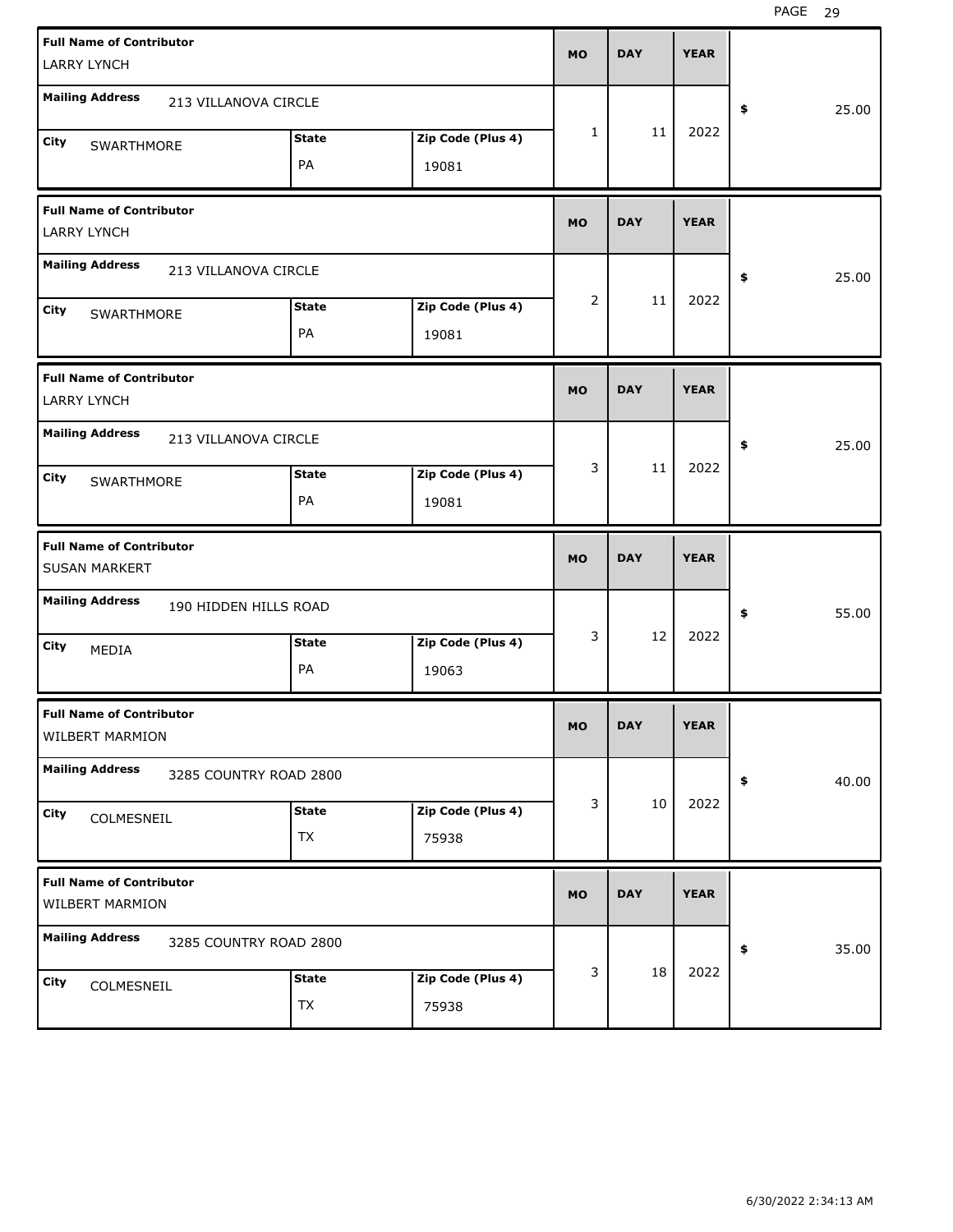| <b>Full Name of Contributor</b>                      |              |                   |           |            |             |              |
|------------------------------------------------------|--------------|-------------------|-----------|------------|-------------|--------------|
| LINDA MARSHALL                                       |              |                   | <b>MO</b> | <b>DAY</b> | <b>YEAR</b> |              |
| <b>Mailing Address</b><br>41 KNIGHT STREET           |              |                   |           |            |             | 55.00<br>\$  |
| City<br>PHILADELPHIA                                 | <b>State</b> | Zip Code (Plus 4) | 2         | 23         | 2022        |              |
|                                                      | MS           | 39350             |           |            |             |              |
| <b>Full Name of Contributor</b><br>EILEEN MCALLISTER |              |                   | <b>MO</b> | <b>DAY</b> | <b>YEAR</b> |              |
| <b>Mailing Address</b><br>233 AQUEDUCT ROAD          |              |                   |           |            |             | \$<br>120.00 |
| City<br>WASHINGTON CROSSING                          | <b>State</b> | Zip Code (Plus 4) | 1         | 18         | 2022        |              |
|                                                      | PA           | 18977             |           |            |             |              |
| <b>Full Name of Contributor</b><br>TOM MCBRIDE       |              |                   | <b>MO</b> | <b>DAY</b> | <b>YEAR</b> |              |
| <b>Mailing Address</b><br>345 ROUTE 68               |              |                   |           |            |             | 25.00<br>\$  |
| City<br><b>ROCHESTER</b>                             | <b>State</b> | Zip Code (Plus 4) | 2         | 25         | 2022        |              |
|                                                      | PA           | 15074             |           |            |             |              |
|                                                      |              |                   |           |            |             |              |
| <b>Full Name of Contributor</b><br>TOM MCBRIDE       |              |                   | <b>MO</b> | <b>DAY</b> | <b>YEAR</b> |              |
| <b>Mailing Address</b><br>345 ROUTE 68               |              |                   |           |            |             | 30.00<br>\$  |
| City<br><b>ROCHESTER</b>                             | <b>State</b> | Zip Code (Plus 4) | 3         | 10         | 2022        |              |
|                                                      | PA           | 15074             |           |            |             |              |
| <b>Full Name of Contributor</b><br>ROBERT MCCRANEY   |              |                   | MO        | <b>DAY</b> | <b>YEAR</b> |              |
| <b>Mailing Address</b><br>6952 124TH TERRACE N.      |              |                   |           |            |             | 15.00<br>\$  |
| City<br>LARGO                                        | <b>State</b> | Zip Code (Plus 4) | 2         | 10         | 2022        |              |
|                                                      | FL.          | 33773             |           |            |             |              |
| <b>Full Name of Contributor</b><br>ROBERT MCCRANEY   |              |                   | <b>MO</b> | <b>DAY</b> | <b>YEAR</b> |              |
| <b>Mailing Address</b><br>6952 124TH TERRACE N.      |              |                   |           |            |             | 30.00<br>\$  |
| City<br>LARGO                                        | <b>State</b> | Zip Code (Plus 4) | 2         | 15         | 2022        |              |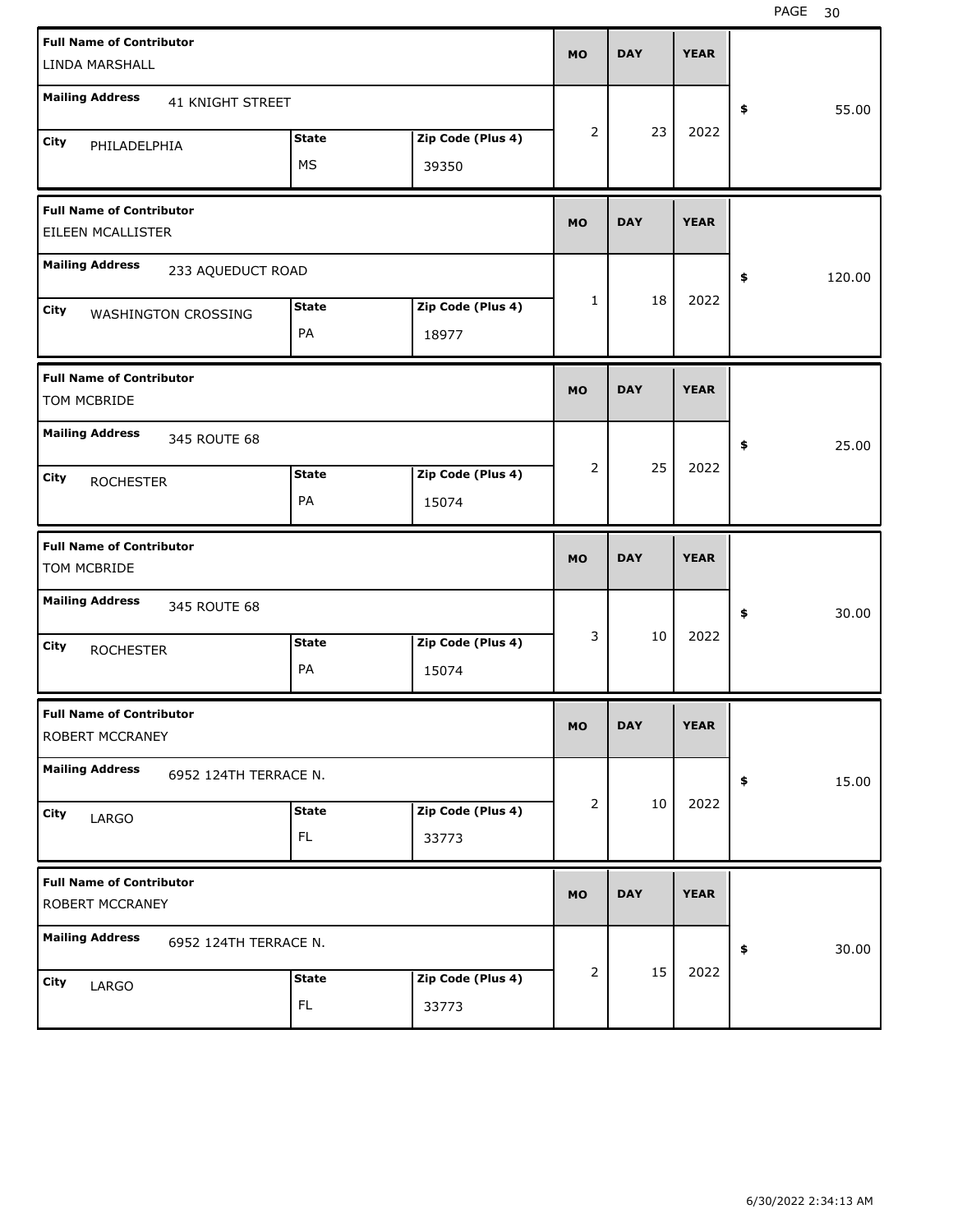| <b>Full Name of Contributor</b>                        |                          |              |                   | <b>MO</b> | <b>DAY</b> | <b>YEAR</b> |              |
|--------------------------------------------------------|--------------------------|--------------|-------------------|-----------|------------|-------------|--------------|
| ROBERT MCCRANEY                                        |                          |              |                   |           |            |             |              |
| <b>Mailing Address</b>                                 | 6952 124TH TERRACE N.    |              |                   |           |            |             | \$<br>15.00  |
| City<br>LARGO                                          |                          | <b>State</b> | Zip Code (Plus 4) | 2         | 28         | 2022        |              |
|                                                        |                          | FL.          | 33773             |           |            |             |              |
| <b>Full Name of Contributor</b><br><b>HELEN MENOLD</b> |                          |              |                   | <b>MO</b> | <b>DAY</b> | <b>YEAR</b> |              |
| <b>Mailing Address</b>                                 | 88 SOUTH VALENTINE DRIVE |              |                   |           |            |             | \$<br>115.00 |
| City<br><b>GARNET VALLEY</b>                           |                          | <b>State</b> | Zip Code (Plus 4) | 3         | 27         | 2022        |              |
|                                                        |                          | PA           | 19060             |           |            |             |              |
| <b>Full Name of Contributor</b><br>WILLIAM METHENY     |                          |              |                   | <b>MO</b> | <b>DAY</b> | <b>YEAR</b> |              |
| <b>Mailing Address</b>                                 | PO BOX 414               |              |                   |           |            |             | \$<br>35.00  |
| City<br><b>BRIDGER</b>                                 |                          | <b>State</b> | Zip Code (Plus 4) | 2         | 11         | 2022        |              |
|                                                        |                          | MT           | 59014             |           |            |             |              |
|                                                        |                          |              |                   |           |            |             |              |
| <b>Full Name of Contributor</b><br>WILLIAM METHENY     |                          |              |                   | <b>MO</b> | <b>DAY</b> | <b>YEAR</b> |              |
| <b>Mailing Address</b>                                 | PO BOX 414               |              |                   |           |            |             | \$<br>20.00  |
| City                                                   |                          | <b>State</b> | Zip Code (Plus 4) | 2         | 12         | 2022        |              |
| <b>BRIDGER</b>                                         |                          | MT           | 59014             |           |            |             |              |
| <b>Full Name of Contributor</b><br>WILLIAM METHENY     |                          |              |                   | МO        | <b>DAY</b> | <b>YEAR</b> |              |
| <b>Mailing Address</b>                                 | PO BOX 414               |              |                   |           |            |             | \$<br>25.00  |
| City                                                   |                          | <b>State</b> | Zip Code (Plus 4) | 2         | 15         | 2022        |              |
| <b>BRIDGER</b>                                         |                          | MT           | 59014             |           |            |             |              |
| <b>Full Name of Contributor</b><br>KAREN MIGNUCCI      |                          |              |                   | <b>MO</b> | <b>DAY</b> | <b>YEAR</b> |              |
| <b>Mailing Address</b>                                 | 1923 STONE RIDGE LANE    |              |                   |           |            |             | \$<br>100.00 |
| City<br>VILLANOVA                                      |                          | <b>State</b> | Zip Code (Plus 4) | 1         | 17         | 2022        |              |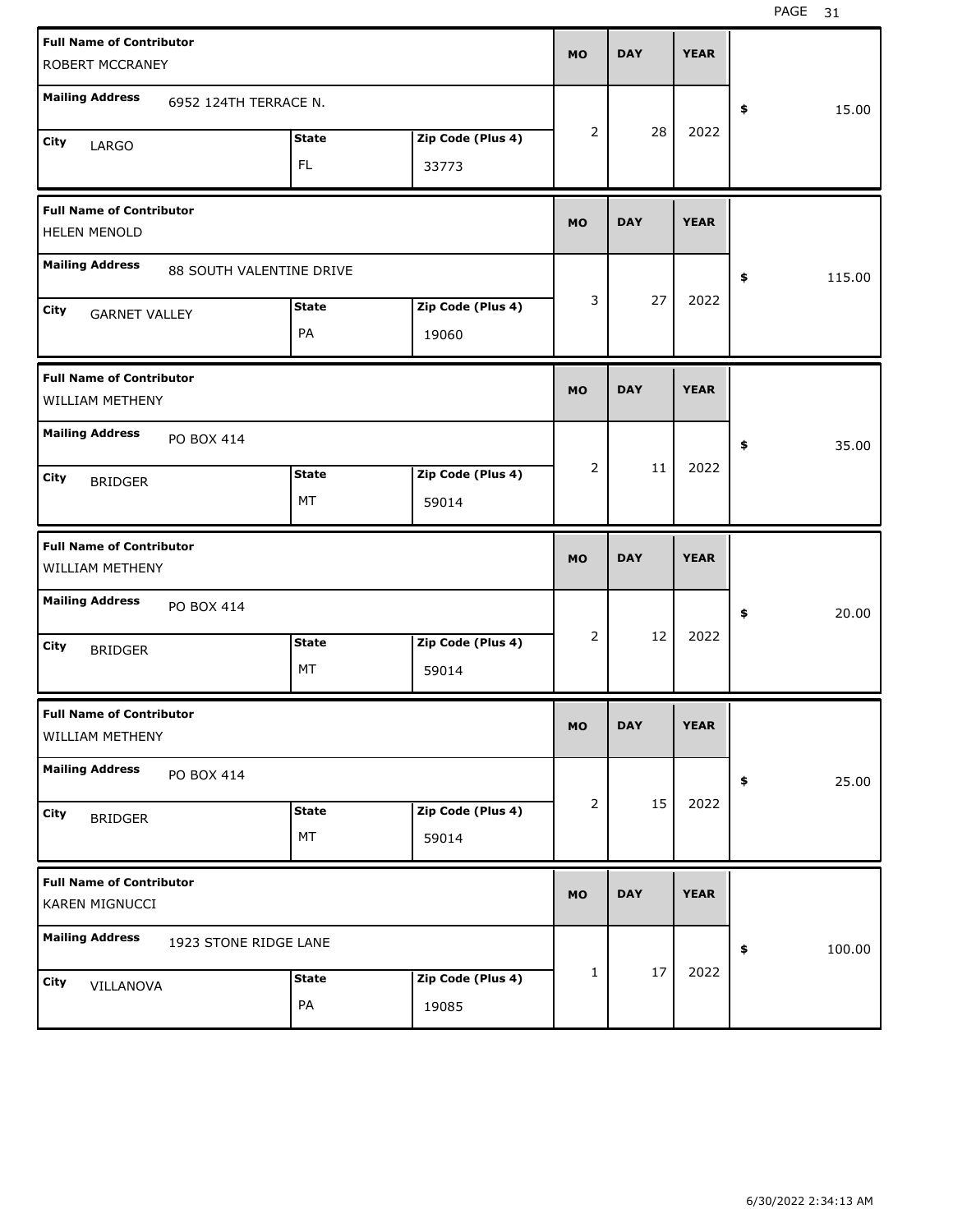| <b>Full Name of Contributor</b><br>KAREN MIGNUCCI     |                       |              |                   | <b>MO</b> | <b>DAY</b>   | <b>YEAR</b> |             |
|-------------------------------------------------------|-----------------------|--------------|-------------------|-----------|--------------|-------------|-------------|
|                                                       |                       |              |                   |           |              |             |             |
| <b>Mailing Address</b>                                | 1923 STONE RIDGE LANE |              |                   |           |              |             | \$<br>15.00 |
| City<br>VILLANOVA                                     |                       | <b>State</b> | Zip Code (Plus 4) | 2         | 9            | 2022        |             |
|                                                       |                       | PA           | 19085             |           |              |             |             |
| <b>Full Name of Contributor</b><br>KAREN MIGNUCCI     |                       |              |                   | <b>MO</b> | <b>DAY</b>   | <b>YEAR</b> |             |
| <b>Mailing Address</b>                                | 1923 STONE RIDGE LANE |              |                   |           |              |             | \$<br>10.00 |
| City<br>VILLANOVA                                     |                       | <b>State</b> | Zip Code (Plus 4) | 3         | 5            | 2022        |             |
|                                                       |                       | PA           | 19085             |           |              |             |             |
| <b>Full Name of Contributor</b><br><b>BARB MILLER</b> |                       |              |                   | <b>MO</b> | <b>DAY</b>   | <b>YEAR</b> |             |
| <b>Mailing Address</b>                                | 2660 RAVENWOOD COURT  |              |                   |           |              |             | \$<br>20.00 |
| City<br>WEXFORD                                       |                       | <b>State</b> | Zip Code (Plus 4) | 1         | 15           | 2022        |             |
|                                                       |                       | PA           | 15090             |           |              |             |             |
|                                                       |                       |              |                   |           |              |             |             |
| <b>Full Name of Contributor</b><br><b>BARB MILLER</b> |                       |              |                   | <b>MO</b> | <b>DAY</b>   | <b>YEAR</b> |             |
| <b>Mailing Address</b>                                | 2660 RAVENWOOD COURT  |              |                   |           |              |             | \$<br>15.00 |
| City                                                  |                       | <b>State</b> | Zip Code (Plus 4) | 2         | $\mathbf{1}$ | 2022        |             |
| WEXFORD                                               |                       | PA           | 15090             |           |              |             |             |
| <b>Full Name of Contributor</b><br><b>BARB MILLER</b> |                       |              |                   | МO        | <b>DAY</b>   | <b>YEAR</b> |             |
| <b>Mailing Address</b>                                | 2660 RAVENWOOD COURT  |              |                   |           |              |             | \$<br>10.00 |
| City                                                  |                       | <b>State</b> | Zip Code (Plus 4) | 2         | 3            | 2022        |             |
| WEXFORD                                               |                       | PA           | 15090             |           |              |             |             |
| <b>Full Name of Contributor</b><br><b>BARB MILLER</b> |                       |              |                   | MO        | <b>DAY</b>   | <b>YEAR</b> |             |
| <b>Mailing Address</b>                                | 2660 RAVENWOOD COURT  |              |                   |           |              |             | \$<br>50.00 |
| City<br>WEXFORD                                       |                       | <b>State</b> | Zip Code (Plus 4) | 2         | 5            | 2022        |             |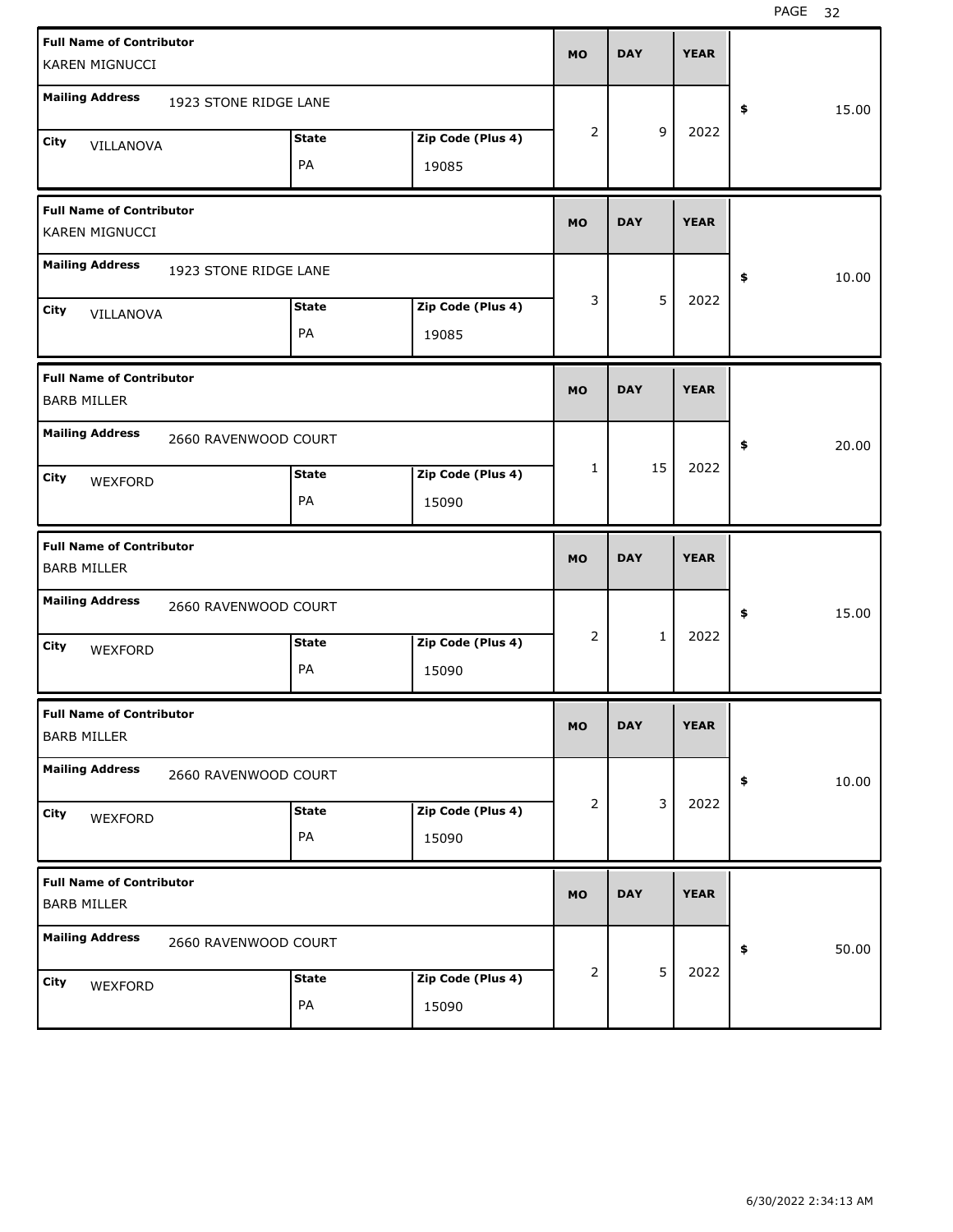| <b>Full Name of Contributor</b> |                      |               |                   | <b>MO</b>    | <b>DAY</b> | <b>YEAR</b> |              |       |
|---------------------------------|----------------------|---------------|-------------------|--------------|------------|-------------|--------------|-------|
| <b>BARB MILLER</b>              |                      |               |                   |              |            |             |              |       |
| <b>Mailing Address</b>          | 2660 RAVENWOOD COURT |               |                   |              |            |             | \$           | 15.00 |
|                                 |                      |               |                   | 2            | 21         | 2022        |              |       |
| City<br>WEXFORD                 |                      | <b>State</b>  | Zip Code (Plus 4) |              |            |             |              |       |
|                                 |                      | PA            | 15090             |              |            |             |              |       |
| <b>Full Name of Contributor</b> |                      |               |                   | <b>MO</b>    | <b>DAY</b> | <b>YEAR</b> |              |       |
| <b>BARB MILLER</b>              |                      |               |                   |              |            |             |              |       |
| <b>Mailing Address</b>          | 2660 RAVENWOOD COURT |               |                   |              |            |             | \$           | 15.00 |
| City                            |                      | <b>State</b>  | Zip Code (Plus 4) | 3            | 5          | 2022        |              |       |
| WEXFORD                         |                      | PA            | 15090             |              |            |             |              |       |
|                                 |                      |               |                   |              |            |             |              |       |
| <b>Full Name of Contributor</b> |                      |               |                   | <b>MO</b>    | <b>DAY</b> | <b>YEAR</b> |              |       |
| SHAUN MOBLEY                    |                      |               |                   |              |            |             |              |       |
| <b>Mailing Address</b>          | 177 MANDY LANE       |               |                   |              |            |             | 100.00<br>\$ |       |
| City<br><b>TRYON</b>            |                      | <b>State</b>  | Zip Code (Plus 4) | 2            | 23         | 2022        |              |       |
|                                 |                      | <b>NC</b>     | 28782             |              |            |             |              |       |
|                                 |                      |               |                   |              |            |             |              |       |
| <b>Full Name of Contributor</b> |                      |               |                   |              |            |             |              |       |
| SHAUN MOBLEY                    |                      |               |                   | <b>MO</b>    | <b>DAY</b> | <b>YEAR</b> |              |       |
| <b>Mailing Address</b>          | 177 MANDY LANE       |               |                   |              |            |             | \$           | 5.00  |
| City                            |                      | <b>State</b>  | Zip Code (Plus 4) | 2            | 23         | 2022        |              |       |
| <b>TRYON</b>                    |                      | <b>NC</b>     | 28782             |              |            |             |              |       |
| <b>Full Name of Contributor</b> |                      |               |                   |              |            |             |              |       |
| HARRY MODESTI                   |                      |               |                   | <b>MO</b>    | <b>DAY</b> | <b>YEAR</b> |              |       |
| <b>Mailing Address</b>          | 221 TASKER AVENUE    |               |                   |              |            |             | \$           | 50.00 |
| City                            |                      | <b>State</b>  | Zip Code (Plus 4) | $\mathbf{1}$ | 28         | 2022        |              |       |
| <b>FOLSOM</b>                   |                      | PA            | 19033             |              |            |             |              |       |
| <b>Full Name of Contributor</b> |                      |               |                   |              |            |             |              |       |
| HARRY MODESTI                   |                      |               |                   | <b>MO</b>    | <b>DAY</b> | <b>YEAR</b> |              |       |
| <b>Mailing Address</b>          | 221 TASKER AVENUE    |               |                   |              |            |             | \$           | 25.00 |
| City                            |                      | <b>State</b>  | Zip Code (Plus 4) | 3            | 25         | 2022        |              |       |
| <b>FOLSOM</b>                   |                      | $\mathsf{PA}$ | 19033             |              |            |             |              |       |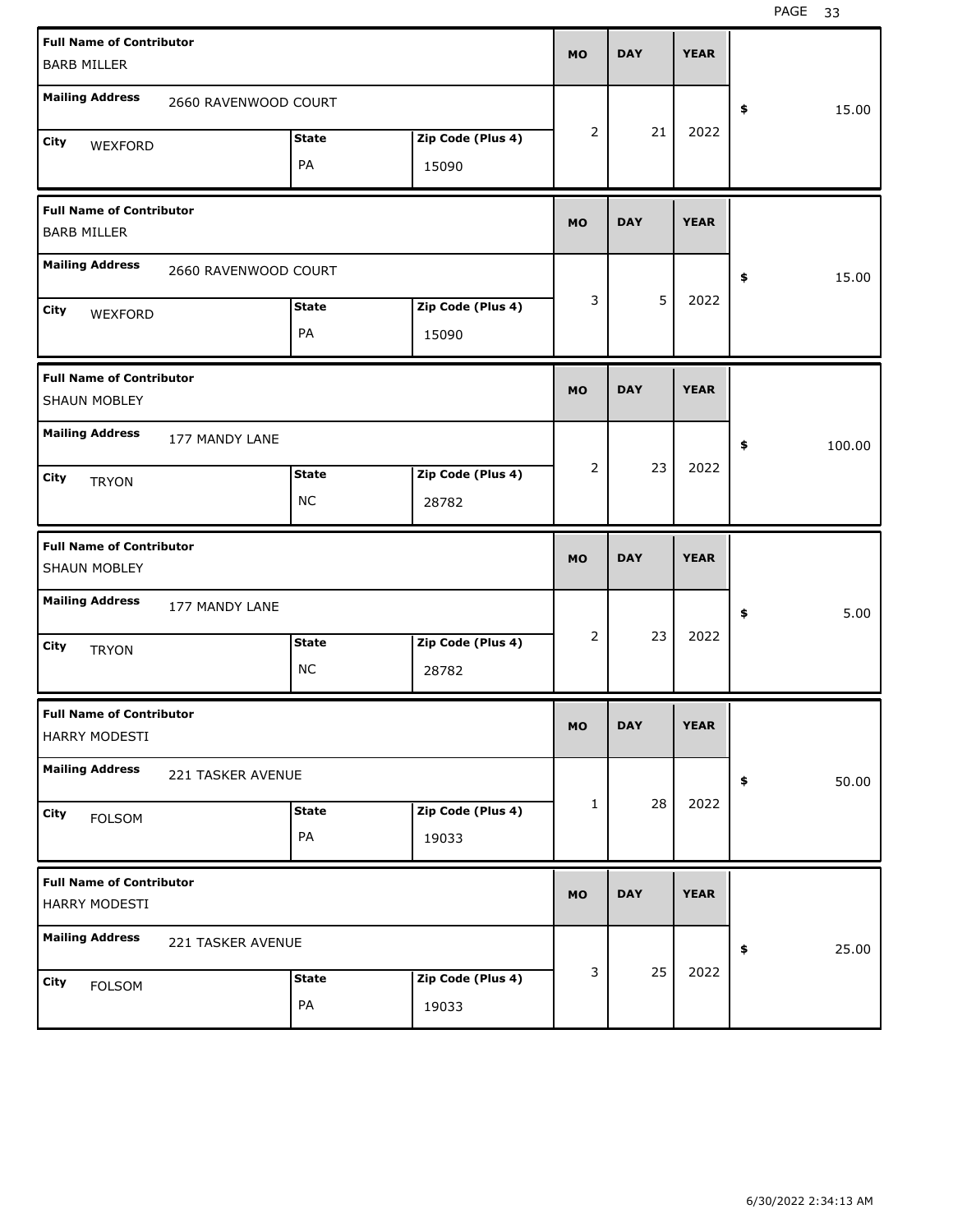| <b>Full Name of Contributor</b>                             | <b>MO</b> | <b>DAY</b> | <b>YEAR</b> |             |
|-------------------------------------------------------------|-----------|------------|-------------|-------------|
| LOYS MOORMAN                                                |           |            |             |             |
| <b>Mailing Address</b><br>6276 FM1504                       |           |            |             | \$<br>60.00 |
| <b>State</b><br>Zip Code (Plus 4)                           | 2         | 23         | 2022        |             |
| <b>City</b><br><b>EDGEWOOD</b>                              |           |            |             |             |
| <b>TX</b><br>75117                                          |           |            |             |             |
| <b>Full Name of Contributor</b>                             |           |            |             |             |
| WILLIAM MORRIS                                              | <b>MO</b> | <b>DAY</b> | <b>YEAR</b> |             |
| <b>Mailing Address</b><br>739 MITCHELL AVENUE               |           |            |             | \$<br>30.00 |
| Zip Code (Plus 4)<br><b>State</b><br>City                   | 1         | 28         | 2022        |             |
| <b>MORTON</b><br>PA<br>19070                                |           |            |             |             |
|                                                             |           |            |             |             |
| <b>Full Name of Contributor</b>                             |           |            |             |             |
| WILLIAM MORRIS                                              | <b>MO</b> | <b>DAY</b> | <b>YEAR</b> |             |
| <b>Mailing Address</b><br>739 MITCHELL AVENUE               |           |            |             |             |
|                                                             | 1         | 31         | 2022        | 25.00<br>\$ |
| Zip Code (Plus 4)<br><b>State</b><br>City<br><b>MORTON</b>  |           |            |             |             |
| PA<br>19070                                                 |           |            |             |             |
|                                                             |           |            |             |             |
|                                                             |           |            |             |             |
| <b>Full Name of Contributor</b><br>WILLIAM MORRIS           | <b>MO</b> | <b>DAY</b> | <b>YEAR</b> |             |
|                                                             |           |            |             |             |
| <b>Mailing Address</b><br>739 MITCHELL AVENUE               |           |            |             | 25.00<br>\$ |
| Zip Code (Plus 4)<br><b>State</b><br>City                   | 2         | 28         | 2022        |             |
| <b>MORTON</b><br>PA<br>19070                                |           |            |             |             |
|                                                             |           |            |             |             |
| <b>Full Name of Contributor</b><br>SUSAN MORRISON           | <b>MO</b> | <b>DAY</b> | <b>YEAR</b> |             |
| <b>Mailing Address</b><br>1500 W. MATLOCK AVE, TRAILER 50   |           |            |             | \$          |
|                                                             | 2         | 23         | 2022        | 55.00       |
| Zip Code (Plus 4)<br><b>State</b><br>City<br>ARANSAS PASS   |           |            |             |             |
| TX<br>78336                                                 |           |            |             |             |
|                                                             |           |            |             |             |
| <b>Full Name of Contributor</b><br><b>GLORIA MOYER</b>      | <b>MO</b> | <b>DAY</b> | <b>YEAR</b> |             |
| <b>Mailing Address</b><br>1505 DILLS CREEK LANE             |           |            |             | 80.00<br>\$ |
| <b>State</b>                                                | 3         | 18         | 2022        |             |
| Zip Code (Plus 4)<br>City<br>MOREHEAD CITY<br>$NC$<br>28557 |           |            |             |             |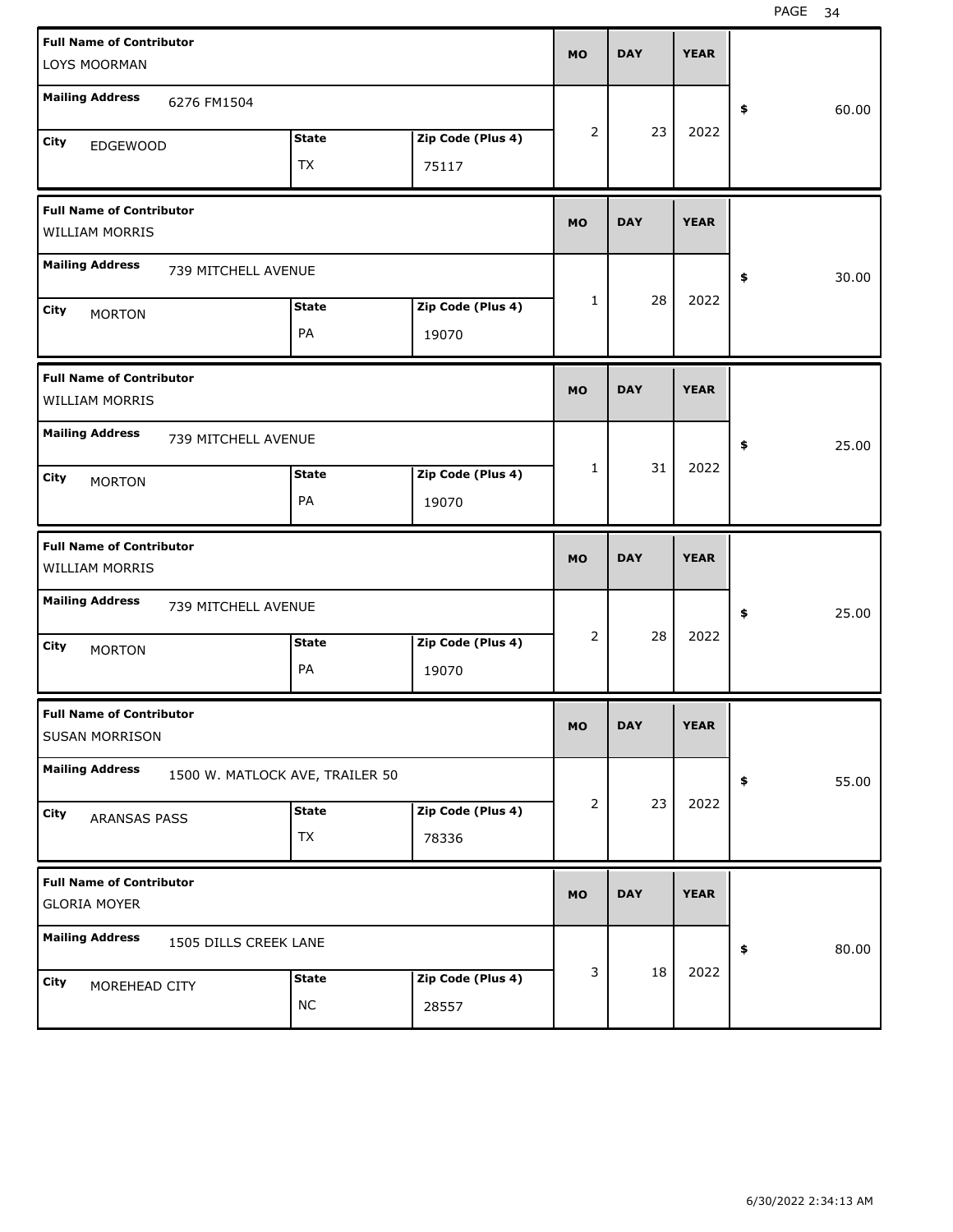| <b>Full Name of Contributor</b>                    |                  |              |                   | <b>MO</b>      | <b>DAY</b> | <b>YEAR</b> |             |
|----------------------------------------------------|------------------|--------------|-------------------|----------------|------------|-------------|-------------|
| RICHARD MUCELLI                                    |                  |              |                   |                |            |             |             |
| <b>Mailing Address</b>                             | 80 KOHLER ROAD   |              |                   |                |            |             | \$<br>50.00 |
| City<br><b>KUTZTOWN</b>                            |                  | <b>State</b> | Zip Code (Plus 4) | $\mathbf{1}$   | 12         | 2022        |             |
|                                                    |                  | PA           | 19530             |                |            |             |             |
| <b>Full Name of Contributor</b><br>RICHARD MUCELLI |                  |              |                   | <b>MO</b>      | <b>DAY</b> | <b>YEAR</b> |             |
| <b>Mailing Address</b>                             | 80 KOHLER ROAD   |              |                   |                |            |             | \$<br>50.00 |
| City<br><b>KUTZTOWN</b>                            |                  | <b>State</b> | Zip Code (Plus 4) | $\overline{2}$ | 12         | 2022        |             |
|                                                    |                  | PA           | 19530             |                |            |             |             |
| <b>Full Name of Contributor</b><br>RICHARD MUCELLI |                  |              |                   | <b>MO</b>      | <b>DAY</b> | <b>YEAR</b> |             |
| <b>Mailing Address</b>                             | 80 KOHLER ROAD   |              |                   |                |            |             | \$<br>50.00 |
| City<br><b>KUTZTOWN</b>                            |                  | <b>State</b> | Zip Code (Plus 4) | 3              | 12         | 2022        |             |
|                                                    |                  | PA           | 19530             |                |            |             |             |
|                                                    |                  |              |                   |                |            |             |             |
| <b>Full Name of Contributor</b><br>JOE MULIERI     |                  |              |                   | <b>MO</b>      | <b>DAY</b> | <b>YEAR</b> |             |
| <b>Mailing Address</b>                             | 54 BOWLES AVENUE |              |                   |                |            |             | \$<br>10.00 |
| City                                               |                  | <b>State</b> | Zip Code (Plus 4) | $\overline{2}$ | 21         | 2022        |             |
| <b>STATEN ISLAND</b>                               |                  | <b>NY</b>    | 10303             |                |            |             |             |
| <b>Full Name of Contributor</b><br>JOE MULIERI     |                  |              |                   | <b>MO</b>      | <b>DAY</b> | <b>YEAR</b> |             |
| <b>Mailing Address</b>                             | 54 BOWLES AVENUE |              |                   |                |            |             | \$<br>45.00 |
| City                                               |                  | <b>State</b> | Zip Code (Plus 4) | 3              | 10         | 2022        |             |
| STATEN ISLAND                                      |                  | <b>NY</b>    | 10303             |                |            |             |             |
| <b>Full Name of Contributor</b><br>JOE MULIERI     |                  |              |                   | <b>MO</b>      | <b>DAY</b> | <b>YEAR</b> |             |
| <b>Mailing Address</b>                             | 54 BOWLES AVENUE |              |                   |                |            |             | \$<br>10.00 |
| City<br>STATEN ISLAND                              |                  | <b>State</b> | Zip Code (Plus 4) | 3              | 22         | 2022        |             |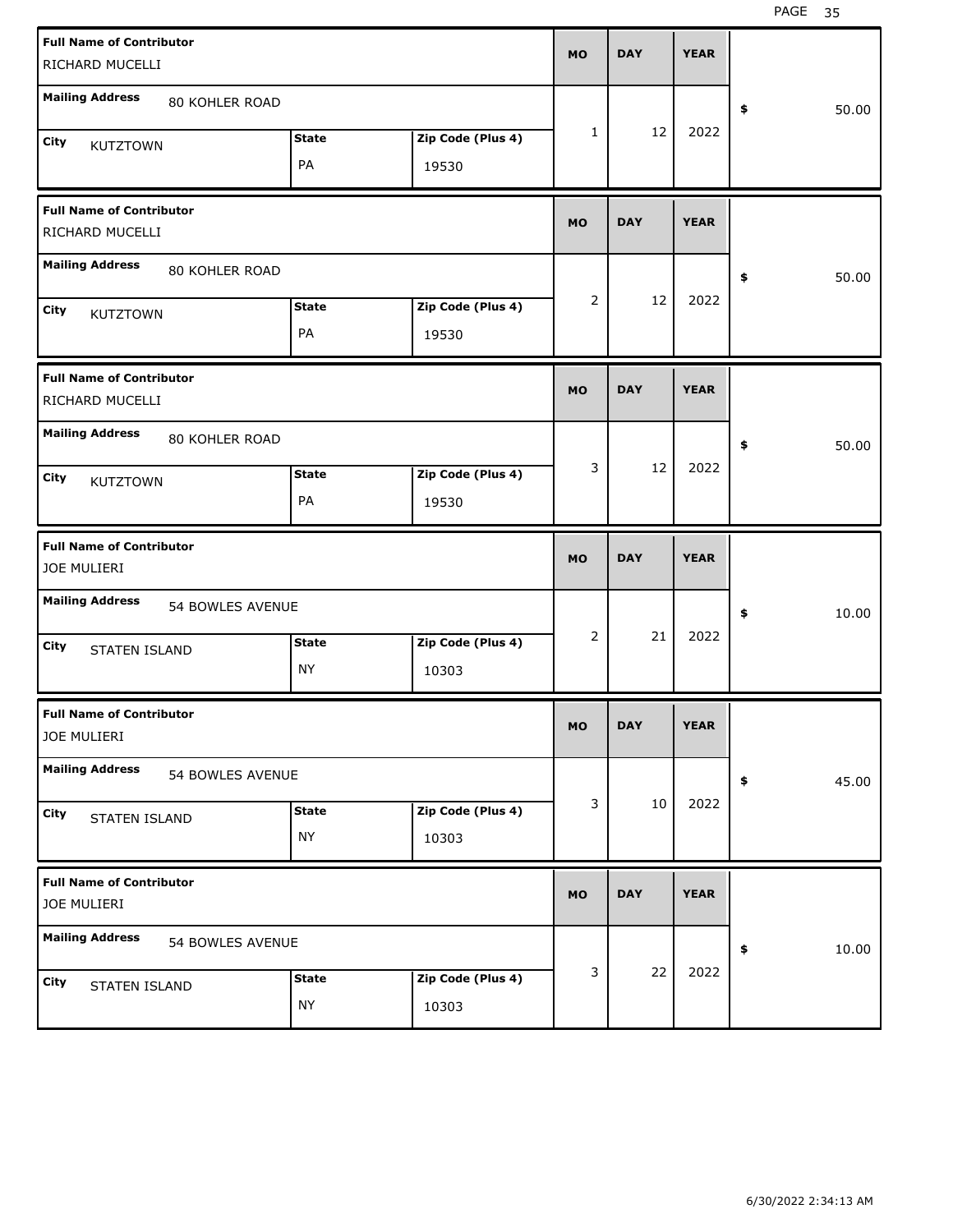| <b>Full Name of Contributor</b>                         |                          |              |                   | <b>MO</b> | <b>DAY</b> | <b>YEAR</b> |              |
|---------------------------------------------------------|--------------------------|--------------|-------------------|-----------|------------|-------------|--------------|
| MARVIN NAUGLE                                           |                          |              |                   |           |            |             |              |
| <b>Mailing Address</b>                                  | 737 BRANDON CIRCLE       |              |                   |           |            |             | \$<br>85.00  |
| City<br>LEBANON                                         |                          | <b>State</b> | Zip Code (Plus 4) | 2         | 23         | 2022        |              |
|                                                         |                          | MO           | 65536             |           |            |             |              |
| <b>Full Name of Contributor</b><br><b>GAYLE NAYLOR</b>  |                          |              |                   | <b>MO</b> | <b>DAY</b> | <b>YEAR</b> |              |
| <b>Mailing Address</b>                                  | 1759 FIELDCREST PLACE    |              |                   |           |            |             | \$<br>60.00  |
| City<br><b>BUCKLEY</b>                                  |                          | <b>State</b> | Zip Code (Plus 4) | 3         | 9          | 2022        |              |
|                                                         |                          | WA           | 98321             |           |            |             |              |
| <b>Full Name of Contributor</b><br><b>TERESA NITOPI</b> |                          |              |                   | <b>MO</b> | <b>DAY</b> | <b>YEAR</b> |              |
| <b>Mailing Address</b>                                  | 9112 BIG PLANTATION AVE. |              |                   |           |            |             | \$<br>75.00  |
| City<br>LAS VEGAS                                       |                          | <b>State</b> | Zip Code (Plus 4) | 2         | 27         | 2022        |              |
|                                                         |                          | NV           | 89143             |           |            |             |              |
|                                                         |                          |              |                   |           |            |             |              |
| <b>Full Name of Contributor</b><br>STANLEY NOVAK        |                          |              |                   | <b>MO</b> | <b>DAY</b> | <b>YEAR</b> |              |
| <b>Mailing Address</b>                                  | 237 CAIN ROAD            |              |                   |           |            |             | \$<br>100.00 |
| City                                                    |                          | <b>State</b> | Zip Code (Plus 4) | 3         | 12         | 2022        |              |
| <b>HOOKSTOWN</b>                                        |                          | PA           | 15050             |           |            |             |              |
| <b>Full Name of Contributor</b><br>DINA ORLANDO         |                          |              |                   | MO        | <b>DAY</b> | <b>YEAR</b> |              |
| <b>Mailing Address</b>                                  | 67 BATES ROAD            |              |                   |           |            |             | \$<br>25.00  |
| City                                                    |                          | <b>State</b> | Zip Code (Plus 4) | 1         | 19         | 2022        |              |
| HONESDALE                                               |                          | PA           | 18431             |           |            |             |              |
| <b>Full Name of Contributor</b><br>DINA ORLANDO         |                          |              |                   | <b>MO</b> | <b>DAY</b> | <b>YEAR</b> |              |
| <b>Mailing Address</b>                                  | 67 BATES ROAD            |              |                   |           |            |             | \$<br>25.00  |
| City<br>HONESDALE                                       |                          | <b>State</b> | Zip Code (Plus 4) | 2         | 19         | 2022        |              |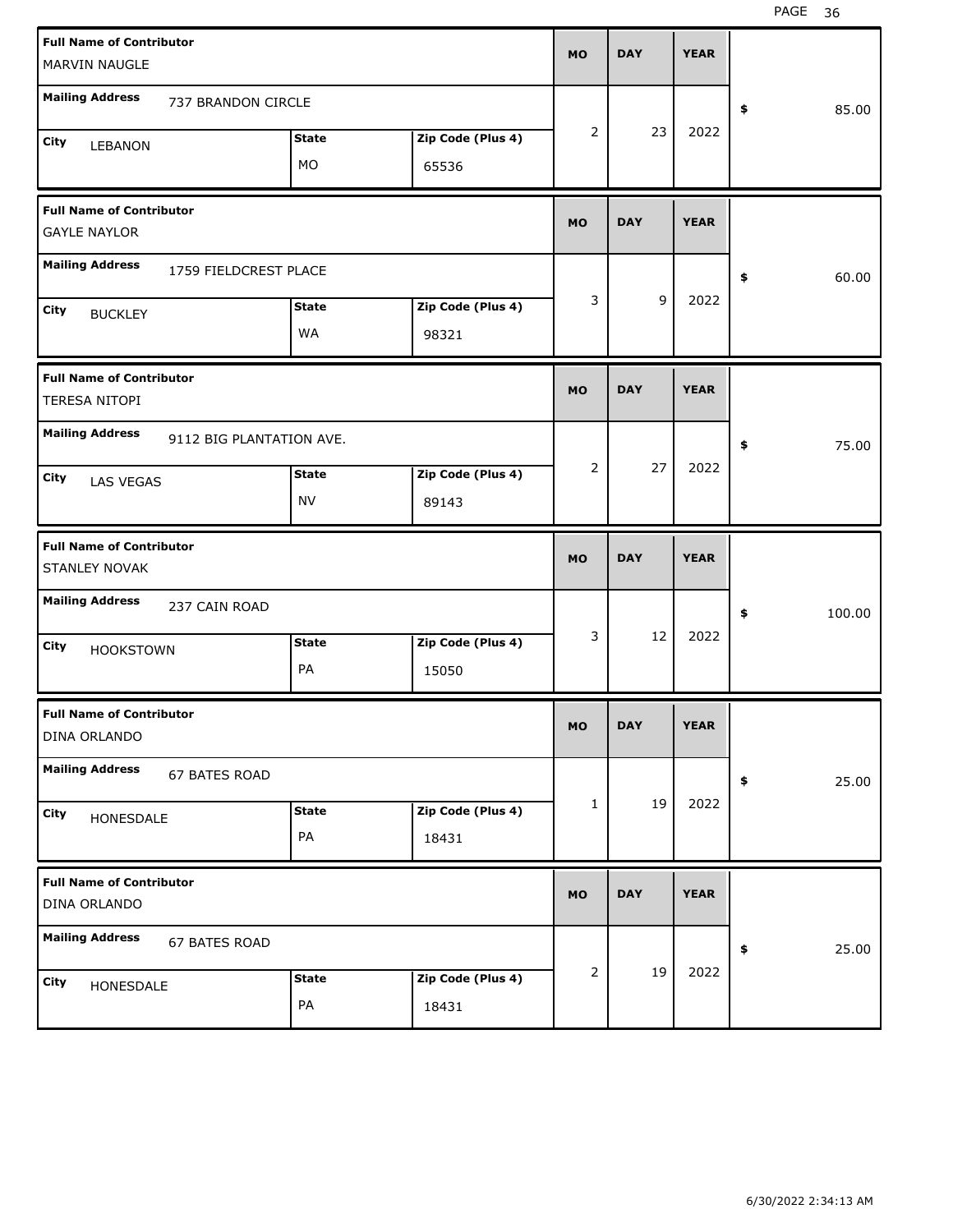| <b>Full Name of Contributor</b><br>DINA ORLANDO                                 | <b>MO</b> |   | <b>DAY</b>     | <b>YEAR</b> |             |
|---------------------------------------------------------------------------------|-----------|---|----------------|-------------|-------------|
| <b>Mailing Address</b><br>67 BATES ROAD                                         |           |   |                |             | \$<br>10.00 |
| Zip Code (Plus 4)<br><b>State</b><br>City<br>HONESDALE<br>PA<br>18431           |           | 3 | 10             | 2022        |             |
| <b>Full Name of Contributor</b><br>DINA ORLANDO                                 | <b>MO</b> |   | <b>DAY</b>     | <b>YEAR</b> |             |
| <b>Mailing Address</b><br><b>67 BATES ROAD</b>                                  |           |   |                |             | \$<br>25.00 |
| <b>State</b><br>Zip Code (Plus 4)<br>City<br>HONESDALE<br>PA<br>18431           |           | 3 | 19             | 2022        |             |
| <b>Full Name of Contributor</b><br>DINA ORLANDO                                 | <b>MO</b> |   | <b>DAY</b>     | <b>YEAR</b> |             |
| <b>Mailing Address</b><br>67 BATES ROAD                                         |           |   |                |             | \$<br>10.00 |
| <b>State</b><br>Zip Code (Plus 4)<br>City<br>HONESDALE<br>PA<br>18431           |           | 3 | 20             | 2022        |             |
|                                                                                 |           |   |                |             |             |
| <b>Full Name of Contributor</b><br>EDWARD PACITTI                               | <b>MO</b> |   | <b>DAY</b>     | <b>YEAR</b> |             |
| <b>Mailing Address</b><br>1200 HALIFAX COURT                                    |           |   |                |             | \$<br>25.00 |
| Zip Code (Plus 4)<br><b>State</b><br>City<br><b>WEST CHESTER</b><br>PA<br>19382 |           | 1 | 11             | 2022        |             |
| <b>Full Name of Contributor</b><br>EDWARD PACITTI                               | МO        |   | <b>DAY</b>     | <b>YEAR</b> |             |
| <b>Mailing Address</b><br>1200 HALIFAX COURT                                    |           |   |                |             | \$<br>25.00 |
| <b>State</b><br>Zip Code (Plus 4)<br>City<br><b>WEST CHESTER</b><br>PA<br>19382 |           | 1 | 31             | 2022        |             |
| <b>Full Name of Contributor</b><br>EDWARD PACITTI                               | <b>MO</b> |   | <b>DAY</b>     | <b>YEAR</b> |             |
| <b>Mailing Address</b><br>1200 HALIFAX COURT                                    |           |   | $\overline{9}$ | 2022        | \$<br>20.00 |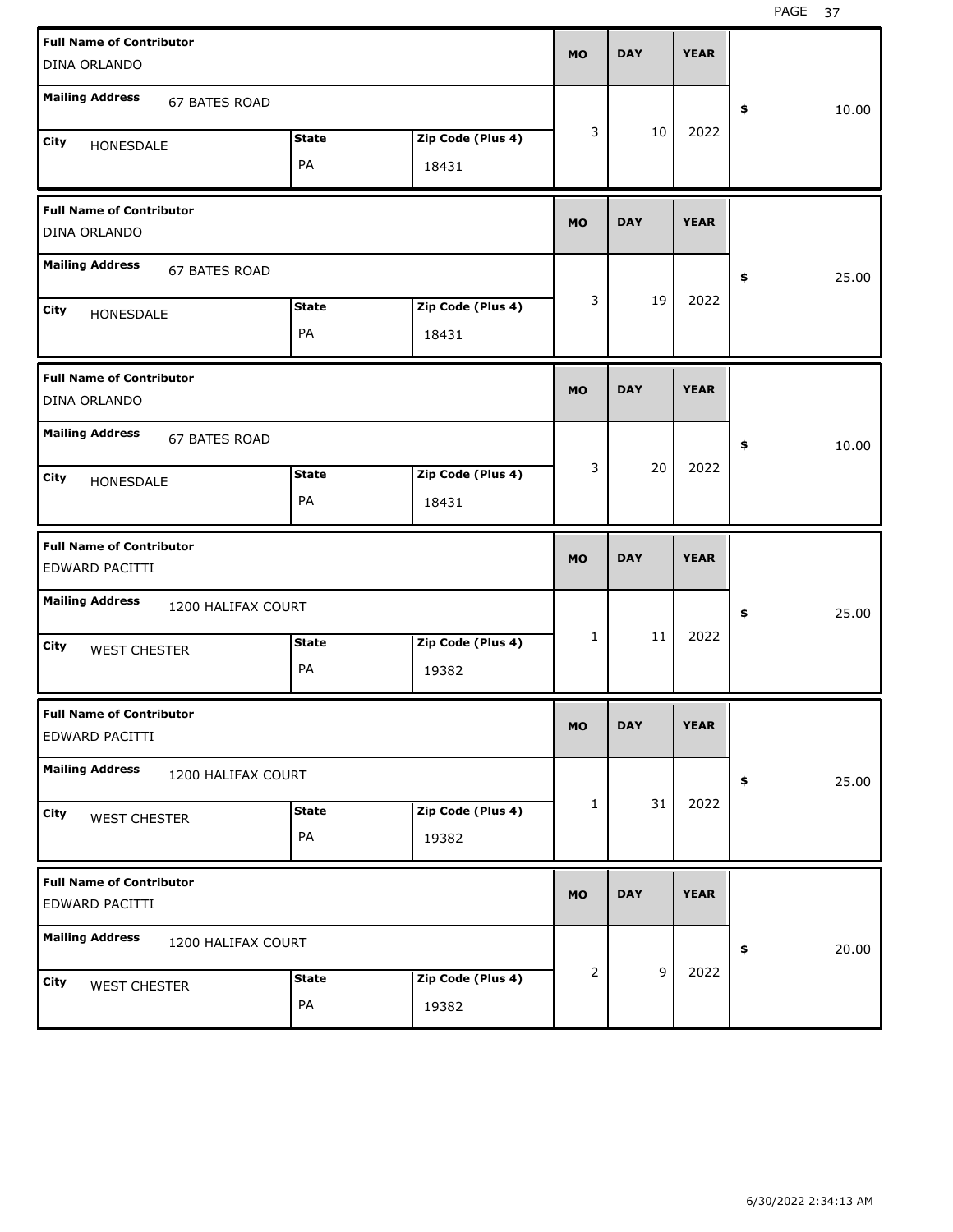| <b>Full Name of Contributor</b>                            |              |                   | <b>MO</b>      | <b>DAY</b> | <b>YEAR</b> |              |
|------------------------------------------------------------|--------------|-------------------|----------------|------------|-------------|--------------|
| <b>GERALD PARKER</b>                                       |              |                   |                |            |             |              |
| <b>Mailing Address</b><br>495 BRANCHWOOD COURT             |              |                   |                |            |             | \$<br>100.00 |
| City<br>LOGANVILLE                                         | <b>State</b> | Zip Code (Plus 4) | $\overline{2}$ | 5          | 2022        |              |
|                                                            | GA           | 30052             |                |            |             |              |
| <b>Full Name of Contributor</b><br><b>KEN PARTENHEIMER</b> |              |                   | <b>MO</b>      | <b>DAY</b> | <b>YEAR</b> |              |
| <b>Mailing Address</b><br>1665 A BLUEBIRD DRIVE            |              |                   |                |            |             | \$<br>55.00  |
| City<br>MORRISVILLE                                        | <b>State</b> | Zip Code (Plus 4) | 3              | 15         | 2022        |              |
|                                                            | PA           | 19067             |                |            |             |              |
| <b>Full Name of Contributor</b><br><b>KEN PARTENHEIMER</b> |              |                   | <b>MO</b>      | <b>DAY</b> | <b>YEAR</b> |              |
| <b>Mailing Address</b><br>1665 A BLUEBIRD DRIVE            |              |                   |                |            |             | 25.00<br>\$  |
| City<br>MORRISVILLE                                        | <b>State</b> | Zip Code (Plus 4) | 3              | 24         | 2022        |              |
|                                                            | PA           | 19067             |                |            |             |              |
|                                                            |              |                   |                |            |             |              |
| <b>Full Name of Contributor</b><br>IZOLDA PERLIN           |              |                   | <b>MO</b>      | <b>DAY</b> | <b>YEAR</b> |              |
| <b>Mailing Address</b><br>2217 WASHINGTON LANE             |              |                   |                |            |             | \$<br>100.00 |
| City<br>HUNTINGDON VALLEY                                  | <b>State</b> | Zip Code (Plus 4) | $\mathbf{1}$   | 27         | 2022        |              |
|                                                            | PA           | 19006             |                |            |             |              |
| <b>Full Name of Contributor</b><br>SHELBY PINKERTON        |              |                   | <b>MO</b>      | <b>DAY</b> | <b>YEAR</b> |              |
| <b>Mailing Address</b><br>160 THE BLUFFS #1                |              |                   |                |            |             | 90.00<br>\$  |
| City<br><b>BRANSON</b>                                     | <b>State</b> | Zip Code (Plus 4) | $\overline{2}$ | 12         | 2022        |              |
|                                                            | MO           | 65616             |                |            |             |              |
| <b>Full Name of Contributor</b><br><b>GENE PISASALE</b>    |              |                   | <b>MO</b>      | <b>DAY</b> | <b>YEAR</b> |              |
| <b>Mailing Address</b><br>104 RICHARDSONS BROOK DRIVE      |              |                   |                |            |             | 105.00<br>\$ |
| City<br>KENNETT SQUARE                                     | <b>State</b> | Zip Code (Plus 4) | 3              | 10         | 2022        |              |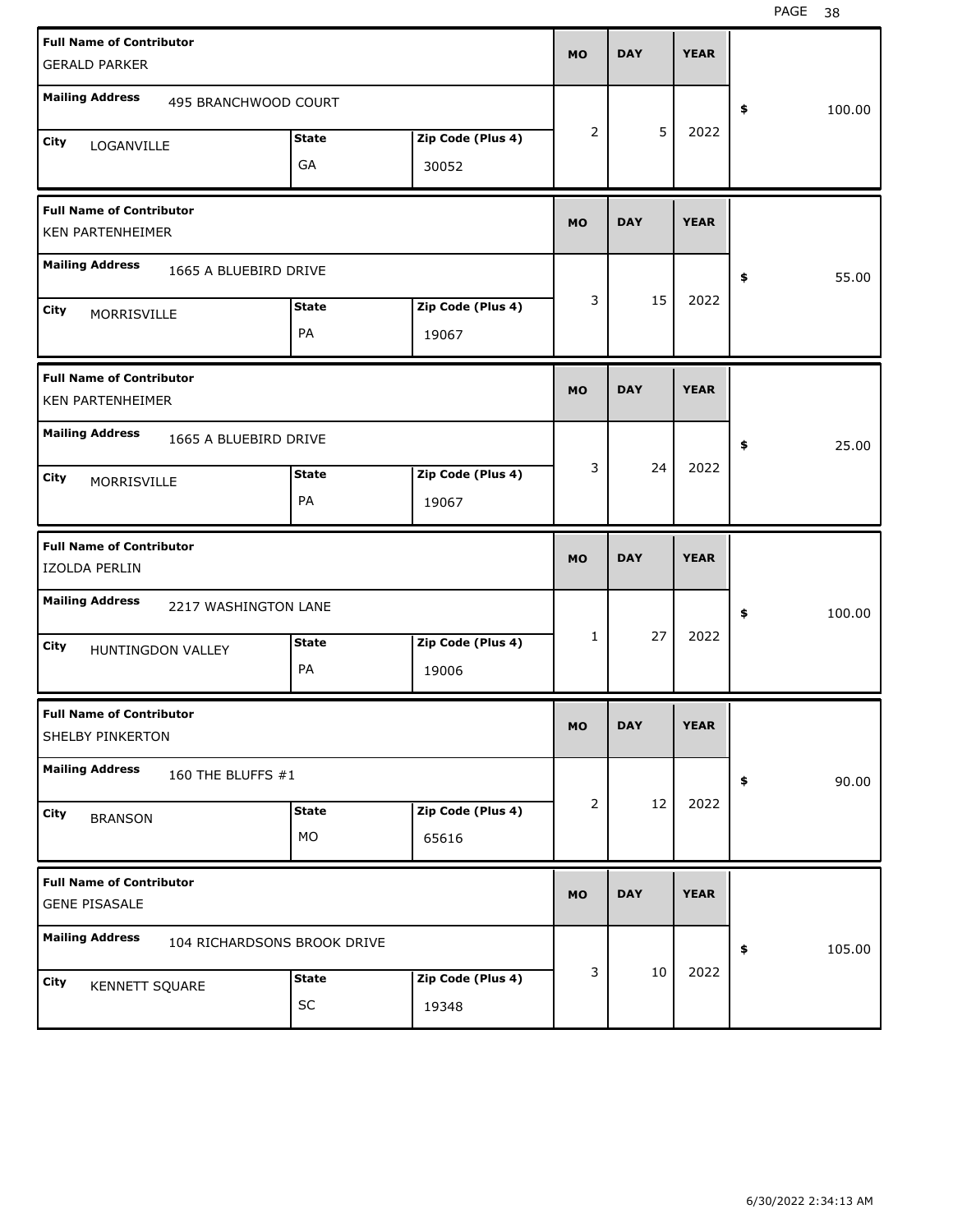| <b>Full Name of Contributor</b><br>TIMOTHY PIVONKA      |                                       |                   | <b>MO</b>    | <b>DAY</b> | <b>YEAR</b> |              |
|---------------------------------------------------------|---------------------------------------|-------------------|--------------|------------|-------------|--------------|
| <b>Mailing Address</b><br>2116 14TH STREET SE           |                                       |                   |              |            |             |              |
|                                                         |                                       |                   | 2            | 14         | 2022        | \$<br>100.00 |
| City<br>LOVELAND                                        | <b>State</b>                          | Zip Code (Plus 4) |              |            |             |              |
|                                                         | CO                                    | 80637             |              |            |             |              |
| <b>Full Name of Contributor</b><br><b>GREGORY PRICE</b> |                                       |                   | <b>MO</b>    | <b>DAY</b> | <b>YEAR</b> |              |
| <b>Mailing Address</b>                                  | 413 SOUTH MACDADE BLVD 2ND FLOOR REAR |                   |              |            |             | \$<br>105.00 |
| City<br><b>GLENOLDEN</b>                                | <b>State</b>                          | Zip Code (Plus 4) | 2            | 10         | 2022        |              |
|                                                         | PA                                    | 19036             |              |            |             |              |
| <b>Full Name of Contributor</b><br><b>GREGORY PRICE</b> |                                       |                   | <b>MO</b>    | <b>DAY</b> | <b>YEAR</b> |              |
| <b>Mailing Address</b>                                  | 413 SOUTH MACDADE BLVD 2ND FLOOR REAR |                   |              |            |             | \$<br>100.00 |
| City<br><b>GLENOLDEN</b>                                | <b>State</b>                          | Zip Code (Plus 4) | 2            | 15         | 2022        |              |
|                                                         | PA                                    | 19036             |              |            |             |              |
|                                                         |                                       |                   |              |            |             |              |
| <b>Full Name of Contributor</b><br><b>RAYMOND RAY</b>   |                                       |                   | <b>MO</b>    | <b>DAY</b> | <b>YEAR</b> |              |
| <b>Mailing Address</b><br>PO BOX 145427                 |                                       |                   |              |            |             | \$<br>100.00 |
| City                                                    | <b>State</b>                          | Zip Code (Plus 4) | 2            | 23         | 2022        |              |
| <b>CORAL GABLES</b>                                     | FL.                                   | 33114             |              |            |             |              |
| <b>Full Name of Contributor</b><br>MICHAEL RAYNOR       |                                       |                   | <b>MO</b>    | <b>DAY</b> | <b>YEAR</b> |              |
| <b>Mailing Address</b><br>4769 MANAYUNK AVENUE          |                                       |                   |              |            |             | \$<br>60.00  |
| City                                                    | <b>State</b>                          | Zip Code (Plus 4) | 2            | 27         | 2022        |              |
| PHILADELPHIA                                            | PA                                    | 19128             |              |            |             |              |
| <b>Full Name of Contributor</b><br>JAMES REILLY         |                                       |                   | <b>MO</b>    | <b>DAY</b> | <b>YEAR</b> |              |
| <b>Mailing Address</b><br>837 WYNDOM TERRACE            |                                       |                   |              |            |             | \$<br>55.00  |
| City<br><b>CLIFTON HEIGHTS</b>                          | <b>State</b>                          | Zip Code (Plus 4) | $\mathbf{1}$ | 17         | 2022        |              |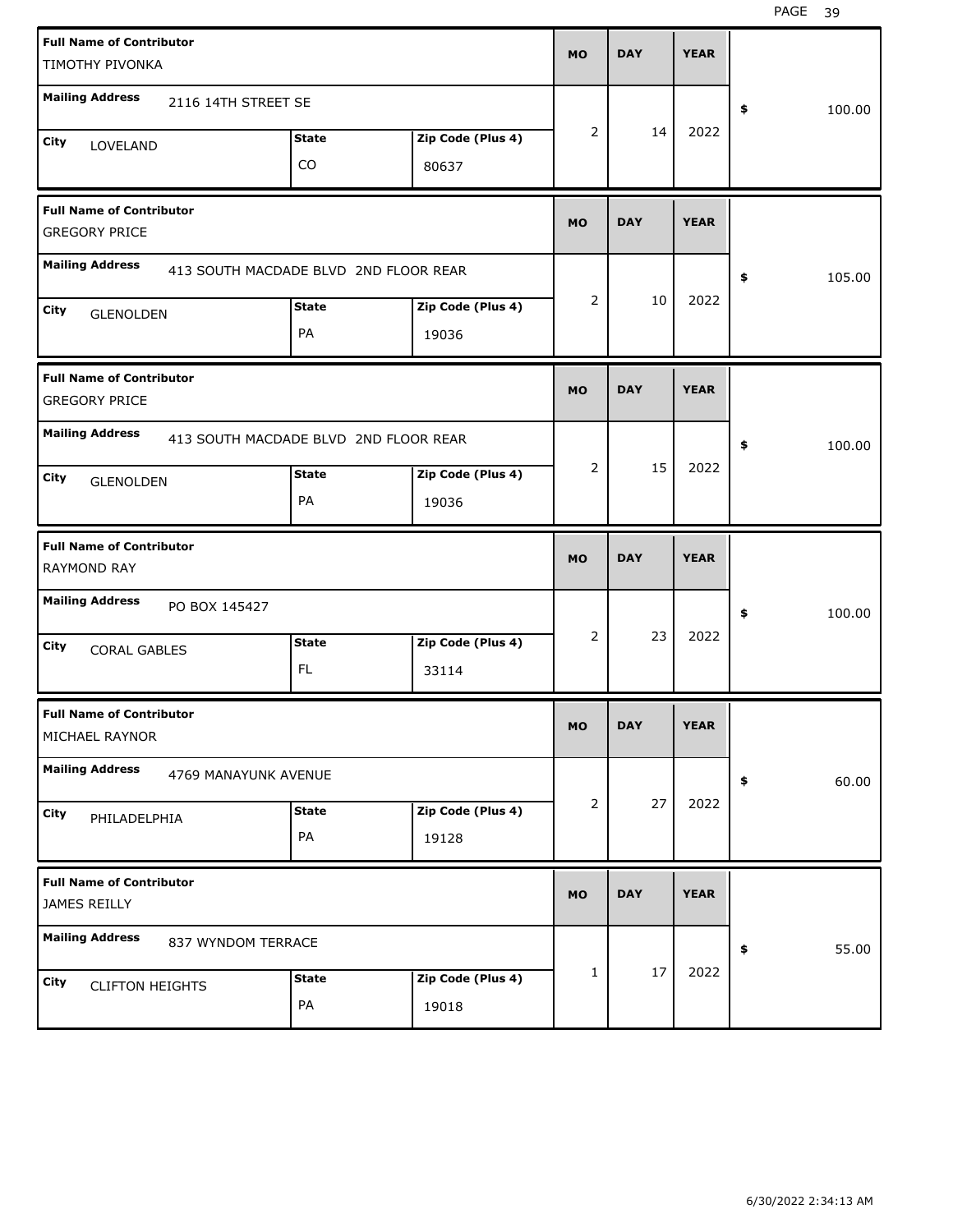| <b>Full Name of Contributor</b>                         |              |                   |           |            |             |             |
|---------------------------------------------------------|--------------|-------------------|-----------|------------|-------------|-------------|
| JAMES REILLY                                            |              |                   | <b>MO</b> | <b>DAY</b> | <b>YEAR</b> |             |
| <b>Mailing Address</b><br>837 WYNDOM TERRACE            |              |                   |           |            |             |             |
|                                                         |              |                   | 2         | 21         | 2022        | \$<br>30.00 |
| City<br><b>CLIFTON HEIGHTS</b>                          | <b>State</b> | Zip Code (Plus 4) |           |            |             |             |
|                                                         | PA           | 19018             |           |            |             |             |
| <b>Full Name of Contributor</b><br>JAMES REILLY         |              |                   | <b>MO</b> | <b>DAY</b> | <b>YEAR</b> |             |
| <b>Mailing Address</b><br>837 WYNDOM TERRACE            |              |                   |           |            |             | 25.00<br>\$ |
| City                                                    | <b>State</b> | Zip Code (Plus 4) | 2         | 28         | 2022        |             |
| <b>CLIFTON HEIGHTS</b>                                  | PA           | 19018             |           |            |             |             |
| <b>Full Name of Contributor</b><br><b>BETTY L. RICH</b> |              |                   | <b>MO</b> | <b>DAY</b> | <b>YEAR</b> |             |
|                                                         |              |                   |           |            |             |             |
| <b>Mailing Address</b><br>1454 WOODVIEW ROAD            |              |                   |           | 19         | 2022        | 25.00<br>\$ |
| City<br>MORRISVILLE                                     | <b>State</b> | Zip Code (Plus 4) | 1         |            |             |             |
|                                                         | PA           | 19067             |           |            |             |             |
|                                                         |              |                   |           |            |             |             |
| <b>Full Name of Contributor</b><br>BETTY L. RICH        |              |                   | <b>MO</b> | <b>DAY</b> | <b>YEAR</b> |             |
| <b>Mailing Address</b><br>1454 WOODVIEW ROAD            |              |                   |           |            |             | \$<br>30.00 |
| City                                                    | <b>State</b> | Zip Code (Plus 4) | 2         | 24         | 2022        |             |
| MORRISVILLE                                             | PA           | 19067             |           |            |             |             |
| <b>Full Name of Contributor</b><br><b>JULIA RODGERS</b> |              |                   | <b>MO</b> | <b>DAY</b> | <b>YEAR</b> |             |
| <b>Mailing Address</b><br>3804 DUFFY CT #D              |              |                   |           |            |             | 26.00<br>\$ |
| City                                                    | <b>State</b> | Zip Code (Plus 4) | 2         | 21         | 2022        |             |
| LEXINGTON                                               | KY           | 40517             |           |            |             |             |
| <b>Full Name of Contributor</b><br><b>JULIA RODGERS</b> |              |                   | <b>MO</b> | <b>DAY</b> | <b>YEAR</b> |             |
| <b>Mailing Address</b><br>3804 DUFFY CT #D              |              |                   |           |            |             | 25.00<br>\$ |
| City<br>LEXINGTON                                       | <b>State</b> | Zip Code (Plus 4) | 2         | 28         | 2022        |             |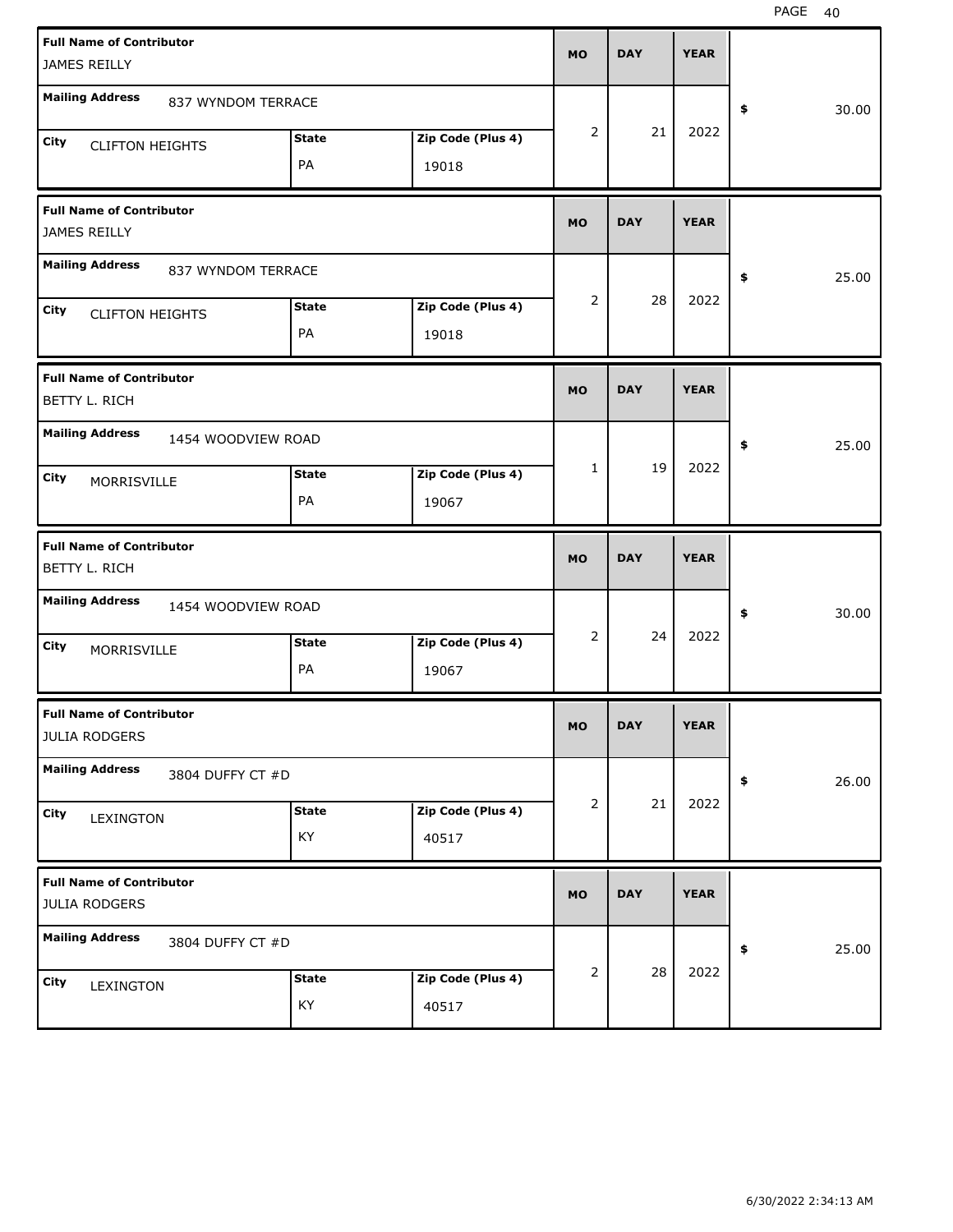| <b>Full Name of Contributor</b>                          |                            |                   | <b>MO</b>      | <b>DAY</b> | <b>YEAR</b> |              |
|----------------------------------------------------------|----------------------------|-------------------|----------------|------------|-------------|--------------|
| <b>ALLAN ROTH</b>                                        |                            |                   |                |            |             |              |
| <b>Mailing Address</b><br>PO BOX 264                     |                            |                   |                |            |             | \$<br>50.00  |
| City<br>CARVERSVILLE                                     | <b>State</b>               | Zip Code (Plus 4) | 1              | 12         | 2022        |              |
|                                                          | PA                         | 18913             |                |            |             |              |
| <b>Full Name of Contributor</b><br><b>ALLAN ROTH</b>     |                            |                   | <b>MO</b>      | <b>DAY</b> | <b>YEAR</b> |              |
| <b>Mailing Address</b><br>PO BOX 264                     |                            |                   |                |            |             | \$<br>50.00  |
| City<br>CARVERSVILLE                                     | <b>State</b>               | Zip Code (Plus 4) | $\overline{2}$ | 12         | 2022        |              |
|                                                          | PA                         | 18913             |                |            |             |              |
| <b>Full Name of Contributor</b><br><b>ALLAN ROTH</b>     |                            |                   | <b>MO</b>      | <b>DAY</b> | <b>YEAR</b> |              |
| <b>Mailing Address</b><br>PO BOX 264                     |                            |                   |                |            |             | \$<br>50.00  |
| City<br>CARVERSVILLE                                     | <b>State</b>               | Zip Code (Plus 4) | 3              | 12         | 2022        |              |
|                                                          | PA                         | 18913             |                |            |             |              |
|                                                          |                            |                   |                |            |             |              |
| <b>Full Name of Contributor</b><br><b>MARTHA RUBLE</b>   |                            |                   | <b>MO</b>      | <b>DAY</b> | <b>YEAR</b> |              |
| <b>Mailing Address</b><br>2105 NORTH FARM ROAD 97        |                            |                   |                |            |             | \$<br>60.00  |
| City                                                     | <b>State</b>               | Zip Code (Plus 4) | $\overline{2}$ | 10         | 2022        |              |
| SPRINGFIELD                                              | MO                         | 65802             |                |            |             |              |
| <b>Full Name of Contributor</b><br>RUSSELL RUBOLINO      |                            |                   | MO             | <b>DAY</b> | <b>YEAR</b> |              |
| <b>Mailing Address</b><br>5604 AIKEN ROAD                |                            |                   |                |            |             | \$<br>100.00 |
| City                                                     | <b>State</b>               | Zip Code (Plus 4) | 1              | 12         | 2022        |              |
| MCKEES ROCKS                                             | PA                         | 15136             |                |            |             |              |
| <b>Full Name of Contributor</b><br><b>GLENN SCHOENER</b> |                            |                   | <b>MO</b>      | <b>DAY</b> | <b>YEAR</b> |              |
| <b>Mailing Address</b>                                   | 1241 NORTH ASHBROOKE DRIVE |                   |                |            |             | \$<br>100.00 |
| City<br><b>WEST CHESTER</b>                              | <b>State</b>               | Zip Code (Plus 4) | 1              | 31         | 2022        |              |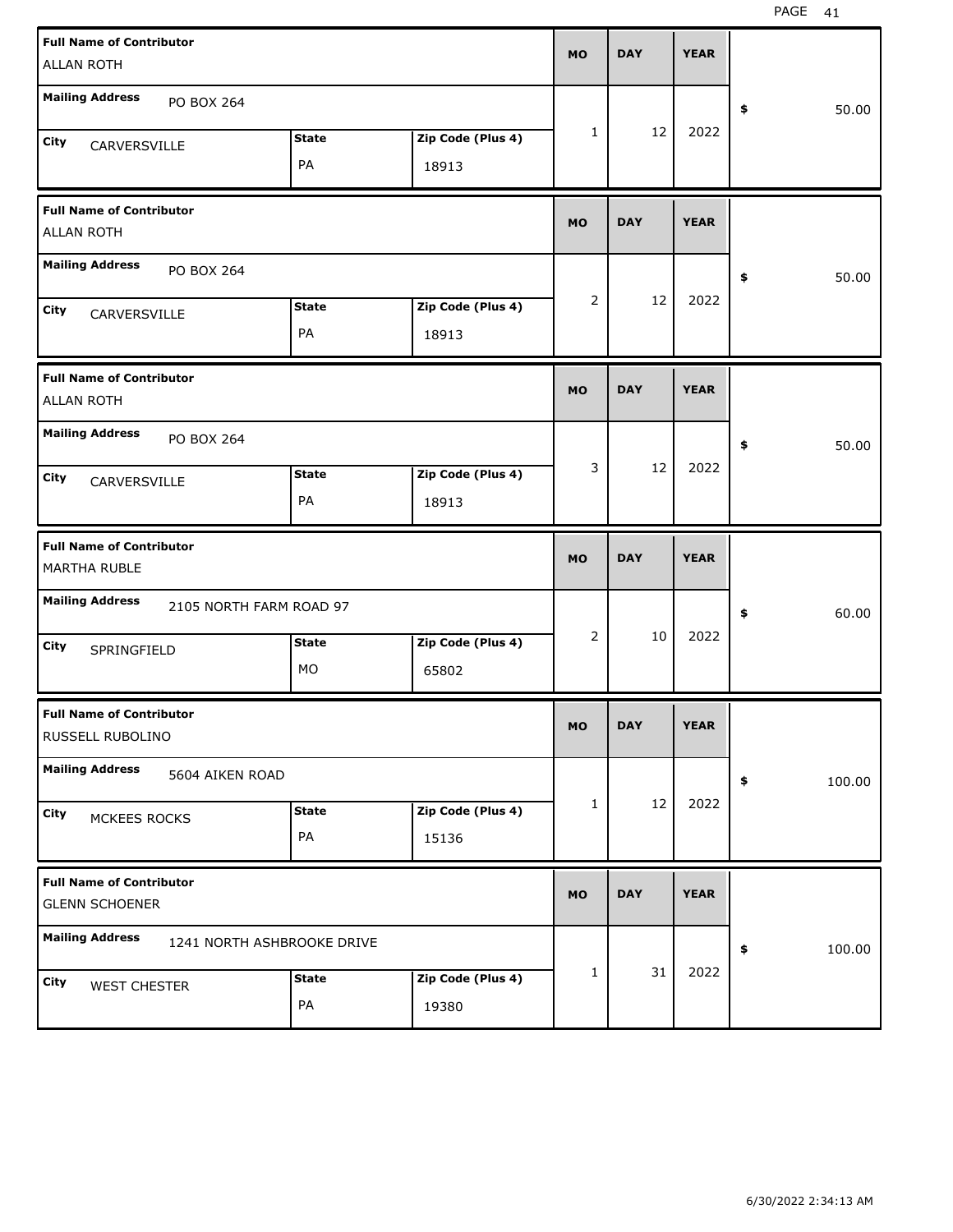|      | <b>Full Name of Contributor</b>                           |                            |              |                   | <b>MO</b> | <b>DAY</b> | <b>YEAR</b> |              |
|------|-----------------------------------------------------------|----------------------------|--------------|-------------------|-----------|------------|-------------|--------------|
|      | <b>GLENN SCHOENER</b>                                     |                            |              |                   |           |            |             |              |
|      | <b>Mailing Address</b>                                    | 1241 NORTH ASHBROOKE DRIVE |              |                   |           |            |             | \$<br>100.00 |
| City | <b>WEST CHESTER</b>                                       |                            | <b>State</b> | Zip Code (Plus 4) | 2         | 28         | 2022        |              |
|      |                                                           |                            | PA           | 19380             |           |            |             |              |
|      | <b>Full Name of Contributor</b><br>TRICIA SCOTT           |                            |              |                   | <b>MO</b> | <b>DAY</b> | <b>YEAR</b> |              |
|      | <b>Mailing Address</b>                                    | 20 WESTLAKE DRIVE          |              |                   |           |            |             | \$<br>30.00  |
| City | NASHVILLE                                                 |                            | <b>State</b> | Zip Code (Plus 4) | 2         | 10         | 2022        |              |
|      |                                                           |                            | TN           | 37205             |           |            |             |              |
|      | <b>Full Name of Contributor</b><br>TRICIA SCOTT           |                            |              |                   | <b>MO</b> | <b>DAY</b> | <b>YEAR</b> |              |
|      | <b>Mailing Address</b>                                    | <b>20 WESTLAKE DRIVE</b>   |              |                   |           |            |             | \$<br>125.00 |
| City | NASHVILLE                                                 |                            | <b>State</b> | Zip Code (Plus 4) | 2         | 14         | 2022        |              |
|      |                                                           |                            | TN           | 37205             |           |            |             |              |
|      |                                                           |                            |              |                   |           |            |             |              |
|      | <b>Full Name of Contributor</b><br><b>JANICE SHATTUCK</b> |                            |              |                   | <b>MO</b> | <b>DAY</b> | <b>YEAR</b> |              |
|      | <b>Mailing Address</b>                                    | 357 OLD BEACON LIGHT ROAD  |              |                   |           |            |             | \$<br>157.00 |
| City |                                                           |                            | <b>State</b> | Zip Code (Plus 4) | 3         | 11         | 2022        |              |
|      | <b>HARTWELL</b>                                           |                            | GA           | 30643             |           |            |             |              |
|      | <b>Full Name of Contributor</b><br><b>JANICE SHATTUCK</b> |                            |              |                   | <b>MO</b> | <b>DAY</b> | <b>YEAR</b> |              |
|      | <b>Mailing Address</b>                                    | 357 OLD BEACON LIGHT ROAD  |              |                   |           |            |             | \$<br>20.00  |
| City |                                                           |                            | <b>State</b> | Zip Code (Plus 4) | 3         | 25         | 2022        |              |
|      | <b>HARTWELL</b>                                           |                            | GA           | 30643             |           |            |             |              |
|      | <b>Full Name of Contributor</b><br>TRAVIS SMITH           |                            |              |                   | <b>MO</b> | <b>DAY</b> | <b>YEAR</b> |              |
|      | <b>Mailing Address</b>                                    | 6250 SOUTH WALNUT STREET   |              |                   |           |            |             | \$<br>55.00  |
| City | CASPER                                                    |                            | <b>State</b> | Zip Code (Plus 4) | 2         | 10         | 2022        |              |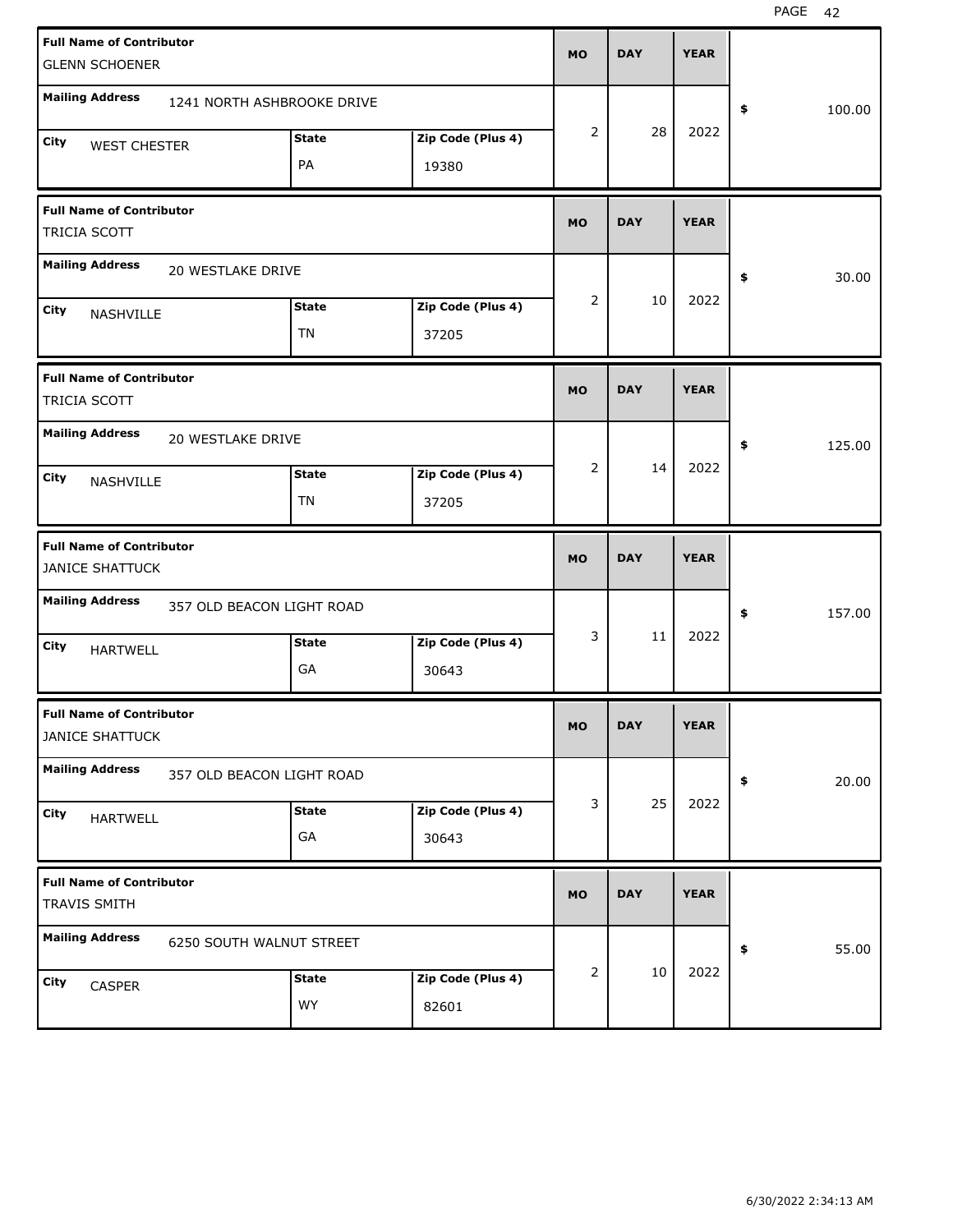| <b>Full Name of Contributor</b><br><b>SUSAN SMYERS</b> |                    |                            | <b>MO</b>      | <b>DAY</b>     | <b>YEAR</b> |              |
|--------------------------------------------------------|--------------------|----------------------------|----------------|----------------|-------------|--------------|
| <b>Mailing Address</b><br>PO BOX 820846                |                    |                            |                |                |             | \$<br>75.00  |
| City<br><b>HOUSTON</b>                                 | <b>State</b><br>TX | Zip Code (Plus 4)<br>77282 | $\overline{2}$ | 23             | 2022        |              |
| <b>Full Name of Contributor</b><br>MARGO SOMMERFELD    |                    |                            | <b>MO</b>      | <b>DAY</b>     | <b>YEAR</b> |              |
| <b>Mailing Address</b><br>4454 CASITAS ST.             |                    |                            |                |                |             | \$<br>40.00  |
| City<br>SAN DIEGO                                      | <b>State</b><br>CA | Zip Code (Plus 4)<br>92107 | $\overline{2}$ | 11             | 2022        |              |
| <b>Full Name of Contributor</b><br>MARGO SOMMERFELD    |                    |                            | <b>MO</b>      | <b>DAY</b>     | <b>YEAR</b> |              |
| <b>Mailing Address</b><br>4454 CASITAS ST.             |                    |                            |                |                |             | \$<br>30.00  |
| City<br>SAN DIEGO                                      | <b>State</b><br>CA | Zip Code (Plus 4)<br>92107 | 3              | 27             | 2022        |              |
|                                                        |                    |                            |                |                |             |              |
| <b>Full Name of Contributor</b><br>DOLORES SOSS        |                    |                            | <b>MO</b>      | <b>DAY</b>     | <b>YEAR</b> |              |
| <b>Mailing Address</b><br>410 FERNWOOD AVENUE          |                    |                            |                |                |             | \$<br>100.00 |
| <b>City</b><br><b>FOLSOM</b>                           | <b>State</b><br>PA | Zip Code (Plus 4)<br>19033 | $\overline{2}$ | $\overline{7}$ | 2022        |              |
| <b>Full Name of Contributor</b><br>PHILIP SPINELLI     |                    |                            | <b>MO</b>      | <b>DAY</b>     | <b>YEAR</b> |              |
| <b>Mailing Address</b><br>227 N. DEER RUN DRIVE        |                    |                            |                |                |             | \$<br>55.00  |
| City<br>LINCOLN UNIVERSITY                             | <b>State</b><br>PA | Zip Code (Plus 4)<br>19352 | 3              | $\,8\,$        | 2022        |              |
| <b>Full Name of Contributor</b><br>KEN B. STAHL        |                    |                            | <b>MO</b>      | <b>DAY</b>     | <b>YEAR</b> |              |
| <b>Mailing Address</b><br>879 SWANGER ROAD             |                    |                            |                | 28             | 2022        | \$<br>55.00  |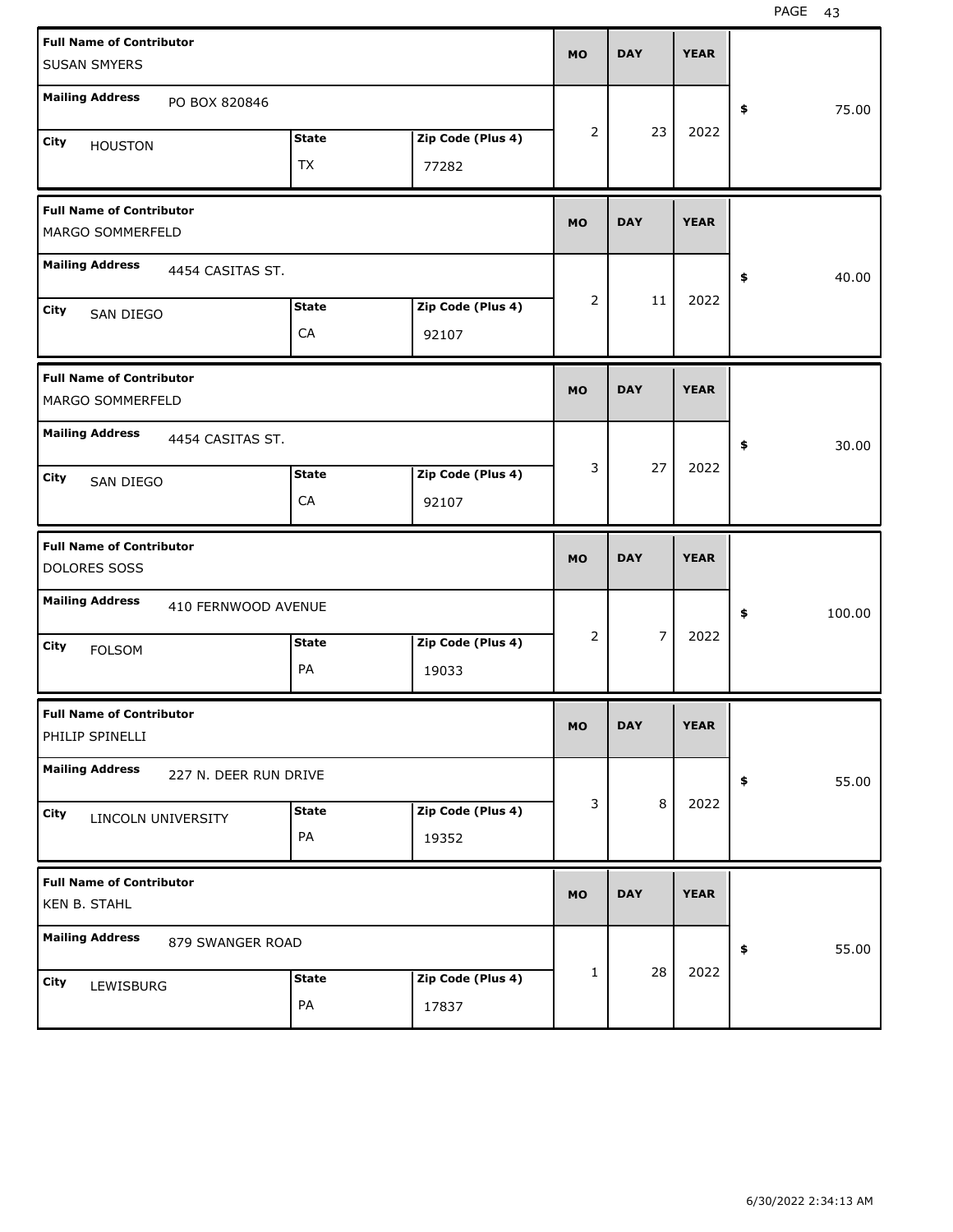| <b>Full Name of Contributor</b><br>JOHN STIFEL         |                            | <b>MO</b> | <b>DAY</b> | <b>YEAR</b> |              |
|--------------------------------------------------------|----------------------------|-----------|------------|-------------|--------------|
| <b>Mailing Address</b><br>2253 DEBLIN DRIVE            |                            |           |            |             | 50.00<br>\$  |
| <b>State</b><br><b>City</b><br>CINCINNATI<br>OH        | Zip Code (Plus 4)<br>45239 | 2         | 10         | 2022        |              |
| <b>Full Name of Contributor</b><br>JOHN STIFEL         |                            | <b>MO</b> | <b>DAY</b> | <b>YEAR</b> |              |
| <b>Mailing Address</b><br>2253 DEBLIN DRIVE            |                            |           |            |             | 50.00<br>\$  |
| <b>State</b><br><b>City</b><br>CINCINNATI<br>OH        | Zip Code (Plus 4)<br>45239 | 2         | 15         | 2022        |              |
| <b>Full Name of Contributor</b><br>MEREDITH STONE      |                            | <b>MO</b> | <b>DAY</b> | <b>YEAR</b> |              |
| <b>Mailing Address</b><br>30 LAKES BLVD.               |                            |           |            |             | 40.00<br>\$  |
| <b>State</b><br><b>City</b><br><b>STARKVILLE</b><br>MS | Zip Code (Plus 4)<br>39759 | 2         | 14         | 2022        |              |
|                                                        |                            |           |            |             |              |
| <b>Full Name of Contributor</b><br>MEREDITH STONE      |                            | <b>MO</b> | <b>DAY</b> | <b>YEAR</b> |              |
| <b>Mailing Address</b><br>30 LAKES BLVD.               |                            |           |            |             | 15.00<br>\$  |
| <b>State</b><br><b>City</b><br><b>STARKVILLE</b><br>MS | Zip Code (Plus 4)<br>39759 | 2         | 28         | 2022        |              |
| <b>Full Name of Contributor</b><br>MEREDITH STONE      |                            | <b>MO</b> | <b>DAY</b> | <b>YEAR</b> |              |
| <b>Mailing Address</b><br>30 LAKES BLVD.               |                            |           |            |             | 15.00<br>\$  |
| <b>State</b><br>City<br><b>STARKVILLE</b><br>МS        | Zip Code (Plus 4)<br>39759 | 3         | 14         | 2022        |              |
| <b>Full Name of Contributor</b><br><b>KAY TAYLOR</b>   |                            | <b>MO</b> | <b>DAY</b> | <b>YEAR</b> |              |
| <b>Mailing Address</b><br>5304 ELKRIDGE DRIVE          |                            | 2         | 11         | 2022        | 110.00<br>\$ |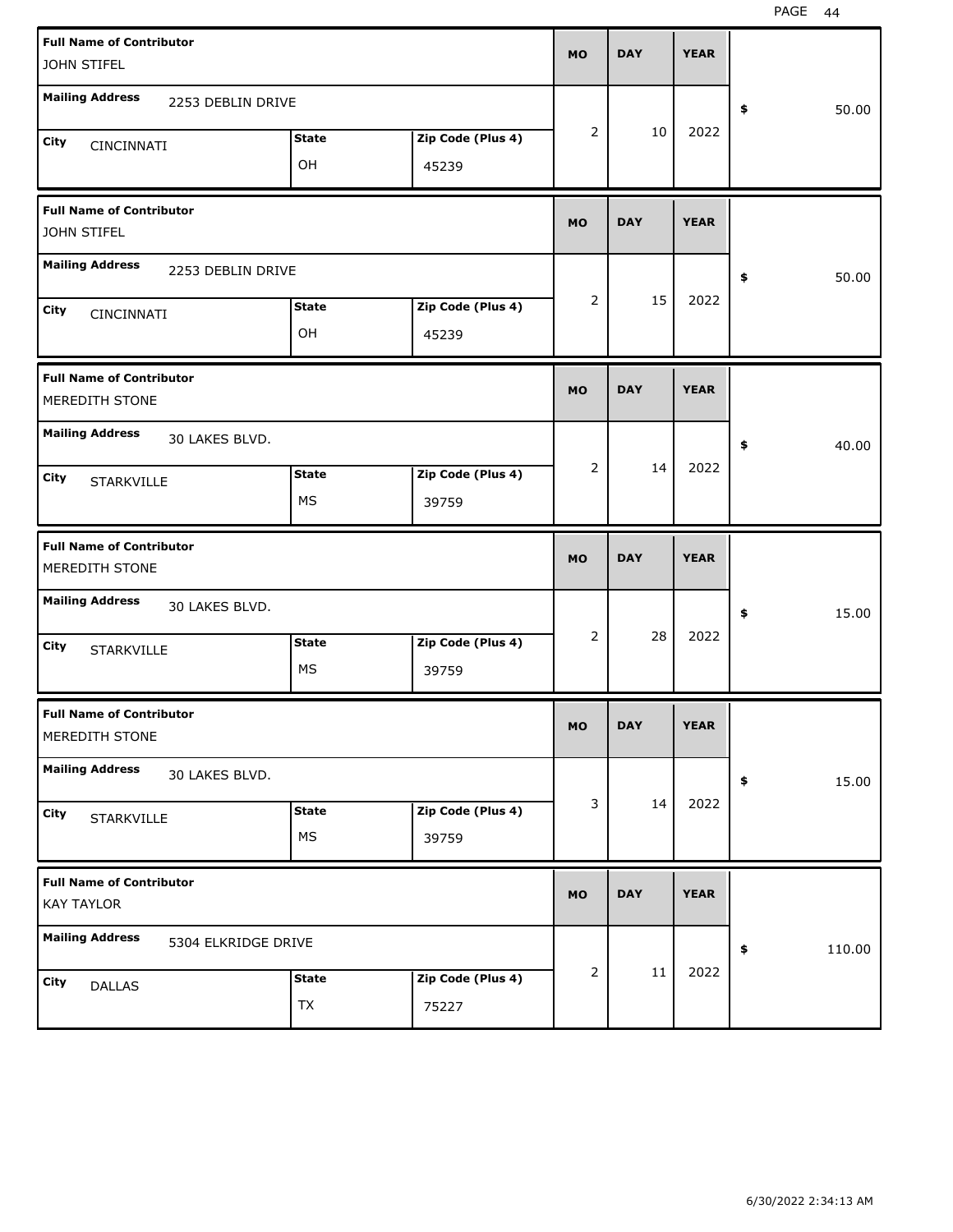| <b>Full Name of Contributor</b>                         |                           |              |                   | <b>MO</b>      | <b>DAY</b>     | <b>YEAR</b> |              |
|---------------------------------------------------------|---------------------------|--------------|-------------------|----------------|----------------|-------------|--------------|
| SUSAN TRUESDALE                                         |                           |              |                   |                |                |             |              |
| <b>Mailing Address</b>                                  | 34 TRIMBLE BLVD.          |              |                   |                |                |             | \$<br>100.00 |
| City<br><b>BROOKHAVEN</b>                               |                           | <b>State</b> | Zip Code (Plus 4) | 3              | 10             | 2022        |              |
|                                                         |                           | PA           | 19015             |                |                |             |              |
| <b>Full Name of Contributor</b><br><b>GRANT TWISS</b>   |                           |              |                   | <b>MO</b>      | <b>DAY</b>     | <b>YEAR</b> |              |
| <b>Mailing Address</b>                                  | 1156 W. 26TH STREET       |              |                   |                |                |             | \$<br>250.00 |
| City<br>ERIE                                            |                           | <b>State</b> | Zip Code (Plus 4) | $\overline{2}$ | $\overline{2}$ | 2022        |              |
|                                                         |                           | PA           | 16508             |                |                |             |              |
| <b>Full Name of Contributor</b><br>VIRGINIA VANDERBOEGH |                           |              |                   | <b>MO</b>      | <b>DAY</b>     | <b>YEAR</b> |              |
| <b>Mailing Address</b>                                  | 6230 B MIDNIGHT PASS ROAD |              |                   |                |                |             | \$<br>55.00  |
| City<br>SARASOTA                                        |                           | <b>State</b> | Zip Code (Plus 4) | $\overline{2}$ | 23             | 2022        |              |
|                                                         |                           | FL           | 34242             |                |                |             |              |
|                                                         |                           |              |                   |                |                |             |              |
| <b>Full Name of Contributor</b><br><b>TAMI WALKR</b>    |                           |              |                   | <b>MO</b>      | <b>DAY</b>     | <b>YEAR</b> |              |
| <b>Mailing Address</b>                                  | 5011 RUSTIC OAKS CIRCLE   |              |                   |                |                |             | \$<br>100.00 |
| City                                                    |                           | <b>State</b> | Zip Code (Plus 4) | $\overline{2}$ | 15             | 2022        |              |
| <b>NAPLES</b>                                           |                           | FL           | 34105             |                |                |             |              |
| <b>Full Name of Contributor</b><br>DAVID WALLS          |                           |              |                   | <b>MO</b>      | <b>DAY</b>     | <b>YEAR</b> |              |
| <b>Mailing Address</b>                                  | 1603 LOVEDALE ROAD        |              |                   |                |                |             | \$<br>55.00  |
| City                                                    |                           | <b>State</b> | Zip Code (Plus 4) | 1              | 26             | 2022        |              |
| ELIZABETH                                               |                           | PA           | 15037             |                |                |             |              |
| <b>Full Name of Contributor</b><br>DAVID WALLS          |                           |              |                   | <b>MO</b>      | <b>DAY</b>     | <b>YEAR</b> |              |
| <b>Mailing Address</b>                                  | 1603 LOVEDALE ROAD        |              |                   |                |                |             | \$<br>55.00  |
| <b>City</b><br>ELIZABETH                                |                           | <b>State</b> | Zip Code (Plus 4) | 2              | 11             | 2022        |              |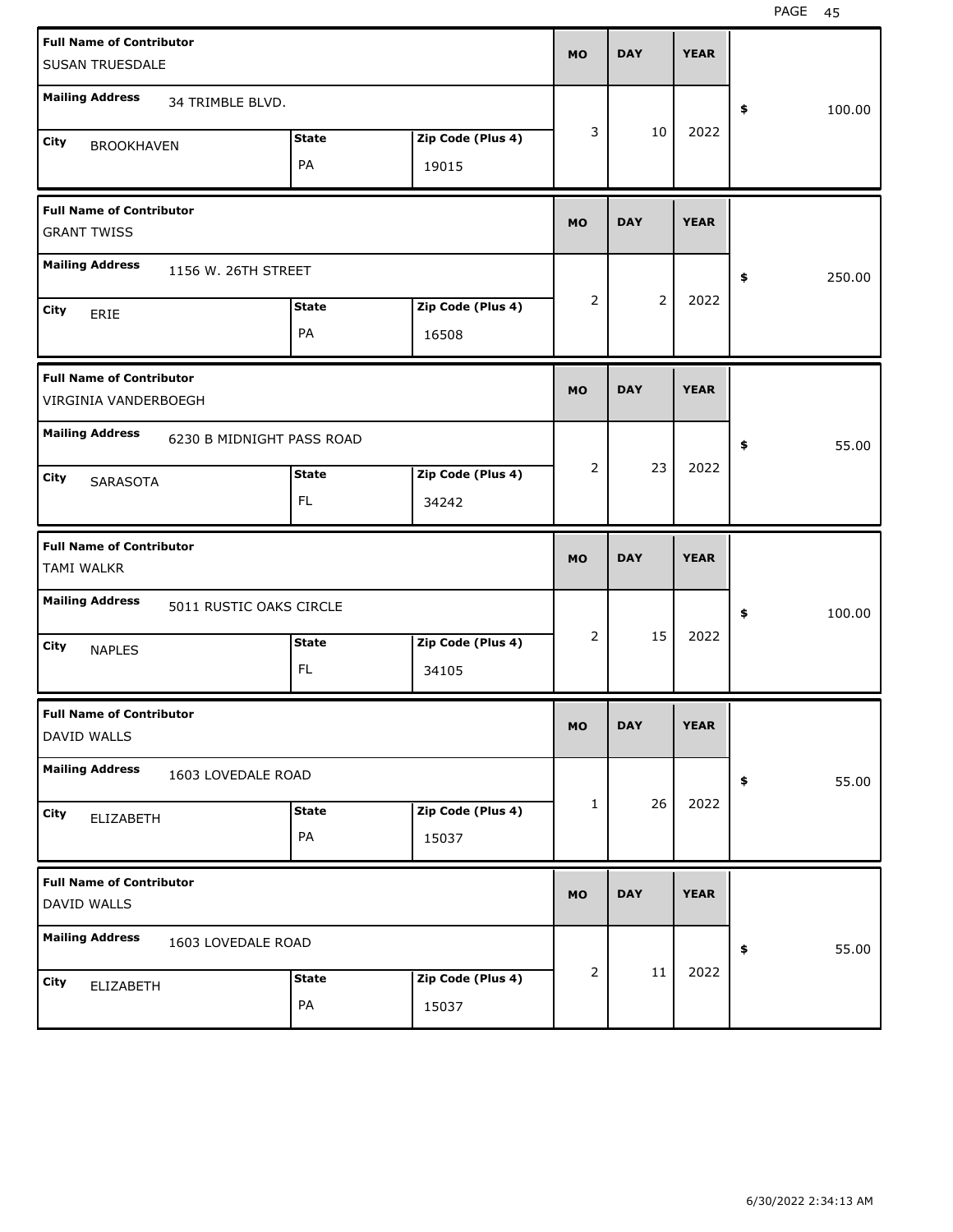| <b>Full Name of Contributor</b>              |                               |              |                   |           |            |             |             |
|----------------------------------------------|-------------------------------|--------------|-------------------|-----------|------------|-------------|-------------|
| DAVID WALLS                                  |                               |              |                   | <b>MO</b> | <b>DAY</b> | <b>YEAR</b> |             |
| <b>Mailing Address</b>                       |                               |              |                   |           |            |             |             |
|                                              | 1603 LOVEDALE ROAD            |              |                   |           |            |             | \$<br>55.00 |
| City<br><b>ELIZABETH</b>                     |                               | <b>State</b> | Zip Code (Plus 4) | 3         | 25         | 2022        |             |
|                                              |                               | PA           | 15037             |           |            |             |             |
| <b>Full Name of Contributor</b>              |                               |              |                   |           |            |             |             |
| STEPHANIE WARD                               |                               |              |                   | <b>MO</b> | <b>DAY</b> | <b>YEAR</b> |             |
| <b>Mailing Address</b>                       | 1007 RUTHERFORD DRIVE         |              |                   |           |            |             | \$<br>20.00 |
| City<br>LEANDER                              |                               | <b>State</b> | Zip Code (Plus 4) | 2         | 10         | 2022        |             |
|                                              |                               | <b>TX</b>    | 78641             |           |            |             |             |
| <b>Full Name of Contributor</b>              |                               |              |                   |           |            |             |             |
| STEPHANIE WARD                               |                               |              |                   | <b>MO</b> | <b>DAY</b> | <b>YEAR</b> |             |
| <b>Mailing Address</b>                       | 1007 RUTHERFORD DRIVE         |              |                   |           |            |             | \$<br>45.00 |
| City                                         |                               | <b>State</b> | Zip Code (Plus 4) | 2         | 15         | 2022        |             |
| LEANDER                                      |                               | <b>TX</b>    | 78641             |           |            |             |             |
|                                              |                               |              |                   |           |            |             |             |
|                                              |                               |              |                   |           |            |             |             |
| <b>Full Name of Contributor</b><br>PETER WEI |                               |              |                   | <b>MO</b> | <b>DAY</b> | <b>YEAR</b> |             |
| <b>Mailing Address</b>                       | <b>204 CHATTERTON PARKWAY</b> |              |                   |           |            |             | \$<br>40.00 |
| City                                         |                               | <b>State</b> | Zip Code (Plus 4) | 2         | 21         | 2022        |             |
| WHITE PLAINS                                 |                               | <b>NY</b>    | 10606             |           |            |             |             |
| <b>Full Name of Contributor</b>              |                               |              |                   |           |            |             |             |
| PETER WEI                                    |                               |              |                   | МO        | <b>DAY</b> | <b>YEAR</b> |             |
| <b>Mailing Address</b>                       | 204 CHATTERTON PARKWAY        |              |                   |           |            |             | \$<br>10.00 |
| City<br>WHITE PLAINS                         |                               | <b>State</b> | Zip Code (Plus 4) | 2         | 28         | 2022        |             |
|                                              |                               | <b>NY</b>    | 10606             |           |            |             |             |
| <b>Full Name of Contributor</b>              |                               |              |                   | <b>MO</b> | <b>DAY</b> | <b>YEAR</b> |             |
| PETER WEI                                    |                               |              |                   |           |            |             |             |
| <b>Mailing Address</b>                       | 204 CHATTERTON PARKWAY        |              |                   |           |            |             | \$<br>10.00 |
| City<br>WHITE PLAINS                         |                               | <b>State</b> | Zip Code (Plus 4) | 3         | 21         | 2022        |             |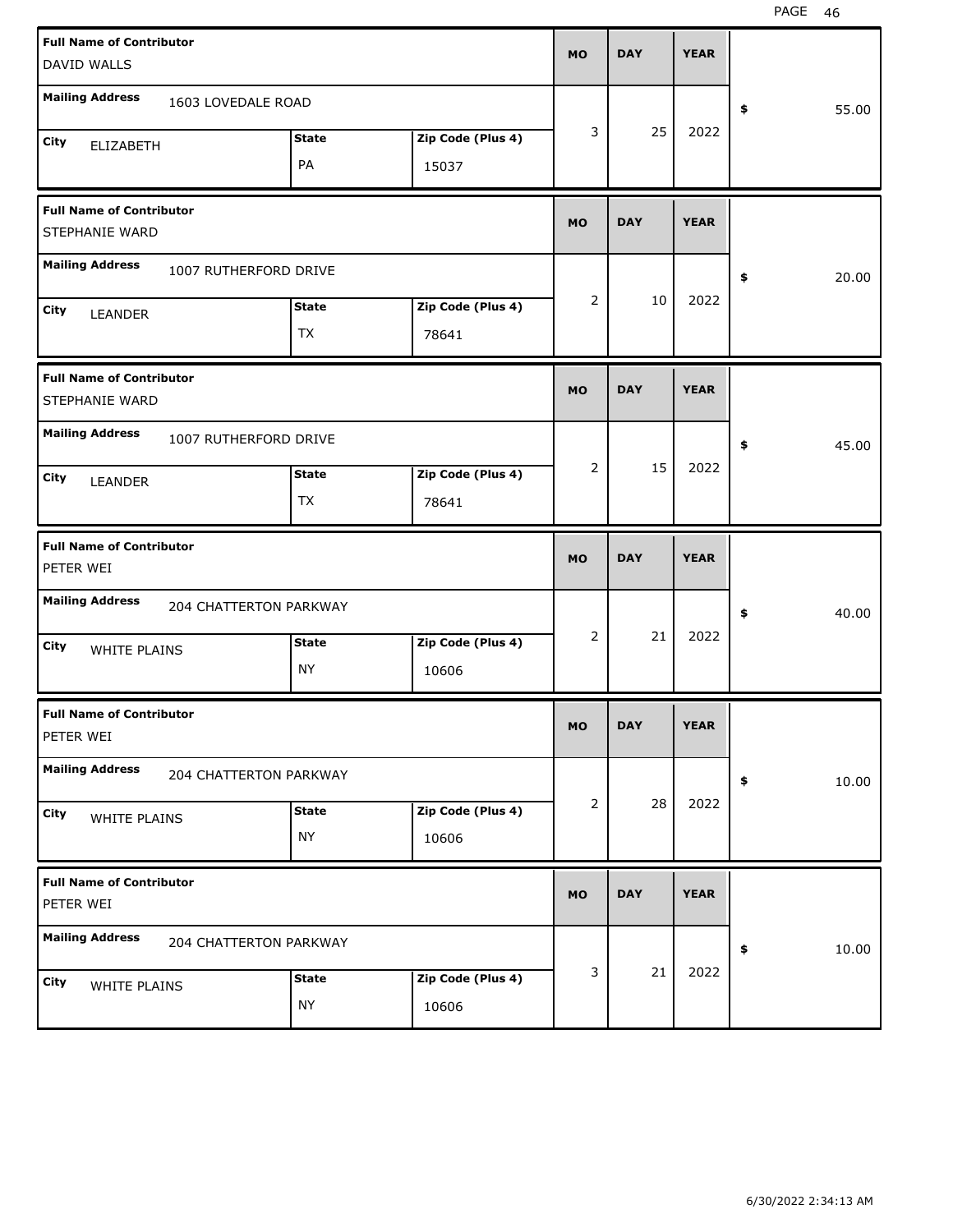| <b>Full Name of Contributor</b>                    |              |                   | <b>MO</b>      | <b>DAY</b> | <b>YEAR</b> |              |       |
|----------------------------------------------------|--------------|-------------------|----------------|------------|-------------|--------------|-------|
| TERESA WIDMER                                      |              |                   |                |            |             |              |       |
| <b>Mailing Address</b><br>PO BOX 38549             |              |                   |                |            |             | \$           | 55.00 |
| City<br>TALLAHASSEE                                | <b>State</b> | Zip Code (Plus 4) | $\overline{2}$ | 10         | 2022        |              |       |
|                                                    | ID           | 32315             |                |            |             |              |       |
| <b>Full Name of Contributor</b><br>MICHAEL WIGGINS |              |                   | <b>MO</b>      | <b>DAY</b> | <b>YEAR</b> |              |       |
| <b>Mailing Address</b><br>622 SUMMERWOOD           |              |                   |                |            |             | \$           | 80.00 |
| City<br><b>NEW BRAUNFELS</b>                       | <b>State</b> | Zip Code (Plus 4) | $\overline{2}$ | 10         | 2022        |              |       |
|                                                    | <b>TX</b>    | 78130             |                |            |             |              |       |
| <b>Full Name of Contributor</b><br>LOU WILSON      |              |                   | <b>MO</b>      | <b>DAY</b> | <b>YEAR</b> |              |       |
| <b>Mailing Address</b><br>4037 HEATH DAIRY ROAD    |              |                   |                |            |             | \$           | 65.00 |
| City<br>RANDLEMAN                                  | <b>State</b> | Zip Code (Plus 4) | $\overline{2}$ | 10         | 2022        |              |       |
|                                                    | <b>NC</b>    | 27317             |                |            |             |              |       |
|                                                    |              |                   |                |            |             |              |       |
| <b>Full Name of Contributor</b><br>MICHAEL WRIGHT  |              |                   | <b>MO</b>      | <b>DAY</b> | <b>YEAR</b> |              |       |
| <b>Mailing Address</b><br>308 SOUTH BISHOP AVENUE  |              |                   |                |            |             | \$<br>100.00 |       |
| City<br>SPRINGFIELD                                | <b>State</b> | Zip Code (Plus 4) | $\mathbf{1}$   | 24         | 2022        |              |       |
|                                                    | PA           | 19064             |                |            |             |              |       |
| <b>Full Name of Contributor</b><br>MIKE WRUBLE     |              |                   | <b>MO</b>      | <b>DAY</b> | <b>YEAR</b> |              |       |
| <b>Mailing Address</b><br>36352 RABBIT RUN         |              |                   |                |            |             | \$           | 55.00 |
| City                                               | <b>State</b> | Zip Code (Plus 4) | 1              | 23         | 2022        |              |       |
| MILLSBORO                                          | DE           | 19966             |                |            |             |              |       |
| <b>Full Name of Contributor</b><br>MIKE WRUBLE     |              |                   | <b>MO</b>      | <b>DAY</b> | <b>YEAR</b> |              |       |
| <b>Mailing Address</b><br>36352 RABBIT RUN         |              |                   |                |            |             | \$           | 30.00 |
| City<br>MILLSBORO                                  | <b>State</b> | Zip Code (Plus 4) | 3              | 28         | 2022        |              |       |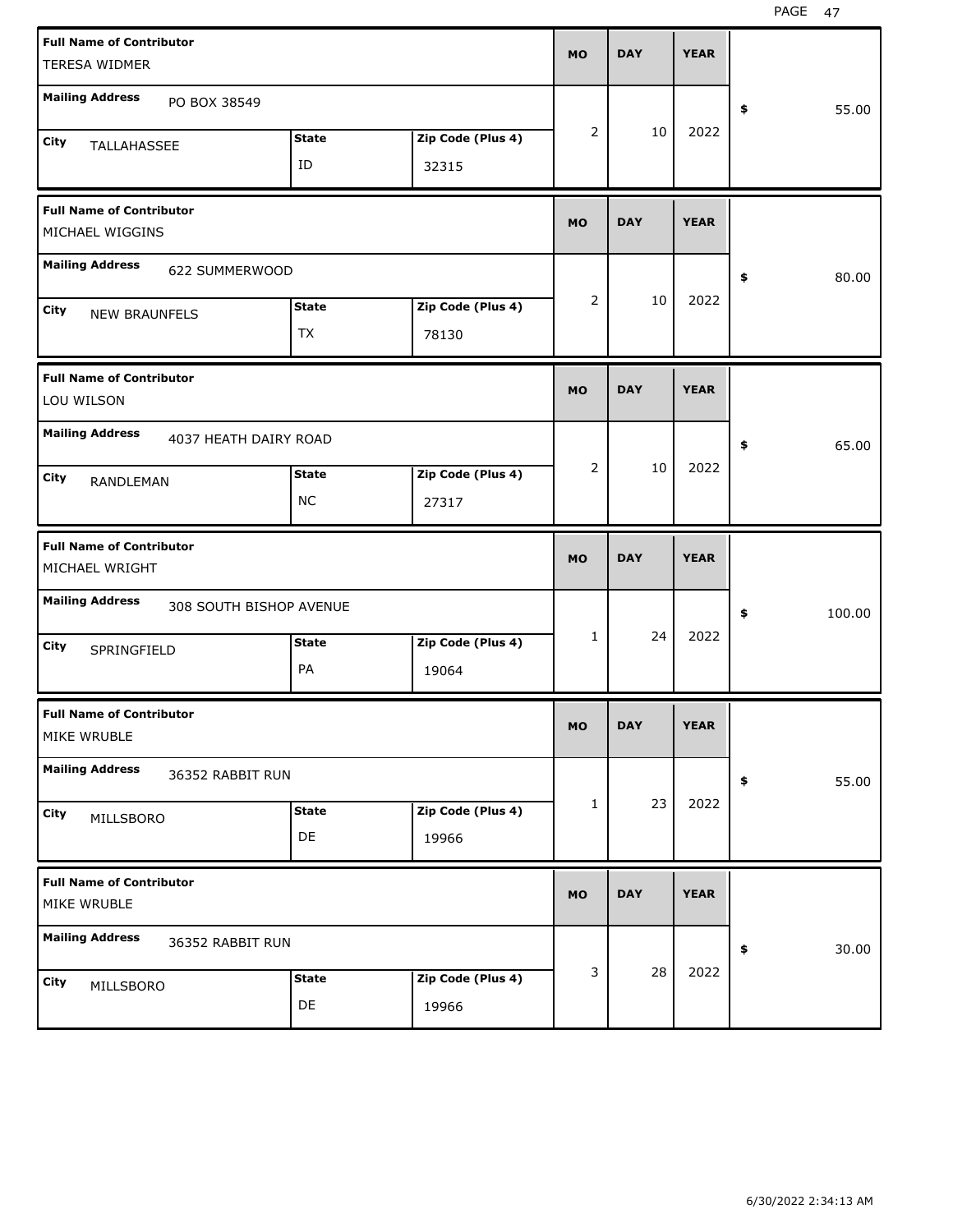| <b>Full Name of Contributor</b><br>JOSEPH YOCHIM           |                                |              |                   | <b>MO</b> | <b>DAY</b>     | <b>YEAR</b> |              |
|------------------------------------------------------------|--------------------------------|--------------|-------------------|-----------|----------------|-------------|--------------|
|                                                            |                                |              |                   |           |                |             |              |
| <b>Mailing Address</b>                                     | 50 N. MIDDLETOWN ROAD APT. 432 |              |                   |           |                |             | \$<br>100.00 |
| City<br>MEDIA                                              |                                | <b>State</b> | Zip Code (Plus 4) | 2         | $\overline{4}$ | 2022        |              |
|                                                            |                                | PA           | 19063             |           |                |             |              |
| <b>Full Name of Contributor</b><br>EILEEN ZOLOTOROFE       |                                |              |                   | <b>MO</b> | <b>DAY</b>     | <b>YEAR</b> |              |
| <b>Mailing Address</b>                                     | 600 SACKETTSFORD ROAD          |              |                   |           |                |             | \$<br>110.00 |
| City<br><b>IVYLAND</b>                                     |                                | <b>State</b> | Zip Code (Plus 4) | 2         | 16             | 2022        |              |
|                                                            |                                | PA           | 18974             |           |                |             |              |
| <b>Full Name of Contributor</b><br>SHARON ZOOK             |                                |              |                   | <b>MO</b> | <b>DAY</b>     | <b>YEAR</b> |              |
| <b>Mailing Address</b>                                     | 100 IAN DRIVE                  |              |                   |           |                |             | \$<br>25.00  |
| City                                                       | MOUNT HOLLY SPRINGS            | <b>State</b> | Zip Code (Plus 4) | 1         | 12             | 2022        |              |
|                                                            |                                | PA           | 17065             |           |                |             |              |
|                                                            |                                |              |                   |           |                |             |              |
| <b>Full Name of Contributor</b><br>TOM ZWIERAN             |                                |              |                   | <b>MO</b> | <b>DAY</b>     | <b>YEAR</b> |              |
| <b>Mailing Address</b>                                     | 1025 9TH STREET                |              |                   |           |                |             | \$<br>250.00 |
| City<br><b>FOLSOM</b>                                      |                                | <b>State</b> | Zip Code (Plus 4) | 1         | $\mathbf{1}$   | 2022        |              |
|                                                            |                                | PA           | 19033             |           |                |             |              |
| <b>Full Name of Contributor</b><br>CINDY & CARLEE INGELIDO |                                |              |                   | <b>MO</b> | <b>DAY</b>     | <b>YEAR</b> |              |
| <b>Mailing Address</b>                                     | 409 CRUM LYNNE ROAD            |              |                   |           |                |             | \$<br>60.00  |
| City                                                       |                                | <b>State</b> | Zip Code (Plus 4) | 3         | 24             | 2022        |              |
| RIDLEY PARK                                                |                                | PA           | 19078             |           |                |             |              |
| <b>Full Name of Contributor</b><br>RONNELLE THOMPSON       |                                |              |                   | <b>MO</b> | <b>DAY</b>     | <b>YEAR</b> |              |
| <b>Mailing Address</b>                                     | 920 PLANE STREET               |              |                   |           |                |             | \$<br>100.00 |
| City<br>COLUMBIA                                           |                                | <b>State</b> | Zip Code (Plus 4) | 3         | 24             | 2022        |              |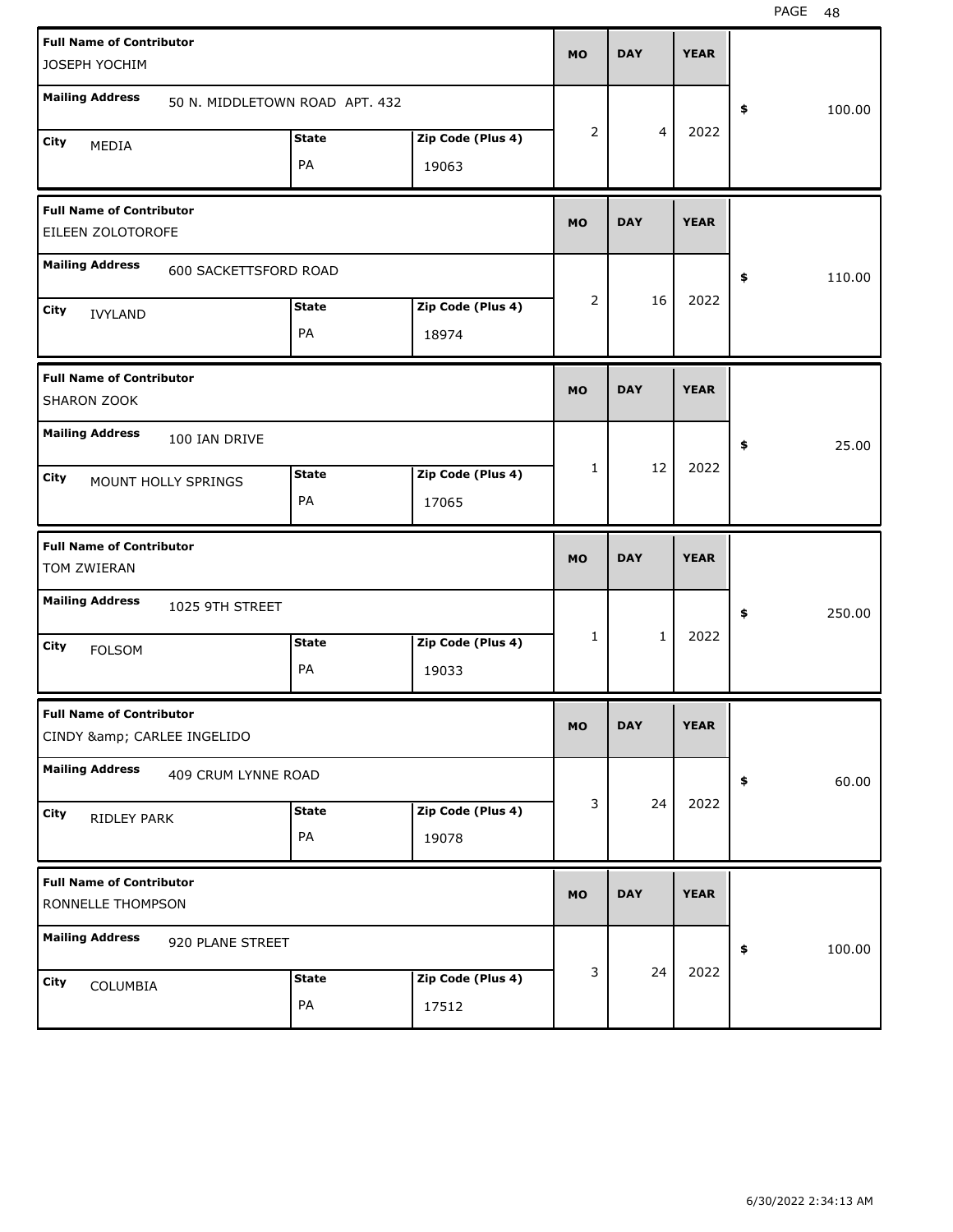| <b>Full Name of Contributor</b><br>LISA GETZ           |                     |              |                   | <b>MO</b> | <b>DAY</b> | <b>YEAR</b> |              |
|--------------------------------------------------------|---------------------|--------------|-------------------|-----------|------------|-------------|--------------|
| <b>Mailing Address</b>                                 |                     |              |                   |           |            |             |              |
|                                                        | 24 BIG WOODS DRIVE  |              |                   |           |            |             | \$<br>100.00 |
| City<br><b>GLEN MILLS</b>                              |                     | <b>State</b> | Zip Code (Plus 4) | 3         | 24         | 2022        |              |
|                                                        |                     | PA           | 19342             |           |            |             |              |
| <b>Full Name of Contributor</b><br>PAUL GETZ           |                     |              |                   | <b>MO</b> | <b>DAY</b> | <b>YEAR</b> |              |
| <b>Mailing Address</b>                                 | 24 BIG WOODS DRIVE  |              |                   |           |            |             | \$<br>100.00 |
| City<br><b>GLEN MILLS</b>                              |                     | <b>State</b> | Zip Code (Plus 4) | 3         | 24         | 2022        |              |
|                                                        |                     | PA           | 19342             |           |            |             |              |
| <b>Full Name of Contributor</b><br>VINCE CICIONE       |                     |              |                   | <b>MO</b> | <b>DAY</b> | <b>YEAR</b> |              |
| <b>Mailing Address</b>                                 | 509 HOWELL LANE     |              |                   |           |            |             | \$<br>100.00 |
| City<br><b>HAVERTOWN</b>                               |                     | <b>State</b> | Zip Code (Plus 4) | 3         | 24         | 2022        |              |
|                                                        |                     | PA           | 19083             |           |            |             |              |
|                                                        |                     |              |                   |           |            |             |              |
| <b>Full Name of Contributor</b><br><b>BOB DEMAIO</b>   |                     |              |                   | <b>MO</b> | <b>DAY</b> | <b>YEAR</b> |              |
| <b>Mailing Address</b>                                 | 556 WEYMOUTH ROAD   |              |                   |           |            |             | \$<br>100.00 |
| City<br>SPRINGFIELD                                    |                     | <b>State</b> | Zip Code (Plus 4) | 3         | 24         | 2022        |              |
|                                                        |                     | PA           | 19064             |           |            |             |              |
| <b>Full Name of Contributor</b><br>DAVID BARTHOLF      |                     |              |                   | <b>MO</b> | <b>DAY</b> | <b>YEAR</b> |              |
| <b>Mailing Address</b>                                 | 624 HAUDIE ANN ROAD |              |                   |           |            |             | \$<br>100.00 |
| City                                                   |                     | <b>State</b> | Zip Code (Plus 4) | 3         | 24         | 2022        |              |
| UPPER CHICHESTER                                       |                     | PA           | 19061             |           |            |             |              |
| <b>Full Name of Contributor</b><br>KURT FREDERICKSDORF |                     |              |                   | <b>MO</b> | <b>DAY</b> | <b>YEAR</b> |              |
| <b>Mailing Address</b>                                 | 1529 PACKER AVENUE  |              |                   |           |            |             | \$<br>100.00 |
| City<br>PHILADELPHIA                                   |                     | <b>State</b> | Zip Code (Plus 4) | 3         | 24         | 2022        |              |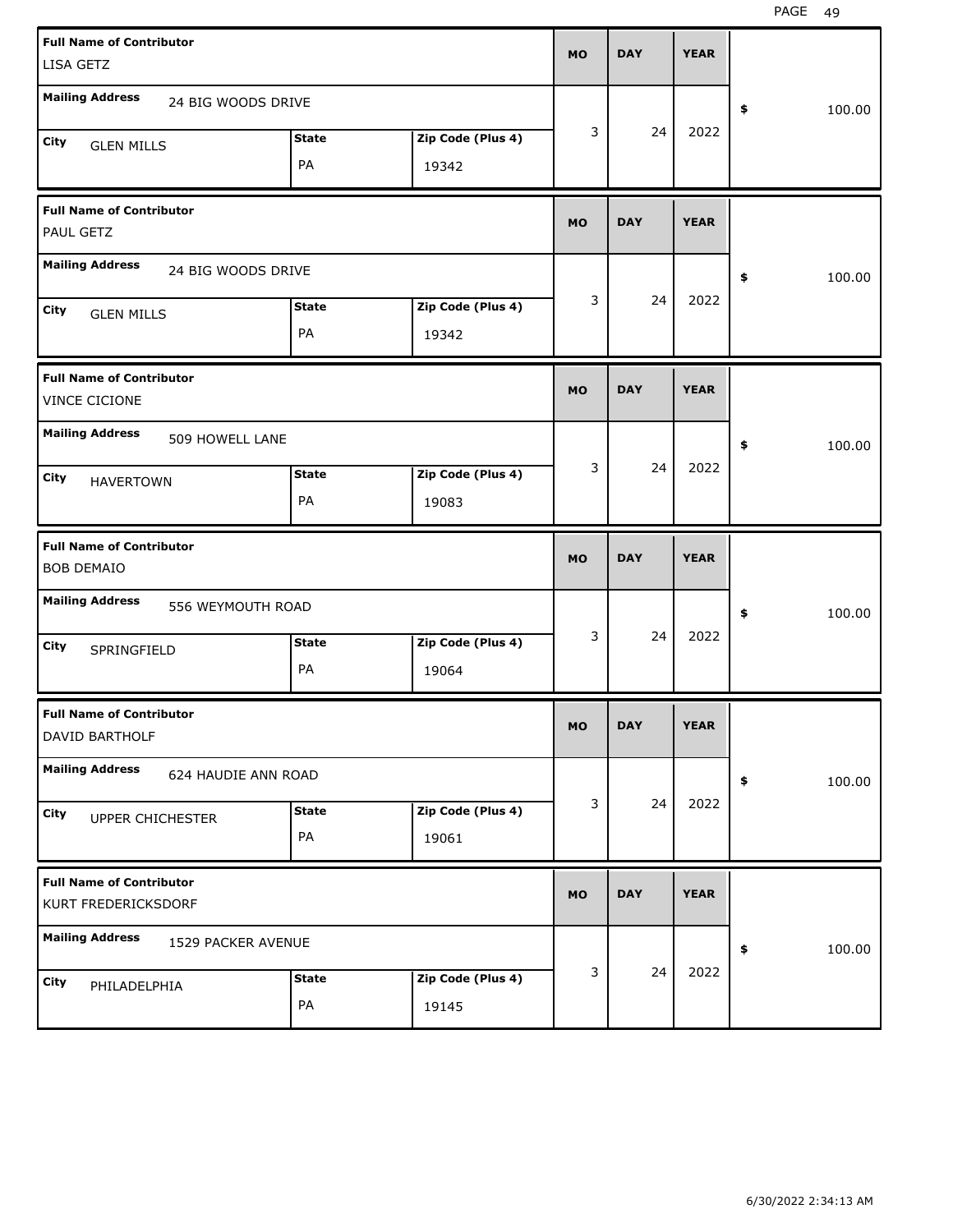| <b>Full Name of Contributor</b>                        |                      |              |                   | <b>MO</b> | <b>DAY</b> | <b>YEAR</b> |              |
|--------------------------------------------------------|----------------------|--------------|-------------------|-----------|------------|-------------|--------------|
| <b>JOE SEWELL</b>                                      |                      |              |                   |           |            |             |              |
| <b>Mailing Address</b>                                 | 3013 S. 18TH STREET  |              |                   |           |            |             | \$<br>100.00 |
| City<br>PHILADELPHIA                                   |                      | <b>State</b> | Zip Code (Plus 4) | 3         | 24         | 2022        |              |
|                                                        |                      | PA           | 19145             |           |            |             |              |
| <b>Full Name of Contributor</b><br>ANNE DEMAIO         |                      |              |                   | <b>MO</b> | <b>DAY</b> | <b>YEAR</b> |              |
| <b>Mailing Address</b>                                 | 556 WEYMOUTH ROAD    |              |                   |           |            |             | \$<br>100.00 |
| City<br>SPRINGFIELD                                    |                      | <b>State</b> | Zip Code (Plus 4) | 3         | 24         | 2022        |              |
|                                                        |                      | PA           | 19064             |           |            |             |              |
| <b>Full Name of Contributor</b><br><b>DAN RYAN</b>     |                      |              |                   | <b>MO</b> | <b>DAY</b> | <b>YEAR</b> |              |
| <b>Mailing Address</b>                                 | 47 TWEED ROAD        |              |                   |           |            |             | \$<br>100.00 |
| City<br>LEVITTOWN                                      |                      | <b>State</b> | Zip Code (Plus 4) | 3         | 24         | 2022        |              |
|                                                        |                      | PA           | 19056             |           |            |             |              |
|                                                        |                      |              |                   |           |            |             |              |
| <b>Full Name of Contributor</b><br><b>TRACY MORRIS</b> |                      |              |                   | <b>MO</b> | <b>DAY</b> | <b>YEAR</b> |              |
| <b>Mailing Address</b>                                 | 739 MITCHELL AVENUE  |              |                   |           |            |             | \$<br>100.00 |
| City                                                   |                      | <b>State</b> | Zip Code (Plus 4) | 3         | 24         | 2022        |              |
| <b>MORTON</b>                                          |                      | PA           | 19070             |           |            |             |              |
| <b>Full Name of Contributor</b><br>JANINE E. SCHIRG    |                      |              |                   | <b>MO</b> | <b>DAY</b> | <b>YEAR</b> |              |
| <b>Mailing Address</b>                                 | 26 LONGVIEW ROAD     |              |                   |           |            |             | \$<br>150.00 |
| City                                                   |                      | <b>State</b> | Zip Code (Plus 4) | 3         | 24         | 2022        |              |
| <b>GLEN MILLS</b>                                      |                      | PA           | 19342             |           |            |             |              |
| <b>Full Name of Contributor</b><br><b>GEORGE FLYNN</b> |                      |              |                   | <b>MO</b> | <b>DAY</b> | <b>YEAR</b> |              |
| <b>Mailing Address</b>                                 | 100 N. PARTRIDGE WAY |              |                   |           |            |             | \$<br>200.00 |
| City<br>E. FALLOWFIELD                                 |                      | <b>State</b> | Zip Code (Plus 4) | 3         | 24         | 2022        |              |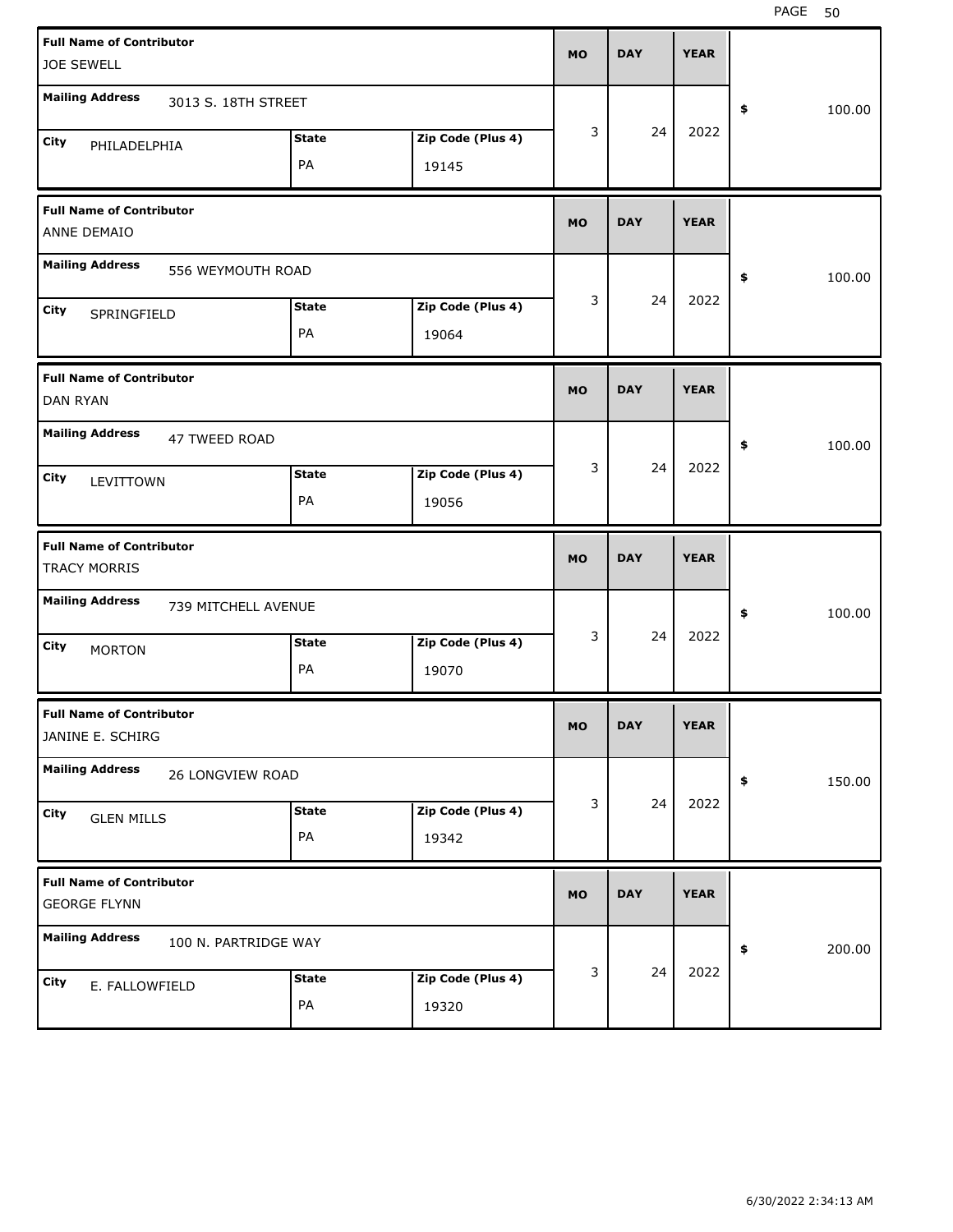| <b>Full Name of Contributor</b><br>ASTON TWP. REPUBLICAN EXECUTIVE FINANCE COMMITTEES |              |                   | <b>MO</b>    | <b>DAY</b> | <b>YEAR</b> |              |
|---------------------------------------------------------------------------------------|--------------|-------------------|--------------|------------|-------------|--------------|
| <b>Mailing Address</b>                                                                |              |                   |              |            |             |              |
|                                                                                       | <b>State</b> | Zip Code (Plus 4) | 3            | 24         | 2022        | \$<br>250.00 |
| City                                                                                  |              |                   |              |            |             |              |
| <b>Full Name of Contributor</b><br><b>KEVIN CHAPMAN</b>                               |              |                   | <b>MO</b>    | <b>DAY</b> | <b>YEAR</b> |              |
| <b>Mailing Address</b><br>225 EAST RODGERS ST.                                        |              |                   |              |            |             | \$<br>100.00 |
| City<br>RIDLEY PARK                                                                   | <b>State</b> | Zip Code (Plus 4) | 3            | 24         | 2022        |              |
|                                                                                       | PA           | 19078             |              |            |             |              |
| <b>Full Name of Contributor</b><br>WILLIAM ADOLPH, JR.                                |              |                   | <b>MO</b>    | <b>DAY</b> | <b>YEAR</b> |              |
| <b>Mailing Address</b><br>255 E. SPRINGFIELD ROAD                                     |              |                   |              |            |             | \$<br>100.00 |
| City<br>SPRINGFIELD                                                                   | <b>State</b> | Zip Code (Plus 4) | $\mathbf{1}$ | 21         | 2022        |              |
|                                                                                       | PA           | 19064             |              |            |             |              |
|                                                                                       |              |                   |              |            |             |              |
| <b>Full Name of Contributor</b><br>FRANK J. LOSOS, III                                |              |                   | <b>MO</b>    | <b>DAY</b> | <b>YEAR</b> |              |
| <b>Mailing Address</b><br>1132 PRINCETON ROAD                                         |              |                   |              |            |             | \$<br>100.00 |
| City<br>PITTSBURGH                                                                    | <b>State</b> | Zip Code (Plus 4) | $\mathbf{1}$ | 26         | 2022        |              |
|                                                                                       | PA           | 15205             |              |            |             |              |
| <b>Full Name of Contributor</b><br>KIMBERLY ANN BUTLER                                |              |                   | <b>MO</b>    | <b>DAY</b> | <b>YEAR</b> |              |
| <b>Mailing Address</b><br>4 NEW LONDON LANE                                           |              |                   |              |            |             | \$<br>100.00 |
| City<br><b>OAKMONT</b>                                                                | <b>State</b> | Zip Code (Plus 4) | 1            | 26         | 2022        |              |
|                                                                                       | PA           | 15139             |              |            |             |              |
| <b>Full Name of Contributor</b><br><b>ARTHUR MANOS</b>                                |              |                   | <b>MO</b>    | <b>DAY</b> | <b>YEAR</b> |              |
| <b>Mailing Address</b><br>2041 VALLEY VIEW DRIVE                                      |              |                   |              |            |             | \$<br>100.00 |
| City<br><b>FOLCROFT</b>                                                               | <b>State</b> | Zip Code (Plus 4) | 3            | $1\,$      | 2022        |              |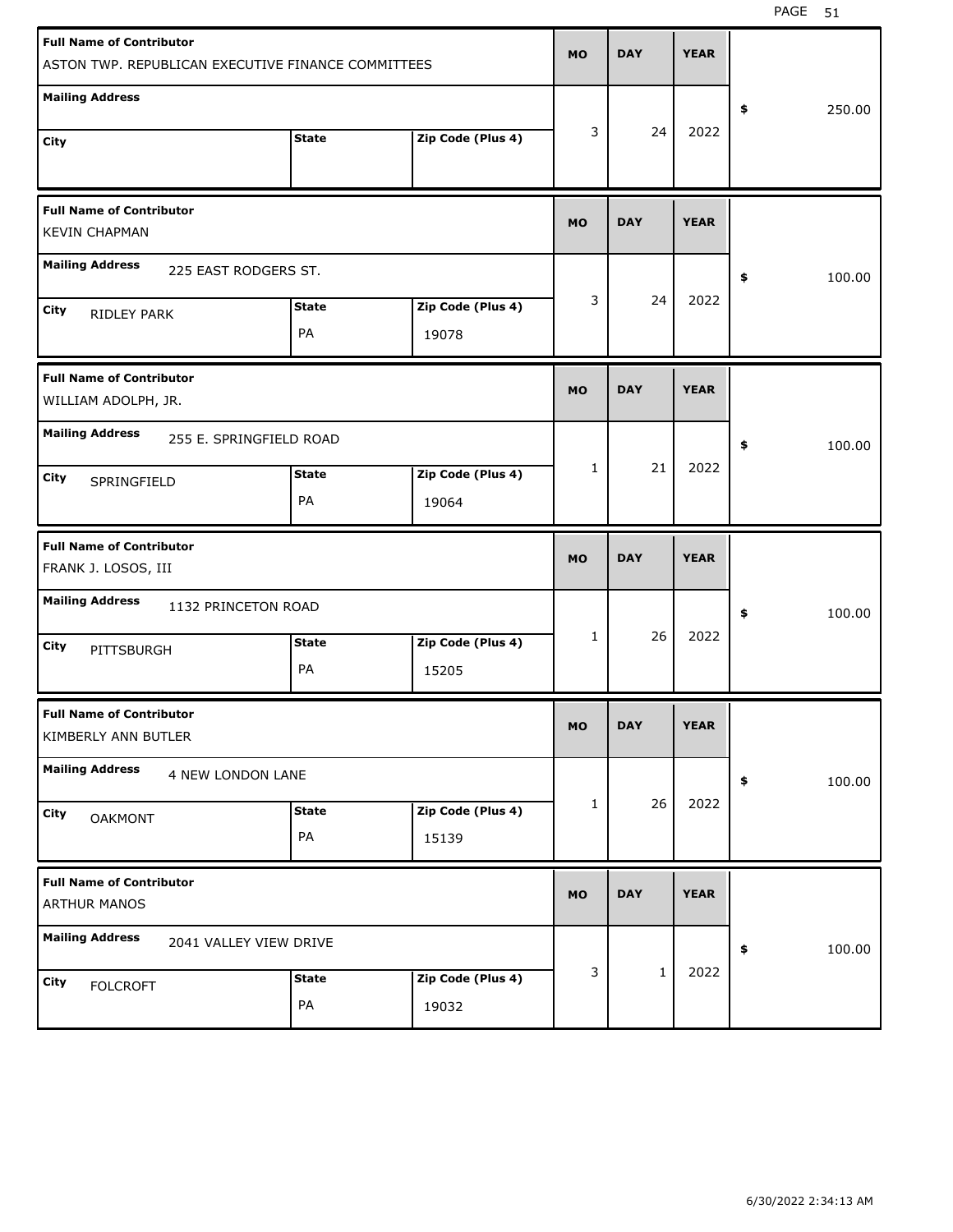| <b>Full Name of Contributor</b>                              |              |                   |           |              |             |              |
|--------------------------------------------------------------|--------------|-------------------|-----------|--------------|-------------|--------------|
| AUSTIN HEPBURN, JR.                                          |              |                   | <b>MO</b> | <b>DAY</b>   | <b>YEAR</b> |              |
| <b>Mailing Address</b><br>253 UPPER GULPH ROAD               |              |                   |           |              |             | \$<br>100.00 |
| City<br><b>RADNOR</b>                                        | <b>State</b> | Zip Code (Plus 4) | 3         | $\mathbf{1}$ | 2022        |              |
|                                                              | PA           | 19087             |           |              |             |              |
| <b>Full Name of Contributor</b><br>H. SCOTT HAWKINS          |              |                   | <b>MO</b> | <b>DAY</b>   | <b>YEAR</b> |              |
| <b>Mailing Address</b><br>2215 MORROW ROAD                   |              |                   |           |              |             | \$<br>200.00 |
| City<br>PITTSBURGH                                           | <b>State</b> | Zip Code (Plus 4) | 3         | 14           | 2022        |              |
|                                                              | PA           | 15241             |           |              |             |              |
| <b>Full Name of Contributor</b><br>LORETTA G. WHITE          |              |                   | <b>MO</b> | <b>DAY</b>   | <b>YEAR</b> |              |
| <b>Mailing Address</b><br>1055 STRATFORD ROAD                |              |                   |           |              |             | \$<br>100.00 |
| City<br><b>GLENOLDEN</b>                                     | <b>State</b> | Zip Code (Plus 4) | 3         | 24           | 2022        |              |
|                                                              | PA           | 19036             |           |              |             |              |
|                                                              |              |                   |           |              |             |              |
| <b>Full Name of Contributor</b><br>EDWARD MONGELLUZZO        |              |                   | <b>MO</b> | <b>DAY</b>   | <b>YEAR</b> |              |
| <b>Mailing Address</b><br>4307 MT. VERNON AVENUE             |              |                   |           |              |             | \$<br>100.00 |
| City                                                         | <b>State</b> | Zip Code (Plus 4) | 3         | 24           | 2022        |              |
| <b>BROOKHAVEN</b>                                            | PA           | 19015             |           |              |             |              |
| <b>Full Name of Contributor</b><br>GUY LOUIS DIGIACOMO       |              |                   | МO        | <b>DAY</b>   | <b>YEAR</b> |              |
| <b>Mailing Address</b><br>104 GARFIELD AVE.                  |              |                   |           |              |             | \$<br>100.00 |
| City                                                         | <b>State</b> | Zip Code (Plus 4) | 3         | 24           | 2022        |              |
| WOODLYN                                                      | PA           | 19094             |           |              |             |              |
| <b>Full Name of Contributor</b><br>CHARLES H. MACDONALD, III |              |                   | <b>MO</b> | <b>DAY</b>   | <b>YEAR</b> |              |
| <b>Mailing Address</b><br>275 IROQUOIS DRIVE                 |              |                   |           |              |             | 100.00<br>\$ |
| City<br>MALVERN                                              | <b>State</b> | Zip Code (Plus 4) | 3         | 24           | 2022        |              |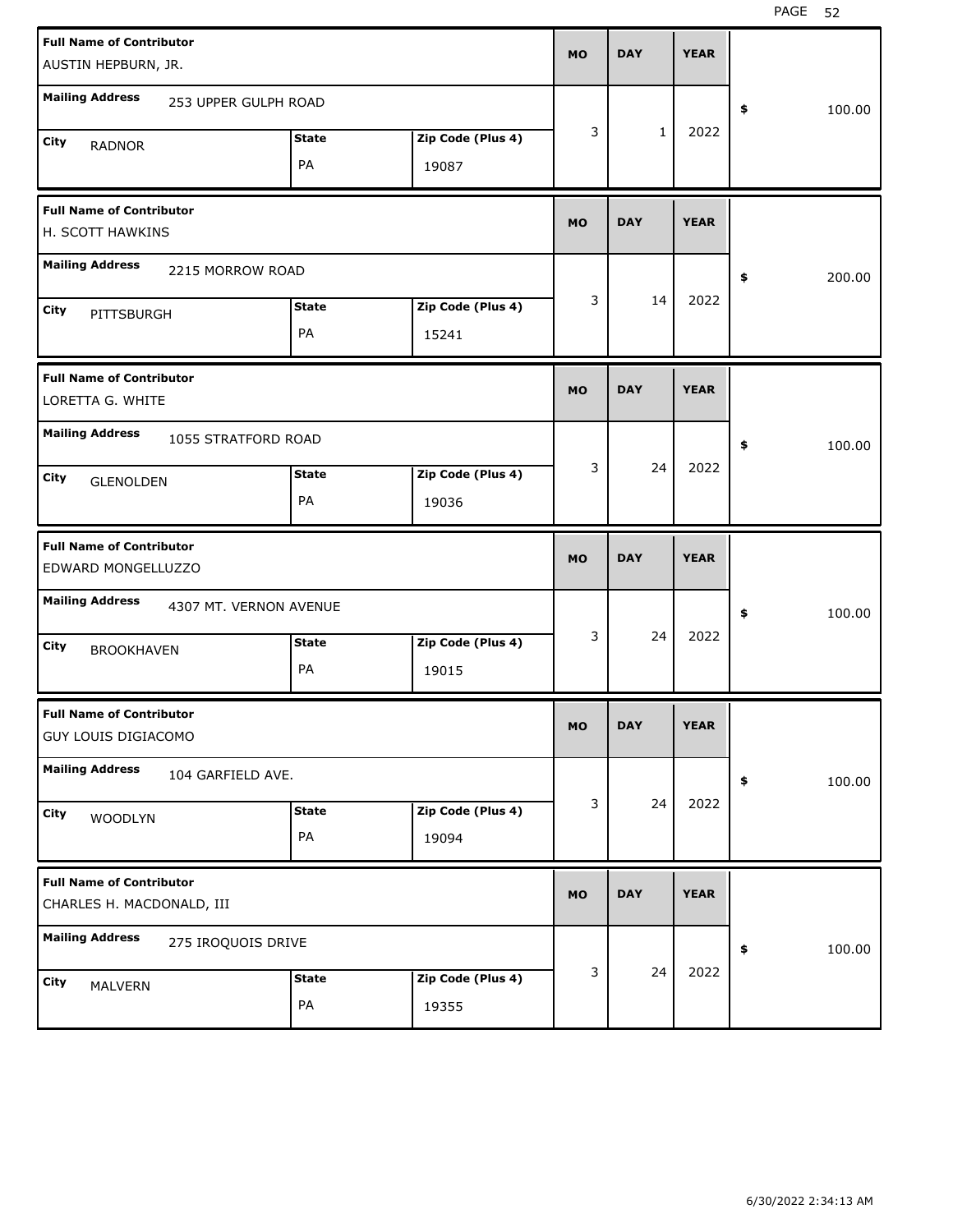| <b>Full Name of Contributor</b>           |              |                   | <b>MO</b> | <b>DAY</b> | <b>YEAR</b> |              |
|-------------------------------------------|--------------|-------------------|-----------|------------|-------------|--------------|
| <b>DIANE WHITE</b>                        |              |                   |           |            |             |              |
| <b>Mailing Address</b>                    |              |                   |           |            |             |              |
| 2115 HIGHLAND AVENUE                      |              |                   |           |            |             | \$<br>100.00 |
| City<br><b>MORTON</b>                     | <b>State</b> | Zip Code (Plus 4) | 3         | 24         | 2022        |              |
|                                           | PA           | 19070             |           |            |             |              |
|                                           |              |                   |           |            |             |              |
| <b>Full Name of Contributor</b>           |              |                   |           |            |             |              |
| J.N. KERBER, III                          |              |                   | <b>MO</b> | <b>DAY</b> | <b>YEAR</b> |              |
| <b>Mailing Address</b>                    |              |                   |           |            |             |              |
| PO BOX 1453                               |              |                   |           |            |             | \$<br>100.00 |
| City<br><b>SHARON HILL</b>                | <b>State</b> | Zip Code (Plus 4) | 3         | 24         | 2022        |              |
|                                           | PA           | 19079             |           |            |             |              |
|                                           |              |                   |           |            |             |              |
| <b>Full Name of Contributor</b>           |              |                   |           |            |             |              |
| KEVIN D. SCHIELER                         |              |                   | <b>MO</b> | <b>DAY</b> | <b>YEAR</b> |              |
| <b>Mailing Address</b>                    |              |                   |           |            |             |              |
|                                           |              |                   |           |            |             | \$<br>100.00 |
| City                                      | <b>State</b> | Zip Code (Plus 4) | 3         | 24         | 2022        |              |
|                                           |              |                   |           |            |             |              |
|                                           |              |                   |           |            |             |              |
|                                           |              |                   |           |            |             |              |
| <b>Full Name of Contributor</b>           |              |                   |           |            |             |              |
| PAUL J. MATTUS                            |              |                   | <b>MO</b> | <b>DAY</b> | <b>YEAR</b> |              |
|                                           |              |                   |           |            |             |              |
| <b>Mailing Address</b><br>106 POPLAR WALK |              |                   |           |            |             | \$<br>100.00 |
| City                                      | <b>State</b> | Zip Code (Plus 4) | 3         | 24         | 2022        |              |
| RIDLEY PARK                               | PA           | 19078             |           |            |             |              |
|                                           |              |                   |           |            |             |              |
| <b>Full Name of Contributor</b>           |              |                   |           |            |             |              |
| JOSEPH BURKE                              |              |                   | MO        | <b>DAY</b> | <b>YEAR</b> |              |
| <b>Mailing Address</b>                    |              |                   |           |            |             |              |
| 2 HOWE COURT                              |              |                   |           |            |             | \$<br>100.00 |
| City                                      | <b>State</b> | Zip Code (Plus 4) | 3         | 24         | 2022        |              |
| <b>GLEN MILLS</b>                         | PA           | 19342             |           |            |             |              |
|                                           |              |                   |           |            |             |              |
| <b>Full Name of Contributor</b>           |              |                   |           | <b>DAY</b> | <b>YEAR</b> |              |
| JANET T. DOLAN                            |              |                   | <b>MO</b> |            |             |              |
| <b>Mailing Address</b>                    |              |                   |           |            |             |              |
| 405 LAKEVIEW DRIVE                        |              |                   |           |            |             | \$<br>100.00 |
| City<br>RIDLEY PARK                       | <b>State</b> | Zip Code (Plus 4) | 3         | 24         | 2022        |              |
|                                           | PA           | 19078             |           |            |             |              |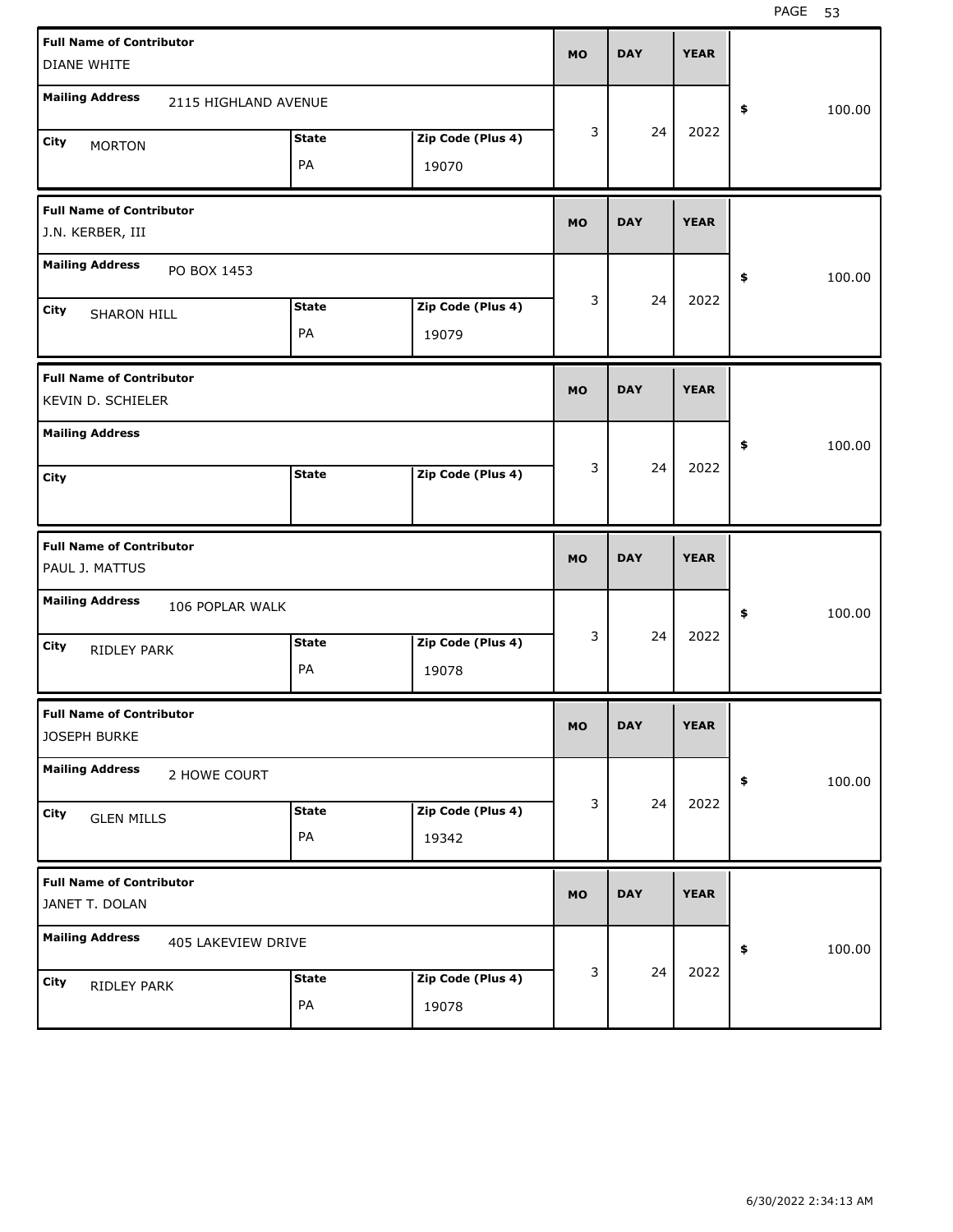| <b>Full Name of Contributor</b><br>MATTHEW J. PRESSLER   |                    |                            | <b>MO</b> | <b>DAY</b> | <b>YEAR</b> |              |
|----------------------------------------------------------|--------------------|----------------------------|-----------|------------|-------------|--------------|
| <b>Mailing Address</b><br>3901 DUTTON FARM ROAD          |                    |                            |           |            |             | \$<br>100.00 |
| <b>City</b><br>NEWTOWN SQUARE                            | <b>State</b><br>PA | Zip Code (Plus 4)<br>19073 | 3         | 24         | 2022        |              |
| <b>Full Name of Contributor</b><br><b>JOAN SEMERJIAN</b> |                    |                            | <b>MO</b> | <b>DAY</b> | <b>YEAR</b> |              |
| <b>Mailing Address</b><br>316 HARRISON AVENUE            |                    |                            |           |            |             | \$<br>100.00 |
| City<br><b>CLIFTON HEIGHTS</b>                           | <b>State</b><br>PA | Zip Code (Plus 4)<br>19018 | 3         | 24         | 2022        |              |
| <b>Full Name of Contributor</b><br>PHILIP J. WHITE       |                    |                            | <b>MO</b> | <b>DAY</b> | <b>YEAR</b> |              |
| <b>Mailing Address</b><br>1003 BAYBERRY LANE             |                    |                            |           |            |             | \$<br>100.00 |
| City<br>COLLEGEVILLE                                     | <b>State</b><br>PA | Zip Code (Plus 4)<br>19426 | 3         | 24         | 2022        |              |
|                                                          |                    |                            |           |            |             |              |
| <b>Full Name of Contributor</b><br>EILEEN M. SEICHEPINE  |                    |                            | <b>MO</b> | <b>DAY</b> | <b>YEAR</b> |              |
| <b>Mailing Address</b><br>325 FOLSOM AVENUE              |                    |                            |           |            |             | \$<br>100.00 |
| <b>City</b><br><b>FOLSOM</b>                             | <b>State</b><br>PA | Zip Code (Plus 4)<br>19033 | 3         | 24         | 2022        |              |
| <b>Full Name of Contributor</b><br>NANCY W. JAMANOW      |                    |                            | <b>MO</b> | <b>DAY</b> | <b>YEAR</b> |              |
| <b>Mailing Address</b><br>192 COUNTRY FARMS RD.          |                    |                            |           |            |             | \$<br>100.00 |
| City<br><b>MARLTON</b>                                   | <b>State</b><br>NJ | Zip Code (Plus 4)<br>08053 | 3         | 24         | 2022        |              |
| <b>Full Name of Contributor</b><br>MICHAEL P. WHITE      |                    |                            | <b>MO</b> | <b>DAY</b> | <b>YEAR</b> |              |
| <b>Mailing Address</b><br>257 S. NORWINDEN DRIVE         |                    |                            | 3         | 24         | 2022        | \$<br>100.00 |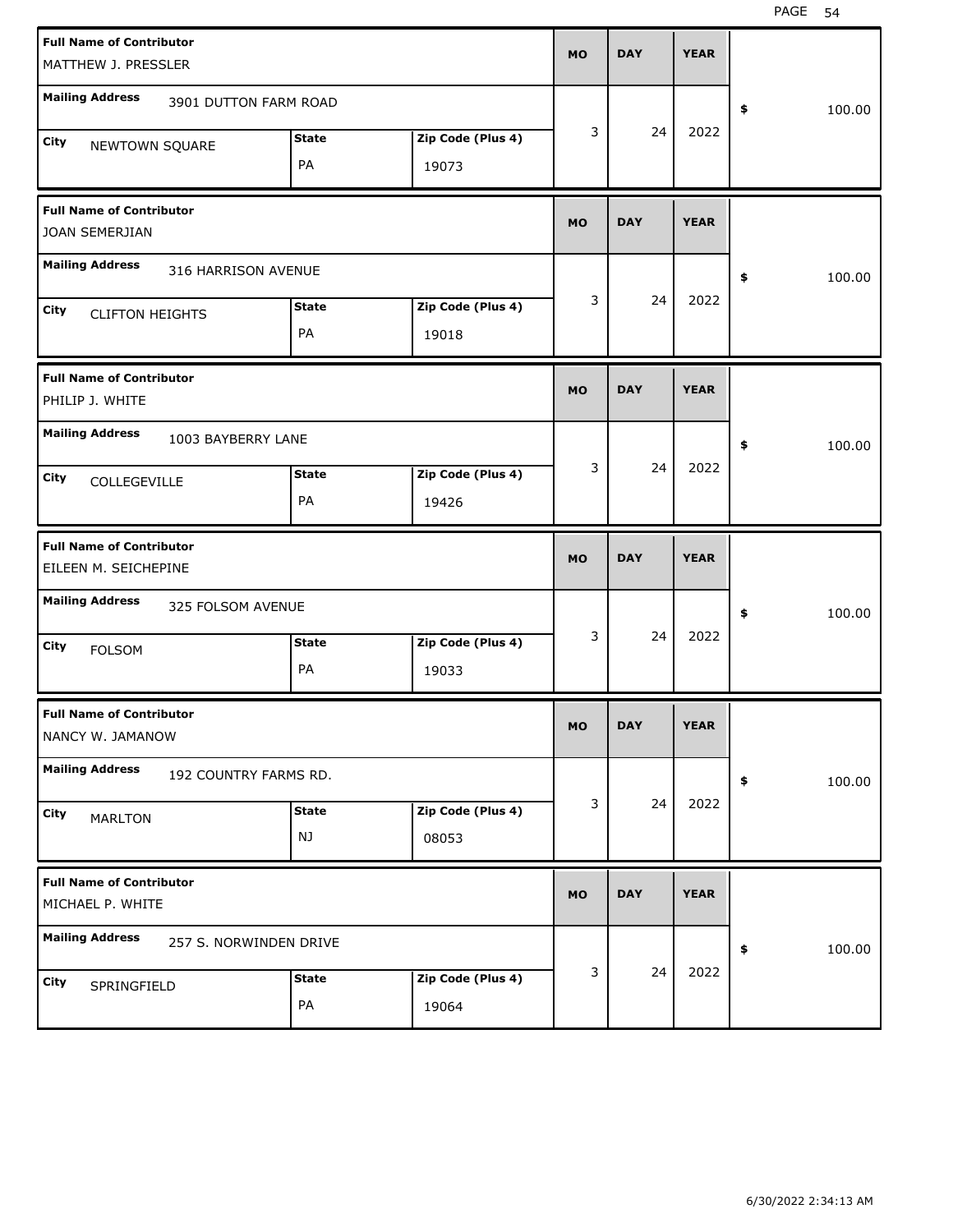| <b>Full Name of Contributor</b><br>LAWRENCE E. WEIGAND, III |                              |                            | <b>MO</b> | <b>DAY</b> | <b>YEAR</b> |              |
|-------------------------------------------------------------|------------------------------|----------------------------|-----------|------------|-------------|--------------|
| <b>Mailing Address</b><br>17 W. 9TH STREET                  |                              |                            |           |            |             | \$<br>100.00 |
| City<br>MARCUS HOOK                                         | <b>State</b><br>PA           | Zip Code (Plus 4)<br>19061 | 3         | 24         | 2022        |              |
| <b>Full Name of Contributor</b><br>S. S. WARNER             |                              |                            | <b>MO</b> | <b>DAY</b> | <b>YEAR</b> |              |
| <b>Mailing Address</b><br>225 AVON ROAD                     |                              |                            |           |            |             | \$<br>100.00 |
| City<br>SPRINGFIELD                                         | <b>State</b><br>PA           | Zip Code (Plus 4)<br>19064 | 3         | 24         | 2022        |              |
| <b>Full Name of Contributor</b><br>PAMELA BLUMFELDT         |                              |                            | <b>MO</b> | <b>DAY</b> | <b>YEAR</b> |              |
| <b>Mailing Address</b><br>564 CHERRYHILL DRIVE              |                              |                            |           |            |             | \$<br>250.00 |
| City<br><b>BRIDGEVILLE</b>                                  | <b>State</b><br>PA           | Zip Code (Plus 4)<br>15017 | 3         | 14         | 2022        |              |
|                                                             |                              |                            |           |            |             |              |
| <b>Full Name of Contributor</b><br>CHRISTINE R. BISSERT     |                              |                            | <b>MO</b> | <b>DAY</b> | <b>YEAR</b> |              |
| <b>Mailing Address</b><br>917 LOVINGSTON DRIVE              |                              |                            |           |            |             | \$<br>250.00 |
| City<br>PITTSBURGH                                          | <b>State</b><br>PA           | Zip Code (Plus 4)<br>15216 | 3         | 14         | 2022        |              |
| <b>Full Name of Contributor</b><br>MARY E. KOT              |                              |                            | MO        | <b>DAY</b> | <b>YEAR</b> |              |
| <b>Mailing Address</b><br><b>6 CARNATION LANE</b>           |                              |                            |           |            |             | \$<br>100.00 |
| City<br><b>WEST CHESTER</b>                                 | <b>State</b><br>PA           | Zip Code (Plus 4)<br>19382 | 3         | 24         | 2022        |              |
| <b>Full Name of Contributor</b><br>ROSEMARY WHITE           |                              |                            | <b>MO</b> | <b>DAY</b> | <b>YEAR</b> |              |
| <b>Mailing Address</b>                                      | 502 WEST BOURNE DRIVE UNIT 3 |                            | 3         | 24         | 2022        | \$<br>100.00 |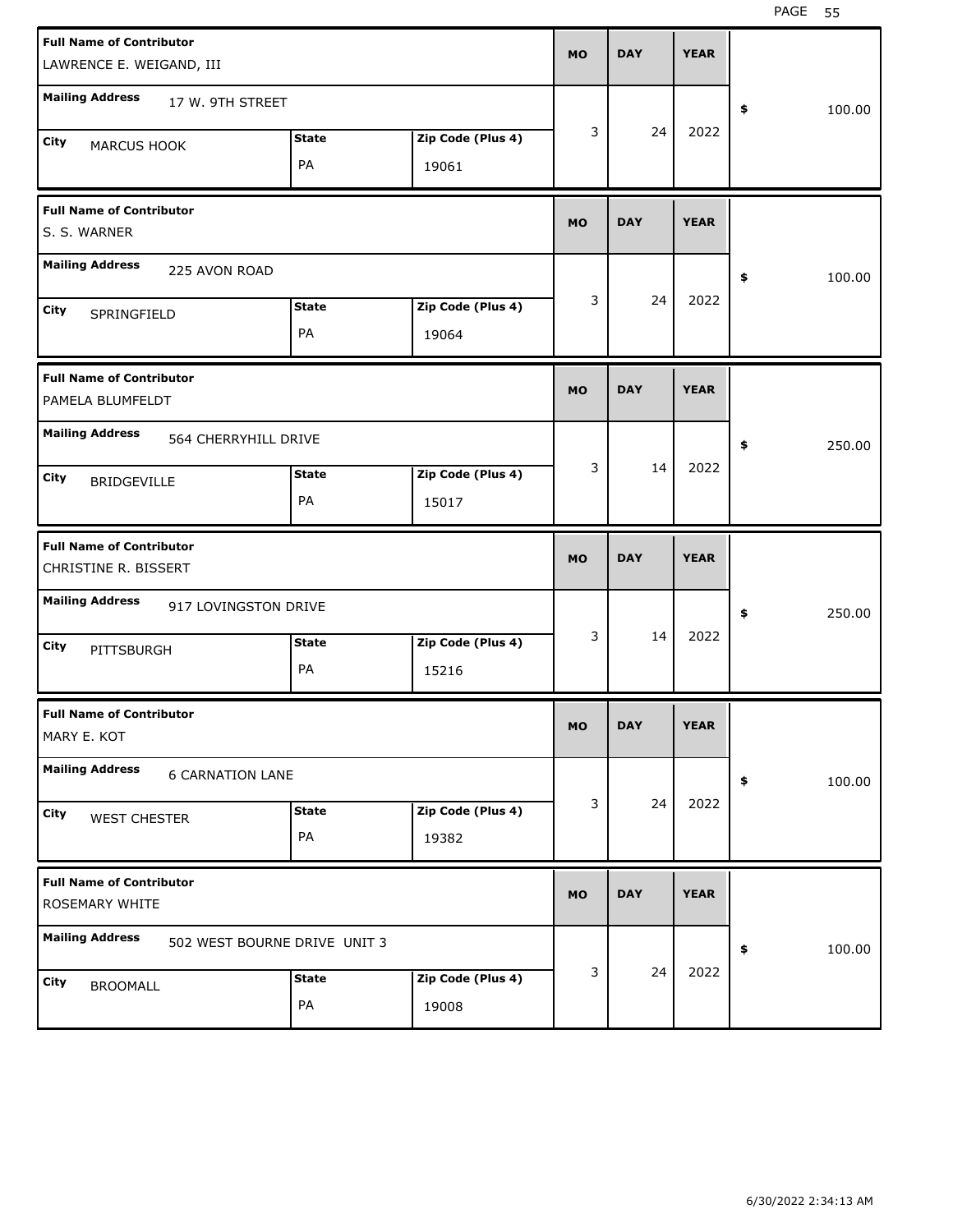| <b>Full Name of Contributor</b>                          |                   |           |            |             |              |
|----------------------------------------------------------|-------------------|-----------|------------|-------------|--------------|
| ELIZABETH A. WHITE                                       |                   | <b>MO</b> | <b>DAY</b> | <b>YEAR</b> |              |
| <b>Mailing Address</b><br>1903 BRIAN COURT               |                   |           |            |             |              |
|                                                          |                   | 3         | 24         | 2022        | \$<br>100.00 |
| <b>State</b><br>City<br><b>BEAR</b>                      | Zip Code (Plus 4) |           |            |             |              |
| DE                                                       | 19701             |           |            |             |              |
| <b>Full Name of Contributor</b>                          |                   |           | <b>DAY</b> | <b>YEAR</b> |              |
| CHRISTOPHER EISERMAN                                     |                   | <b>MO</b> |            |             |              |
| <b>Mailing Address</b><br>220 WORRELL DRIVE              |                   |           |            |             | \$<br>100.00 |
| <b>State</b><br>City<br>SPRINGFIELD                      | Zip Code (Plus 4) | 3         | 24         | 2022        |              |
| PA                                                       | 19064             |           |            |             |              |
| <b>Full Name of Contributor</b>                          |                   |           |            |             |              |
| MIKE WRUBLE                                              |                   | <b>MO</b> | <b>DAY</b> | <b>YEAR</b> |              |
| <b>Mailing Address</b><br>36352 RABBIT RUN               |                   |           |            |             | \$<br>30.00  |
| <b>State</b>                                             | Zip Code (Plus 4) | 2         | 9          | 2022        |              |
| City<br>MILLSBORO<br>DE                                  | 19966             |           |            |             |              |
|                                                          |                   |           |            |             |              |
|                                                          |                   |           |            |             |              |
| <b>Full Name of Contributor</b>                          |                   |           |            |             |              |
| JOSEPH YOCHIM                                            |                   | <b>MO</b> | <b>DAY</b> | <b>YEAR</b> |              |
| <b>Mailing Address</b><br>50 N. MIDDLETOWN ROAD APT. 432 |                   |           |            |             | \$<br>25.00  |
| <b>State</b><br>City                                     | Zip Code (Plus 4) | 3         | 14         | 2022        |              |
| MEDIA<br>PA                                              | 19063             |           |            |             |              |
| <b>Full Name of Contributor</b>                          |                   |           |            |             |              |
| SHARON ZOOK                                              |                   | MO        | <b>DAY</b> | <b>YEAR</b> |              |
| <b>Mailing Address</b><br>100 IAN DRIVE                  |                   |           |            |             |              |
|                                                          |                   | 2         | 12         | 2022        | \$<br>25.00  |
| <b>State</b><br>City<br>MOUNT HOLLY SPRINGS              | Zip Code (Plus 4) |           |            |             |              |
| PA                                                       | 17065             |           |            |             |              |
| <b>Full Name of Contributor</b><br>MIKE WRUBLE           |                   | <b>MO</b> | <b>DAY</b> | <b>YEAR</b> |              |
| <b>Mailing Address</b><br>36352 RABBIT RUN               |                   |           |            |             | \$<br>35.00  |
| <b>State</b>                                             | Zip Code (Plus 4) | 3         | 3          | 2022        |              |
|                                                          |                   |           |            |             |              |
|                                                          |                   |           |            |             |              |
|                                                          |                   |           |            |             |              |
| City<br>MILLSBORO                                        |                   |           |            |             |              |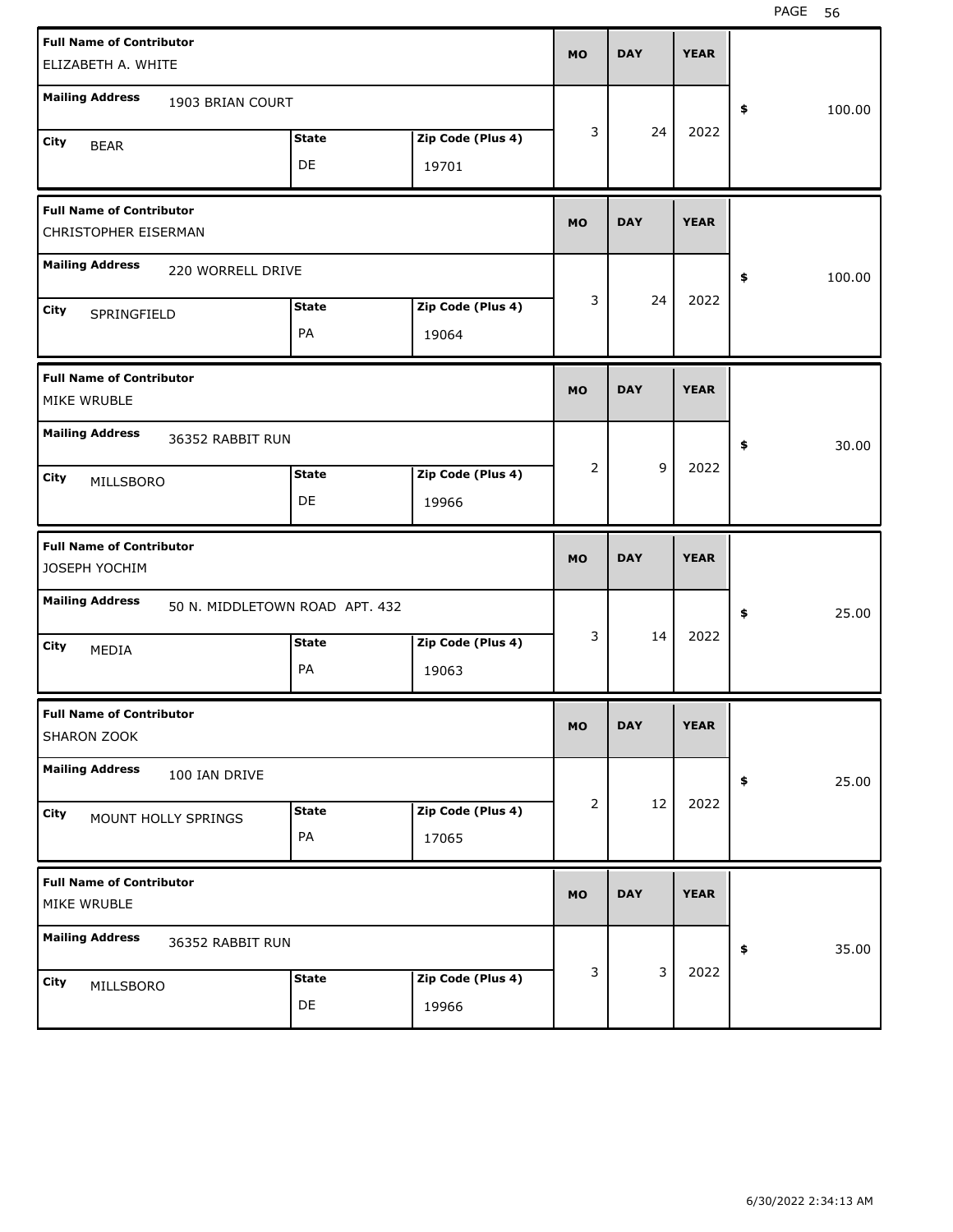| <b>Full Name of Contributor</b><br><b>SHARON ZOOK</b>                        |                    |                            | <b>MO</b> | <b>DAY</b> | <b>YEAR</b> |                                      |
|------------------------------------------------------------------------------|--------------------|----------------------------|-----------|------------|-------------|--------------------------------------|
| <b>Mailing Address</b><br>100 IAN DRIVE                                      |                    |                            |           |            |             | \$<br>25.00                          |
| City<br><b>MOUNT HOLLY SPRINGS</b>                                           | <b>State</b><br>PA | Zip Code (Plus 4)<br>17065 | 3         | 12         | 2022        |                                      |
| Enter Grand Total of Part A on Schedule I, Detailed Summary Page, Section 2. |                    |                            |           |            |             | \$<br><b>PAGE TOTAL</b><br>20,305.00 |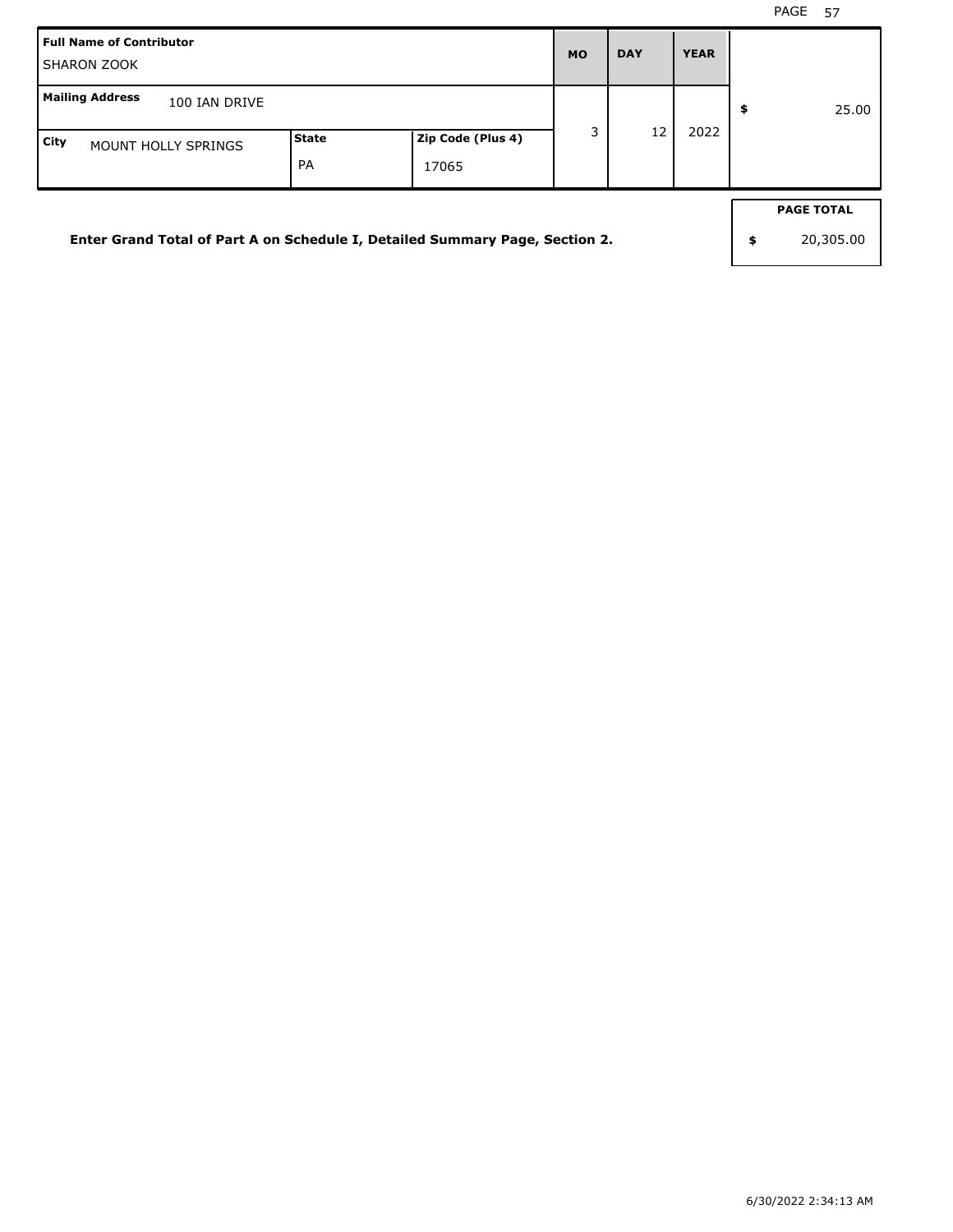## **PART C Contributions Received From Political Committees**

**OVER \$250.00**

 **Use this Part to itemize only contributions received from Political committees with an aggregate value from Over \$250.00 in the reporting period.**

| Name of Filing Committee or Candidate                                                        |                    |                            | <b>Reporting Period</b> |             |             |                |
|----------------------------------------------------------------------------------------------|--------------------|----------------------------|-------------------------|-------------|-------------|----------------|
| <b>FRIENDS OF DAVE WHITE</b>                                                                 |                    | From:                      |                         | 1/1/2022    | To:         | 3/28/2022      |
|                                                                                              |                    |                            |                         | <b>DATE</b> |             | <b>AMOUNT</b>  |
| <b>Full Name of Contributing Committee</b><br>UPPER DARBY FIREFIGHTERS LOCAL 2493 'UDFF PAC' |                    |                            | <b>MO</b>               | <b>DAY</b>  | <b>YEAR</b> |                |
| <b>Mailing Address</b><br>7235 WEST CHESTER PIKE                                             |                    |                            |                         |             |             | \$<br>500.00   |
| City<br><b>UPPER DARBY</b>                                                                   | <b>State</b><br>PA | Zip Code (Plus 4)<br>19082 | 3                       | 24          | 2022        |                |
| <b>Full Name of Contributing Committee</b><br>BOILERMAKERS LOCAL NO. 13 PAC FUND             |                    |                            | <b>MO</b>               | <b>DAY</b>  | <b>YEAR</b> |                |
| <b>Mailing Address</b><br>2300 NEW FALLS ROAD<br>City<br>NEWPORTVILLE                        | <b>State</b><br>PA | Zip Code (Plus 4)<br>19056 | 3                       | 24          | 2022        | \$<br>500.00   |
| <b>Full Name of Contributing Committee</b><br>NECA-PAC                                       |                    |                            | <b>MO</b>               | <b>DAY</b>  | <b>YEAR</b> |                |
| <b>Mailing Address</b><br>2003 RENAISSANCE BLVD.<br>City<br>KING OF PRUSSIA                  | <b>State</b><br>PA | Zip Code (Plus 4)<br>19406 | 3                       | 24          | 2022        | 1,000.00<br>\$ |
| <b>Full Name of Contributing Committee</b><br>IBEW LOCAL UNION #375 PAC                      |                    |                            | <b>MO</b>               | <b>DAY</b>  | <b>YEAR</b> |                |
| <b>Mailing Address</b><br>101 S. 7TH STREET<br>City<br><b>ALLENTOWN</b>                      | <b>State</b><br>PA | Zip Code (Plus 4)<br>18101 | 3                       | 24          | 2022        | 1,000.00<br>≯  |
| <b>Full Name of Contributing Committee</b><br>RIDLEY TWP REPUBLICAN CAMPAIGN FUND            |                    |                            | <b>MO</b>               | <b>DAY</b>  | <b>YEAR</b> |                |
| <b>Mailing Address</b><br>PO BOX 9<br>City<br><b>WOODLYN</b>                                 | <b>State</b><br>PA | Zip Code (Plus 4)<br>19094 | 3                       | 24          | 2022        | 1,500.00<br>\$ |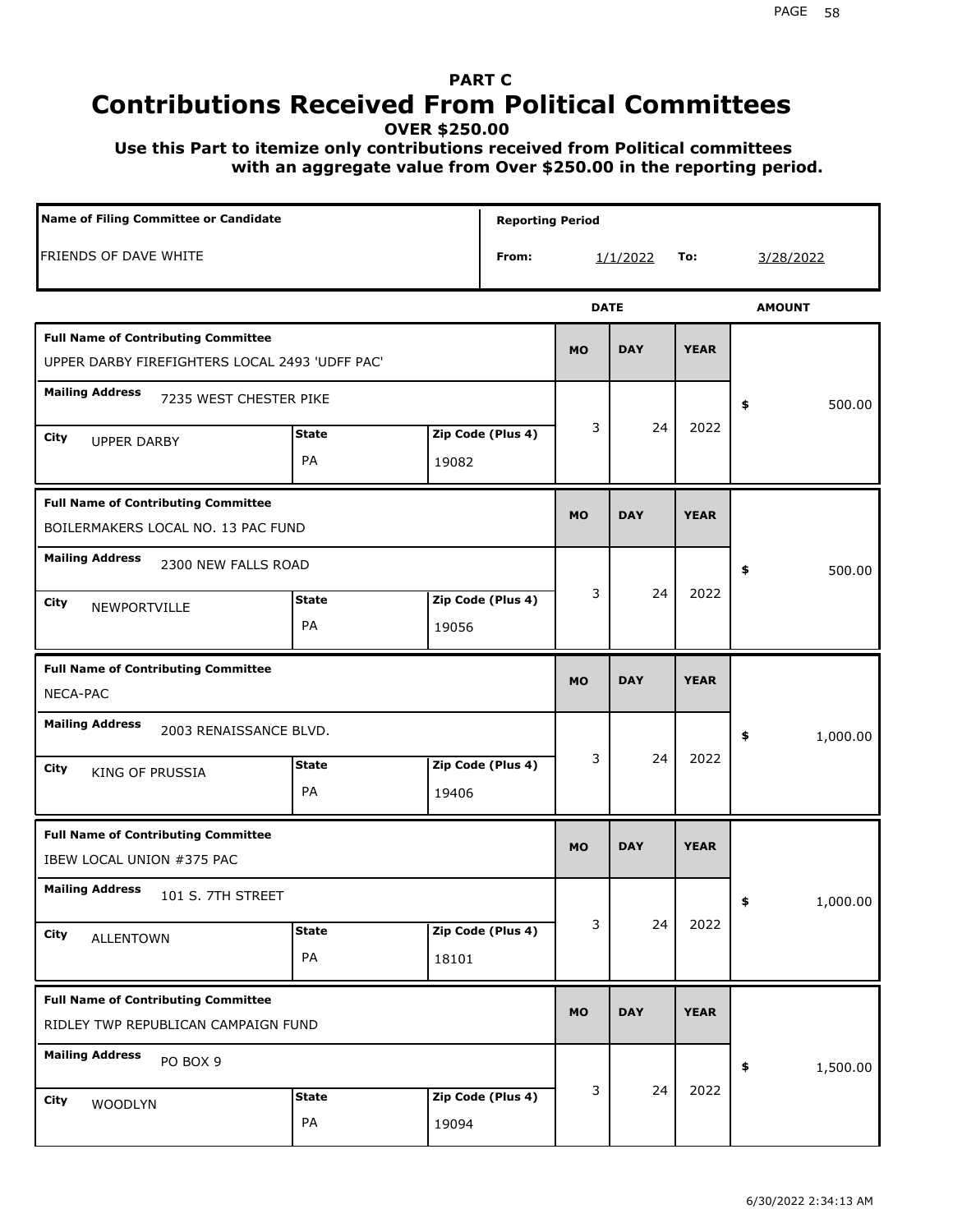| <b>Full Name of Contributing Committee</b><br>MECHANICAL & amp; SERVICE CONTRACTORS ASSN. OF EASTERN PA |                    |                            | <b>MO</b> | <b>DAY</b> | <b>YEAR</b> |                  |
|---------------------------------------------------------------------------------------------------------|--------------------|----------------------------|-----------|------------|-------------|------------------|
| <b>Mailing Address</b><br>721 ARBOR WAY SUITE 40                                                        |                    |                            |           |            |             | 5,000.00<br>\$   |
| City<br><b>BLUE BELL</b>                                                                                | <b>State</b><br>PA | Zip Code (Plus 4)<br>19422 | 3         | 24         | 2022        |                  |
| <b>Full Name of Contributing Committee</b><br><b>IBEW PAC VOLUNTARY FUND</b>                            |                    |                            | <b>MO</b> | <b>DAY</b> | <b>YEAR</b> |                  |
| <b>Mailing Address</b><br>900 7TH STREET, NW                                                            |                    |                            |           |            |             | \$<br>1,000.00   |
| City<br>WASHINGTON                                                                                      | <b>State</b><br>DC | Zip Code (Plus 4)<br>20001 | 2         | 7          | 2022        |                  |
| <b>Full Name of Contributing Committee</b><br>PLUMBERS AND PIPEFITTERS LOCAL 354 PAC FUND               |                    |                            | <b>MO</b> | <b>DAY</b> | <b>YEAR</b> |                  |
| <b>Mailing Address</b><br>PO DWR 1                                                                      |                    |                            |           |            |             | \$<br>5,000.00   |
| City<br>YOUNGWOOD                                                                                       | <b>State</b><br>PA | Zip Code (Plus 4)<br>15697 | 1         | 26         | 2022        |                  |
|                                                                                                         |                    |                            |           |            |             |                  |
| <b>Full Name of Contributing Committee</b><br>PA FUTURE FUND                                            |                    |                            | <b>MO</b> | <b>DAY</b> | <b>YEAR</b> |                  |
| <b>Mailing Address</b><br>PO BOX 6128                                                                   |                    |                            |           |            |             | 50,000.00<br>\$  |
| City<br><b>HARRISBURG</b>                                                                               | <b>State</b><br>PA | Zip Code (Plus 4)<br>17112 | 1         | 26         | 2022        |                  |
| <b>Full Name of Contributing Committee</b><br>UA UNION PLUMBERS & PIPEFITTERS VOTE! PAC                 |                    |                            | <b>MO</b> | <b>DAY</b> | <b>YEAR</b> |                  |
| <b>Mailing Address</b><br>3 PARK PLACE                                                                  |                    |                            |           |            |             | \$<br>200,000.00 |
| City<br>ANNAPOLIS                                                                                       | <b>State</b><br>MD | Zip Code (Plus 4)<br>21401 | 2         | 15         | 2022        |                  |
| <b>Full Name of Contributing Committee</b><br>PLUMBERS UNION LOCAL 690 ELECTION POLITICAL ACTION FUND   |                    |                            | <b>MO</b> | <b>DAY</b> | <b>YEAR</b> |                  |
| <b>Mailing Address</b><br>2791 SOUTHAMPTON ROAD                                                         |                    |                            |           | 22         | 2022        | \$<br>25,000.00  |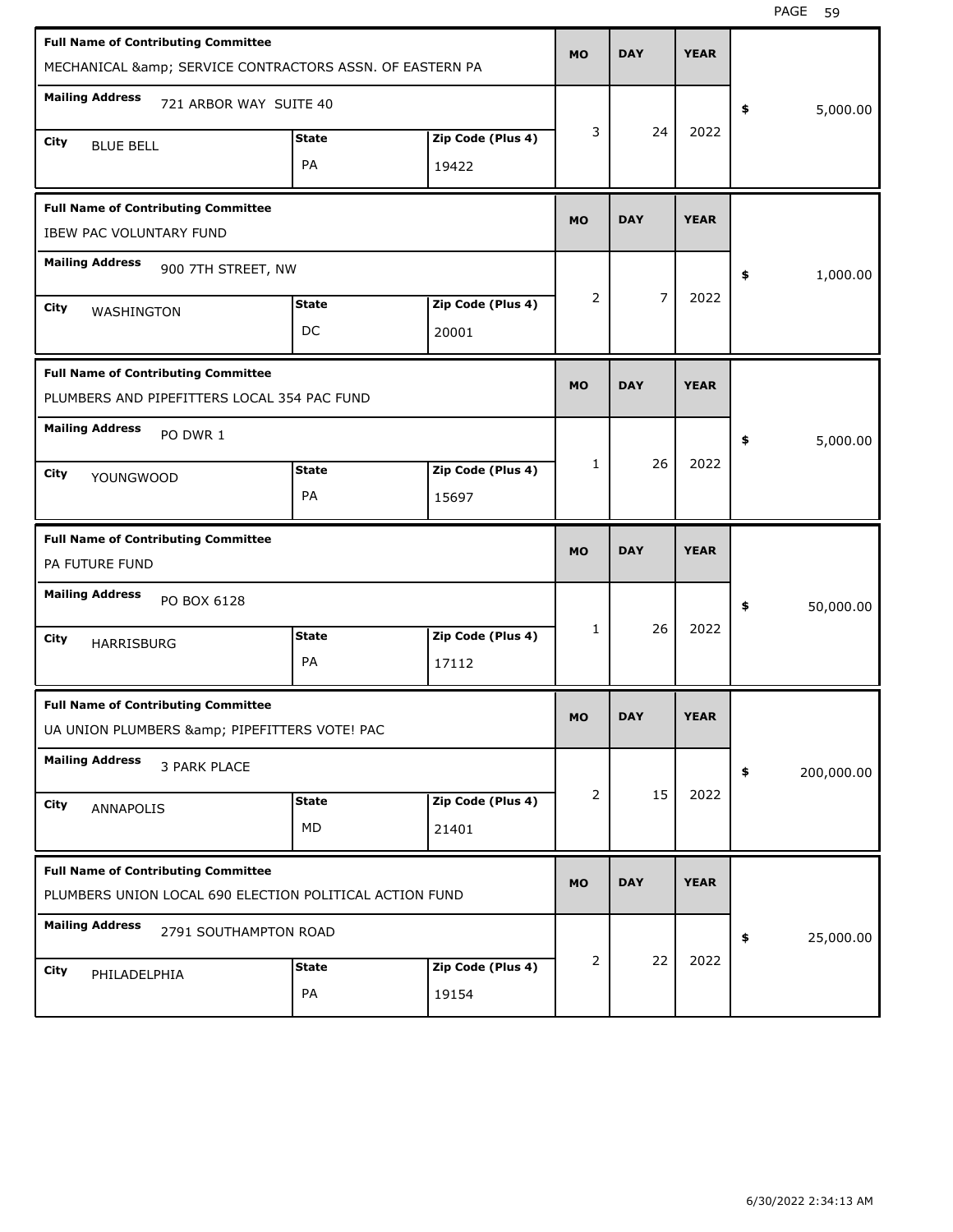| <b>Full Name of Contributing Committee</b><br>STEAMFITTERS LOCAL UNION #420 COMMITTEE ON POLITICAL ACTION EDU |                                   |                   | <b>MO</b> | <b>DAY</b> | <b>YEAR</b> |                  |
|---------------------------------------------------------------------------------------------------------------|-----------------------------------|-------------------|-----------|------------|-------------|------------------|
| <b>Mailing Address</b><br>14420 TOWNSEND ROAD STE. A                                                          |                                   |                   |           |            |             | \$<br>100,000.00 |
| City<br>PHILADELPHIA                                                                                          | <b>State</b>                      | Zip Code (Plus 4) | 3         | 2          | 2022        |                  |
|                                                                                                               | PA                                | 19154             |           |            |             |                  |
| <b>Full Name of Contributing Committee</b><br>UNITED ASSOCIATION LOCAL UNION 524                              |                                   |                   | <b>MO</b> | <b>DAY</b> | <b>YEAR</b> |                  |
| <b>Mailing Address</b><br>711 COREY STREET                                                                    |                                   |                   |           |            |             | \$<br>5,000.00   |
| City<br><b>SCRANTON</b>                                                                                       | <b>State</b>                      | Zip Code (Plus 4) | 3         | 1          | 2022        |                  |
|                                                                                                               | PA                                | 18505             |           |            |             |                  |
| <b>Full Name of Contributing Committee</b><br>TRANSPORTATION CONSTRUCTION INDUSTRIES PAC                      |                                   |                   | <b>MO</b> | <b>DAY</b> | <b>YEAR</b> |                  |
| <b>Mailing Address</b><br>800 N. 3RD STREET SUITE 500                                                         |                                   |                   |           |            |             | \$<br>10,000.00  |
| City<br><b>HARRISBURG</b>                                                                                     | <b>State</b>                      | Zip Code (Plus 4) | 3         | 11         | 2022        |                  |
|                                                                                                               | PA                                | 17102             |           |            |             |                  |
|                                                                                                               |                                   |                   |           |            |             |                  |
| <b>Full Name of Contributing Committee</b><br>PLUMBERS & PIPEFITTER LOCAL 520 PAC                             |                                   |                   | <b>MO</b> | <b>DAY</b> | <b>YEAR</b> |                  |
| <b>Mailing Address</b><br>7193 JONESTOWN ROAD                                                                 |                                   |                   |           |            |             | \$<br>2,000.00   |
| City<br><b>HARRISBURG</b>                                                                                     | <b>State</b>                      | Zip Code (Plus 4) | 3         | 14         | 2022        |                  |
|                                                                                                               | PA                                | 17112             |           |            |             |                  |
| <b>Full Name of Contributing Committee</b><br>PLUMBERS LOCAL UNION #27 PAC                                    |                                   |                   | <b>MO</b> | <b>DAY</b> | <b>YEAR</b> |                  |
| <b>Mailing Address</b>                                                                                        | 1040 MONTOUR WEST INDUSTRIAL PARK |                   |           |            |             | \$<br>5,000.00   |
| City                                                                                                          | <b>State</b>                      | Zip Code (Plus 4) | 3         | 14         | 2022        |                  |
| CORAOPOLIS                                                                                                    | PA                                | 15108             |           |            |             |                  |
| <b>Full Name of Contributing Committee</b><br>STEAMFITTERS LOCAL UNION 449 PAC FUND                           |                                   |                   | <b>MO</b> | <b>DAY</b> | <b>YEAR</b> |                  |
| <b>Mailing Address</b><br>1517 WOODRUFF STREET                                                                |                                   |                   |           |            |             | \$<br>20,000.00  |
| City<br>PITTSBURGH                                                                                            | <b>State</b>                      | Zip Code (Plus 4) | 3         | 14         | 2022        |                  |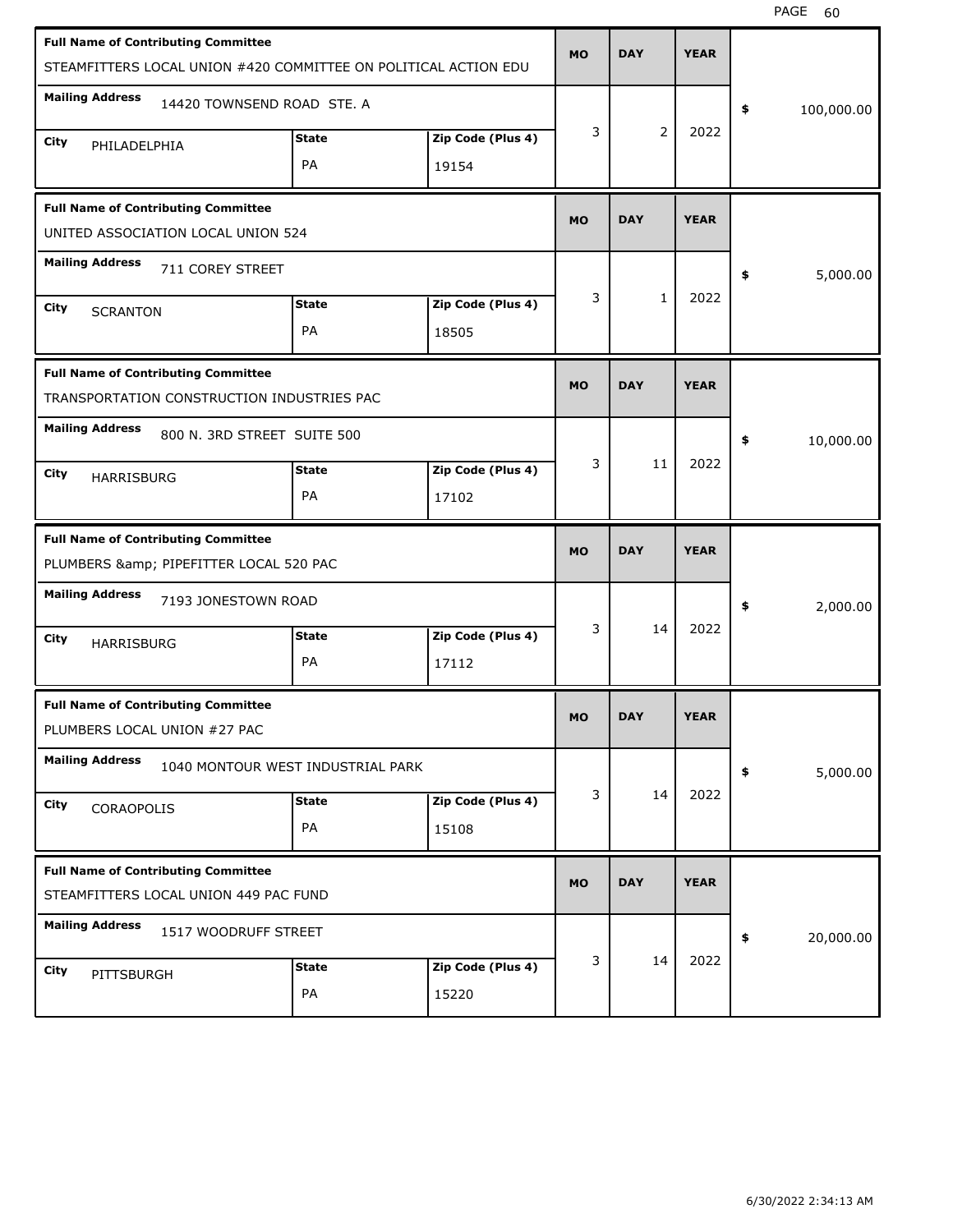| <b>Full Name of Contributing Committee</b><br>PGH SPRINKLER FITTERS LOCAL 542 PAC FUND    |                    |                            | <b>MO</b> | <b>DAY</b>     | <b>YEAR</b> |                   |
|-------------------------------------------------------------------------------------------|--------------------|----------------------------|-----------|----------------|-------------|-------------------|
| <b>Mailing Address</b><br><b>227 STANTON AVENUE</b>                                       |                    |                            |           |                |             | \$<br>1,000.00    |
| City<br>PITTSBURGH                                                                        | <b>State</b><br>PA | Zip Code (Plus 4)<br>15209 | 3         | 21             | 2022        |                   |
| <b>Full Name of Contributing Committee</b><br><b>IBEW PAC VOLUNTARY FUND</b>              |                    |                            | <b>MO</b> | <b>DAY</b>     | <b>YEAR</b> |                   |
| <b>Mailing Address</b><br>900 7TH STREET, NW                                              |                    |                            |           |                |             | \$<br>1,000.00    |
| City<br>WASHINGTON                                                                        | <b>State</b><br>DC | Zip Code (Plus 4)<br>20001 | 2         | $\overline{7}$ | 2022        |                   |
| <b>Full Name of Contributing Committee</b><br>PLUMBERS AND PIPEFITTERS LOCAL 354 PAC FUND |                    |                            | <b>MO</b> | <b>DAY</b>     | <b>YEAR</b> |                   |
| <b>Mailing Address</b><br>PO DWR 1                                                        |                    |                            | 3         | 14             | 2022        | \$<br>1,000.00    |
| City<br>YOUNGWOOD                                                                         | <b>State</b><br>PA | Zip Code (Plus 4)<br>15697 |           |                |             |                   |
| <b>Full Name of Contributing Committee</b><br>PA FUTURE FUND                              |                    |                            | <b>MO</b> | <b>DAY</b>     | <b>YEAR</b> |                   |
| <b>Mailing Address</b><br>PO BOX 6128                                                     |                    |                            |           |                |             | \$<br>52,000.00   |
| City<br>HARRISBURG                                                                        | <b>State</b><br>PA | Zip Code (Plus 4)<br>17112 | 2         | 15             | 2022        |                   |
| <b>Full Name of Contributing Committee</b><br>IBEW PAC VOLUNTARY FUND                     |                    |                            | <b>MO</b> | <b>DAY</b>     | <b>YEAR</b> |                   |
| <b>Mailing Address</b><br>900 7TH STREET, NW                                              |                    |                            |           |                |             | \$<br>1,000.00    |
| City<br>WASHINGTON                                                                        | <b>State</b><br>DC | Zip Code (Plus 4)<br>20001 | 1         | 26             | 2022        |                   |
| <b>Full Name of Contributing Committee</b><br>PA FUTURE FUND                              |                    |                            | <b>MO</b> | <b>DAY</b>     | <b>YEAR</b> |                   |
| <b>Mailing Address</b><br>PO BOX 6128                                                     |                    |                            |           |                |             | \$<br>100,000.00  |
| City<br>HARRISBURG                                                                        | <b>State</b><br>PA | Zip Code (Plus 4)<br>17112 | 3         | 25             | 2022        |                   |
|                                                                                           |                    |                            |           |                |             | <b>PAGE TOTAL</b> |
| Enter Grand Total of Part C on Schedule I, Detailed Summary Page, Section 3.              |                    |                            |           |                |             | \$<br>588,500.00  |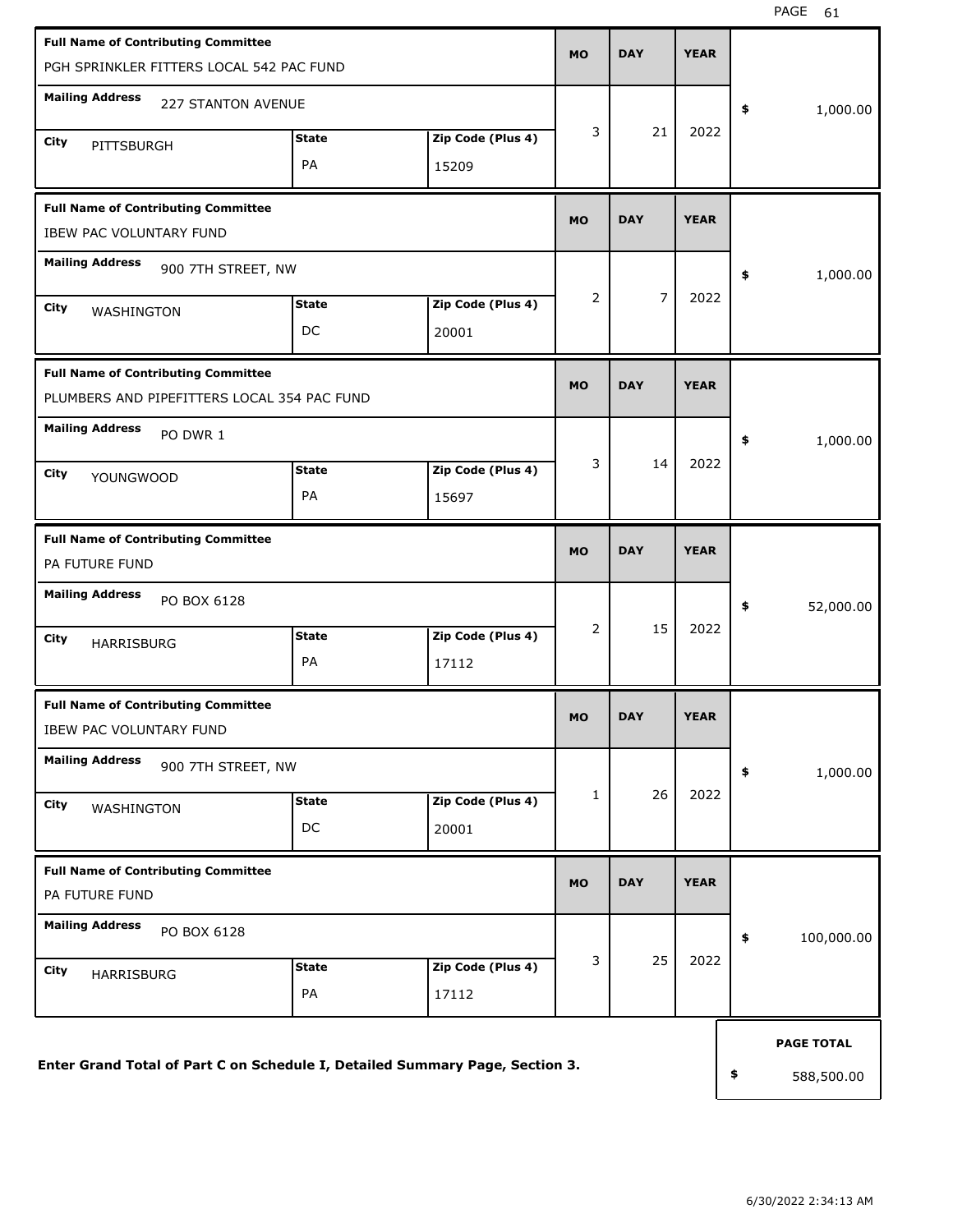## **PART D ALL OTHER CONTRIBUTIONS**

## **OVER \$250.00**

## **Use this Part to itemize all other contributions with an aggregate value of**

 **over \$250.00 in the reporting period.**

 **(Exclude contributions from political committees reported in Part C.)** 

| <b>Name of Filing Committee or Candidate</b>                          |              |                   |       | <b>Reporting Period</b> |              |                |                        |
|-----------------------------------------------------------------------|--------------|-------------------|-------|-------------------------|--------------|----------------|------------------------|
| FRIENDS OF DAVE WHITE                                                 |              |                   | From: |                         |              | $1/1/2022$ To: | 3/28/2022              |
|                                                                       |              |                   |       |                         | <b>DATE</b>  |                | <b>AMOUNT</b>          |
| <b>Full Name of Contributor</b><br><b>DEBORAH TRUSCELLO</b>           |              |                   |       | <b>MO</b>               | <b>DAY</b>   | <b>YEAR</b>    |                        |
| <b>Mailing</b><br>919 SHAVERTOWN ROAD<br><b>Address</b>               |              |                   |       |                         |              |                | 505.00<br>\$           |
| City<br><b>GARNET VALLEY</b>                                          | <b>State</b> | Zip Code (Plus 4) |       | 2                       | 13           | 2022           |                        |
|                                                                       | <b>PA</b>    | 19060             |       |                         |              |                |                        |
| Employer Name SELF                                                    |              |                   |       | <b>Occupation</b>       |              | LAWYER         |                        |
| <b>Employer Mailing Address/Principal Place of</b><br>Business        |              | City              |       |                         | <b>State</b> |                | Zip Code (Plus 4)      |
| 115 WILTON WOODS LANE                                                 |              | MEDIA             |       |                         | PA           |                | 19063                  |
| <b>Full Name of Contributor</b><br>PHIL WHITE                         |              |                   |       | <b>MO</b>               | <b>DAY</b>   | <b>YEAR</b>    |                        |
| <b>Mailing</b><br>1003 BAYBERRY LANE<br><b>Address</b>                |              |                   |       |                         |              |                | \$<br>500.00           |
| City<br>COLLEGEVILLE                                                  | <b>State</b> | Zip Code (Plus 4) |       | 1                       | 31           | 2022           |                        |
|                                                                       | PA           | 19426             |       |                         |              |                |                        |
| <b>Employer Name</b><br>SIGNARAMA                                     |              |                   |       | <b>Occupation</b>       |              | <b>SIGN</b>    |                        |
| <b>Employer Mailing Address/Principal Place of</b><br>Business        |              | City              |       |                         | <b>State</b> |                | Zip Code (Plus 4)      |
| 112 WEST RIDGE PIKE                                                   |              | ROYERSFORD        |       |                         | PA           |                | 19468                  |
| <b>Full Name of Contributor</b><br>RYAN O'CALLAGHAN                   |              |                   |       | <b>MO</b>               | <b>DAY</b>   | <b>YEAR</b>    |                        |
| <b>Mailing</b><br>2960 WAKEFIELD DRIVE<br><b>Address</b>              |              |                   |       |                         |              |                | \$<br>255.00           |
| City<br><b>HOLMES</b>                                                 | <b>State</b> | Zip Code (Plus 4) |       | 3                       | 25           | 2022           |                        |
|                                                                       | PA           | 19043             |       |                         |              |                |                        |
| <b>Employer Name</b><br>ADVANSIX                                      |              |                   |       | <b>Occupation</b>       |              |                | <b>BOILER ENGINEER</b> |
| <b>Employer Mailing Address/Principal Place of</b><br><b>Business</b> |              | <b>City</b>       |       |                         | <b>State</b> |                | Zip Code (Plus 4)      |
| 2501 MARGARET                                                         |              | PHILADELPHIA      |       |                         | PA           |                | 19137                  |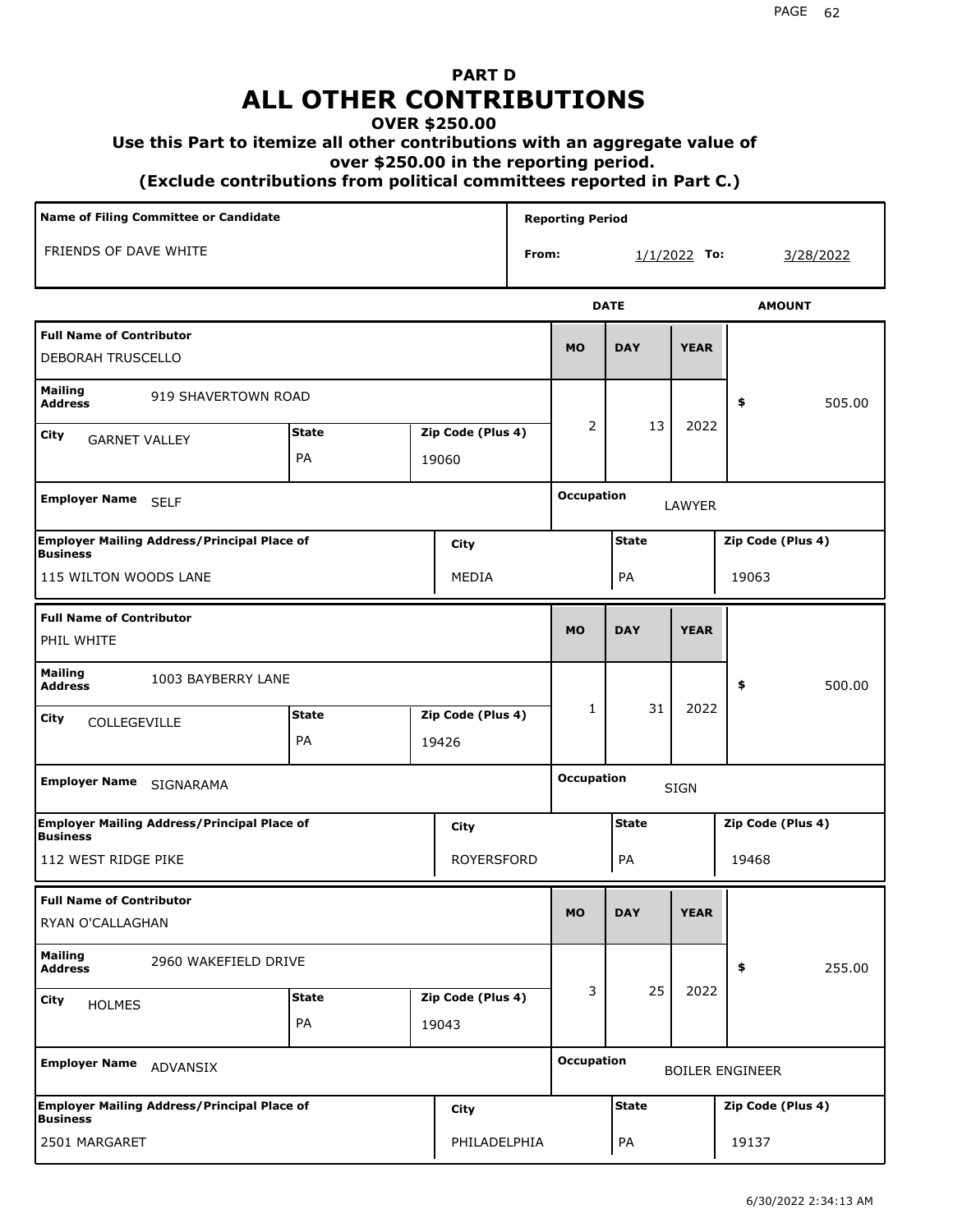| <b>Full Name of Contributor</b><br><b>FRANK POPOWSKI</b> |                                                    |              |                   | <b>MO</b>         | <b>DAY</b>     | <b>YEAR</b> |                      |          |
|----------------------------------------------------------|----------------------------------------------------|--------------|-------------------|-------------------|----------------|-------------|----------------------|----------|
| <b>Mailing</b><br><b>Address</b>                         | 4401 WILDWOOD SAMPLE                               |              |                   |                   |                |             | \$                   | 205.00   |
| City<br><b>ALLISON PARK</b>                              |                                                    | <b>State</b> | Zip Code (Plus 4) | 1                 | 12             | 2022        |                      |          |
|                                                          |                                                    | PA           | 15101             |                   |                |             |                      |          |
| Employer Name SELF                                       |                                                    |              |                   | <b>Occupation</b> |                | CHILDCARE   |                      |          |
| <b>Business</b>                                          | <b>Employer Mailing Address/Principal Place of</b> |              | City              |                   | <b>State</b>   |             | Zip Code (Plus 4)    |          |
| 332 FIFTH AVENUE                                         |                                                    |              | PITTSBURGH        |                   | PA             |             | 15222                |          |
| <b>Full Name of Contributor</b><br><b>LINDA ROONEY</b>   |                                                    |              |                   | <b>MO</b>         | <b>DAY</b>     | <b>YEAR</b> |                      |          |
| <b>Mailing</b><br><b>Address</b>                         | 422 NORTH JACKSON STREET                           |              |                   |                   |                |             | \$                   | 105.00   |
| City<br><b>MEDIA</b>                                     |                                                    | <b>State</b> | Zip Code (Plus 4) | 2                 | $\overline{2}$ | 2022        |                      |          |
|                                                          |                                                    | PA           | 19063             |                   |                |             |                      |          |
| <b>Employer Name</b>                                     | DANDELIONS DIGITAL                                 |              |                   | <b>Occupation</b> |                |             | <b>MARKETING CEO</b> |          |
| <b>Business</b>                                          | <b>Employer Mailing Address/Principal Place of</b> |              | <b>City</b>       |                   | <b>State</b>   |             | Zip Code (Plus 4)    |          |
| 422 NORTH JACKSON ST.                                    |                                                    |              | MEDIA             |                   | PA             |             | 19063                |          |
|                                                          |                                                    |              |                   |                   |                |             |                      |          |
| <b>Full Name of Contributor</b><br>RICHARD SCHOTT        |                                                    |              |                   | <b>MO</b>         | <b>DAY</b>     | <b>YEAR</b> |                      |          |
| <b>Mailing</b><br><b>Address</b>                         | 1048 W. BALTIMORE PIKE                             |              |                   |                   |                |             | \$                   | 1,000.00 |
| City<br>MEDIA                                            |                                                    | <b>State</b> | Zip Code (Plus 4) | 2                 | 6              | 2022        |                      |          |
|                                                          |                                                    | PA           | 19063             |                   |                |             |                      |          |
| <b>Employer Name</b>                                     | RETIRED                                            |              |                   | <b>Occupation</b> |                |             |                      |          |
| <b>Business</b>                                          | <b>Employer Mailing Address/Principal Place of</b> |              | <b>City</b>       |                   | <b>State</b>   |             | Zip Code (Plus 4)    |          |
| <b>Full Name of Contributor</b><br>WILLIAM LIEBERMAN     |                                                    |              |                   | <b>MO</b>         | <b>DAY</b>     | <b>YEAR</b> |                      |          |
| <b>Mailing</b><br><b>Address</b>                         | 339 SIXTH AVENUE SUITE 720                         |              |                   |                   |                |             | \$                   | 5,100.00 |
| City<br>PITTSBURGH                                       |                                                    | <b>State</b> | Zip Code (Plus 4) | 3                 | 11             | 2022        |                      |          |
|                                                          |                                                    | PA           | 15222             |                   |                |             |                      |          |
|                                                          | Employer Name W K LIEBERMAN CO, LLC                |              |                   | <b>Occupation</b> |                |             | INSURANCE EXECUTIVE  |          |
| <b>Business</b>                                          | <b>Employer Mailing Address/Principal Place of</b> |              | <b>City</b>       |                   | <b>State</b>   |             | Zip Code (Plus 4)    |          |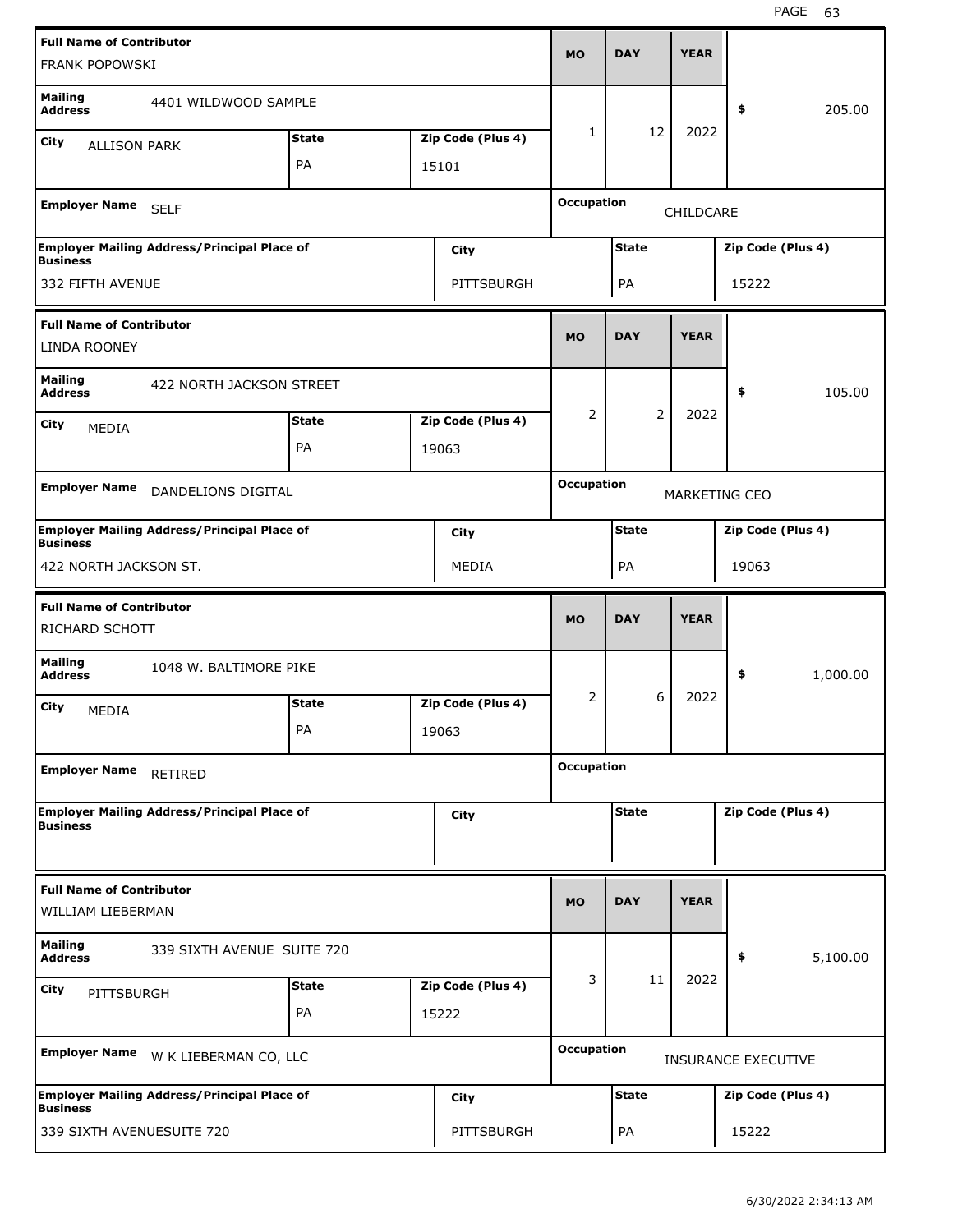| <b>Full Name of Contributor</b><br>IAN MACKNIGHT         |                                                    |              |                   | <b>MO</b>         | <b>DAY</b>   | <b>YEAR</b>     |                   |        |
|----------------------------------------------------------|----------------------------------------------------|--------------|-------------------|-------------------|--------------|-----------------|-------------------|--------|
| <b>Mailing</b><br><b>Address</b>                         | 7 YELLOWWOOD CLUSTER                               |              |                   |                   |              |                 | \$                | 100.00 |
| <b>City</b><br><b>DOYLESTOWN</b>                         |                                                    | <b>State</b> | Zip Code (Plus 4) | $\mathbf{1}$      | 12           | 2022            |                   |        |
|                                                          |                                                    | PA           | 18901             |                   |              |                 |                   |        |
| <b>Employer Name</b>                                     | <b>RETIRED</b>                                     |              |                   | <b>Occupation</b> |              |                 |                   |        |
| <b>Business</b>                                          | <b>Employer Mailing Address/Principal Place of</b> |              | <b>City</b>       |                   | <b>State</b> |                 | Zip Code (Plus 4) |        |
| <b>Full Name of Contributor</b><br>DOMINIC MASTRI        |                                                    |              |                   | <b>MO</b>         | <b>DAY</b>   | <b>YEAR</b>     |                   |        |
| <b>Mailing</b><br><b>Address</b>                         | 538 SPRUCE STREET                                  |              |                   |                   |              |                 | \$                | 505.00 |
| City<br><b>SCRANTON</b>                                  |                                                    | <b>State</b> | Zip Code (Plus 4) | 3                 | 21           | 2022            |                   |        |
|                                                          |                                                    | PA           | 18503             |                   |              |                 |                   |        |
| <b>Employer Name</b>                                     | <b>MASTRI LAW LLC</b>                              |              |                   | <b>Occupation</b> |              | <b>ATTORNEY</b> |                   |        |
| <b>Business</b>                                          | <b>Employer Mailing Address/Principal Place of</b> |              | City              |                   | <b>State</b> |                 | Zip Code (Plus 4) |        |
| 538 SPRUCE STREET                                        |                                                    |              | <b>SCRANTON</b>   |                   | PA           |                 | 18503             |        |
|                                                          |                                                    |              |                   |                   |              |                 |                   |        |
| <b>Full Name of Contributor</b><br><b>CRAIG MCVICKER</b> |                                                    |              |                   | <b>MO</b>         | <b>DAY</b>   | <b>YEAR</b>     |                   |        |
| <b>Mailing</b><br><b>Address</b>                         | 1633 ROUTE 51 SUITE 100-G                          |              |                   |                   |              |                 | \$                | 505.00 |
|                                                          |                                                    | <b>State</b> | Zip Code (Plus 4) | 3                 | 3            | 2022            |                   |        |
| City<br><b>CLAIRTON</b>                                  |                                                    | PA           | 15025             |                   |              |                 |                   |        |
| <b>Employer Name</b>                                     | <b>CEA</b>                                         |              |                   | <b>Occupation</b> |              | PRESIDENT       |                   |        |
| <b>Business</b>                                          | <b>Employer Mailing Address/Principal Place of</b> |              | <b>City</b>       |                   | <b>State</b> |                 | Zip Code (Plus 4) |        |
| 1633 ROUTE 51SUITE 100-G                                 |                                                    |              | <b>CLAIRTON</b>   |                   | PA           |                 | 15025             |        |
| <b>Full Name of Contributor</b><br><b>TIMOTHY FENNER</b> |                                                    |              |                   | <b>MO</b>         | <b>DAY</b>   | <b>YEAR</b>     |                   |        |
| <b>Mailing</b><br><b>Address</b>                         | 2615 ALEXANDER CALDER COURT                        |              |                   |                   |              |                 | \$                | 500.00 |
| <b>City</b><br>MIDDLETOWN                                |                                                    | <b>State</b> | Zip Code (Plus 4) | $\mathbf{1}$      | 16           | 2022            |                   |        |
|                                                          |                                                    | DE           | 19709             |                   |              |                 |                   |        |
| <b>Employer Name</b>                                     | <b>HORIZON SERVICES</b>                            |              |                   | <b>Occupation</b> |              | <b>FINANCE</b>  |                   |        |
| <b>Business</b>                                          | <b>Employer Mailing Address/Principal Place of</b> |              | <b>City</b>       |                   | <b>State</b> |                 | Zip Code (Plus 4) |        |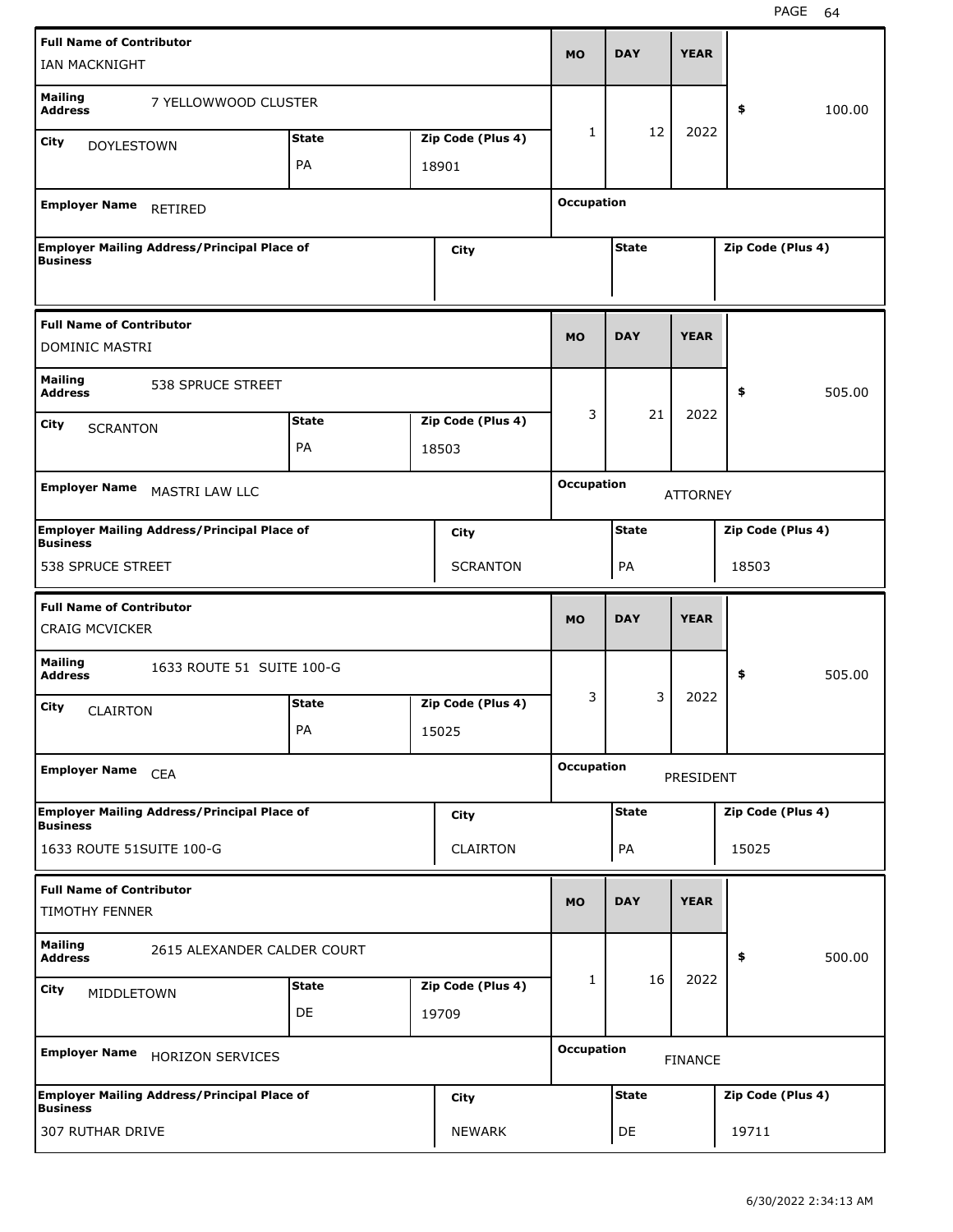| <b>Full Name of Contributor</b>  |                                                    |                    |                   |                   |              |                 |                   |          |
|----------------------------------|----------------------------------------------------|--------------------|-------------------|-------------------|--------------|-----------------|-------------------|----------|
| <b>ROBERT HAGAN</b>              |                                                    |                    |                   | <b>MO</b>         | <b>DAY</b>   | <b>YEAR</b>     |                   |          |
|                                  |                                                    |                    |                   |                   |              |                 |                   |          |
| <b>Mailing</b><br><b>Address</b> | 151 MORTON ROAD                                    |                    |                   |                   |              |                 | \$                | 1,000.00 |
| <b>City</b><br>SPRINGFIELD       |                                                    | <b>State</b>       | Zip Code (Plus 4) | $\mathbf{1}$      | 31           | 2022            |                   |          |
|                                  |                                                    | PA                 | 19064             |                   |              |                 |                   |          |
|                                  |                                                    |                    |                   |                   |              |                 |                   |          |
| <b>Employer Name</b>             | TALENTWAVE                                         |                    |                   | <b>Occupation</b> |              | <b>ENGINEER</b> |                   |          |
|                                  | <b>Employer Mailing Address/Principal Place of</b> |                    | <b>City</b>       |                   | <b>State</b> |                 | Zip Code (Plus 4) |          |
| <b>Business</b>                  |                                                    |                    |                   |                   |              |                 |                   |          |
| 151 MORTON ROAD                  |                                                    |                    | SPRINGFIELD       |                   | PA           |                 | 19064             |          |
| <b>Full Name of Contributor</b>  |                                                    |                    |                   |                   |              |                 |                   |          |
| <b>FRANK HAGAN</b>               |                                                    |                    |                   | <b>MO</b>         | <b>DAY</b>   | <b>YEAR</b>     |                   |          |
| <b>Mailing</b>                   | 839 MITCHELL AVENUE                                |                    |                   |                   |              |                 |                   |          |
| <b>Address</b>                   |                                                    |                    |                   |                   |              |                 | \$                | 105.00   |
| <b>City</b><br><b>MORTON</b>     |                                                    | <b>State</b>       | Zip Code (Plus 4) | 2                 | 14           | 2022            |                   |          |
|                                  |                                                    | PA                 | 19070             |                   |              |                 |                   |          |
| <b>Employer Name</b>             |                                                    |                    |                   | <b>Occupation</b> |              |                 |                   |          |
|                                  | RETIRED                                            |                    |                   |                   |              |                 |                   |          |
| <b>Business</b>                  | <b>Employer Mailing Address/Principal Place of</b> |                    | City              |                   | <b>State</b> |                 | Zip Code (Plus 4) |          |
|                                  |                                                    |                    |                   |                   |              |                 |                   |          |
|                                  |                                                    |                    |                   |                   |              |                 |                   |          |
|                                  |                                                    |                    |                   |                   |              |                 |                   |          |
| <b>Full Name of Contributor</b>  |                                                    |                    |                   |                   |              |                 |                   |          |
| <b>THOMAS HAYS</b>               |                                                    |                    |                   | <b>MO</b>         | <b>DAY</b>   | <b>YEAR</b>     |                   |          |
| <b>Mailing</b>                   | 401 WYNMERE ROAD                                   |                    |                   |                   |              |                 |                   |          |
| <b>Address</b>                   |                                                    |                    |                   |                   |              |                 | \$                | 1,000.00 |
| <b>City</b><br>WYNNEWOOD         |                                                    | <b>State</b>       | Zip Code (Plus 4) | 2                 | 12           | 2022            |                   |          |
|                                  |                                                    | PA                 | 19096             |                   |              |                 |                   |          |
|                                  |                                                    |                    |                   | <b>Occupation</b> |              |                 |                   |          |
| Employer Name TD HAYS LLC        |                                                    |                    |                   |                   |              | CONSULTANT      |                   |          |
| <b>Business</b>                  | <b>Employer Mailing Address/Principal Place of</b> |                    | <b>City</b>       |                   | <b>State</b> |                 | Zip Code (Plus 4) |          |
| 401 WYNMERE ROAD                 |                                                    |                    | WYNNEWOOD         |                   | PA           |                 | 19096             |          |
|                                  |                                                    |                    |                   |                   |              |                 |                   |          |
| <b>Full Name of Contributor</b>  |                                                    |                    |                   | <b>MO</b>         | <b>DAY</b>   | <b>YEAR</b>     |                   |          |
| DAVID COX                        |                                                    |                    |                   |                   |              |                 |                   |          |
| <b>Mailing</b><br><b>Address</b> | 610 RIVELY AVENUE                                  |                    |                   |                   |              |                 | \$                | 510.00   |
|                                  |                                                    |                    |                   | 1                 | 24           | 2022            |                   |          |
| <b>City</b><br><b>GLENOLDEN</b>  |                                                    | <b>State</b><br>PA | Zip Code (Plus 4) |                   |              |                 |                   |          |
|                                  |                                                    |                    | 19036             |                   |              |                 |                   |          |
| <b>Employer Name</b>             | RETIRED                                            |                    |                   | <b>Occupation</b> |              |                 |                   |          |
|                                  |                                                    |                    |                   |                   |              |                 |                   |          |
| <b>Business</b>                  | <b>Employer Mailing Address/Principal Place of</b> |                    | <b>City</b>       |                   | <b>State</b> |                 | Zip Code (Plus 4) |          |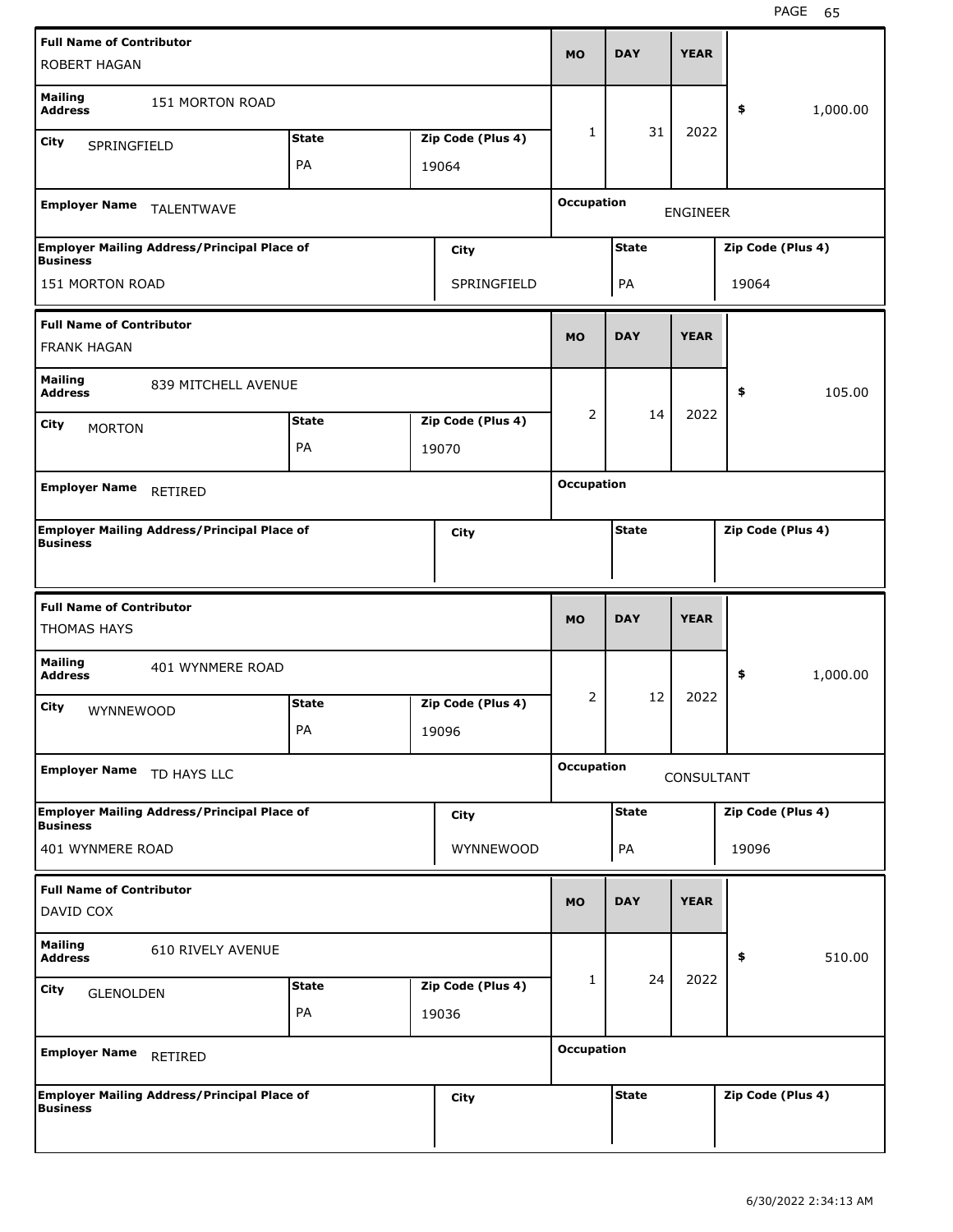| <b>Full Name of Contributor</b>                        |                                                    |              |       |                   |                   |              |             |                   |        |
|--------------------------------------------------------|----------------------------------------------------|--------------|-------|-------------------|-------------------|--------------|-------------|-------------------|--------|
| DAVID F                                                |                                                    |              |       |                   | <b>MO</b>         | <b>DAY</b>   | <b>YEAR</b> |                   |        |
| <b>Mailing</b><br><b>Address</b>                       | 510 ALTMYER FIELDS LANE                            |              |       |                   |                   |              |             | \$                | 23.00  |
| City<br>WEXFORD                                        |                                                    | <b>State</b> |       | Zip Code (Plus 4) | $\mathbf{1}$      | 16           | 2022        |                   |        |
|                                                        |                                                    | PA           | 15090 |                   |                   |              |             |                   |        |
|                                                        |                                                    |              |       |                   |                   |              |             |                   |        |
| <b>Employer Name</b>                                   | RETIRED                                            |              |       |                   | <b>Occupation</b> |              |             |                   |        |
| <b>Business</b>                                        | <b>Employer Mailing Address/Principal Place of</b> |              |       | <b>City</b>       |                   | <b>State</b> |             | Zip Code (Plus 4) |        |
|                                                        |                                                    |              |       |                   |                   |              |             |                   |        |
| <b>Full Name of Contributor</b>                        |                                                    |              |       |                   |                   |              |             |                   |        |
| DAVID F                                                |                                                    |              |       |                   | <b>MO</b>         | <b>DAY</b>   | <b>YEAR</b> |                   |        |
| <b>Mailing</b><br><b>Address</b>                       | 510 ALTMYER FIELDS LANE                            |              |       |                   |                   |              |             | \$                | 50.00  |
| City<br>WEXFORD                                        |                                                    | <b>State</b> |       | Zip Code (Plus 4) | 2                 | 27           | 2022        |                   |        |
|                                                        |                                                    | PA           | 15090 |                   |                   |              |             |                   |        |
|                                                        |                                                    |              |       |                   |                   |              |             |                   |        |
| Employer Name RETIRED                                  |                                                    |              |       |                   | <b>Occupation</b> |              |             |                   |        |
| <b>Business</b>                                        | <b>Employer Mailing Address/Principal Place of</b> |              |       | City              |                   | <b>State</b> |             | Zip Code (Plus 4) |        |
|                                                        |                                                    |              |       |                   |                   |              |             |                   |        |
|                                                        |                                                    |              |       |                   |                   |              |             |                   |        |
|                                                        |                                                    |              |       |                   |                   |              |             |                   |        |
| <b>Full Name of Contributor</b><br>DAVID F             |                                                    |              |       |                   | <b>MO</b>         | <b>DAY</b>   | <b>YEAR</b> |                   |        |
| <b>Mailing</b><br><b>Address</b>                       | 510 ALTMYER FIELDS LANE                            |              |       |                   |                   |              |             | \$                | 25.00  |
| City                                                   |                                                    | <b>State</b> |       | Zip Code (Plus 4) | 3                 | 15           | 2022        |                   |        |
| WEXFORD                                                |                                                    | PA           | 15090 |                   |                   |              |             |                   |        |
|                                                        |                                                    |              |       |                   |                   |              |             |                   |        |
| <b>Employer Name</b>                                   | RETIRED                                            |              |       |                   | <b>Occupation</b> |              |             |                   |        |
|                                                        | <b>Employer Mailing Address/Principal Place of</b> |              |       | <b>City</b>       |                   | <b>State</b> |             | Zip Code (Plus 4) |        |
| <b>Business</b>                                        |                                                    |              |       |                   |                   |              |             |                   |        |
|                                                        |                                                    |              |       |                   |                   |              |             |                   |        |
| <b>Full Name of Contributor</b><br><b>BOB BOGARDUS</b> |                                                    |              |       |                   | <b>MO</b>         | <b>DAY</b>   | <b>YEAR</b> |                   |        |
| <b>Mailing</b><br><b>Address</b>                       | 2800 GRAND AVENUE                                  |              |       |                   |                   |              |             | \$                | 105.00 |
| City                                                   |                                                    | <b>State</b> |       | Zip Code (Plus 4) | $\mathbf{1}$      | 11           | 2022        |                   |        |
| <b>HOLMES</b>                                          |                                                    | PA           | 19043 |                   |                   |              |             |                   |        |
|                                                        |                                                    |              |       |                   |                   |              |             |                   |        |
| <b>Employer Name</b>                                   | JR METZGER                                         |              |       |                   | <b>Occupation</b> |              |             | STEAMFITTERS TECH |        |
| <b>Business</b>                                        | <b>Employer Mailing Address/Principal Place of</b> |              |       | <b>City</b>       |                   | <b>State</b> |             | Zip Code (Plus 4) |        |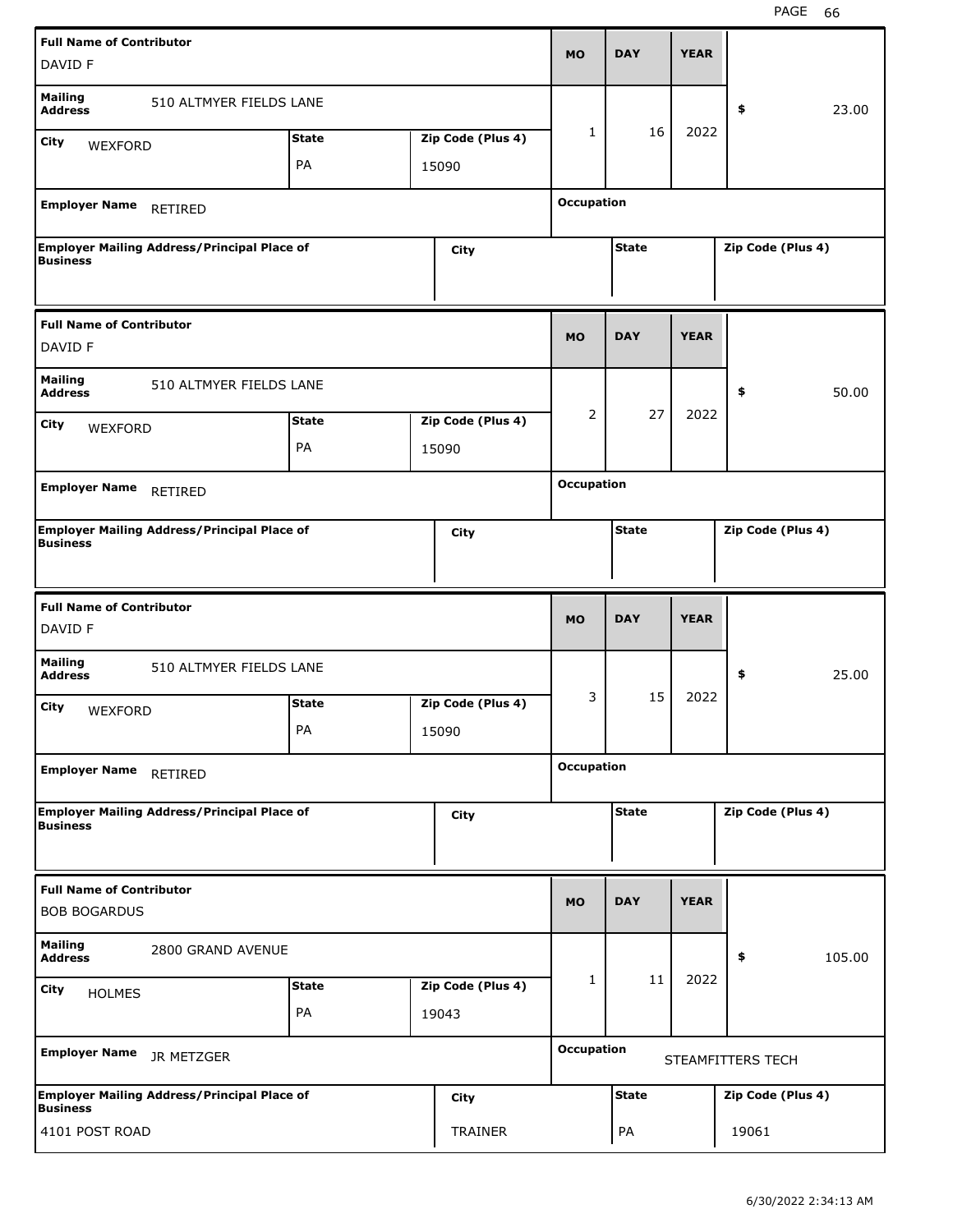| <b>Full Name of Contributor</b><br><b>BOB BOGARDUS</b> |                                                    |              |                   | <b>MO</b>         | <b>DAY</b>   | <b>YEAR</b>  |                           |        |
|--------------------------------------------------------|----------------------------------------------------|--------------|-------------------|-------------------|--------------|--------------|---------------------------|--------|
| <b>Mailing</b><br><b>Address</b>                       | 2800 GRAND AVENUE                                  |              |                   |                   |              |              | \$                        | 55.00  |
|                                                        |                                                    | <b>State</b> | Zip Code (Plus 4) | 3                 | 24           | 2022         |                           |        |
| City<br><b>HOLMES</b>                                  |                                                    | PA           |                   |                   |              |              |                           |        |
|                                                        |                                                    |              | 19043             |                   |              |              |                           |        |
| <b>Employer Name</b>                                   | JR METZGER                                         |              |                   | Occupation        |              |              | STEAMFITTERS TECH         |        |
| <b>Business</b>                                        | <b>Employer Mailing Address/Principal Place of</b> |              | City              |                   | <b>State</b> |              | Zip Code (Plus 4)         |        |
| 4101 POST ROAD                                         |                                                    |              | TRAINER           |                   | PA           |              | 19061                     |        |
| <b>Full Name of Contributor</b>                        |                                                    |              |                   |                   |              |              |                           |        |
| <b>JAMES BROWER</b>                                    |                                                    |              |                   | <b>MO</b>         | <b>DAY</b>   | <b>YEAR</b>  |                           |        |
| <b>Mailing</b><br><b>Address</b>                       | 1321 KENDALL ROAD                                  |              |                   |                   |              |              | \$                        | 255.00 |
| City                                                   |                                                    | <b>State</b> | Zip Code (Plus 4) | 1                 | 20           | 2022         |                           |        |
| SWARTHMORE                                             |                                                    | PA           | 19081             |                   |              |              |                           |        |
|                                                        |                                                    |              |                   |                   |              |              |                           |        |
| <b>Employer Name</b>                                   | CBIZ                                               |              |                   | Occupation        |              |              | CERTIFIED PUBLIC ACCOUNTA |        |
| <b>Business</b>                                        | <b>Employer Mailing Address/Principal Place of</b> |              | City              |                   | <b>State</b> |              | Zip Code (Plus 4)         |        |
|                                                        | 2005 MARKET STREETSUITE 1105                       |              | PHILADELPHIA      |                   | PA           |              | 19103                     |        |
|                                                        |                                                    |              |                   |                   |              |              |                           |        |
| <b>Full Name of Contributor</b>                        |                                                    |              |                   |                   |              |              |                           |        |
| <b>RICHARD CHASE</b>                                   |                                                    |              |                   | <b>MO</b>         | <b>DAY</b>   | <b>YEAR</b>  |                           |        |
| <b>Mailing</b><br><b>Address</b>                       | 2370 YORK ROAD                                     |              |                   |                   |              |              | \$                        | 500.00 |
| City                                                   |                                                    | <b>State</b> | Zip Code (Plus 4) | 1                 | 11           | 2022         |                           |        |
| <b>JAMISON</b>                                         |                                                    | РA           | 18929             |                   |              |              |                           |        |
| <b>Employer Name</b>                                   | CHASE ASSOCIATES, INC.                             |              |                   | <b>Occupation</b> |              | <b>SALES</b> |                           |        |
|                                                        | <b>Employer Mailing Address/Principal Place of</b> |              | <b>City</b>       |                   | <b>State</b> |              | Zip Code (Plus 4)         |        |
| <b>Business</b><br>2370 YORK ROAD                      |                                                    |              | <b>JAMISON</b>    |                   | PA           |              | 18929                     |        |
| <b>Full Name of Contributor</b>                        |                                                    |              |                   |                   |              |              |                           |        |
| WILLIAM ADOLPH, JR.                                    |                                                    |              |                   | <b>MO</b>         | <b>DAY</b>   | <b>YEAR</b>  |                           |        |
| <b>Mailing</b><br><b>Address</b>                       | 255 E. SPRINGFIELD ROAD                            |              |                   |                   |              |              | \$                        | 105.00 |
| City                                                   |                                                    | <b>State</b> | Zip Code (Plus 4) | $\overline{2}$    | 13           | 2022         |                           |        |
| SPRINGFIELD                                            |                                                    | PA           | 19064             |                   |              |              |                           |        |
| <b>Employer Name</b>                                   | WILLIAM F. ADOLPH CO. INC.                         |              |                   | <b>Occupation</b> |              |              | PUBLIC ACCOUNTANT         |        |
| <b>Business</b>                                        | <b>Employer Mailing Address/Principal Place of</b> |              | City              |                   | <b>State</b> |              | Zip Code (Plus 4)         |        |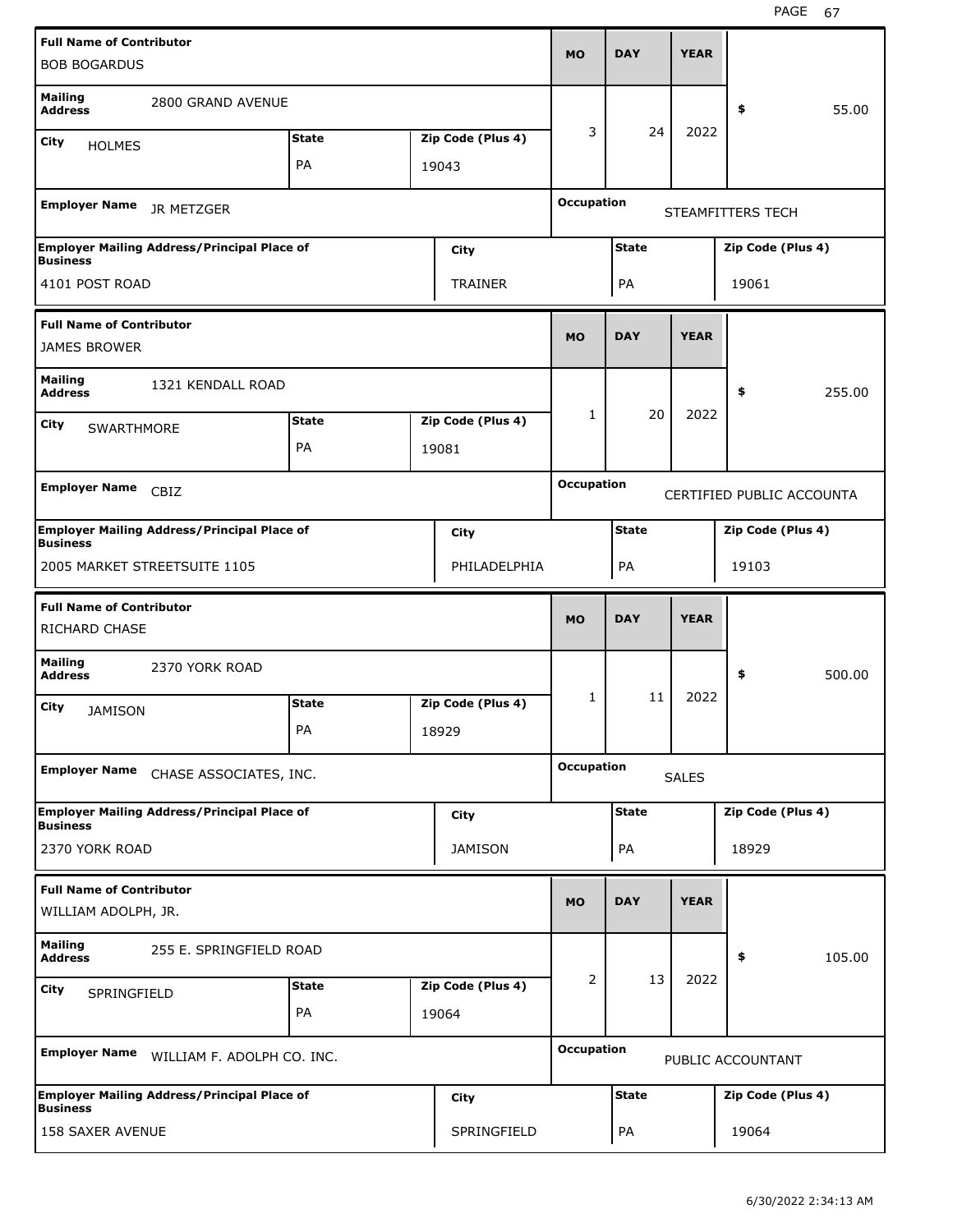| <b>Full Name of Contributor</b>  |                                                    |              |                   | <b>MO</b>         | <b>DAY</b>   | <b>YEAR</b>      |                   |          |
|----------------------------------|----------------------------------------------------|--------------|-------------------|-------------------|--------------|------------------|-------------------|----------|
| <b>JAMES ARNOLD</b>              |                                                    |              |                   |                   |              |                  |                   |          |
| <b>Mailing</b><br><b>Address</b> | 419 GREEN HILL LANE                                |              |                   |                   |              |                  | \$                | 105.00   |
| City<br><b>BERWYN</b>            |                                                    | <b>State</b> | Zip Code (Plus 4) | $\mathbf{1}$      | 17           | 2022             |                   |          |
|                                  |                                                    | PA           | 19312             |                   |              |                  |                   |          |
| Employer Name SELF               |                                                    |              |                   | <b>Occupation</b> |              |                  | FINANCIAL PLANNER |          |
| <b>Business</b>                  | <b>Employer Mailing Address/Principal Place of</b> |              | City              |                   | <b>State</b> |                  | Zip Code (Plus 4) |          |
| 419 GREEN HILL LANE              |                                                    |              | <b>BERWYN</b>     |                   | PA           |                  | 19312             |          |
| <b>Full Name of Contributor</b>  |                                                    |              |                   |                   |              |                  |                   |          |
| <b>JAMES ARNOLD</b>              |                                                    |              |                   | <b>MO</b>         | <b>DAY</b>   | <b>YEAR</b>      |                   |          |
| <b>Mailing</b><br><b>Address</b> | 419 GREEN HILL LANE                                |              |                   |                   |              |                  | \$                | 105.00   |
| City<br><b>BERWYN</b>            |                                                    | <b>State</b> | Zip Code (Plus 4) | 3                 | 14           | 2022             |                   |          |
|                                  |                                                    | PA           | 19312             |                   |              |                  |                   |          |
| <b>Employer Name</b>             |                                                    |              |                   | <b>Occupation</b> |              |                  |                   |          |
|                                  | <b>SELF</b>                                        |              |                   |                   |              |                  | FINANCIAL PLANNER |          |
| <b>Business</b>                  | <b>Employer Mailing Address/Principal Place of</b> |              | City              |                   | <b>State</b> |                  | Zip Code (Plus 4) |          |
| 419 GREEN HILL LANE              |                                                    |              | <b>BERWYN</b>     |                   | PA           |                  | 19312             |          |
|                                  |                                                    |              |                   |                   |              |                  |                   |          |
| <b>Full Name of Contributor</b>  |                                                    |              |                   | <b>MO</b>         | <b>DAY</b>   | <b>YEAR</b>      |                   |          |
| MICHAEL BARLEY                   |                                                    |              |                   |                   |              |                  |                   |          |
| <b>Mailing</b><br><b>Address</b> | 7 GOLD FINCH DRIVE                                 |              |                   |                   |              |                  | \$                | 1,005.00 |
| City<br><b>PALMYRA</b>           |                                                    | <b>State</b> | Zip Code (Plus 4) | 2                 | 2            | 2022             |                   |          |
|                                  |                                                    | PA           | 17078             |                   |              |                  |                   |          |
| Employer Name PACE-O-MATIC       |                                                    |              |                   | <b>Occupation</b> |              | <b>EXECUTIVE</b> |                   |          |
| <b>Business</b>                  | <b>Employer Mailing Address/Principal Place of</b> |              | <b>City</b>       |                   | <b>State</b> |                  | Zip Code (Plus 4) |          |
| 3140 GLASTONBURY LANE            |                                                    |              | <b>SUWANEE</b>    |                   | GA           |                  | 30024             |          |
| <b>Full Name of Contributor</b>  |                                                    |              |                   |                   |              |                  |                   |          |
| KEITH W. ECKEL                   |                                                    |              |                   | <b>MO</b>         | <b>DAY</b>   | <b>YEAR</b>      |                   |          |
| <b>Mailing</b><br><b>Address</b> | 1647 FALLS ROAD                                    |              |                   |                   |              |                  | \$                | 1,000.00 |
| City<br><b>CLARKS SUMMIT</b>     |                                                    | <b>State</b> | Zip Code (Plus 4) | 3                 | 25           | 2022             |                   |          |
|                                  |                                                    | PA           | 18411             |                   |              |                  |                   |          |
| Employer Name SELF               |                                                    |              |                   | <b>Occupation</b> |              | <b>FARMER</b>    |                   |          |
| <b>Business</b>                  | <b>Employer Mailing Address/Principal Place of</b> |              | <b>City</b>       |                   | <b>State</b> |                  | Zip Code (Plus 4) |          |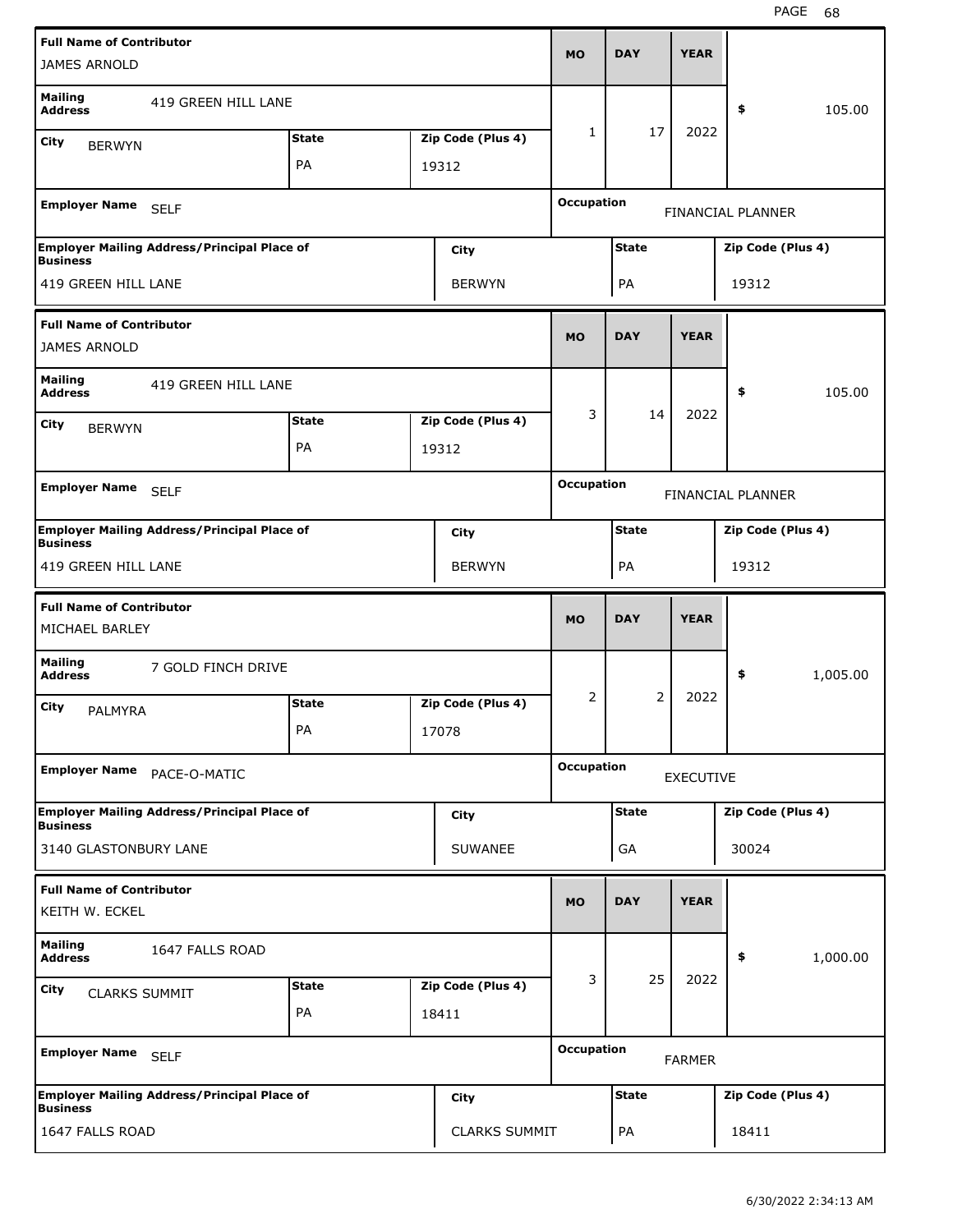| <b>Full Name of Contributor</b><br>ROBERT PATRICK BAILEY   |                                                    |                    |                            | <b>MO</b>         | <b>DAY</b>   | <b>YEAR</b>  |                   |          |
|------------------------------------------------------------|----------------------------------------------------|--------------------|----------------------------|-------------------|--------------|--------------|-------------------|----------|
| <b>Mailing</b><br><b>Address</b>                           | 8169 SE DOUBLE TREE DRIVE                          |                    |                            |                   |              |              | \$                | 500.00   |
| City<br><b>HOBE SOUND</b>                                  |                                                    | <b>State</b>       | Zip Code (Plus 4)          | 3                 | 25           | 2022         |                   |          |
|                                                            |                                                    | FL                 | 33455                      |                   |              |              |                   |          |
| <b>Employer Name</b>                                       |                                                    |                    |                            | <b>Occupation</b> |              |              |                   |          |
| <b>Business</b>                                            | <b>Employer Mailing Address/Principal Place of</b> |                    | City                       |                   | <b>State</b> |              | Zip Code (Plus 4) |          |
| <b>Full Name of Contributor</b><br>HARRY E. HILL, III      |                                                    |                    |                            | <b>MO</b>         | <b>DAY</b>   | <b>YEAR</b>  |                   |          |
| <b>Mailing</b><br><b>Address</b>                           | 511 NORTH ROSE LANE                                |                    |                            |                   |              |              | \$                | 500.00   |
| City                                                       |                                                    | <b>State</b>       | Zip Code (Plus 4)          | 3                 | 1            | 2022         |                   |          |
| <b>HAVERFORD</b>                                           |                                                    | PA                 | 19041                      |                   |              |              |                   |          |
| <b>Employer Name</b>                                       | EMPIRE ABRASIVE EQUIPMENT COMPANY                  |                    |                            | <b>Occupation</b> |              | <b>OWNER</b> |                   |          |
| <b>Business</b>                                            | <b>Employer Mailing Address/Principal Place of</b> |                    | City                       |                   | <b>State</b> |              | Zip Code (Plus 4) |          |
| 2101 W. CABOT BLVD.                                        |                                                    |                    | LANGHORNE                  |                   | PA           |              | 19047             |          |
| <b>Full Name of Contributor</b>                            |                                                    |                    |                            |                   |              |              |                   |          |
| THOMAS P. WAGNER                                           |                                                    |                    |                            | <b>MO</b>         | <b>DAY</b>   | <b>YEAR</b>  |                   |          |
| <b>Mailing</b><br><b>Address</b>                           | 1006 CHILDS AVE.                                   |                    |                            |                   |              |              | \$                | 1,000.00 |
| City<br>DREXEL HILL                                        |                                                    | <b>State</b><br>PA | Zip Code (Plus 4)<br>19026 | 3                 | $\mathbf{1}$ | 2022         |                   |          |
| <b>Employer Name</b>                                       | MARSHALL DENNEHEY                                  |                    |                            | <b>Occupation</b> |              | ATTORNEY     |                   |          |
| <b>Business</b>                                            | <b>Employer Mailing Address/Principal Place of</b> |                    | City                       |                   | <b>State</b> |              | Zip Code (Plus 4) |          |
| 2000 MARKET ST.                                            |                                                    |                    | PHILADELPHIA               |                   | PA           |              | 19103             |          |
| <b>Full Name of Contributor</b><br><b>SCOTT M. JENKINS</b> |                                                    |                    |                            | <b>MO</b>         | <b>DAY</b>   | <b>YEAR</b>  |                   |          |
| <b>Mailing</b><br><b>Address</b>                           | 24 MEADOWOOD ROAD                                  |                    |                            |                   |              |              | \$                | 1,000.00 |
|                                                            |                                                    | <b>State</b>       | Zip Code (Plus 4)          | 3                 | $\mathbf{1}$ | 2022         |                   |          |
| City<br><b>ROSEMONT</b>                                    |                                                    | PA                 | 19010                      |                   |              |              |                   |          |
| <b>Employer Name</b>                                       | S. M. JENKINS & CO.                                |                    |                            | <b>Occupation</b> |              | CONSULTANT   |                   |          |
| <b>Business</b>                                            | <b>Employer Mailing Address/Principal Place of</b> |                    | City                       |                   | <b>State</b> |              | Zip Code (Plus 4) |          |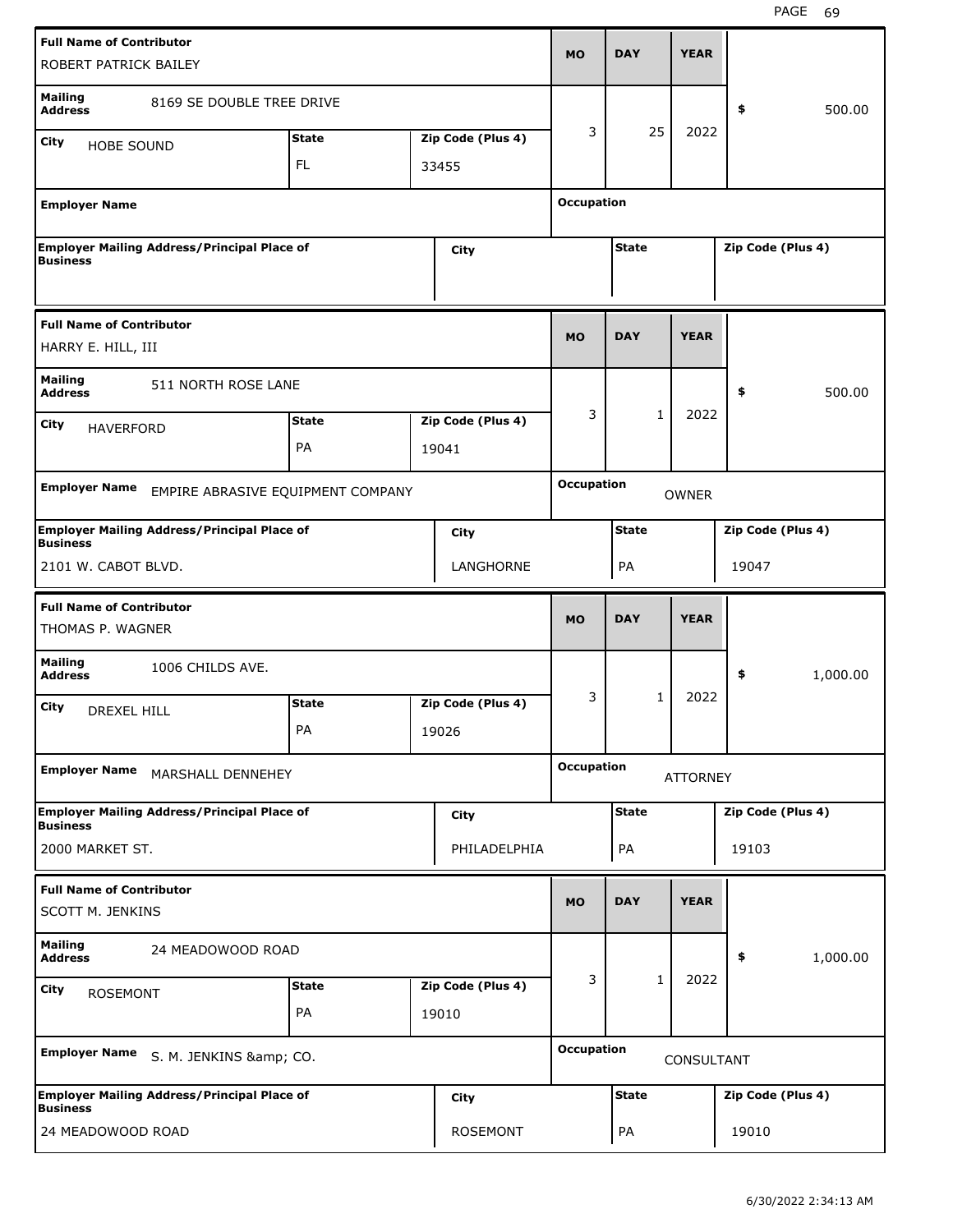| <b>Full Name of Contributor</b><br>KJ-AJ LIMITED PARTNERSHIP          |                             |                    |                            | <b>MO</b>         | <b>DAY</b>   | <b>YEAR</b> |                   |                           |
|-----------------------------------------------------------------------|-----------------------------|--------------------|----------------------------|-------------------|--------------|-------------|-------------------|---------------------------|
| <b>Mailing</b><br><b>Address</b><br>City                              | 2500 STE 650 E. HIGH STREET | <b>State</b>       | Zip Code (Plus 4)          | 3                 | 1            | 2022        | \$                | 1,000.00                  |
| <b>POTTSTOWN</b>                                                      |                             | PA                 | 19464                      |                   |              |             |                   |                           |
| <b>Employer Name</b>                                                  | KJ-AJ LIMITED               |                    |                            | <b>Occupation</b> |              |             |                   | GENERAL PARTNER/REAL ESTA |
| <b>Employer Mailing Address/Principal Place of</b><br><b>Business</b> |                             |                    | City                       |                   | <b>State</b> |             | Zip Code (Plus 4) |                           |
| 1759 HAMILTON DRIVE                                                   |                             |                    | PHOENIXVILLE               |                   | PA           |             | 19460             |                           |
| <b>Full Name of Contributor</b><br><b>BERNARDINE DOYLE</b>            |                             |                    |                            | <b>MO</b>         | <b>DAY</b>   | <b>YEAR</b> |                   |                           |
| <b>Mailing</b><br><b>Address</b>                                      | 464 COLFAX ROAD             |                    |                            |                   |              |             | \$                | 500.00                    |
| City<br><b>HAVERTOWN</b>                                              |                             | <b>State</b>       | Zip Code (Plus 4)          | 2                 | 15           | 2022        |                   |                           |
|                                                                       |                             | PA                 | 19083                      |                   |              |             |                   |                           |
| <b>Employer Name</b>                                                  |                             |                    |                            | <b>Occupation</b> |              |             |                   |                           |
| <b>Employer Mailing Address/Principal Place of</b><br><b>Business</b> |                             |                    | City                       |                   | <b>State</b> |             | Zip Code (Plus 4) |                           |
|                                                                       |                             |                    |                            |                   |              |             |                   |                           |
| <b>Full Name of Contributor</b><br>STEPHEN T. O'CONNOR                |                             |                    |                            | <b>MO</b>         | <b>DAY</b>   | <b>YEAR</b> |                   |                           |
| <b>Mailing</b><br><b>Address</b>                                      | 964 GREENHOUSE LANE         |                    |                            |                   |              |             | \$                | 300.00                    |
| City<br><b>SECANE</b>                                                 |                             | <b>State</b><br>PA | Zip Code (Plus 4)<br>19018 | 2                 | 15           | 2022        |                   |                           |
| <b>Employer Name</b>                                                  |                             |                    |                            | <b>Occupation</b> |              |             |                   |                           |
| <b>Employer Mailing Address/Principal Place of</b><br><b>Business</b> |                             |                    | City                       |                   | <b>State</b> |             | Zip Code (Plus 4) |                           |
| <b>Full Name of Contributor</b><br>GARRET BREAKIRON, D.C.             |                             |                    |                            | <b>MO</b>         | <b>DAY</b>   | <b>YEAR</b> |                   |                           |
| <b>Mailing</b><br><b>Address</b>                                      | <b>665 CHERRY TREE LANE</b> |                    |                            |                   |              |             | \$                | 500.00                    |
| City<br><b>UNIONTOWN</b>                                              |                             | <b>State</b><br>PA | Zip Code (Plus 4)<br>15401 | 3                 | 2            | 2022        |                   |                           |
| <b>Employer Name</b>                                                  |                             |                    |                            | <b>Occupation</b> |              |             |                   |                           |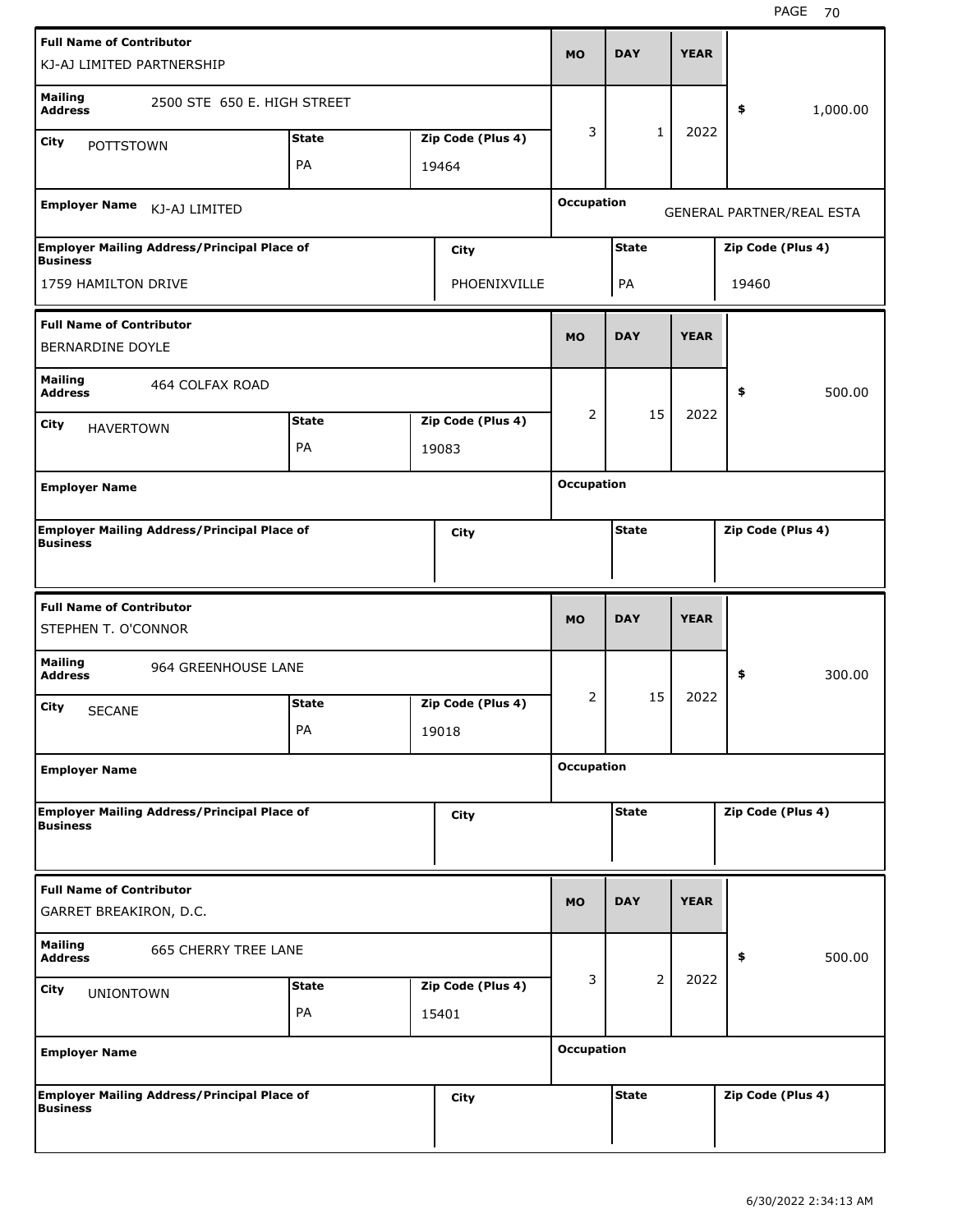| <b>Full Name of Contributor</b><br>PERRIN C. HAMILTON, JR.             |                    |                            | <b>MO</b>         | <b>DAY</b>   | <b>YEAR</b> |                        |          |
|------------------------------------------------------------------------|--------------------|----------------------------|-------------------|--------------|-------------|------------------------|----------|
| <b>Mailing</b><br><b>Address</b>                                       |                    |                            |                   |              |             | \$                     | 500.00   |
| City                                                                   | <b>State</b>       | Zip Code (Plus 4)          | 3                 | $\mathbf{1}$ | 2022        |                        |          |
| <b>Employer Name</b>                                                   |                    |                            | <b>Occupation</b> |              |             |                        |          |
| <b>Employer Mailing Address/Principal Place of</b><br><b>Business</b>  |                    | City                       |                   | <b>State</b> |             | Zip Code (Plus 4)      |          |
| <b>Full Name of Contributor</b><br>DANIEL J. KUBIK                     |                    |                            | <b>MO</b>         | <b>DAY</b>   | <b>YEAR</b> |                        |          |
| <b>Mailing</b><br>369 SUSQUEHANNA AVE.<br><b>Address</b>               |                    |                            |                   |              |             | \$                     | 500.00   |
| City<br><b>EXETER</b>                                                  | <b>State</b><br>PA | Zip Code (Plus 4)<br>18643 | 1                 | 26           | 2022        |                        |          |
| <b>Employer Name</b>                                                   |                    |                            | <b>Occupation</b> |              |             |                        |          |
| <b>Employer Mailing Address/Principal Place of</b><br>Business         |                    | City                       |                   | <b>State</b> |             | Zip Code (Plus 4)      |          |
|                                                                        |                    |                            |                   |              |             |                        |          |
| <b>Full Name of Contributor</b><br><b>GARY G. LUTHE</b>                |                    |                            | <b>MO</b>         | <b>DAY</b>   | <b>YEAR</b> |                        |          |
| <b>Mailing</b><br>12 MARIGOLD COURT<br><b>Address</b>                  |                    |                            |                   |              |             | \$                     | 1,000.00 |
| City<br>LUMBERTON                                                      | <b>State</b><br>NJ | Zip Code (Plus 4)<br>08048 | 1                 | 26           | 2022        |                        |          |
| <b>Employer Name</b><br>LUTHE SHEET METAL, INC.                        |                    |                            | <b>Occupation</b> |              |             | <b>HVAC CONTRACTOR</b> |          |
| <b>Employer Mailing Address/Principal Place of</b><br><b>Business</b>  |                    | City                       |                   | <b>State</b> |             | Zip Code (Plus 4)      |          |
| 1200 S. UNION AVE.                                                     |                    | <b>CHERRY HILL</b>         |                   | NJ           |             | 08002                  |          |
| <b>Full Name of Contributor</b><br>ROBERT B. ASHER                     |                    |                            | <b>MO</b>         | <b>DAY</b>   | <b>YEAR</b> |                        |          |
| <b>Mailing</b><br>1307 TOWNSHIP LINE ROAD PO BOX 305<br><b>Address</b> |                    |                            |                   |              |             | \$                     | 5,000.00 |
| City<br><b>GWYNEDD VALLEY</b>                                          | <b>State</b><br>PA | Zip Code (Plus 4)<br>19437 | 1                 | 26           | 2022        |                        |          |
| <b>Employer Name</b><br>PA FUTURE FUND                                 |                    |                            | <b>Occupation</b> |              | CHAIRMAN    |                        |          |
| <b>Employer Mailing Address/Principal Place of</b><br><b>Business</b>  |                    | City                       |                   | <b>State</b> |             | Zip Code (Plus 4)      |          |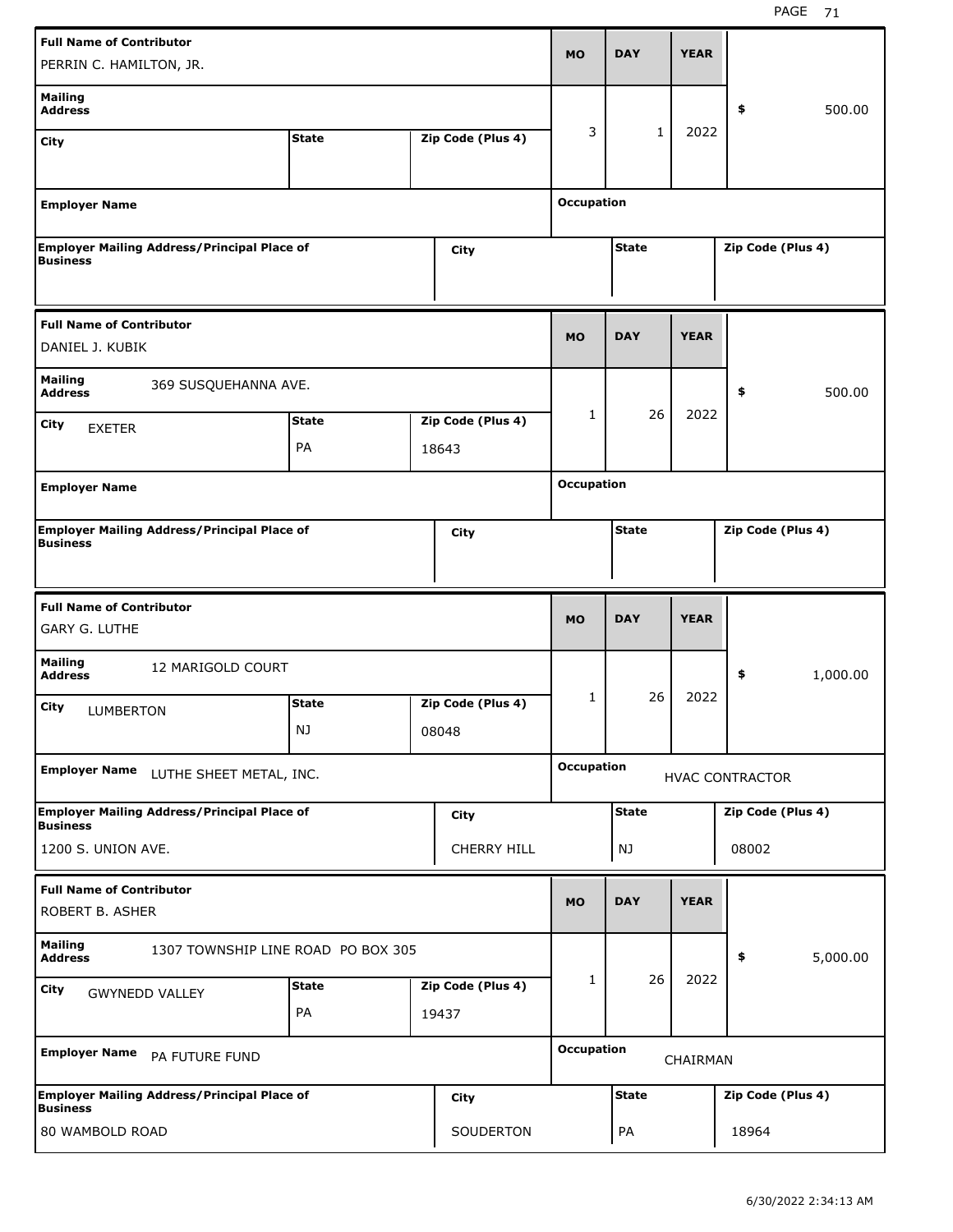| <b>Full Name of Contributor</b><br>ROBERT V. MALAGOLI  |                                                    |                    |                            | <b>MO</b>         | <b>DAY</b>   | <b>YEAR</b> |                   |           |
|--------------------------------------------------------|----------------------------------------------------|--------------------|----------------------------|-------------------|--------------|-------------|-------------------|-----------|
| <b>Mailing</b><br><b>Address</b>                       | 116 CEDARBROOK ROAD                                |                    |                            |                   |              |             | \$                | 10,000.00 |
| <b>City</b><br>ARDMORE                                 |                                                    | <b>State</b>       | Zip Code (Plus 4)          | 2                 | 15           | 2022        |                   |           |
|                                                        |                                                    | PA                 | 19003                      |                   |              |             |                   |           |
| <b>Employer Name</b>                                   |                                                    |                    |                            | <b>Occupation</b> |              |             |                   |           |
| <b>Business</b>                                        | <b>Employer Mailing Address/Principal Place of</b> |                    | <b>City</b>                |                   | <b>State</b> |             | Zip Code (Plus 4) |           |
| <b>Full Name of Contributor</b><br><b>SHERRY SMYTH</b> |                                                    |                    |                            | <b>MO</b>         | <b>DAY</b>   | <b>YEAR</b> |                   |           |
| <b>Mailing</b><br><b>Address</b>                       | 619 GLENDALE ROAD                                  |                    |                            |                   |              |             | \$                | 1,000.00  |
| City                                                   | NEWTOWN SQUARE                                     | <b>State</b>       | Zip Code (Plus 4)          | 1                 | 21           | 2022        |                   |           |
|                                                        |                                                    | PA                 | 19073                      |                   |              |             |                   |           |
| <b>Employer Name</b>                                   | RETIRED                                            |                    |                            | <b>Occupation</b> |              |             |                   |           |
| <b>Business</b>                                        | <b>Employer Mailing Address/Principal Place of</b> |                    | City                       |                   | <b>State</b> |             | Zip Code (Plus 4) |           |
|                                                        |                                                    |                    |                            |                   |              |             |                   |           |
| <b>Full Name of Contributor</b><br>THOMAS P. WAGNER    |                                                    |                    |                            | <b>MO</b>         | <b>DAY</b>   | <b>YEAR</b> |                   |           |
| <b>Mailing</b><br><b>Address</b>                       | 1006 CHILDS AVENUE                                 |                    |                            |                   |              |             | \$                | 1,000.00  |
| City<br><b>DREXEL HILL</b>                             |                                                    | <b>State</b><br>PA | Zip Code (Plus 4)          | 1                 | 21           | 2022        |                   |           |
| <b>Employer Name</b>                                   | MARSHALL DENNEHEY                                  |                    | 19026                      | <b>Occupation</b> |              | LAWYER      |                   |           |
|                                                        |                                                    |                    |                            |                   |              |             |                   |           |
| <b>Business</b>                                        | <b>Employer Mailing Address/Principal Place of</b> |                    | <b>City</b>                |                   | <b>State</b> |             | Zip Code (Plus 4) |           |
| 2000 MARKET ST.                                        |                                                    |                    | PHILADELPHIA               |                   | PA           |             | 19103             |           |
| <b>Full Name of Contributor</b><br>DENISE M. GOLDEN    |                                                    |                    |                            | <b>MO</b>         | <b>DAY</b>   | <b>YEAR</b> |                   |           |
| <b>Mailing</b><br><b>Address</b>                       | 1012 SUSQUEHANNA AVENUE                            |                    |                            |                   |              |             | \$                | 500.00    |
| City<br><b>WEST PITTSTON</b>                           |                                                    | <b>State</b><br>PA | Zip Code (Plus 4)<br>18643 | 1                 | 21           | 2022        |                   |           |
| <b>Employer Name</b>                                   |                                                    |                    |                            | <b>Occupation</b> |              |             |                   |           |
| <b>Business</b>                                        | <b>Employer Mailing Address/Principal Place of</b> |                    | <b>City</b>                |                   | <b>State</b> |             | Zip Code (Plus 4) |           |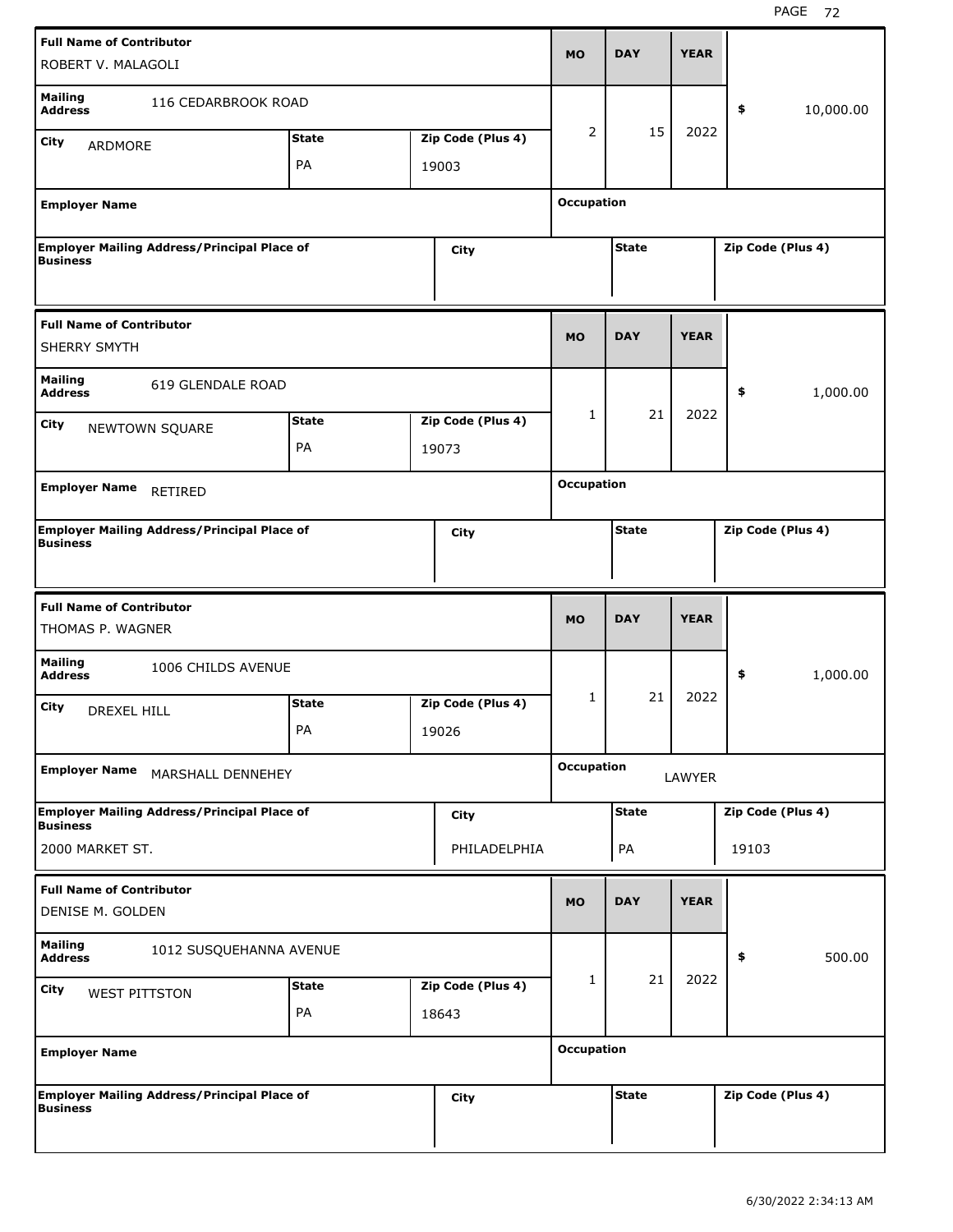| A. ROSS MYERS                                                         |              |                   | <b>MO</b>         | <b>DAY</b>     | <b>YEAR</b> |                    |
|-----------------------------------------------------------------------|--------------|-------------------|-------------------|----------------|-------------|--------------------|
| <b>Mailing</b><br>PO BOX 140<br><b>Address</b>                        |              |                   |                   |                |             | \$<br>50,000.00    |
| City<br><b>SKIPPACK</b>                                               | <b>State</b> | Zip Code (Plus 4) | 1                 | 28             | 2022        |                    |
|                                                                       | PA           | 19474             |                   |                |             |                    |
| <b>Employer Name</b><br><b>ALLAN MYERS</b>                            |              |                   | <b>Occupation</b> |                | CEO         |                    |
| <b>Employer Mailing Address/Principal Place of</b><br><b>Business</b> |              | <b>City</b>       |                   | <b>State</b>   |             | Zip Code (Plus 4)  |
| 1805 BERKS ROADPO BOX 98                                              |              | <b>WORCESTER</b>  |                   | PA             |             | 19490              |
| <b>Full Name of Contributor</b><br>DONALD SALESKI                     |              |                   | <b>MO</b>         | <b>DAY</b>     | <b>YEAR</b> |                    |
| <b>Mailing</b><br>1800 N. RIDLEY CREEK ROAD<br><b>Address</b>         |              |                   |                   |                |             | \$<br>2,500.00     |
| City                                                                  | <b>State</b> | Zip Code (Plus 4) | 3                 | $\mathbf{1}$   | 2022        |                    |
| MEDIA                                                                 | PA           | 19063             |                   |                |             |                    |
|                                                                       |              |                   | <b>Occupation</b> |                |             |                    |
| <b>Employer Name</b>                                                  |              |                   |                   |                |             |                    |
| <b>Employer Mailing Address/Principal Place of</b><br><b>Business</b> |              | City              |                   | <b>State</b>   |             | Zip Code (Plus 4)  |
| <b>Full Name of Contributor</b><br>DAVID J. WHITE                     |              |                   | <b>MO</b>         | <b>DAY</b>     | <b>YEAR</b> |                    |
|                                                                       |              |                   |                   |                |             |                    |
| <b>Mailing</b><br>2747 SPRINGHILL ROAD<br><b>Address</b>              |              |                   |                   |                |             | \$<br>1,000,000.00 |
| City                                                                  | <b>State</b> | Zip Code (Plus 4) | 3                 | $\overline{7}$ | 2022        |                    |
| <b>SECANE</b>                                                         | PA           | 19018             |                   |                |             |                    |
| <b>Employer Name</b>                                                  |              |                   | <b>Occupation</b> |                |             |                    |
| <b>Employer Mailing Address/Principal Place of</b><br><b>Business</b> |              | City              |                   | <b>State</b>   |             | Zip Code (Plus 4)  |
| <b>Full Name of Contributor</b><br>THOMAS A. ROBINSON                 |              |                   | <b>MO</b>         | <b>DAY</b>     | <b>YEAR</b> |                    |
| <b>Mailing</b><br>108 FROSTY VALLEY ROAD<br><b>Address</b>            |              |                   |                   |                |             | 1,000.00<br>\$     |
| City<br><b>MCMURRAY</b>                                               | <b>State</b> | Zip Code (Plus 4) | 3                 | 14             | 2022        |                    |
|                                                                       | PA           | 15317             |                   |                |             |                    |
| <b>Employer Name</b>                                                  |              |                   | <b>Occupation</b> |                |             |                    |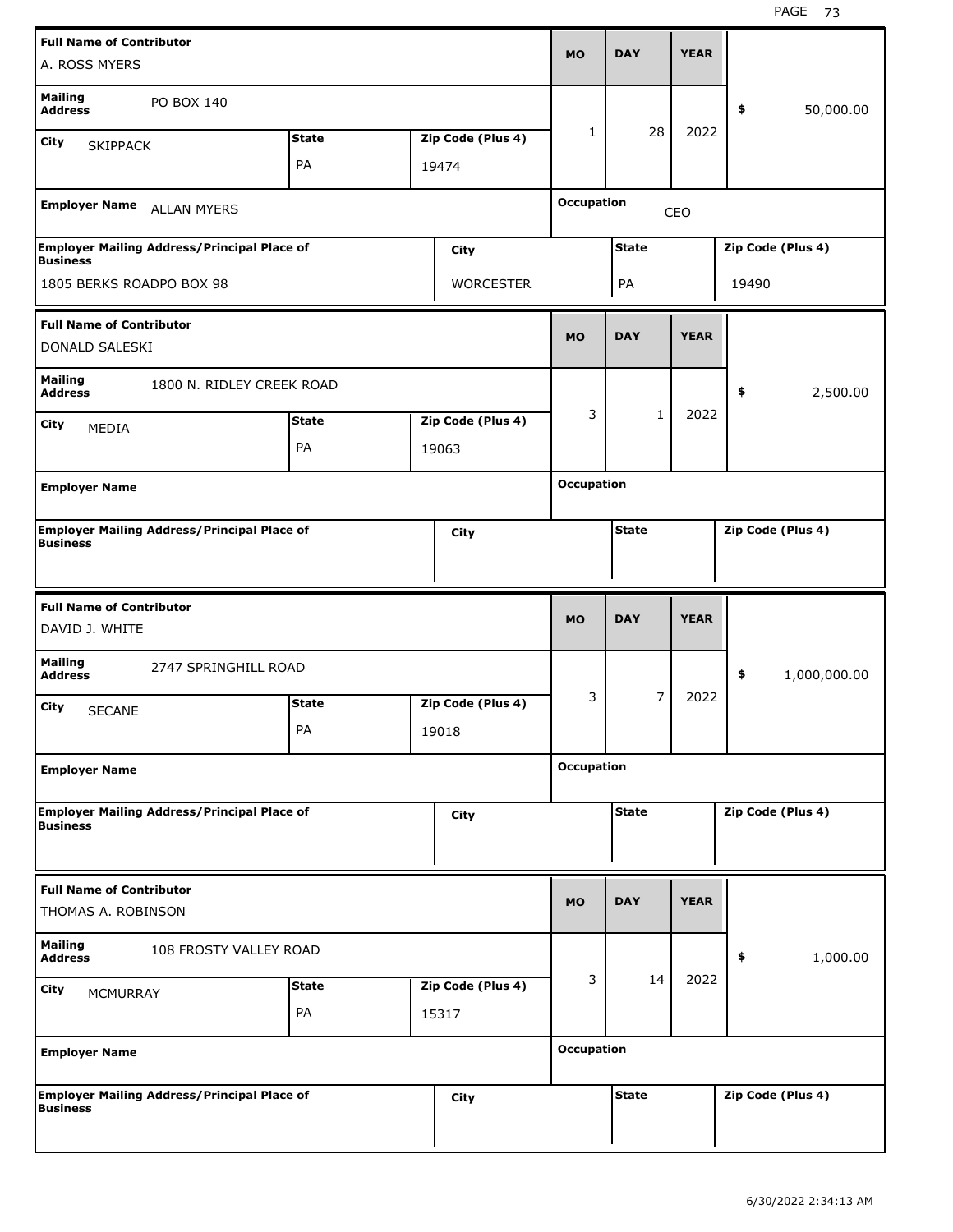| <b>Full Name of Contributor</b><br>NICHOLAS DEBENEDICTIS              |                               |                     | <b>MO</b>         | <b>DAY</b>   | <b>YEAR</b> |                   |          |
|-----------------------------------------------------------------------|-------------------------------|---------------------|-------------------|--------------|-------------|-------------------|----------|
| <b>Mailing</b><br>231 GOLFVIEW ROAD<br><b>Address</b>                 |                               |                     | 3                 | 14           | 2022        | \$                | 1,000.00 |
| City<br>ARDMORE                                                       | <b>State</b>                  | Zip Code (Plus 4)   |                   |              |             |                   |          |
|                                                                       | PA                            | 19003               |                   |              |             |                   |          |
| <b>Employer Name</b>                                                  |                               |                     | <b>Occupation</b> |              |             |                   |          |
| <b>Employer Mailing Address/Principal Place of</b><br><b>Business</b> |                               | City                |                   | <b>State</b> |             | Zip Code (Plus 4) |          |
| <b>Full Name of Contributor</b><br>J. DOWD                            |                               |                     | <b>MO</b>         | <b>DAY</b>   | <b>YEAR</b> |                   |          |
| <b>Mailing</b><br><b>16 HEMLOCK DRIVE</b><br><b>Address</b>           |                               |                     |                   |              |             | \$                | 1,000.00 |
| City                                                                  | <b>State</b>                  | Zip Code (Plus 4)   | 3                 | 21           | 2022        |                   |          |
| <b>GLEN MILLS</b>                                                     | PA                            | 19342               |                   |              |             |                   |          |
|                                                                       |                               |                     |                   |              |             |                   |          |
| <b>Employer Name</b><br><b>ZOMMICK MCMAHON</b>                        |                               |                     | <b>Occupation</b> |              |             | SR. SALES ASSOC.  |          |
| <b>Employer Mailing Address/Principal Place of</b><br><b>Business</b> |                               | City                |                   | <b>State</b> |             | Zip Code (Plus 4) |          |
| 1306 WILMINGTON PIKESTE. A2                                           |                               | <b>WEST CHESTER</b> |                   | PA           |             | 19382             |          |
|                                                                       |                               |                     |                   |              |             |                   |          |
| <b>Full Name of Contributor</b><br>DEBORAH M. TRUSCELLO               |                               |                     | <b>MO</b>         | <b>DAY</b>   | <b>YEAR</b> |                   |          |
| <b>Mailing</b><br>115 WILTON WOODS LANE<br><b>Address</b>             |                               |                     |                   |              |             | \$                | 1,000.00 |
|                                                                       | <b>State</b>                  | Zip Code (Plus 4)   | 3                 | 21           | 2022        |                   |          |
| City<br>MEDIA                                                         | PA                            | 19063               |                   |              |             |                   |          |
| <b>Employer Name</b>                                                  |                               |                     | <b>Occupation</b> |              |             |                   |          |
| <b>Employer Mailing Address/Principal Place of</b><br><b>Business</b> |                               | City                |                   | <b>State</b> |             | Zip Code (Plus 4) |          |
| <b>Full Name of Contributor</b><br>DEBORAH M. TRUSCELLO, ESQ.         |                               |                     | <b>MO</b>         | <b>DAY</b>   | <b>YEAR</b> |                   |          |
| <b>Mailing</b><br><b>Address</b>                                      | 206 W. STATE STREET SUITE 100 |                     |                   |              |             | \$                | 1,000.00 |
| City                                                                  | <b>State</b>                  | Zip Code (Plus 4)   | 3                 | 21           | 2022        |                   |          |
| MEDIA                                                                 | PA                            | 19063               |                   |              |             |                   |          |
| <b>Employer Name</b>                                                  |                               |                     | <b>Occupation</b> |              |             |                   |          |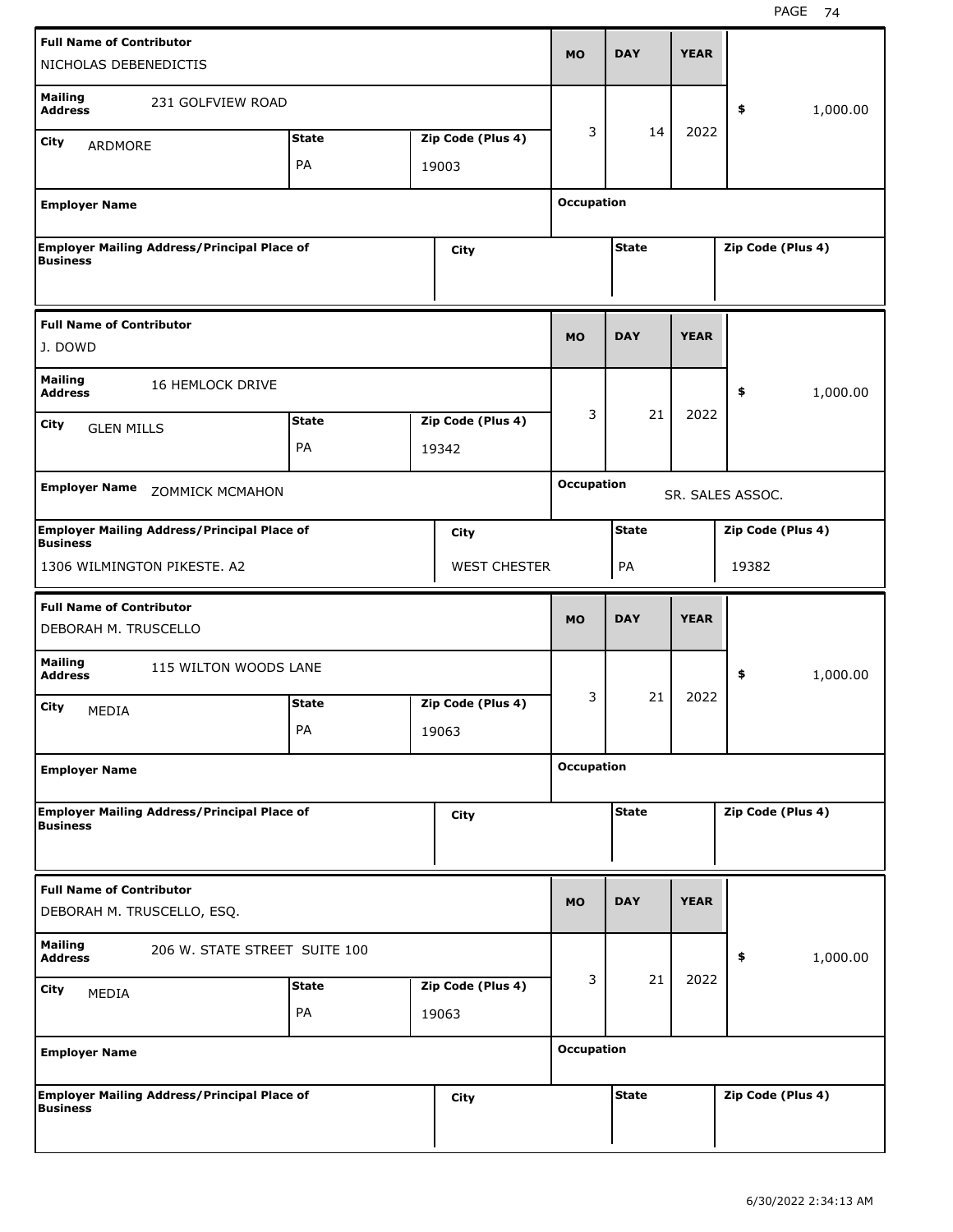| <b>Full Name of Contributor</b><br>FRANK CALANDRA, JR.                |              |                   | MO                | <b>DAY</b>   | <b>YEAR</b> |                       |          |
|-----------------------------------------------------------------------|--------------|-------------------|-------------------|--------------|-------------|-----------------------|----------|
| <b>Mailing</b><br>258 KAPPA DRIVE<br><b>Address</b>                   |              |                   |                   |              |             | \$                    | 500.00   |
| <b>City</b><br>PITTSBURGH                                             | <b>State</b> | Zip Code (Plus 4) | 3                 | 21           | 2022        |                       |          |
|                                                                       | PA           | 15238             |                   |              |             |                       |          |
| <b>Employer Name</b><br>FRANK CALANDRA, INC.                          |              |                   | <b>Occupation</b> |              |             | CHAIRMAN OF THE BOARD |          |
| <b>Employer Mailing Address/Principal Place of</b><br><b>Business</b> |              | City              |                   | <b>State</b> |             | Zip Code (Plus 4)     |          |
| 258 KAPPA DRIVE                                                       |              | PITTSBURGH        |                   | PA           |             | 15238                 |          |
| <b>Full Name of Contributor</b><br>MCGARRIGLE GROUP                   |              |                   | <b>MO</b>         | <b>DAY</b>   | <b>YEAR</b> |                       |          |
| <b>Mailing</b><br>604 NORTH 3RD STREET<br><b>Address</b>              |              |                   |                   |              |             | \$                    | 2,000.00 |
| <b>City</b><br><b>HARRISBURG</b>                                      | <b>State</b> | Zip Code (Plus 4) | 3                 | 16           | 2022        |                       |          |
|                                                                       | PA           | 17101             |                   |              |             |                       |          |
| <b>Employer Name</b>                                                  |              |                   | <b>Occupation</b> |              |             |                       |          |
| <b>Employer Mailing Address/Principal Place of</b><br><b>Business</b> |              | City              |                   | <b>State</b> |             | Zip Code (Plus 4)     |          |
|                                                                       |              |                   |                   |              |             |                       |          |
| <b>Full Name of Contributor</b><br>JIM P. MILLER                      |              |                   | <b>MO</b>         | <b>DAY</b>   | <b>YEAR</b> |                       |          |
| <b>Mailing</b><br>310 NORTHCROFT ROAD<br><b>Address</b>               |              |                   |                   |              |             | \$                    | 2,000.00 |
| City                                                                  | <b>State</b> | Zip Code (Plus 4) | 3                 | 16           | 2022        |                       |          |
| SPRINGFIELD                                                           | PA           | 19064             |                   |              |             |                       |          |
| <b>Employer Name</b>                                                  |              |                   | <b>Occupation</b> |              |             |                       |          |
| <b>Employer Mailing Address/Principal Place of</b><br><b>Business</b> |              | City              |                   | <b>State</b> |             | Zip Code (Plus 4)     |          |
| <b>Full Name of Contributor</b><br>MONICA H. FEEHERY                  |              |                   | <b>MO</b>         | <b>DAY</b>   | <b>YEAR</b> |                       |          |
| <b>Mailing</b><br>518 WILDFLOWER LANE<br><b>Address</b>               |              |                   |                   |              |             | \$                    | 500.00   |
| <b>City</b>                                                           | <b>State</b> | Zip Code (Plus 4) | 3                 | 21           | 2022        |                       |          |
| MEDIA                                                                 | PA           | 19063             |                   |              |             |                       |          |
| <b>Employer Name</b>                                                  |              |                   | <b>Occupation</b> |              |             |                       |          |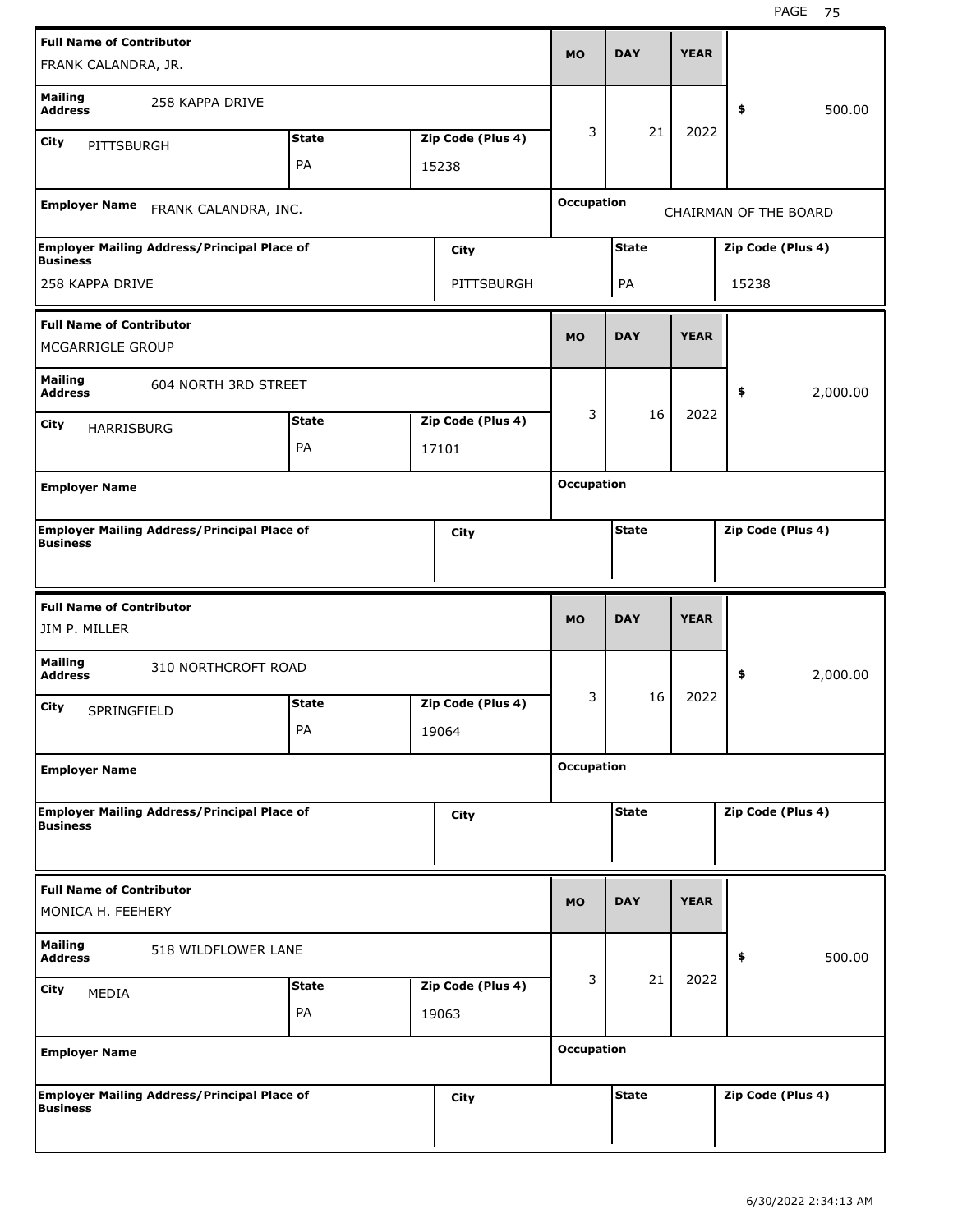| <b>Full Name of Contributor</b><br><b>ANDREW LYNCH</b>       |                                                    |              |                            | MO                | <b>DAY</b>   | <b>YEAR</b>  |                   |          |
|--------------------------------------------------------------|----------------------------------------------------|--------------|----------------------------|-------------------|--------------|--------------|-------------------|----------|
| <b>Mailing</b><br><b>Address</b>                             | 2 AHRENS LANE                                      |              |                            |                   |              |              | \$                | 500.00   |
| <b>City</b><br><b>MEDIA</b>                                  |                                                    | <b>State</b> | Zip Code (Plus 4)          | 3                 | 21           | 2022         |                   |          |
|                                                              |                                                    | PA           | 19063                      |                   |              |              |                   |          |
| <b>Employer Name</b>                                         |                                                    |              |                            | <b>Occupation</b> |              |              |                   |          |
| <b>Business</b>                                              | <b>Employer Mailing Address/Principal Place of</b> |              | City                       |                   | <b>State</b> |              | Zip Code (Plus 4) |          |
| <b>Full Name of Contributor</b><br>RISK AVERSE INSURANCE LLC |                                                    |              |                            | <b>MO</b>         | <b>DAY</b>   | <b>YEAR</b>  |                   |          |
| <b>Mailing</b><br><b>Address</b>                             | 200 E. STATE ST. STE. 307                          |              |                            |                   |              |              | \$                | 2,000.00 |
| <b>City</b>                                                  |                                                    | <b>State</b> | Zip Code (Plus 4)          | 3                 | 16           | 2022         |                   |          |
| <b>MEDIA</b>                                                 |                                                    | PA           | 19063                      |                   |              |              |                   |          |
| <b>Employer Name</b>                                         |                                                    |              |                            | <b>Occupation</b> |              |              |                   |          |
| <b>Business</b>                                              | <b>Employer Mailing Address/Principal Place of</b> |              | City                       |                   | <b>State</b> |              | Zip Code (Plus 4) |          |
|                                                              |                                                    |              |                            |                   |              |              |                   |          |
|                                                              |                                                    |              |                            |                   |              |              |                   |          |
| <b>Full Name of Contributor</b><br><b>SEAN KNAPP</b>         |                                                    |              |                            | <b>MO</b>         | <b>DAY</b>   | <b>YEAR</b>  |                   |          |
| <b>Mailing</b><br><b>Address</b>                             | PO BOX 635                                         |              |                            |                   |              |              | \$                | 2,000.00 |
|                                                              |                                                    | <b>State</b> |                            | 3                 | 16           | 2022         |                   |          |
| City<br><b>HAVERTOWN</b>                                     |                                                    | PA           | Zip Code (Plus 4)<br>19083 |                   |              |              |                   |          |
| <b>Employer Name</b>                                         |                                                    |              |                            | <b>Occupation</b> |              |              |                   |          |
| <b>Business</b>                                              | <b>Employer Mailing Address/Principal Place of</b> |              | <b>City</b>                |                   | <b>State</b> |              | Zip Code (Plus 4) |          |
|                                                              |                                                    |              |                            |                   |              |              |                   |          |
| <b>Full Name of Contributor</b><br><b>ERIC SCHAPER</b>       |                                                    |              |                            | <b>MO</b>         | <b>DAY</b>   | <b>YEAR</b>  |                   |          |
| <b>Mailing</b><br><b>Address</b>                             | 515 FAIRVIEW ROAD                                  |              |                            |                   |              |              | \$                | 2,000.00 |
| <b>City</b>                                                  |                                                    | <b>State</b> | Zip Code (Plus 4)          | 3                 | 16           | 2022         |                   |          |
| PENN VALLEY                                                  |                                                    | PA           | 19072                      |                   |              |              |                   |          |
|                                                              | Employer Name SCHAPER'S SUPPLY                     |              |                            | <b>Occupation</b> |              | <b>OWNER</b> |                   |          |
| <b>Business</b>                                              | <b>Employer Mailing Address/Principal Place of</b> |              | City                       |                   | <b>State</b> |              | Zip Code (Plus 4) |          |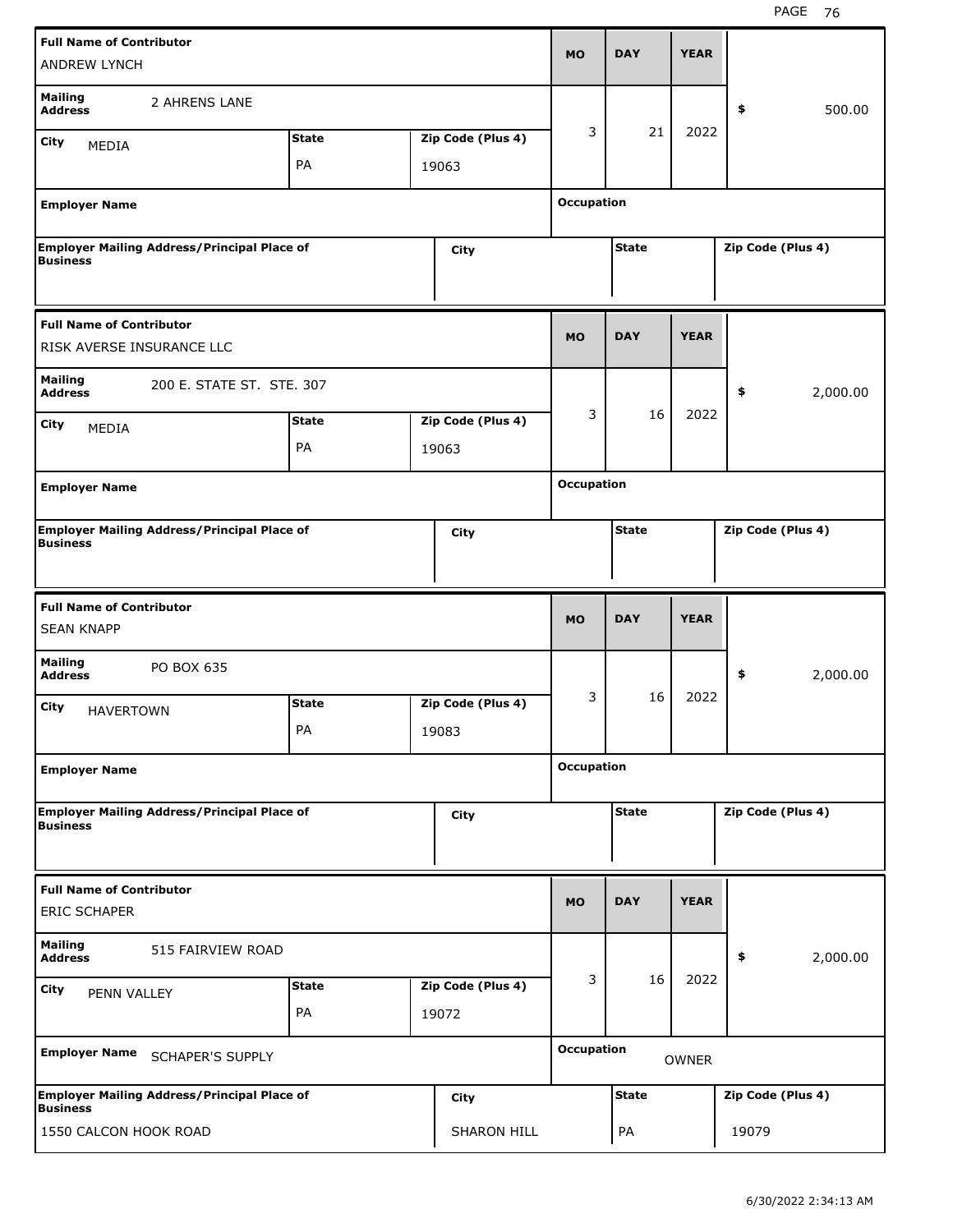| <b>Full Name of Contributor</b><br>NICHOLAS J. LANZETTA               |              |                    | <b>MO</b>         | <b>DAY</b>   | <b>YEAR</b> |                   |          |
|-----------------------------------------------------------------------|--------------|--------------------|-------------------|--------------|-------------|-------------------|----------|
| <b>Mailing</b><br>2711 GRAND AVENUE<br><b>Address</b>                 |              |                    |                   |              |             | \$                | 2,000.00 |
| City<br><b>HOLMES</b>                                                 | <b>State</b> | Zip Code (Plus 4)  | 3                 | 16           | 2022        |                   |          |
|                                                                       | PA           | 19043              |                   |              |             |                   |          |
| Employer Name UPPER DARBY TOWNSHIP                                    |              |                    | <b>Occupation</b> |              |             | POLICE OFFICER    |          |
| <b>Employer Mailing Address/Principal Place of</b><br><b>Business</b> |              | City               |                   | <b>State</b> |             | Zip Code (Plus 4) |          |
| 7236 W. CHESTER PIKE                                                  |              | <b>UPPER DARBY</b> |                   | PA           |             | 19082             |          |
| <b>Full Name of Contributor</b><br>JOHN J. VERBANAC                   |              |                    | <b>MO</b>         | <b>DAY</b>   | <b>YEAR</b> |                   |          |
| <b>Mailing</b><br>PO BOX 4084<br><b>Address</b>                       |              |                    |                   |              |             | \$                | 5,000.00 |
| City<br>HIDDEN VALLEY                                                 | <b>State</b> | Zip Code (Plus 4)  | 3                 | 14           | 2022        |                   |          |
|                                                                       | PA           | 15502              |                   |              |             |                   |          |
|                                                                       |              |                    | <b>Occupation</b> |              |             |                   |          |
| Employer Name SUMMA DEVELOPMENT                                       |              |                    |                   |              | CEO         |                   |          |
| <b>Employer Mailing Address/Principal Place of</b><br><b>Business</b> |              | City               |                   | <b>State</b> |             | Zip Code (Plus 4) |          |
| 210 6TH AVE.35TH FLOOR                                                |              | PITTSBURGH         |                   | PA           |             | 15222             |          |
| <b>Full Name of Contributor</b><br>JACQUELINE D. MUCH                 |              |                    | <b>MO</b>         | <b>DAY</b>   | <b>YEAR</b> |                   |          |
| <b>Mailing</b><br>909 ROUNDELAY LANE<br><b>Address</b>                |              |                    |                   |              |             | \$                | 2,000.00 |
| City<br><b>WEST CHESTER</b>                                           | <b>State</b> | Zip Code (Plus 4)  | 3                 | 16           | 2022        |                   |          |
|                                                                       | PA           | 19382              |                   |              |             |                   |          |
| <b>Employer Name</b>                                                  |              |                    | <b>Occupation</b> |              |             |                   |          |
| <b>Employer Mailing Address/Principal Place of</b><br><b>Business</b> |              | City               |                   | <b>State</b> |             | Zip Code (Plus 4) |          |
|                                                                       |              |                    |                   |              |             |                   |          |
| <b>Full Name of Contributor</b><br>MICHAEL K. MCINTYRE                |              |                    | <b>MO</b>         | <b>DAY</b>   | <b>YEAR</b> |                   |          |
| <b>Mailing</b><br>635 WYNDOM TERRACE<br><b>Address</b>                |              |                    |                   |              |             | \$                | 2,000.00 |
| City<br><b>HOLMES</b>                                                 | <b>State</b> | Zip Code (Plus 4)  | 3                 | 16           | 2022        |                   |          |
|                                                                       | PA           | 19043              |                   |              |             |                   |          |
|                                                                       |              |                    |                   |              |             |                   |          |
| <b>Employer Name</b>                                                  |              |                    | <b>Occupation</b> |              |             |                   |          |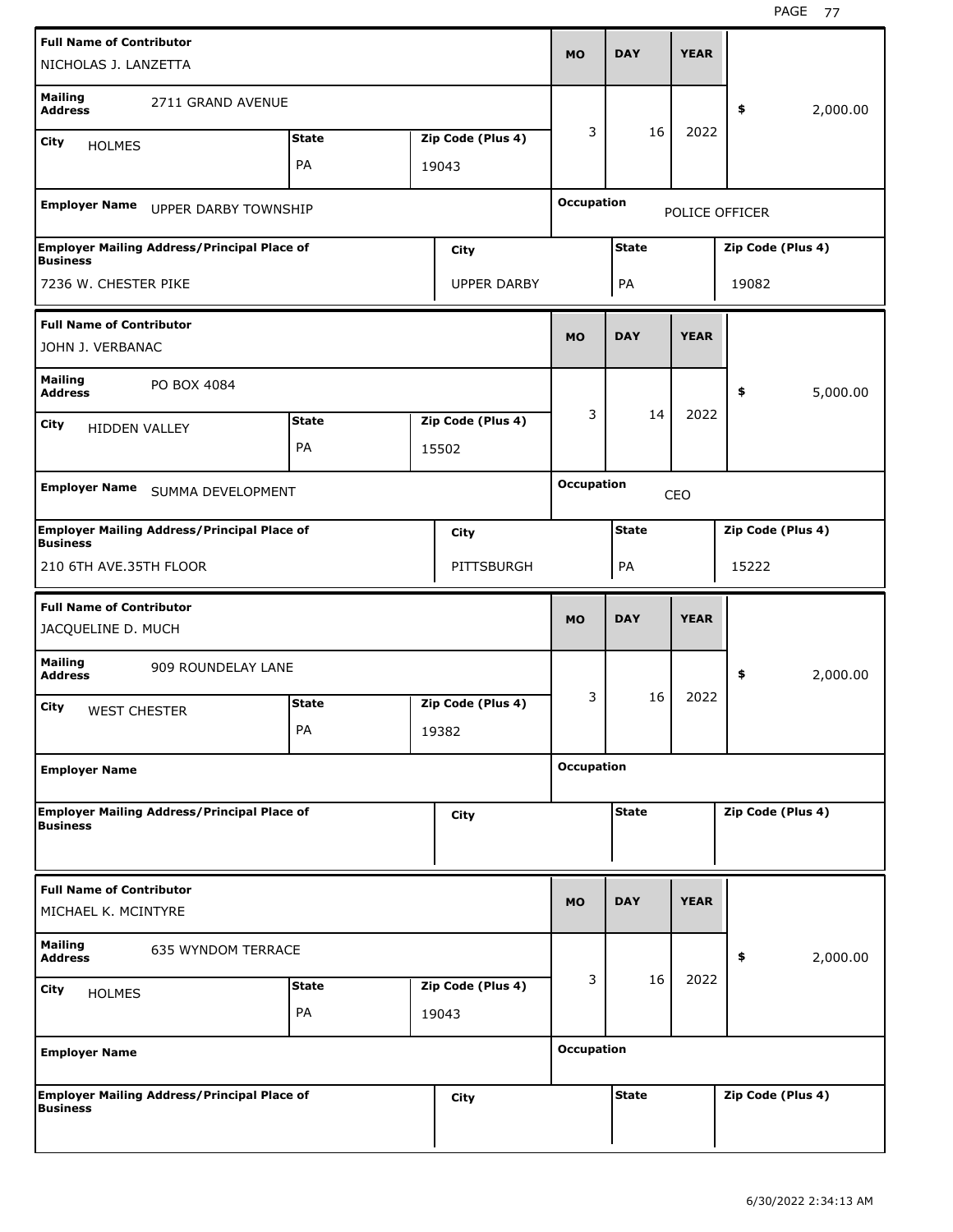| <b>Full Name of Contributor</b>                        |                                                    |              |                   | <b>MO</b>         | <b>DAY</b>   | <b>YEAR</b> |                   |
|--------------------------------------------------------|----------------------------------------------------|--------------|-------------------|-------------------|--------------|-------------|-------------------|
| DANIEL LANNI                                           |                                                    |              |                   |                   |              |             |                   |
| <b>Mailing</b><br><b>Address</b>                       | 110 WILTON WOODS LANE                              |              |                   |                   |              |             | \$<br>2,000.00    |
| City                                                   |                                                    | <b>State</b> | Zip Code (Plus 4) | 3                 | 16           | 2022        |                   |
| MEDIA                                                  |                                                    | PA           | 19063             |                   |              |             |                   |
|                                                        |                                                    |              |                   |                   |              |             |                   |
| <b>Employer Name</b>                                   |                                                    |              |                   | <b>Occupation</b> |              |             |                   |
|                                                        | <b>Employer Mailing Address/Principal Place of</b> |              | City              |                   | <b>State</b> |             | Zip Code (Plus 4) |
| <b>Business</b>                                        |                                                    |              |                   |                   |              |             |                   |
|                                                        |                                                    |              |                   |                   |              |             |                   |
| <b>Full Name of Contributor</b>                        |                                                    |              |                   |                   |              |             |                   |
| <b>DOUGLAS CARNEY</b>                                  |                                                    |              |                   | <b>MO</b>         | <b>DAY</b>   | <b>YEAR</b> |                   |
|                                                        |                                                    |              |                   |                   |              |             |                   |
| <b>Mailing</b><br><b>Address</b>                       | 20 CHILD STREET, #1909                             |              |                   |                   |              |             | \$<br>1,000.00    |
| City<br>CAMBRIDGE                                      |                                                    | <b>State</b> | Zip Code (Plus 4) | 3                 | $\mathbf{1}$ | 2022        |                   |
|                                                        |                                                    | MA           | 02141             |                   |              |             |                   |
|                                                        |                                                    |              |                   |                   |              |             |                   |
| <b>Employer Name</b>                                   |                                                    |              |                   | <b>Occupation</b> |              |             |                   |
|                                                        | <b>Employer Mailing Address/Principal Place of</b> |              | City              |                   | <b>State</b> |             | Zip Code (Plus 4) |
| <b>Business</b>                                        |                                                    |              |                   |                   |              |             |                   |
|                                                        |                                                    |              |                   |                   |              |             |                   |
|                                                        |                                                    |              |                   |                   |              |             |                   |
|                                                        |                                                    |              |                   |                   |              |             |                   |
| <b>Full Name of Contributor</b><br><b>KEVIN LOFTUS</b> |                                                    |              |                   | <b>MO</b>         | <b>DAY</b>   | <b>YEAR</b> |                   |
| <b>Mailing</b><br><b>Address</b>                       | 408 TOLL HOUSE LANE                                |              |                   |                   |              |             | \$<br>2,000.00    |
|                                                        |                                                    |              |                   | 3                 | 1            | 2022        |                   |
| City<br><b>MOORESTOWN</b>                              |                                                    | <b>State</b> | Zip Code (Plus 4) |                   |              |             |                   |
|                                                        |                                                    | NJ           | 08057             |                   |              |             |                   |
| <b>Employer Name</b>                                   |                                                    |              |                   | <b>Occupation</b> |              |             |                   |
|                                                        |                                                    |              |                   |                   |              |             |                   |
| <b>Business</b>                                        | <b>Employer Mailing Address/Principal Place of</b> |              | <b>City</b>       |                   | <b>State</b> |             | Zip Code (Plus 4) |
|                                                        |                                                    |              |                   |                   |              |             |                   |
|                                                        |                                                    |              |                   |                   |              |             |                   |
| <b>Full Name of Contributor</b>                        |                                                    |              |                   | <b>MO</b>         | <b>DAY</b>   | <b>YEAR</b> |                   |
| <b>JEFFREY ROTWITT</b>                                 |                                                    |              |                   |                   |              |             |                   |
| <b>Mailing</b><br><b>Address</b>                       | 250 N. COMMERCE DRIVE                              |              |                   |                   |              |             | 2,500.00<br>\$    |
| City                                                   |                                                    | <b>State</b> | Zip Code (Plus 4) | 3                 | $\mathbf{1}$ | 2022        |                   |
| <b>ASTON</b>                                           |                                                    | PA           | 19014             |                   |              |             |                   |
|                                                        |                                                    |              |                   |                   |              |             |                   |
|                                                        |                                                    |              |                   | <b>Occupation</b> |              |             |                   |
|                                                        | Employer Name SUNCENTER STUDIOS                    |              |                   |                   |              | PRESIDENT   |                   |
| <b>Business</b>                                        | <b>Employer Mailing Address/Principal Place of</b> |              | <b>City</b>       |                   | <b>State</b> |             | Zip Code (Plus 4) |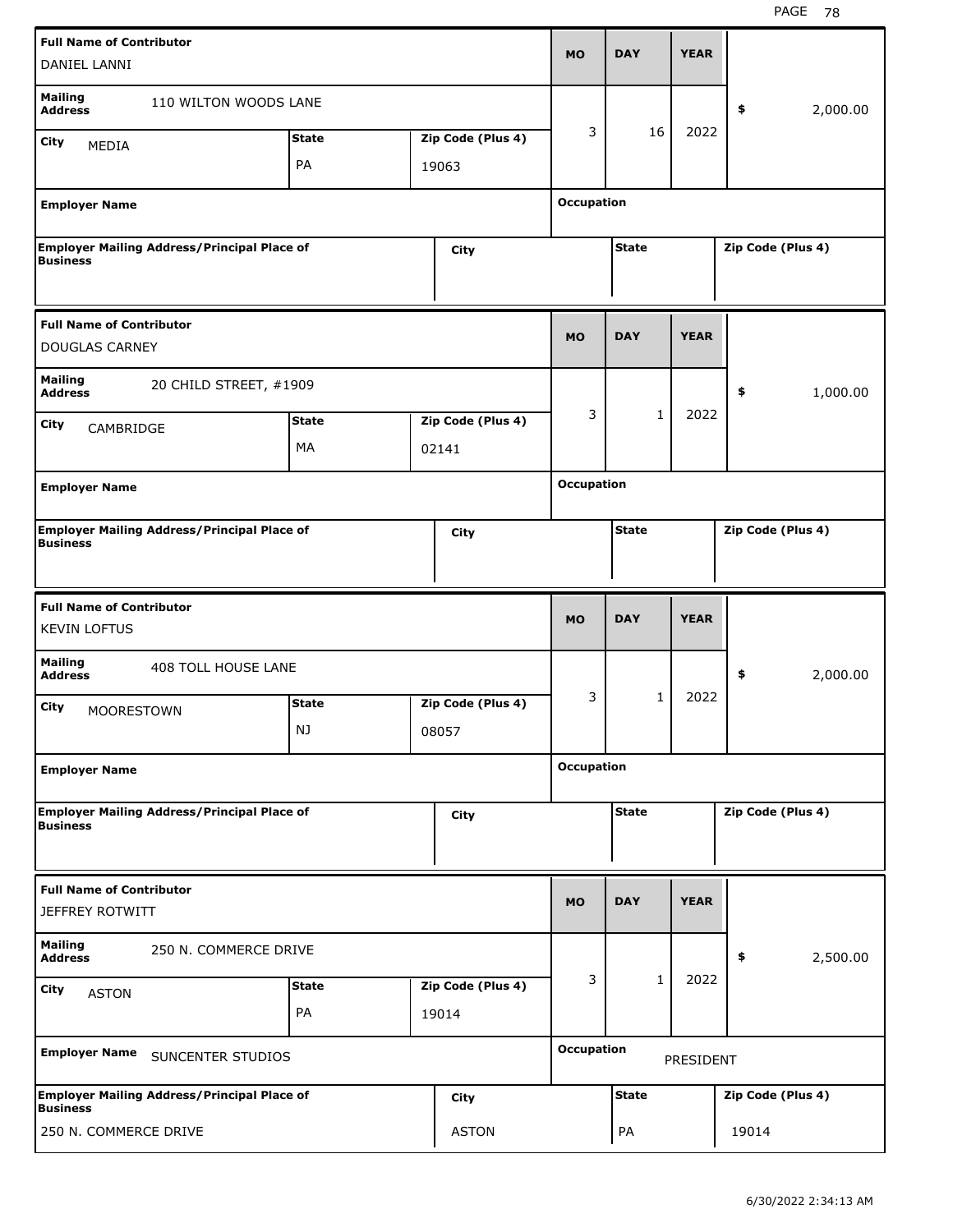| <b>Full Name of Contributor</b><br>RICHARD D. WOOD, III                           |                    |                            | <b>MO</b>         | <b>DAY</b>   | <b>YEAR</b> |                           |          |
|-----------------------------------------------------------------------------------|--------------------|----------------------------|-------------------|--------------|-------------|---------------------------|----------|
| <b>Mailing</b><br>504 STATION ROAD<br><b>Address</b><br>City<br><b>WAWA</b>       | <b>State</b>       | Zip Code (Plus 4)          | 3                 | 1            | 2022        | \$                        | 2,500.00 |
|                                                                                   | PA                 | 19063                      |                   |              |             |                           |          |
| Employer Name WAWA, INC.                                                          |                    |                            | <b>Occupation</b> |              |             | DIRECTOR GOV'T. RELATIONS |          |
| <b>Employer Mailing Address/Principal Place of</b><br><b>Business</b>             |                    | <b>City</b>                |                   | <b>State</b> |             | Zip Code (Plus 4)         |          |
| 260 W. BALTIMORE PIKE                                                             |                    | WAWA                       |                   | PA           |             | 19063                     |          |
| <b>Full Name of Contributor</b><br>TODD A. MIKEC                                  |                    |                            | <b>MO</b>         | <b>DAY</b>   | <b>YEAR</b> |                           |          |
| <b>Mailing</b><br>201 FIFE FARM LANE<br><b>Address</b><br>City<br><b>MCMURRAY</b> | <b>State</b>       | Zip Code (Plus 4)          | 3                 | 21           | 2022        | \$                        | 1,000.00 |
| <b>Employer Name</b>                                                              | PA                 | 15317                      | <b>Occupation</b> |              |             |                           |          |
|                                                                                   |                    |                            |                   |              |             |                           |          |
| <b>Employer Mailing Address/Principal Place of</b><br><b>Business</b>             |                    | City                       |                   | <b>State</b> |             | Zip Code (Plus 4)         |          |
|                                                                                   |                    |                            |                   |              |             |                           |          |
| <b>Full Name of Contributor</b><br>DELCO GROUP CHARITIES FUND                     |                    |                            | <b>MO</b>         | <b>DAY</b>   | <b>YEAR</b> |                           |          |
| <b>Mailing</b><br><b>Address</b>                                                  |                    |                            |                   |              |             | \$                        | 1,000.00 |
| City                                                                              | <b>State</b>       | Zip Code (Plus 4)          | 3                 | 24           | 2022        |                           |          |
| <b>Employer Name</b>                                                              |                    |                            | <b>Occupation</b> |              |             |                           |          |
| <b>Employer Mailing Address/Principal Place of</b><br><b>Business</b>             |                    | <b>City</b>                |                   | <b>State</b> |             | Zip Code (Plus 4)         |          |
| <b>Full Name of Contributor</b><br>JAMES H. RAITH                                 |                    |                            | <b>MO</b>         | <b>DAY</b>   | <b>YEAR</b> |                           |          |
| <b>Mailing</b><br>21 ABBERLY ROAD<br><b>Address</b>                               |                    |                            |                   |              |             | \$                        | 1,000.00 |
| City<br><b>THORNTON</b>                                                           | <b>State</b><br>PA | Zip Code (Plus 4)<br>19373 | 3                 | 24           | 2022        |                           |          |
| <b>Employer Name</b>                                                              |                    |                            | <b>Occupation</b> |              |             |                           |          |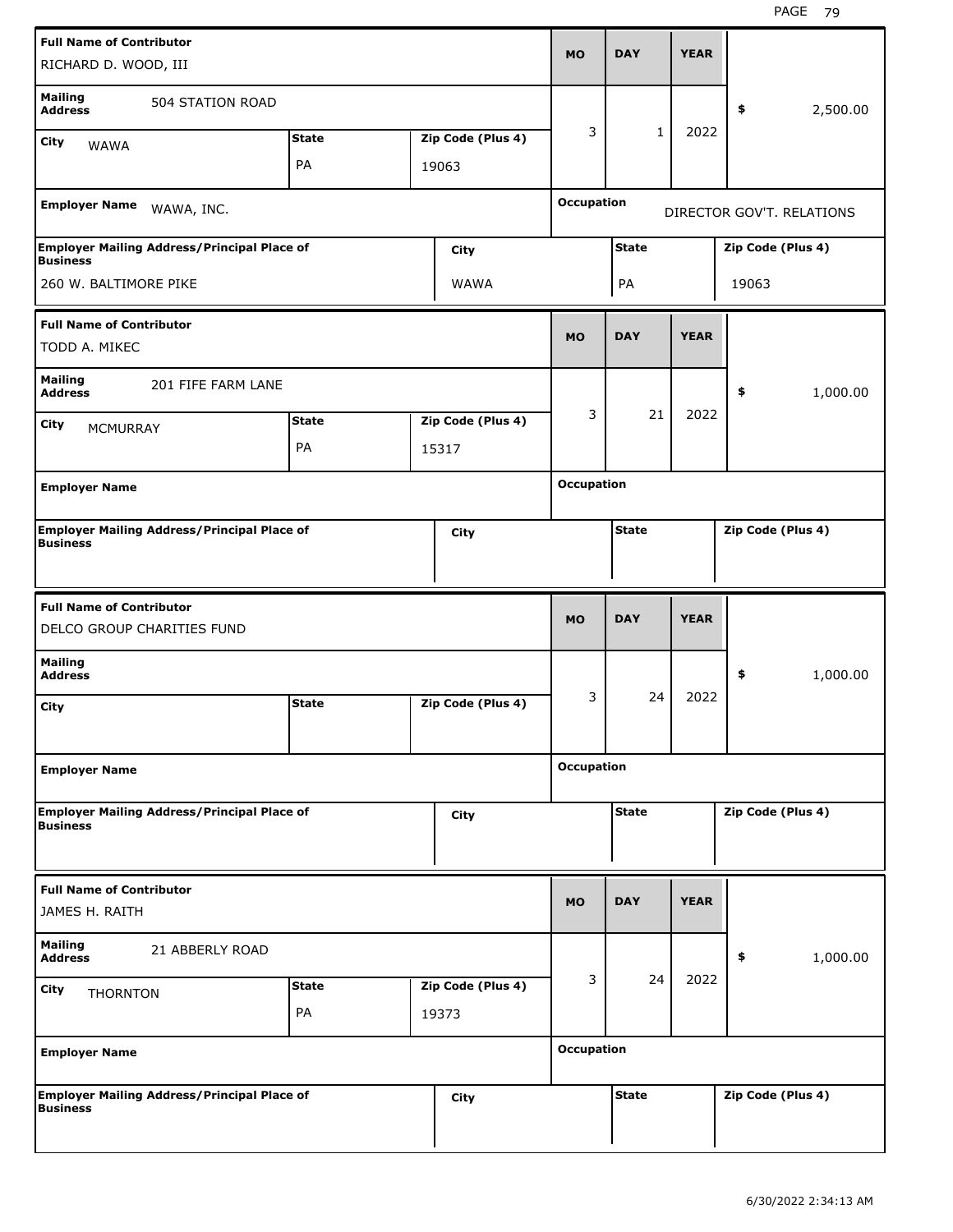| <b>Full Name of Contributor</b><br>PETER GETZ |                                                    |              |                   | <b>MO</b>         | <b>DAY</b>   | <b>YEAR</b>  |                   |          |
|-----------------------------------------------|----------------------------------------------------|--------------|-------------------|-------------------|--------------|--------------|-------------------|----------|
| <b>Mailing</b>                                |                                                    |              |                   |                   |              |              |                   |          |
| <b>Address</b>                                | <b>6 LONE BEECH LANE</b>                           |              |                   |                   |              |              | \$                | 1,000.00 |
| City<br><b>GLEN MILLS</b>                     |                                                    | <b>State</b> | Zip Code (Plus 4) | 3                 | 24           | 2022         |                   |          |
|                                               |                                                    | PA           | 19342             |                   |              |              |                   |          |
| <b>Employer Name</b>                          | CONCORDVILLE AUTO CENTER                           |              |                   | <b>Occupation</b> |              | <b>OWNER</b> |                   |          |
| <b>Business</b>                               | <b>Employer Mailing Address/Principal Place of</b> |              | City              |                   | <b>State</b> |              | Zip Code (Plus 4) |          |
| <b>6 LONE BEECH LANE</b>                      |                                                    |              | <b>GLEN MILLS</b> |                   | PA           |              | 19342             |          |
| <b>Full Name of Contributor</b>               |                                                    |              |                   |                   |              |              |                   |          |
| <b>WILLIAM PHELPS</b>                         |                                                    |              |                   | <b>MO</b>         | <b>DAY</b>   | <b>YEAR</b>  |                   |          |
| <b>Mailing</b><br><b>Address</b>              | 825 13TH AVENUE                                    |              |                   |                   |              |              | \$                | 1,200.00 |
|                                               |                                                    | <b>State</b> | Zip Code (Plus 4) | 3                 | 24           | 2022         |                   |          |
| City<br>PROSPECT PARK                         |                                                    | PA           | 19076             |                   |              |              |                   |          |
|                                               |                                                    |              |                   |                   |              |              |                   |          |
| <b>Employer Name</b>                          |                                                    |              |                   | <b>Occupation</b> |              |              |                   |          |
| <b>Business</b>                               | <b>Employer Mailing Address/Principal Place of</b> |              | City              |                   | <b>State</b> |              | Zip Code (Plus 4) |          |
|                                               |                                                    |              |                   |                   |              |              |                   |          |
|                                               |                                                    |              |                   |                   |              |              |                   |          |
| <b>Full Name of Contributor</b>               |                                                    |              |                   |                   |              |              |                   |          |
| <b>TERRENCE A. TOBIAS</b>                     |                                                    |              |                   | <b>MO</b>         | <b>DAY</b>   | <b>YEAR</b>  |                   |          |
| <b>Mailing</b><br><b>Address</b>              | 490 RIDGE ROAD                                     |              |                   |                   |              |              | \$                | 2,000.00 |
| City<br><b>CHADDS FORD</b>                    |                                                    | <b>State</b> | Zip Code (Plus 4) | 3                 | 24           | 2022         |                   |          |
|                                               |                                                    | PA           | 19317             |                   |              |              |                   |          |
| <b>Employer Name</b>                          | <b>RETIRED</b>                                     |              |                   | <b>Occupation</b> |              |              |                   |          |
|                                               | <b>Employer Mailing Address/Principal Place of</b> |              | City              |                   | <b>State</b> |              | Zip Code (Plus 4) |          |
| <b>Business</b>                               |                                                    |              |                   |                   |              |              |                   |          |
| <b>Full Name of Contributor</b>               |                                                    |              |                   | MO                | <b>DAY</b>   | <b>YEAR</b>  |                   |          |
| <b>CHRISTY ADAMS</b>                          |                                                    |              |                   |                   |              |              |                   |          |
| <b>Mailing</b><br><b>Address</b>              | 301 S. 17TH STREET APT. 3-P                        |              |                   |                   |              |              | \$                | 3,000.00 |
| <b>City</b><br>PHILADELPHIA                   |                                                    | <b>State</b> | Zip Code (Plus 4) | 3                 | 24           | 2022         |                   |          |
|                                               |                                                    | PA           | 19103             |                   |              |              |                   |          |
| <b>Employer Name</b>                          |                                                    |              |                   | <b>Occupation</b> |              |              |                   |          |
| <b>Business</b>                               | <b>Employer Mailing Address/Principal Place of</b> |              | <b>City</b>       |                   | <b>State</b> |              | Zip Code (Plus 4) |          |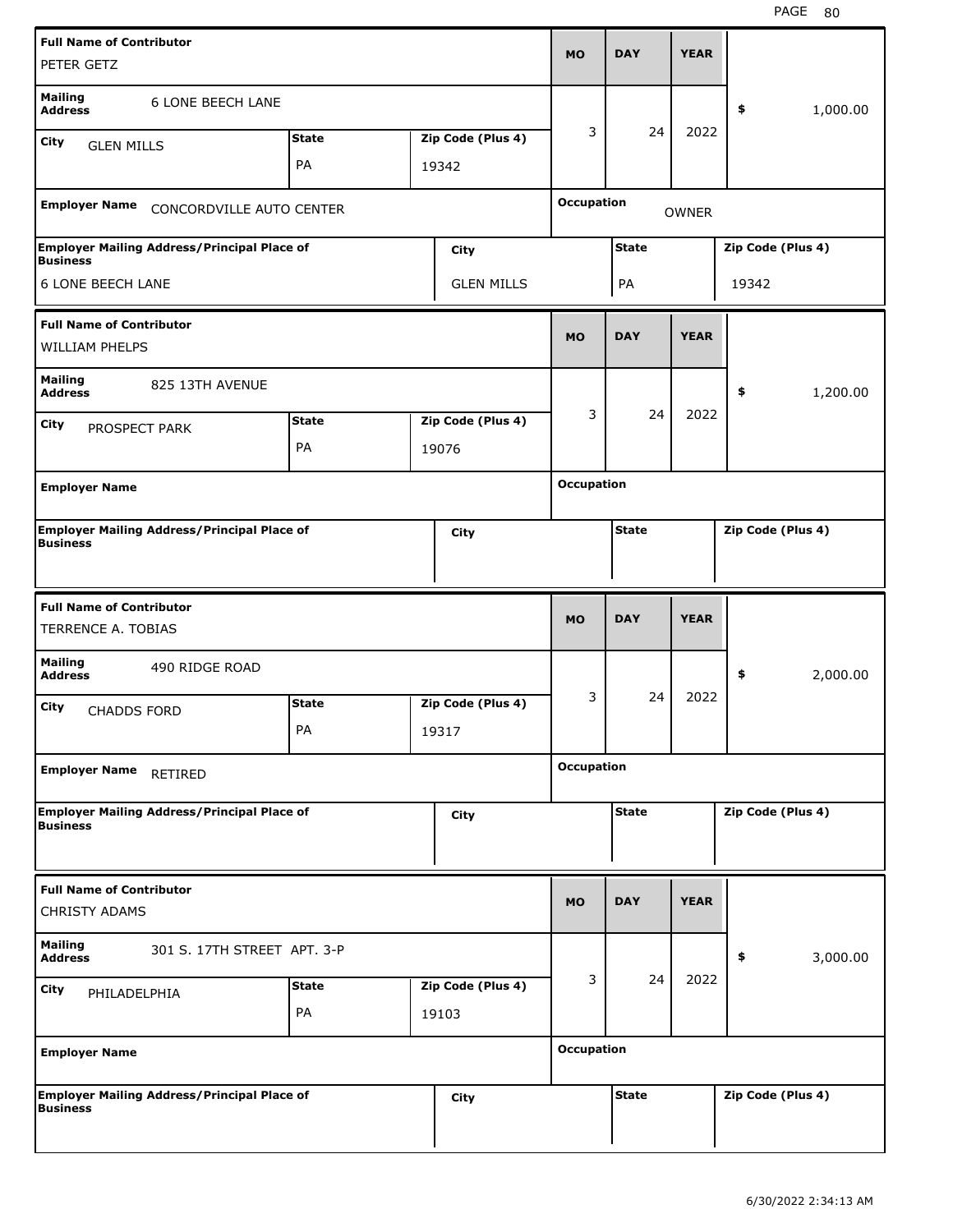| <b>Full Name of Contributor</b><br>LINDA M. FORD         |                                                    |              |                   | <b>MO</b>         | <b>DAY</b>   | <b>YEAR</b> |                      |          |
|----------------------------------------------------------|----------------------------------------------------|--------------|-------------------|-------------------|--------------|-------------|----------------------|----------|
| <b>Mailing</b><br><b>Address</b>                         | 829 TERWOOD ROAD                                   |              |                   |                   |              |             | \$                   | 5,000.00 |
| <b>City</b><br><b>DREXEL HILL</b>                        |                                                    | <b>State</b> | Zip Code (Plus 4) | 3                 | 24           | 2022        |                      |          |
|                                                          |                                                    | PA           | 19026             |                   |              |             |                      |          |
| <b>Employer Name</b>                                     |                                                    |              |                   | <b>Occupation</b> |              |             |                      |          |
| <b>Business</b>                                          | <b>Employer Mailing Address/Principal Place of</b> |              | City              |                   | <b>State</b> |             | Zip Code (Plus 4)    |          |
| <b>Full Name of Contributor</b><br>PHIL WHITE            |                                                    |              |                   | <b>MO</b>         | <b>DAY</b>   | <b>YEAR</b> |                      |          |
| <b>Mailing</b><br><b>Address</b>                         | 1003 BAYBERRY LANE                                 |              |                   |                   |              |             | \$                   | 500.00   |
| <b>City</b><br><b>COLLEGEVILLE</b>                       |                                                    | <b>State</b> | Zip Code (Plus 4) | 3                 | 17           | 2022        |                      |          |
|                                                          |                                                    | PA           | 19426             |                   |              |             |                      |          |
| <b>Employer Name</b>                                     | SIGNARAMA                                          |              |                   | <b>Occupation</b> |              | <b>SIGN</b> |                      |          |
| <b>Business</b>                                          | <b>Employer Mailing Address/Principal Place of</b> |              | City              |                   | <b>State</b> |             | Zip Code (Plus 4)    |          |
| 112 WEST RIDGE PIKE                                      |                                                    |              | <b>ROYERSFORD</b> |                   | PA           |             | 19468                |          |
|                                                          |                                                    |              |                   |                   |              |             |                      |          |
| <b>Full Name of Contributor</b><br><b>FRANK POPOWSKI</b> |                                                    |              |                   | <b>MO</b>         | <b>DAY</b>   | <b>YEAR</b> |                      |          |
| <b>Mailing</b><br><b>Address</b>                         | 4401 WILDWOOD SAMPLE                               |              |                   |                   |              |             | \$                   | 100.00   |
| City<br><b>ALLISON PARK</b>                              |                                                    | <b>State</b> | Zip Code (Plus 4) | 1                 | 15           | 2022        |                      |          |
|                                                          |                                                    | PA           | 15101             |                   |              |             |                      |          |
| <b>Employer Name</b>                                     | <b>SELF</b>                                        |              |                   | <b>Occupation</b> |              | CHILDCARE   |                      |          |
| <b>Business</b>                                          | <b>Employer Mailing Address/Principal Place of</b> |              | <b>City</b>       |                   | <b>State</b> |             | Zip Code (Plus 4)    |          |
| 332 FIFTH AVENUE                                         |                                                    |              | PITTSBURGH        |                   | PA           |             | 15222                |          |
| <b>Full Name of Contributor</b><br>LINDA ROONEY          |                                                    |              |                   | <b>MO</b>         | <b>DAY</b>   | <b>YEAR</b> |                      |          |
| <b>Mailing</b><br><b>Address</b>                         | 422 NORTH JACKSON STREET                           |              |                   |                   |              |             | \$                   | 255.00   |
| <b>City</b>                                              |                                                    | <b>State</b> | Zip Code (Plus 4) | 2                 | 22           | 2022        |                      |          |
| <b>MEDIA</b>                                             |                                                    | PA           | 19063             |                   |              |             |                      |          |
| <b>Employer Name</b>                                     | DANDELIONS DIGITAL                                 |              |                   | <b>Occupation</b> |              |             | <b>MARKETING CEO</b> |          |
| <b>Business</b>                                          | <b>Employer Mailing Address/Principal Place of</b> |              | <b>City</b>       |                   | <b>State</b> |             | Zip Code (Plus 4)    |          |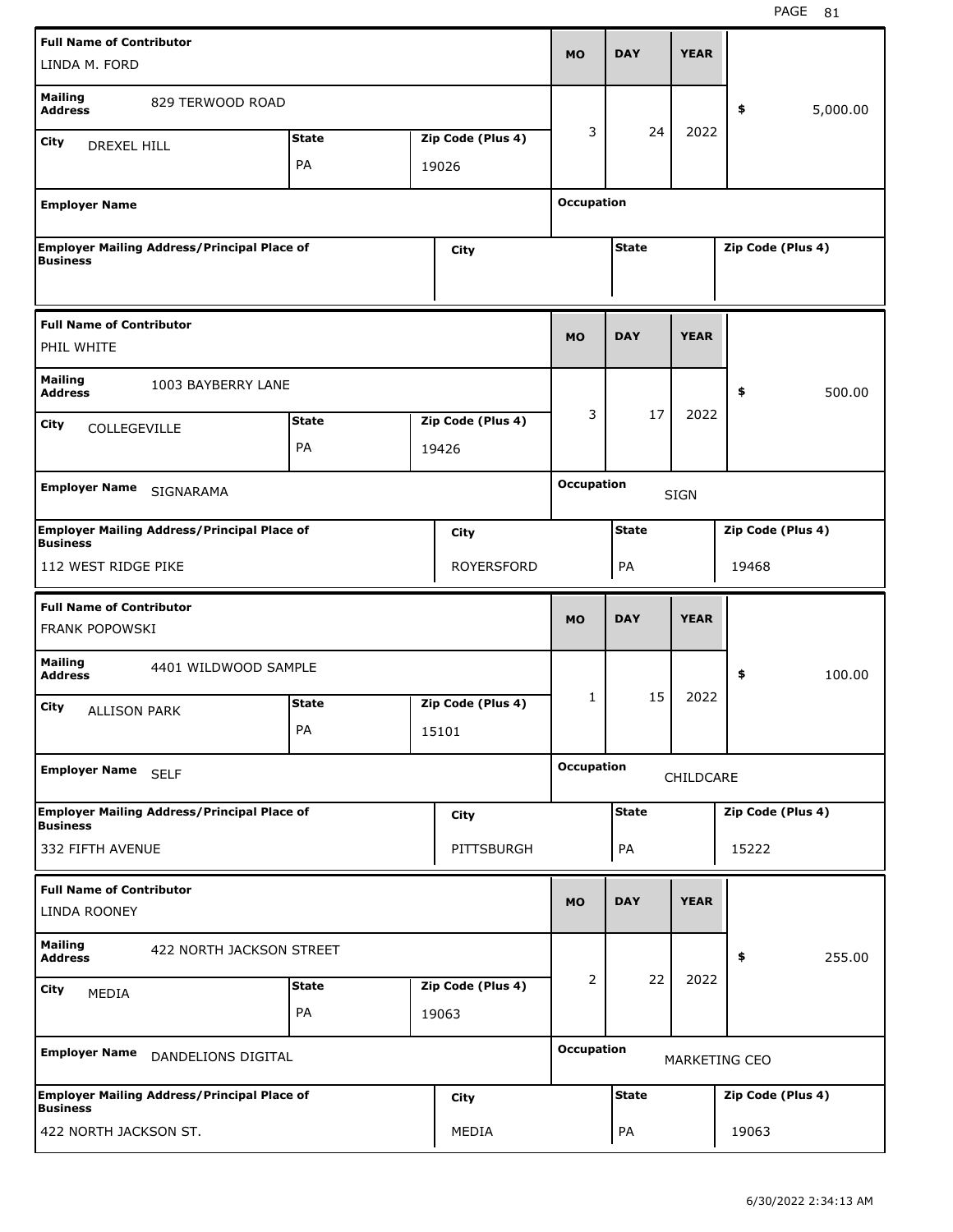| <b>Full Name of Contributor</b><br>RICHARD SCHOTT        |                                                    |                    |                            | <b>MO</b>         | <b>DAY</b>   | <b>YEAR</b>     |                   |          |
|----------------------------------------------------------|----------------------------------------------------|--------------------|----------------------------|-------------------|--------------|-----------------|-------------------|----------|
| <b>Mailing</b><br><b>Address</b>                         | 1048 W. BALTIMORE PIKE                             |                    |                            |                   |              |                 | \$                | 105.00   |
| City<br><b>MEDIA</b>                                     |                                                    | <b>State</b>       | Zip Code (Plus 4)          | 3                 | 26           | 2022            |                   |          |
|                                                          |                                                    | PA                 | 19063                      |                   |              |                 |                   |          |
| <b>Employer Name</b>                                     | <b>RETIRED</b>                                     |                    |                            | <b>Occupation</b> |              |                 |                   |          |
| <b>Business</b>                                          | <b>Employer Mailing Address/Principal Place of</b> |                    | City                       |                   | <b>State</b> |                 | Zip Code (Plus 4) |          |
| <b>Full Name of Contributor</b><br>IAN MACKNIGHT         |                                                    |                    |                            | <b>MO</b>         | <b>DAY</b>   | <b>YEAR</b>     |                   |          |
| <b>Mailing</b><br><b>Address</b>                         | 7 YELLOWWOOD CLUSTER                               |                    |                            |                   |              |                 | \$                | 250.00   |
| City<br><b>DOYLESTOWN</b>                                |                                                    | <b>State</b>       | Zip Code (Plus 4)          | 2                 | 13           | 2022            |                   |          |
|                                                          |                                                    | PA                 | 18901                      |                   |              |                 |                   |          |
| <b>Employer Name</b>                                     | RETIRED                                            |                    |                            | <b>Occupation</b> |              |                 |                   |          |
| <b>Business</b>                                          | <b>Employer Mailing Address/Principal Place of</b> |                    | City                       |                   | <b>State</b> |                 | Zip Code (Plus 4) |          |
|                                                          |                                                    |                    |                            |                   |              |                 |                   |          |
| <b>Full Name of Contributor</b><br><b>TIMOTHY FENNER</b> |                                                    |                    |                            | <b>MO</b>         | <b>DAY</b>   | <b>YEAR</b>     |                   |          |
| <b>Mailing</b><br><b>Address</b>                         | 2615 ALEXANDER CALDER COURT                        |                    |                            |                   |              |                 | \$                | 1,000.00 |
| City<br><b>MIDDLETOWN</b>                                |                                                    | <b>State</b><br>DE | Zip Code (Plus 4)<br>19709 | 3                 | 17           | 2022            |                   |          |
| <b>Employer Name</b>                                     | <b>HORIZON SERVICES</b>                            |                    |                            | <b>Occupation</b> |              | <b>FINANCE</b>  |                   |          |
| <b>Business</b>                                          | <b>Employer Mailing Address/Principal Place of</b> |                    | <b>City</b>                |                   | <b>State</b> |                 | Zip Code (Plus 4) |          |
| 307 RUTHAR DRIVE                                         |                                                    |                    | NEWARK                     |                   | DE           |                 | 19711             |          |
| <b>Full Name of Contributor</b><br>ROBERT HAGAN          |                                                    |                    |                            | <b>MO</b>         | <b>DAY</b>   | <b>YEAR</b>     |                   |          |
| <b>Mailing</b><br><b>Address</b>                         | 151 MORTON ROAD                                    |                    |                            |                   |              |                 | \$                | 1,000.00 |
| City<br>SPRINGFIELD                                      |                                                    | <b>State</b>       | Zip Code (Plus 4)          | 2                 | 23           | 2022            |                   |          |
|                                                          |                                                    | PA                 | 19064                      |                   |              |                 |                   |          |
| Employer Name TALENTWAVE                                 |                                                    |                    |                            | <b>Occupation</b> |              | <b>ENGINEER</b> |                   |          |
| <b>Business</b>                                          | <b>Employer Mailing Address/Principal Place of</b> |                    | <b>City</b>                |                   | <b>State</b> |                 | Zip Code (Plus 4) |          |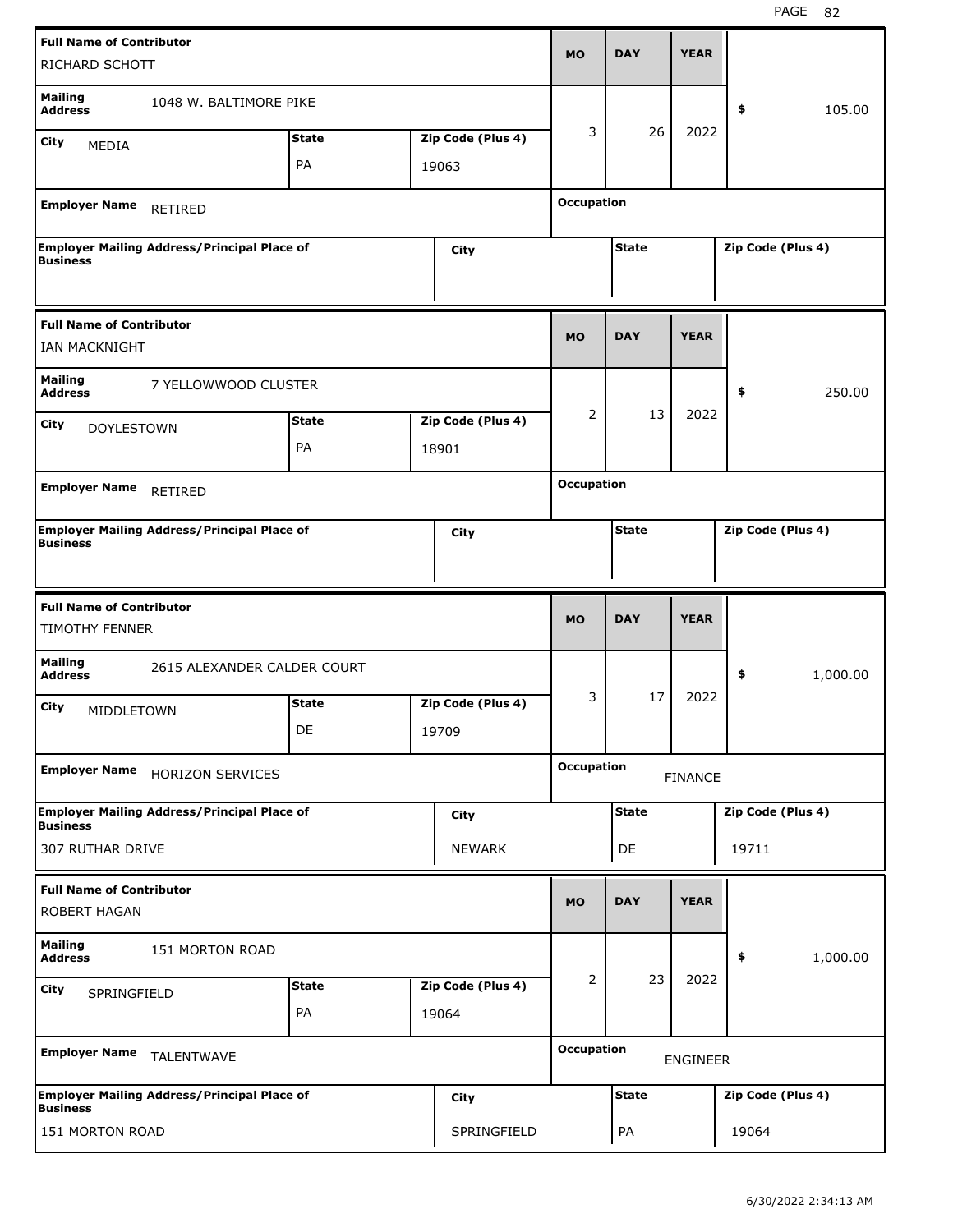| <b>Full Name of Contributor</b><br><b>FRANK HAGAN</b> |                                                    |                    |                            | <b>MO</b>         | <b>DAY</b>   | <b>YEAR</b> |                   |          |
|-------------------------------------------------------|----------------------------------------------------|--------------------|----------------------------|-------------------|--------------|-------------|-------------------|----------|
| <b>Mailing</b><br><b>Address</b>                      | 839 MITCHELL AVENUE                                |                    |                            |                   |              |             | \$                | 500.00   |
| <b>City</b><br><b>MORTON</b>                          |                                                    | <b>State</b>       | Zip Code (Plus 4)          | 3                 | 25           | 2022        |                   |          |
|                                                       |                                                    | PA                 | 19070                      |                   |              |             |                   |          |
| <b>Employer Name</b>                                  | RETIRED                                            |                    |                            | <b>Occupation</b> |              |             |                   |          |
| <b>Business</b>                                       | <b>Employer Mailing Address/Principal Place of</b> |                    | <b>City</b>                |                   | <b>State</b> |             | Zip Code (Plus 4) |          |
| <b>Full Name of Contributor</b><br><b>THOMAS HAYS</b> |                                                    |                    |                            | <b>MO</b>         | <b>DAY</b>   | <b>YEAR</b> |                   |          |
| <b>Mailing</b><br><b>Address</b><br>City<br>WYNNEWOOD | 401 WYNMERE ROAD                                   | <b>State</b><br>PA | Zip Code (Plus 4)<br>19096 | 3                 | 17           | 2022        | \$                | 1,500.00 |
| <b>Employer Name</b>                                  | TD HAYS LLC                                        |                    |                            | <b>Occupation</b> |              | CONSULTANT  |                   |          |
|                                                       | <b>Employer Mailing Address/Principal Place of</b> |                    | City                       |                   | <b>State</b> |             | Zip Code (Plus 4) |          |
| <b>Business</b><br>401 WYNMERE ROAD                   |                                                    |                    | WYNNEWOOD                  |                   | PA           |             | 19096             |          |
| <b>Full Name of Contributor</b>                       |                                                    |                    |                            |                   |              |             |                   |          |
|                                                       |                                                    |                    |                            | <b>MO</b>         | <b>DAY</b>   | <b>YEAR</b> |                   |          |
| DAVID F<br><b>Mailing</b><br><b>Address</b>           | 510 ALTMYER FIELDS LANE                            |                    |                            |                   |              |             | \$                | 23.00    |
| City<br><b>WEXFORD</b>                                |                                                    | <b>State</b><br>PA | Zip Code (Plus 4)<br>15090 | 1                 | 31           | 2022        |                   |          |
| <b>Employer Name</b>                                  | RETIRED                                            |                    |                            | <b>Occupation</b> |              |             |                   |          |
| <b>Business</b>                                       | <b>Employer Mailing Address/Principal Place of</b> |                    | <b>City</b>                |                   | <b>State</b> |             | Zip Code (Plus 4) |          |
| <b>Full Name of Contributor</b><br>DAVID F            |                                                    |                    |                            | <b>MO</b>         | <b>DAY</b>   | <b>YEAR</b> |                   |          |
| <b>Mailing</b><br><b>Address</b>                      | 510 ALTMYER FIELDS LANE                            |                    |                            |                   |              |             | \$                | 50.00    |
| City<br>WEXFORD                                       |                                                    | <b>State</b><br>PA | Zip Code (Plus 4)<br>15090 | 2                 | 28           | 2022        |                   |          |
| <b>Employer Name</b>                                  | RETIRED                                            |                    |                            | <b>Occupation</b> |              |             |                   |          |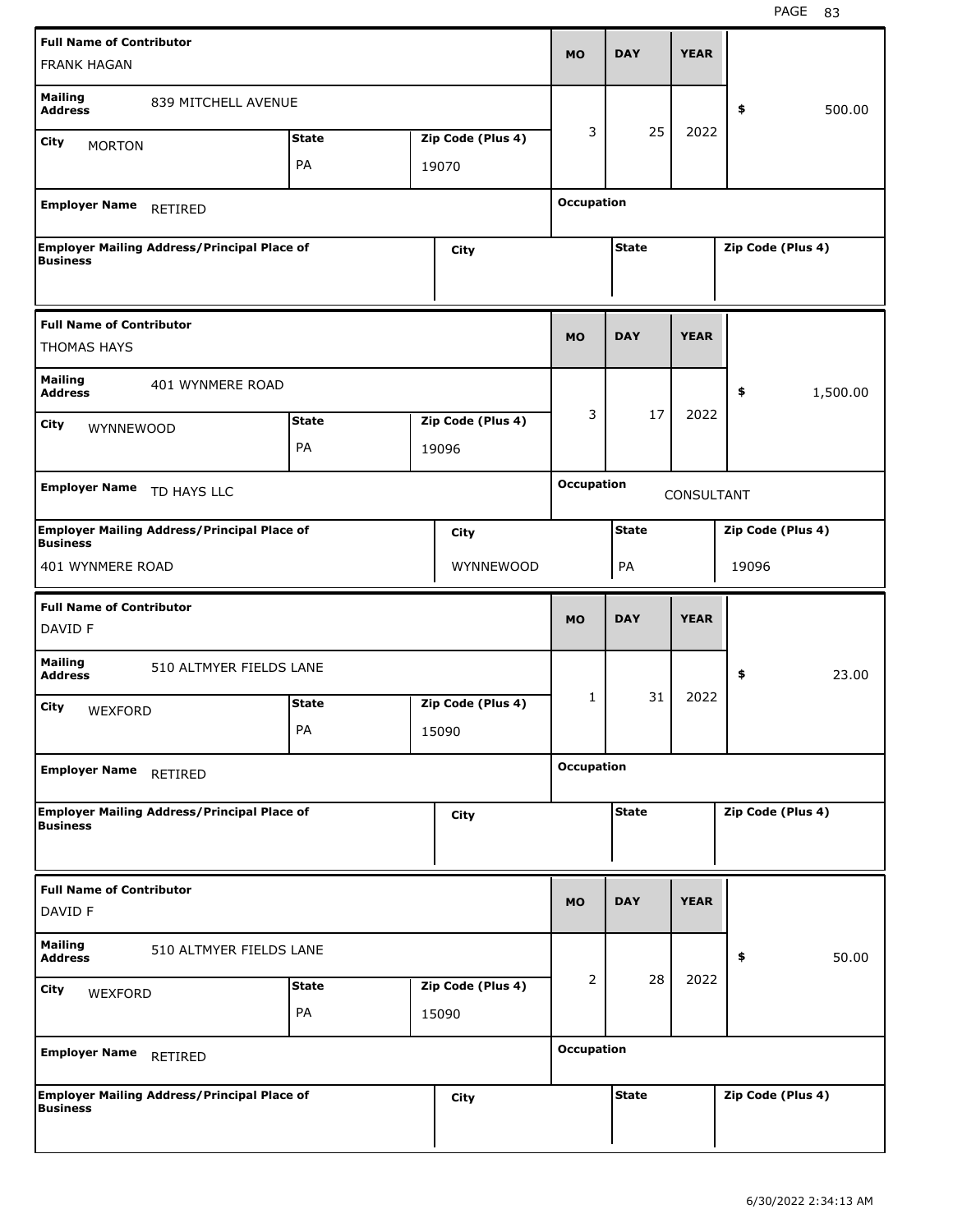| <b>Full Name of Contributor</b><br><b>BOB BOGARDUS</b> |                                                    |              |                   | <b>MO</b>         | <b>DAY</b>   | <b>YEAR</b>  |                   |        |
|--------------------------------------------------------|----------------------------------------------------|--------------|-------------------|-------------------|--------------|--------------|-------------------|--------|
|                                                        |                                                    |              |                   |                   |              |              |                   |        |
| <b>Mailing</b><br><b>Address</b>                       | 2800 GRAND AVENUE                                  |              |                   |                   |              |              | \$                | 55.00  |
| City<br><b>HOLMES</b>                                  |                                                    | <b>State</b> | Zip Code (Plus 4) | 2                 | 6            | 2022         |                   |        |
|                                                        |                                                    | PA           | 19043             |                   |              |              |                   |        |
| <b>Employer Name</b>                                   | JR METZGER                                         |              |                   | <b>Occupation</b> |              |              | STEAMFITTERS TECH |        |
| <b>Business</b>                                        | <b>Employer Mailing Address/Principal Place of</b> |              | City              |                   | <b>State</b> |              | Zip Code (Plus 4) |        |
| 4101 POST ROAD                                         |                                                    |              | TRAINER           |                   | PA           |              | 19061             |        |
| <b>Full Name of Contributor</b>                        |                                                    |              |                   |                   |              |              |                   |        |
| <b>RICHARD CHASE</b>                                   |                                                    |              |                   | <b>MO</b>         | <b>DAY</b>   | <b>YEAR</b>  |                   |        |
| <b>Mailing</b><br><b>Address</b>                       | 2370 YORK ROAD                                     |              |                   |                   |              |              | \$                | 500.00 |
| City<br><b>JAMISON</b>                                 |                                                    | <b>State</b> | Zip Code (Plus 4) | 2                 | 11           | 2022         |                   |        |
|                                                        |                                                    | PA           | 18929             |                   |              |              |                   |        |
| <b>Employer Name</b>                                   |                                                    |              |                   | <b>Occupation</b> |              |              |                   |        |
|                                                        | CHASE ASSOCIATES, INC.                             |              |                   |                   |              | <b>SALES</b> |                   |        |
| <b>Business</b>                                        | <b>Employer Mailing Address/Principal Place of</b> |              | City              |                   | <b>State</b> |              | Zip Code (Plus 4) |        |
| 2370 YORK ROAD                                         |                                                    |              | <b>JAMISON</b>    |                   | PA           |              | 18929             |        |
|                                                        |                                                    |              |                   |                   |              |              |                   |        |
| <b>Full Name of Contributor</b>                        |                                                    |              |                   |                   |              |              |                   |        |
| WILLIAM ADOLPH, JR.                                    |                                                    |              |                   | <b>MO</b>         | <b>DAY</b>   | <b>YEAR</b>  |                   |        |
| <b>Mailing</b><br><b>Address</b>                       | 255 E. SPRINGFIELD ROAD                            |              |                   |                   |              |              | \$                | 100.00 |
| City                                                   |                                                    | <b>State</b> | Zip Code (Plus 4) | 2                 | 15           | 2022         |                   |        |
| SPRINGFIELD                                            |                                                    | РA           | 19064             |                   |              |              |                   |        |
| <b>Employer Name</b>                                   | WILLIAM F. ADOLPH CO. INC.                         |              |                   | <b>Occupation</b> |              |              | PUBLIC ACCOUNTANT |        |
|                                                        | <b>Employer Mailing Address/Principal Place of</b> |              | <b>City</b>       |                   | <b>State</b> |              | Zip Code (Plus 4) |        |
| <b>Business</b><br>158 SAXER AVENUE                    |                                                    |              | SPRINGFIELD       |                   | PA           |              | 19064             |        |
| <b>Full Name of Contributor</b>                        |                                                    |              |                   |                   |              |              |                   |        |
| <b>JAMES ARNOLD</b>                                    |                                                    |              |                   | <b>MO</b>         | <b>DAY</b>   | <b>YEAR</b>  |                   |        |
| <b>Mailing</b><br><b>Address</b>                       | 419 GREEN HILL LANE                                |              |                   |                   |              |              | \$                | 105.00 |
| <b>City</b>                                            |                                                    | <b>State</b> | Zip Code (Plus 4) | $\overline{2}$    | 10           | 2022         |                   |        |
| <b>BERWYN</b>                                          |                                                    | PA           | 19312             |                   |              |              |                   |        |
| Employer Name SELF                                     |                                                    |              |                   | <b>Occupation</b> |              |              | FINANCIAL PLANNER |        |
| <b>Business</b>                                        | <b>Employer Mailing Address/Principal Place of</b> |              | City              |                   | <b>State</b> |              | Zip Code (Plus 4) |        |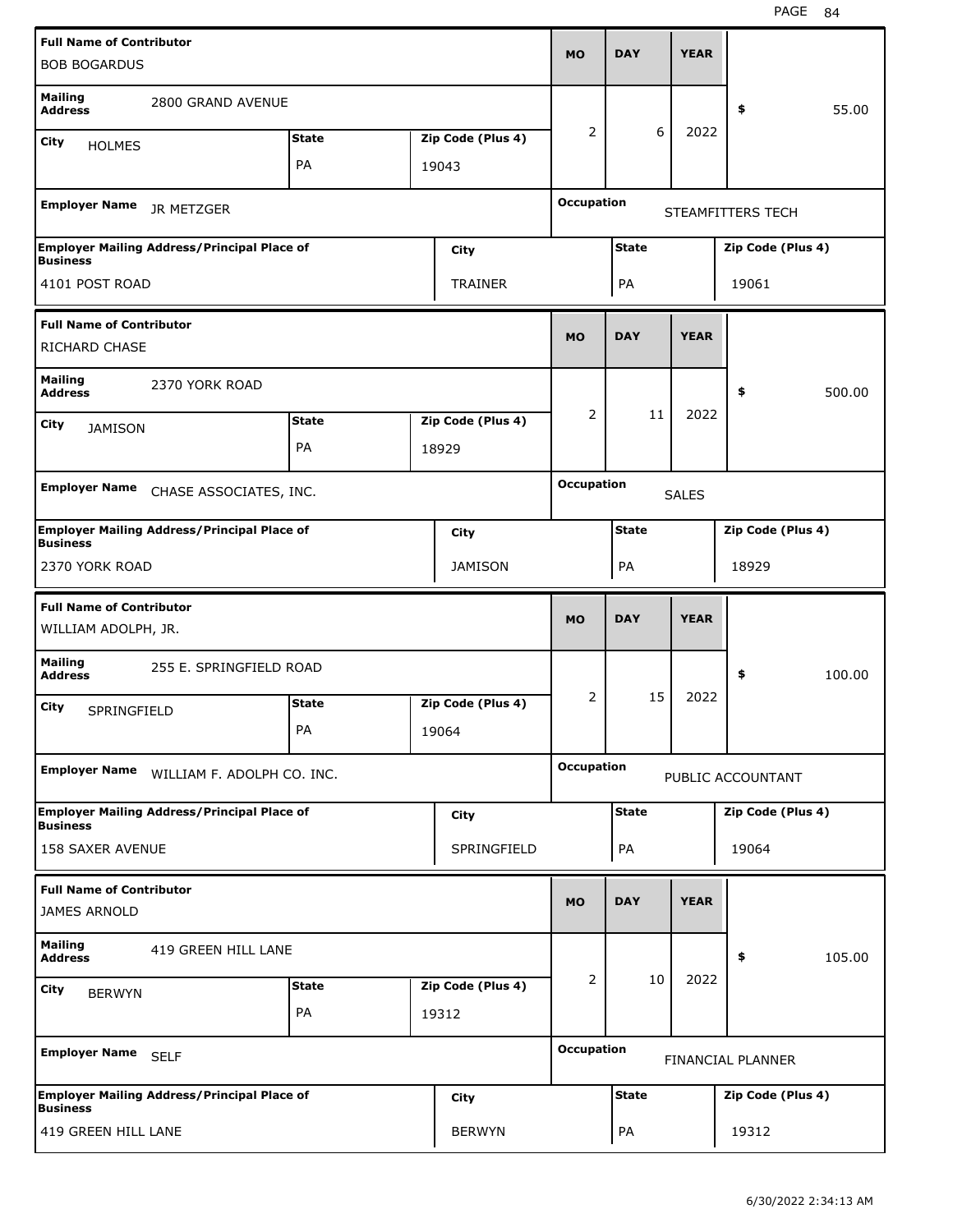| <b>Full Name of Contributor</b>                        |                                                    |              |                   | <b>MO</b>         | <b>DAY</b>   | <b>YEAR</b>      |                   |          |
|--------------------------------------------------------|----------------------------------------------------|--------------|-------------------|-------------------|--------------|------------------|-------------------|----------|
| <b>JAMES ARNOLD</b>                                    |                                                    |              |                   |                   |              |                  |                   |          |
| <b>Mailing</b><br><b>Address</b>                       | 419 GREEN HILL LANE                                |              |                   |                   |              |                  | \$                | 105.00   |
| City<br><b>BERWYN</b>                                  |                                                    | <b>State</b> | Zip Code (Plus 4) | 3                 | 27           | 2022             |                   |          |
|                                                        |                                                    | PA           | 19312             |                   |              |                  |                   |          |
| Employer Name SELF                                     |                                                    |              |                   | <b>Occupation</b> |              |                  | FINANCIAL PLANNER |          |
| Business                                               | <b>Employer Mailing Address/Principal Place of</b> |              | City              |                   | <b>State</b> |                  | Zip Code (Plus 4) |          |
| 419 GREEN HILL LANE                                    |                                                    |              | <b>BERWYN</b>     |                   | PA           |                  | 19312             |          |
| <b>Full Name of Contributor</b><br>MICHAEL BARLEY      |                                                    |              |                   | <b>MO</b>         | <b>DAY</b>   | <b>YEAR</b>      |                   |          |
| <b>Mailing</b><br><b>Address</b>                       | 7 GOLD FINCH DRIVE                                 |              |                   |                   |              |                  | \$                | 1,000.00 |
| City                                                   |                                                    | <b>State</b> | Zip Code (Plus 4) | $\overline{2}$    | 10           | 2022             |                   |          |
| <b>PALMYRA</b>                                         |                                                    | PA           | 17078             |                   |              |                  |                   |          |
|                                                        |                                                    |              |                   |                   |              |                  |                   |          |
| <b>Employer Name</b>                                   | PACE-O-MATIC                                       |              |                   | <b>Occupation</b> |              | <b>EXECUTIVE</b> |                   |          |
| <b>Business</b>                                        | <b>Employer Mailing Address/Principal Place of</b> |              | City              |                   | <b>State</b> |                  | Zip Code (Plus 4) |          |
| 3140 GLASTONBURY LANE                                  |                                                    |              | <b>SUWANEE</b>    |                   | GA           |                  | 30024             |          |
| <b>Full Name of Contributor</b>                        |                                                    |              |                   |                   |              |                  |                   |          |
| DONALD SALESKI                                         |                                                    |              |                   | <b>MO</b>         | <b>DAY</b>   | <b>YEAR</b>      |                   |          |
| <b>Mailing</b><br><b>Address</b>                       | 1800 N. RIDLEY CREEK ROAD                          |              |                   |                   |              |                  | \$                | 5,000.00 |
| City                                                   |                                                    | <b>State</b> | Zip Code (Plus 4) | 3                 | 1            | 2022             |                   |          |
| MEDIA                                                  |                                                    | PA           | 19063             |                   |              |                  |                   |          |
| <b>Employer Name</b>                                   |                                                    |              |                   | <b>Occupation</b> |              |                  |                   |          |
|                                                        | <b>Employer Mailing Address/Principal Place of</b> |              | City              |                   | <b>State</b> |                  | Zip Code (Plus 4) |          |
| <b>Business</b>                                        |                                                    |              |                   |                   |              |                  |                   |          |
| <b>Full Name of Contributor</b><br>MICHAEL K. MCINTYRE |                                                    |              |                   | <b>MO</b>         | <b>DAY</b>   | <b>YEAR</b>      |                   |          |
| <b>Mailing</b><br><b>Address</b>                       | 635 WYNDOM TERRACE                                 |              |                   |                   |              |                  | \$                | 500.00   |
| City<br><b>HOLMES</b>                                  |                                                    | <b>State</b> | Zip Code (Plus 4) | 3                 | 24           | 2022             |                   |          |
|                                                        |                                                    | PA           | 19043             |                   |              |                  |                   |          |
| <b>Employer Name</b>                                   |                                                    |              |                   | <b>Occupation</b> |              |                  |                   |          |
| <b>Business</b>                                        | <b>Employer Mailing Address/Principal Place of</b> |              | City              |                   | <b>State</b> |                  | Zip Code (Plus 4) |          |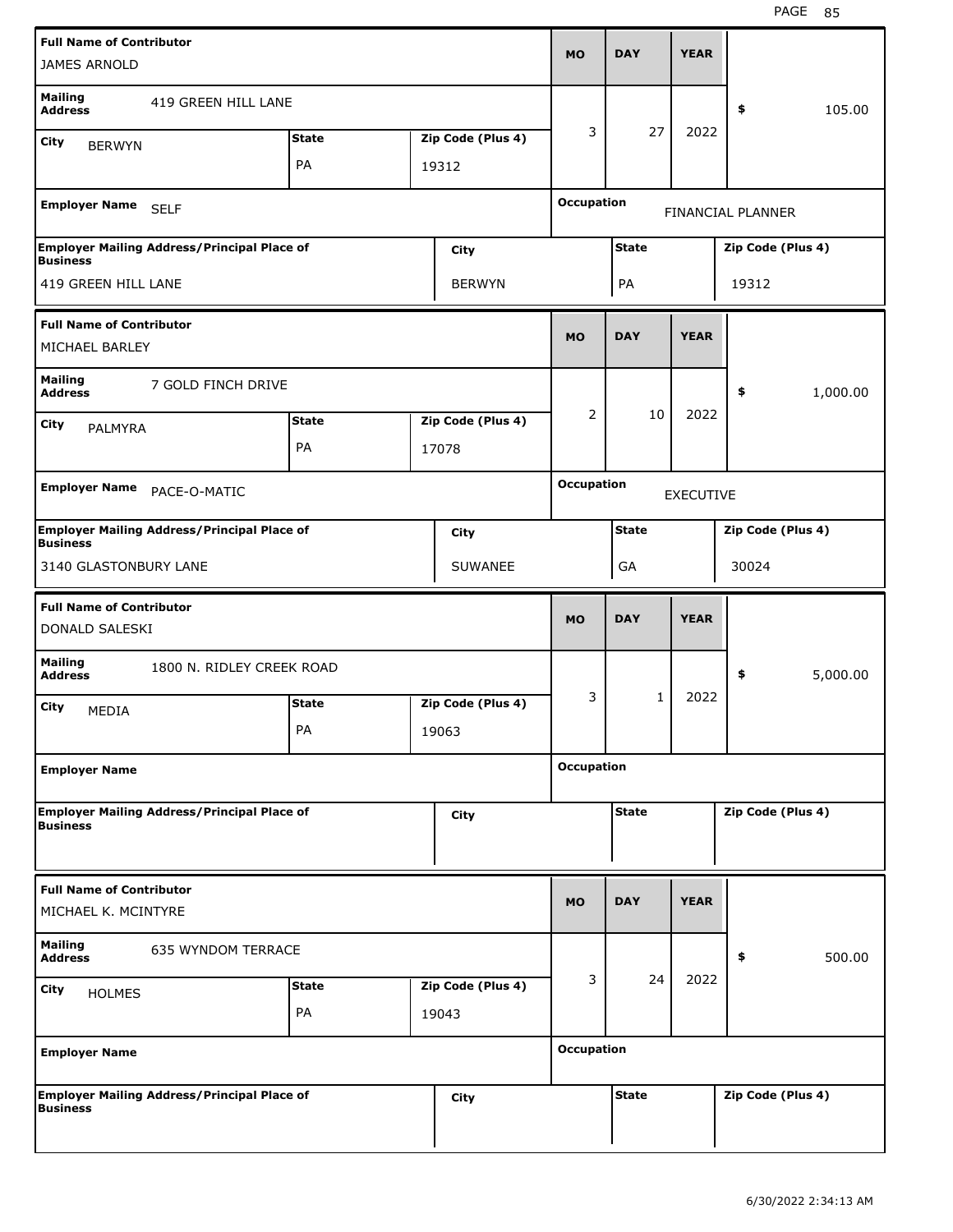| <b>Full Name of Contributor</b><br><b>JEFFREY ROTWITT</b> |                                                    |              |                   | <b>MO</b>         | <b>DAY</b>     | <b>YEAR</b>      |                   |          |
|-----------------------------------------------------------|----------------------------------------------------|--------------|-------------------|-------------------|----------------|------------------|-------------------|----------|
| <b>Mailing</b><br><b>Address</b>                          | 250 N. COMMERCE DRIVE                              |              |                   |                   |                |                  | \$                | 1,000.00 |
| City<br><b>ASTON</b>                                      |                                                    | <b>State</b> | Zip Code (Plus 4) | 3                 | 24             | 2022             |                   |          |
|                                                           |                                                    | PA           | 19014             |                   |                |                  |                   |          |
|                                                           | Employer Name SUNCENTER STUDIOS                    |              |                   | <b>Occupation</b> |                | <b>PRESIDENT</b> |                   |          |
| <b>Business</b>                                           | <b>Employer Mailing Address/Principal Place of</b> |              | City              |                   | <b>State</b>   |                  | Zip Code (Plus 4) |          |
| 250 N. COMMERCE DRIVE                                     |                                                    |              | <b>ASTON</b>      |                   | PA             |                  | 19014             |          |
| <b>Full Name of Contributor</b><br>RICHARD SCHOTT         |                                                    |              |                   | <b>MO</b>         | <b>DAY</b>     | <b>YEAR</b>      |                   |          |
| <b>Mailing</b><br><b>Address</b>                          | 1048 W. BALTIMORE PIKE                             |              |                   |                   |                |                  | \$                | 100.00   |
| City<br>MEDIA                                             |                                                    | <b>State</b> | Zip Code (Plus 4) | 3                 | 27             | 2022             |                   |          |
|                                                           |                                                    | PA           | 19063             |                   |                |                  |                   |          |
|                                                           |                                                    |              |                   |                   |                |                  |                   |          |
| <b>Employer Name</b>                                      | RETIRED                                            |              |                   | <b>Occupation</b> |                |                  |                   |          |
| <b>Business</b>                                           | <b>Employer Mailing Address/Principal Place of</b> |              | City              |                   | <b>State</b>   |                  | Zip Code (Plus 4) |          |
|                                                           |                                                    |              |                   |                   |                |                  |                   |          |
| <b>Full Name of Contributor</b><br>DAVID F                |                                                    |              |                   | <b>MO</b>         | <b>DAY</b>     | <b>YEAR</b>      |                   |          |
| <b>Mailing</b><br><b>Address</b>                          | 510 ALTMYER FIELDS LANE                            |              |                   |                   |                |                  | \$                | 55.00    |
| City<br>WEXFORD                                           |                                                    | <b>State</b> | Zip Code (Plus 4) | 2                 | $\overline{7}$ | 2022             |                   |          |
|                                                           |                                                    | PA           | 15090             |                   |                |                  |                   |          |
| <b>Employer Name</b>                                      | RETIRED                                            |              |                   | <b>Occupation</b> |                |                  |                   |          |
| <b>Business</b>                                           | <b>Employer Mailing Address/Principal Place of</b> |              | City              |                   | <b>State</b>   |                  | Zip Code (Plus 4) |          |
| <b>Full Name of Contributor</b><br>DAVID F                |                                                    |              |                   | <b>MO</b>         | <b>DAY</b>     | <b>YEAR</b>      |                   |          |
| <b>Mailing</b><br><b>Address</b>                          | 510 ALTMYER FIELDS LANE                            |              |                   |                   |                |                  | \$                | 35.00    |
| City                                                      |                                                    | <b>State</b> | Zip Code (Plus 4) | 3                 | 11             | 2022             |                   |          |
| WEXFORD                                                   |                                                    | PA           | 15090             |                   |                |                  |                   |          |
| <b>Employer Name</b>                                      | RETIRED                                            |              |                   | <b>Occupation</b> |                |                  |                   |          |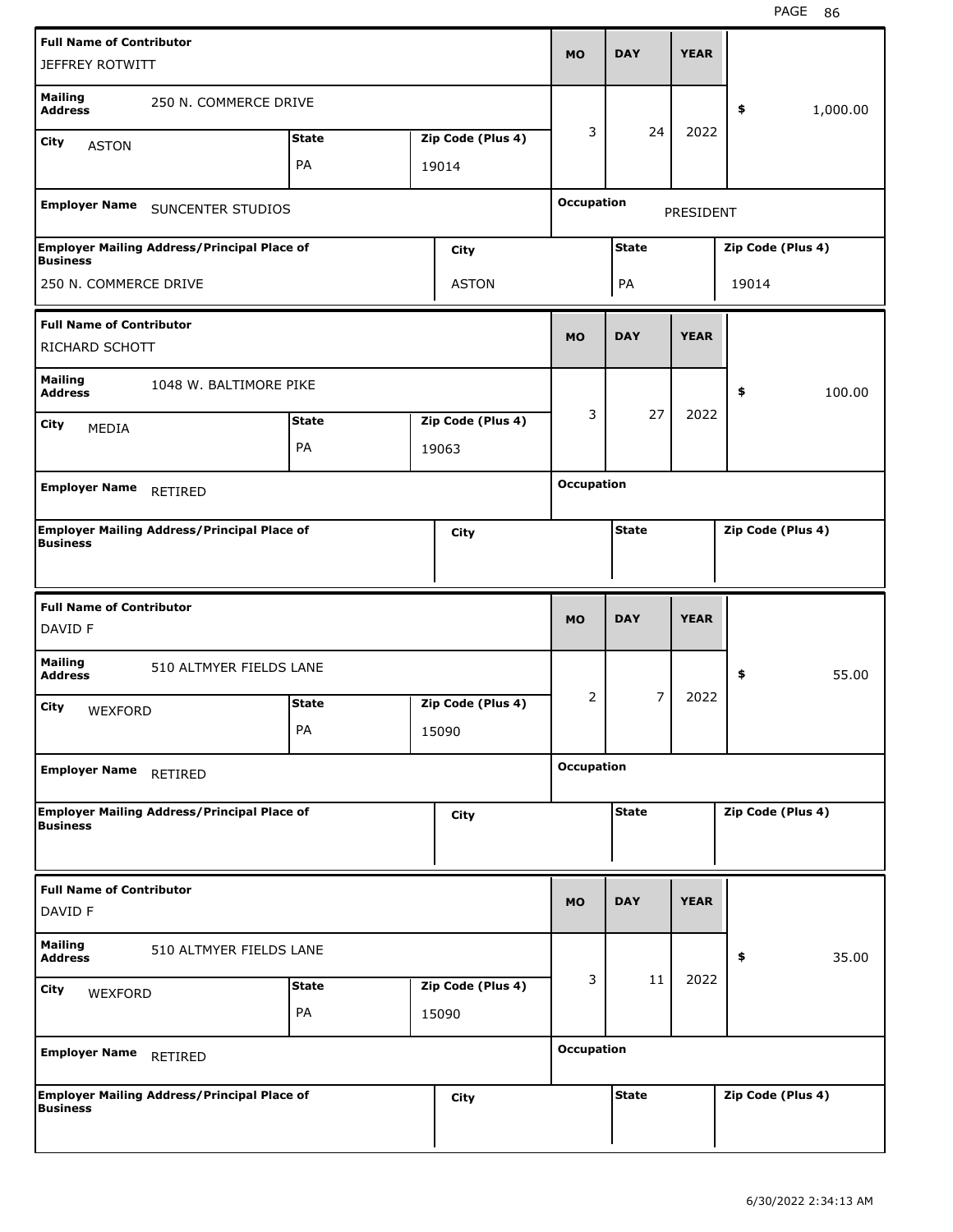| <b>Full Name of Contributor</b><br><b>BOB BOGARDUS</b>                       |              |       |                   | <b>MO</b>         | <b>DAY</b>   | <b>YEAR</b>  |                                         |
|------------------------------------------------------------------------------|--------------|-------|-------------------|-------------------|--------------|--------------|-----------------------------------------|
| <b>Mailing</b><br>2800 GRAND AVENUE<br><b>Address</b>                        |              |       |                   |                   |              |              | 55.00<br>\$                             |
| City<br><b>HOLMES</b>                                                        | <b>State</b> |       | Zip Code (Plus 4) | 3                 | 10           | 2022         |                                         |
|                                                                              | PA           | 19043 |                   |                   |              |              |                                         |
| <b>Employer Name</b><br>JR METZGER                                           |              |       |                   | <b>Occupation</b> |              |              | STEAMFITTERS TECH                       |
| Employer Mailing Address/Principal Place of<br><b>Business</b>               |              |       | <b>City</b>       |                   | <b>State</b> |              | Zip Code (Plus 4)                       |
| 4101 POST ROAD                                                               |              |       | TRAINER           |                   | PA           |              | 19061                                   |
| <b>Full Name of Contributor</b>                                              |              |       |                   | <b>MO</b>         | <b>DAY</b>   | <b>YEAR</b>  |                                         |
| <b>RICHARD CHASE</b>                                                         |              |       |                   |                   |              |              |                                         |
| <b>Mailing</b><br>2370 YORK ROAD<br><b>Address</b>                           |              |       |                   |                   |              |              | \$<br>500.00                            |
| City<br><b>JAMISON</b>                                                       | <b>State</b> |       | Zip Code (Plus 4) | 3                 | 11           | 2022         |                                         |
|                                                                              | PA           | 18929 |                   |                   |              |              |                                         |
| Employer Name CHASE ASSOCIATES, INC.                                         |              |       |                   | <b>Occupation</b> |              | <b>SALES</b> |                                         |
| <b>Employer Mailing Address/Principal Place of</b><br><b>Business</b>        |              |       | City              |                   | <b>State</b> |              | Zip Code (Plus 4)                       |
| 2370 YORK ROAD                                                               |              |       | <b>JAMISON</b>    |                   | PA           |              | 18929                                   |
| <b>Full Name of Contributor</b><br>WILLIAM ADOLPH, JR.                       |              |       |                   | <b>MO</b>         | <b>DAY</b>   | <b>YEAR</b>  |                                         |
| <b>Mailing</b><br>255 E. SPRINGFIELD ROAD<br><b>Address</b>                  |              |       |                   |                   |              |              | \$<br>105.00                            |
| City<br>SPRINGFIELD                                                          | <b>State</b> |       | Zip Code (Plus 4) | 3                 | 10           | 2022         |                                         |
|                                                                              | PA           | 19064 |                   |                   |              |              |                                         |
| <b>Employer Name</b><br>WILLIAM F. ADOLPH CO. INC.                           |              |       |                   | <b>Occupation</b> |              |              | PUBLIC ACCOUNTANT                       |
| <b>Employer Mailing Address/Principal Place of</b><br><b>Business</b>        |              |       | City              |                   | <b>State</b> |              | Zip Code (Plus 4)                       |
| <b>158 SAXER AVENUE</b>                                                      |              |       | SPRINGFIELD       |                   | PA           |              | 19064                                   |
| Enter Grand Total of Part C on Schedule I, Detailed Summary Page, Section 3. |              |       |                   |                   |              |              | <b>PAGE TOTAL</b><br>\$<br>1,159,726.00 |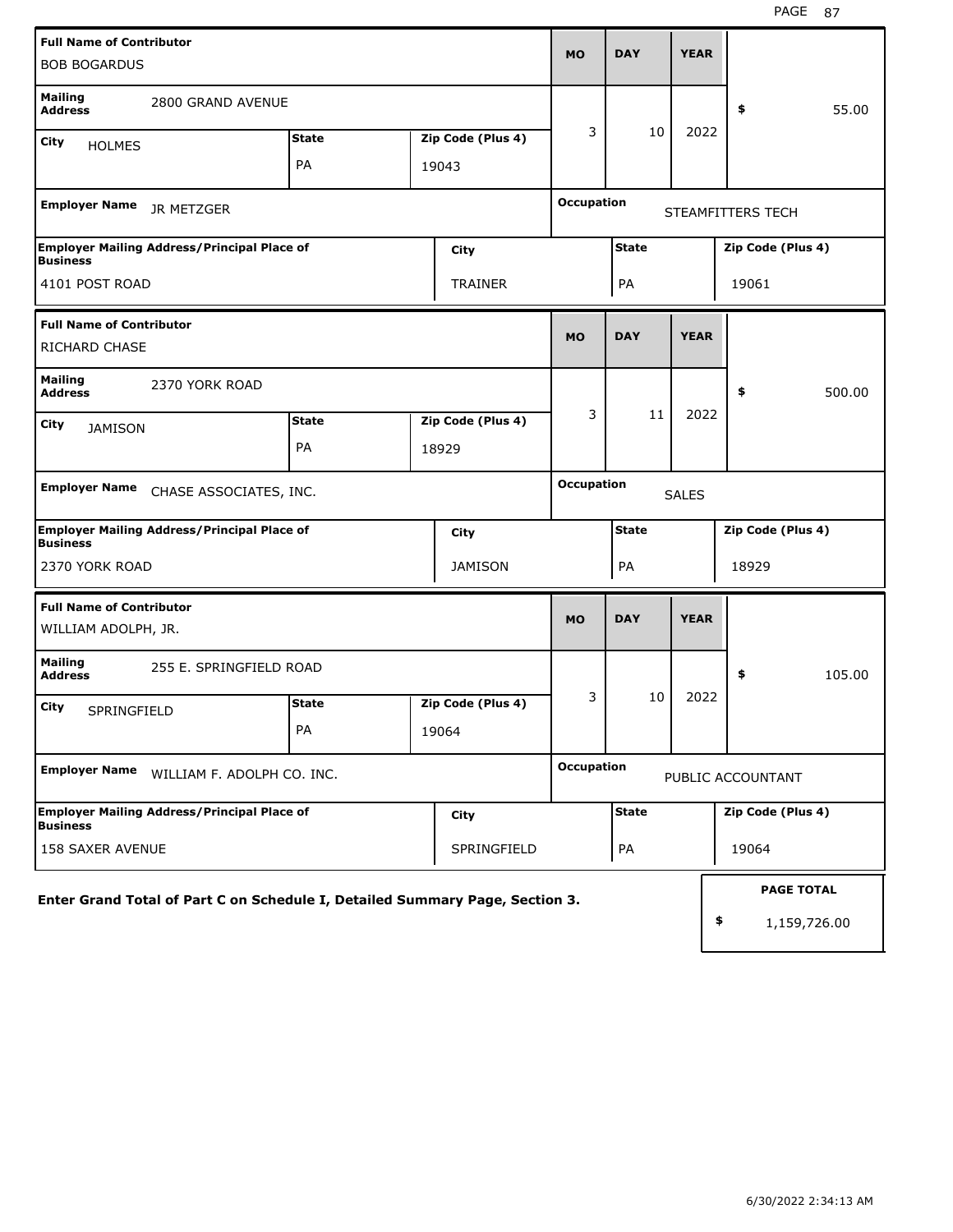### **PART E OTHER RECEIPTS**

#### **REFUNDS, INTEREST INCOME, RETURNED CHECKS, ETC.**

#### **Use this Part to report refunds received, interest earned, returned checks and**

### **prior expenditures that were returned to the filer.**

| Name of Filing Committee or Candidate                                        |              |                   |       | <b>Reporting Period</b> |             |             |                   |      |
|------------------------------------------------------------------------------|--------------|-------------------|-------|-------------------------|-------------|-------------|-------------------|------|
|                                                                              |              |                   | From: |                         |             | To:         |                   |      |
|                                                                              |              |                   |       |                         | <b>DATE</b> |             | <b>AMOUNT</b>     |      |
| <b>Full Name</b>                                                             |              |                   |       | <b>MO</b>               | <b>DAY</b>  | <b>YEAR</b> |                   |      |
| <b>Mailing Address</b>                                                       |              |                   |       |                         |             |             | \$                | 0.00 |
| City                                                                         | <b>State</b> | Zip Code (Plus 4) |       |                         |             |             |                   |      |
| <b>Receipt Description</b>                                                   |              |                   |       |                         |             |             |                   |      |
| Enter Grand Total of Part E on Schedule I, Detailed Summary Page, Section 4. |              |                   |       |                         |             |             | <b>PAGE TOTAL</b> |      |
|                                                                              |              |                   |       |                         |             |             | \$                | 0.00 |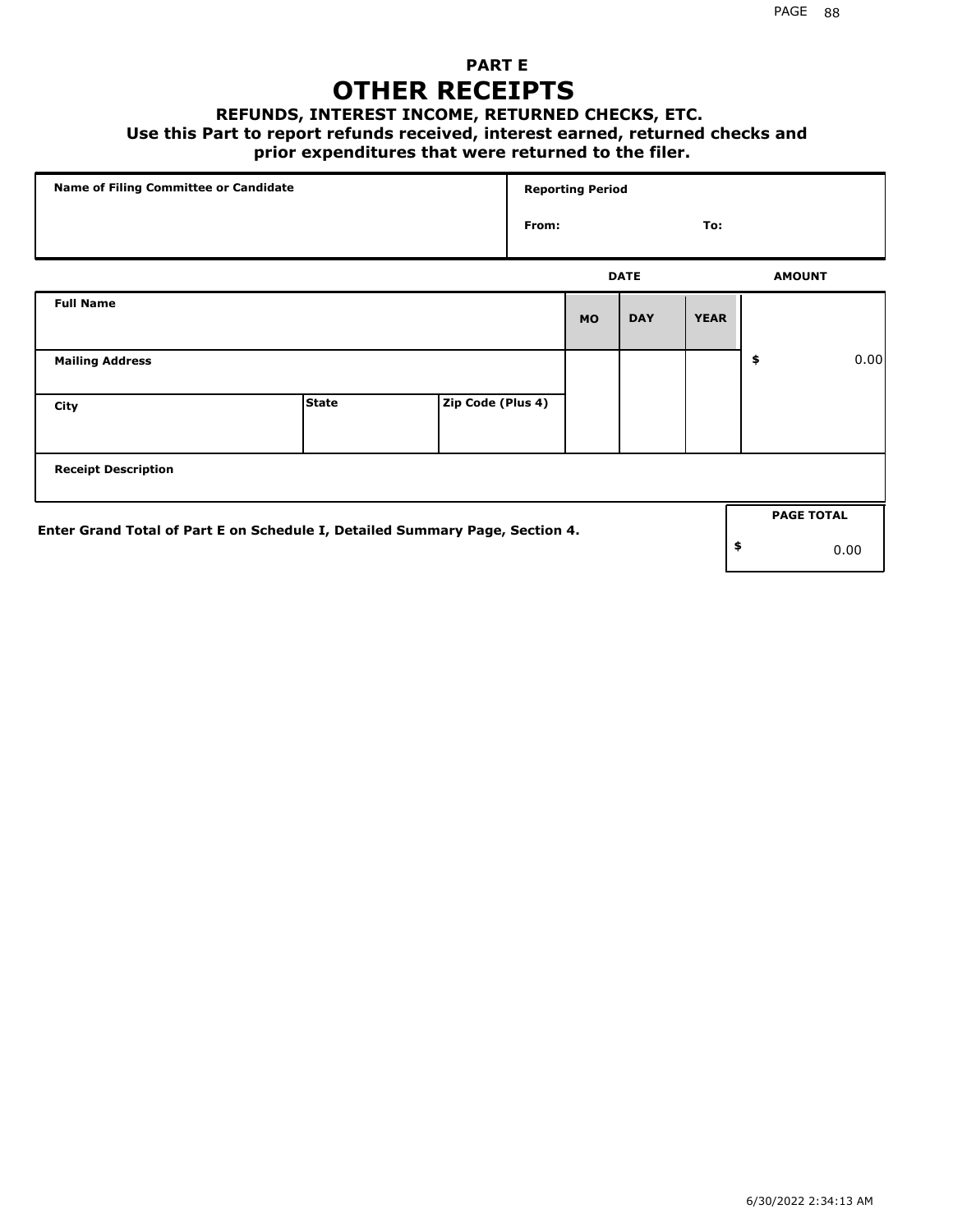#### **SCHEDULE II IN-KIND CONTRIBUTIONS AND VALUABLE THINGS RECEIVED USE THIS SCHEDULE TO REPORT ALL IN-KIND CONTRIBUTIONS OF VALUABLE THINGS**

# **DURING THE REPORTING PERIOD.**

**Detailed Summary Page**

| <b>Name of Filing Committee or Candidate</b>                                                                                                                                | <b>Reporting Period</b> |                |           |
|-----------------------------------------------------------------------------------------------------------------------------------------------------------------------------|-------------------------|----------------|-----------|
| FRIENDS OF DAVE WHITE                                                                                                                                                       | From:                   | $1/1/2022$ To: | 3/28/2022 |
| 1. UNITEMIZED IN-KIND CONTRIBUTIONS RECEIVED - VALUE OF \$50.00 OR LESS PER CONTRIBUTOR                                                                                     |                         |                |           |
| <b>TOTAL for the Reporting Period</b>                                                                                                                                       | (1)                     | \$             | 0.00      |
| 2. IN-KIND CONTRIBUTIONS RECEIVED - VALUE OF \$50.01 TO \$250.00 (FROM PART F)                                                                                              |                         |                |           |
| <b>TOTAL for the Reporting Period</b>                                                                                                                                       | (2)                     | \$             | 0.00      |
| 3. IN-KIND CONTRIBUTION RECIEVED - VALUE OVER \$250.00 (FROM PART G)                                                                                                        |                         |                |           |
| <b>TOTAL for the Reporting Period</b>                                                                                                                                       | (3)                     | \$             | 0.00      |
| TOTAL VALUE OF IN-KIND CONTRIBUTIONS DURING THIS REPORTING PERIOD (Add and enter<br>amount totals from Boxes 1,2, and 3; also enter on Page 1, Reports Cover Page, Item F.) |                         | \$             | 0.00      |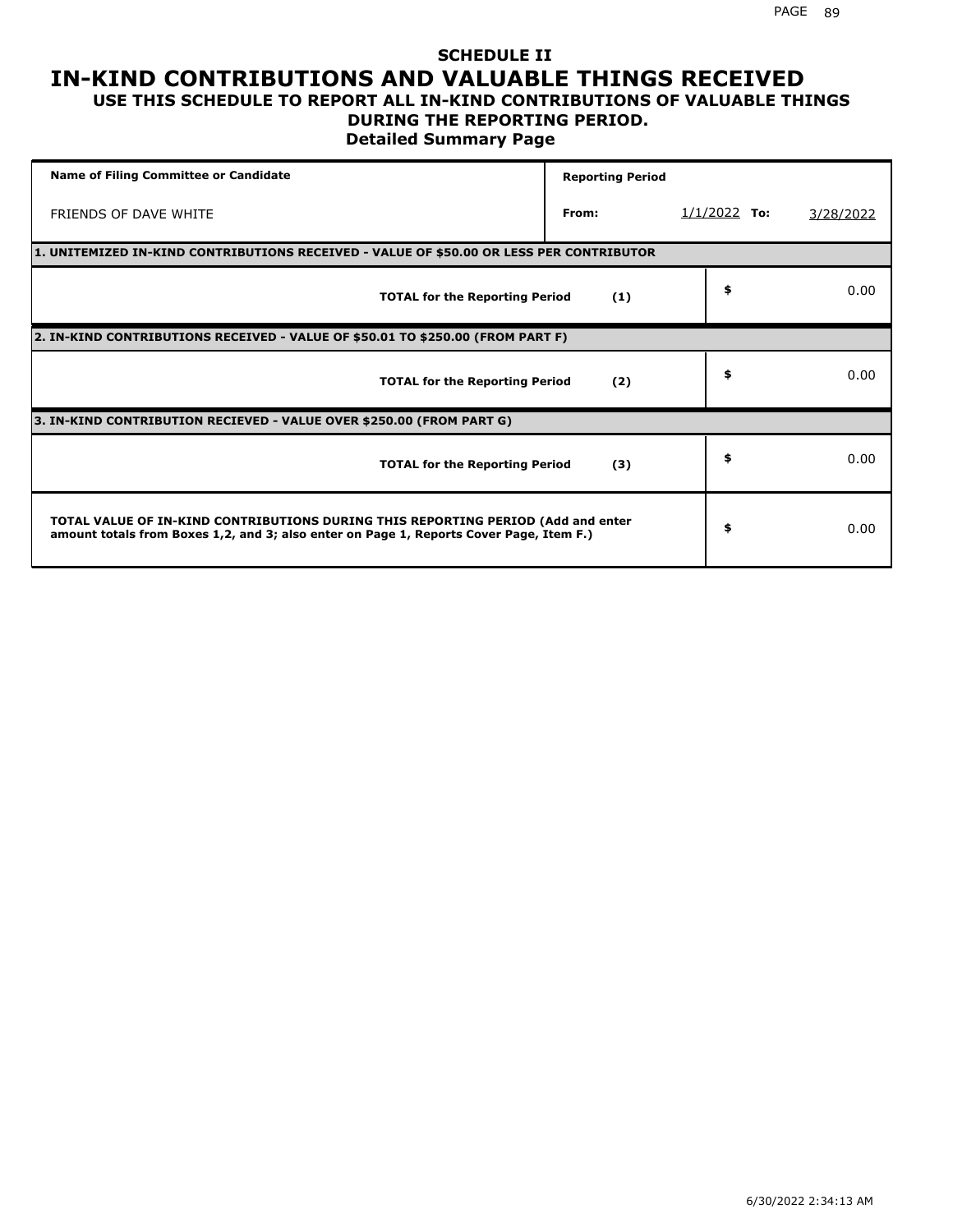## **SCHEDULE II PART F IN-KIND CONTRIBUTIONS RECEIVED**

## **VALUE OF \$50.01 TO \$250.00**

| <b>Name of Filing Committee or Candidate</b>                                                                  |              |                   | <b>Reporting Period</b> |             |             |                   |      |
|---------------------------------------------------------------------------------------------------------------|--------------|-------------------|-------------------------|-------------|-------------|-------------------|------|
|                                                                                                               |              |                   | From:                   |             |             | To:               |      |
|                                                                                                               |              |                   |                         | <b>DATE</b> |             | <b>AMOUNT</b>     |      |
| <b>Full Name of Contributor</b>                                                                               |              |                   | <b>MO</b>               | <b>DAY</b>  | <b>YEAR</b> |                   |      |
| <b>Mailing Address</b>                                                                                        |              |                   |                         |             |             | \$                | 0.00 |
| City                                                                                                          | <b>State</b> | Zip Code (Plus 4) |                         |             |             |                   |      |
| <b>Description of Contribution:</b>                                                                           |              |                   |                         |             |             |                   |      |
| Enter Grand Total of Part F on Schedule II, In-Kind Contributions Detailed Summary Page,<br><b>Section 2.</b> |              |                   |                         |             |             | <b>PAGE TOTAL</b> |      |
|                                                                                                               |              |                   |                         |             | \$          |                   | 0.00 |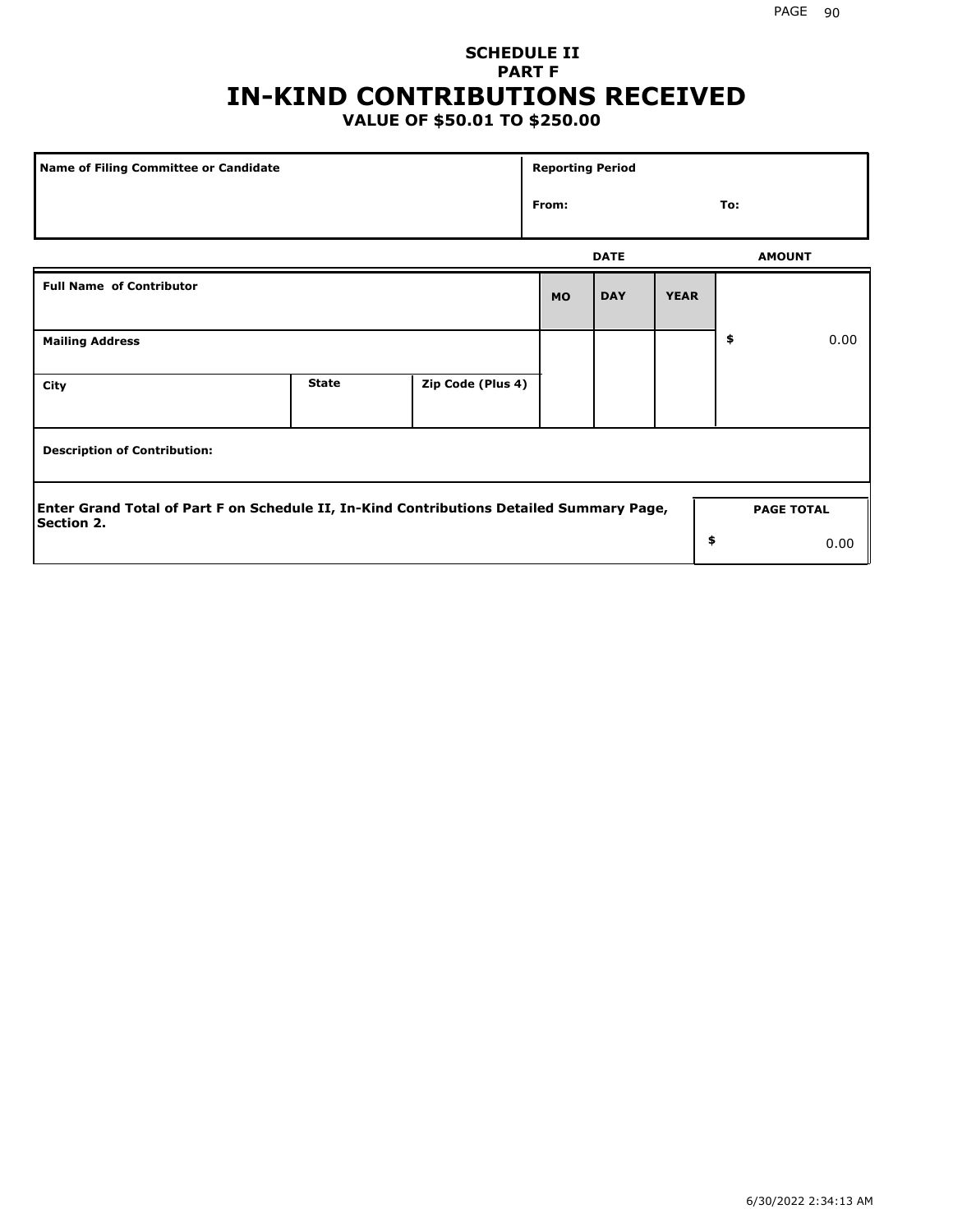### **SCHEDULE II PART G IN-KIND CONTRIBUTIONS RECEIVED VALUE OVER \$250.00**

| <b>Name of Filing Committee or Candidate</b>                                                                  |              |      |                  |              |       | <b>Reporting Period</b> |                      |             |                                    |
|---------------------------------------------------------------------------------------------------------------|--------------|------|------------------|--------------|-------|-------------------------|----------------------|-------------|------------------------------------|
|                                                                                                               |              |      |                  |              | From: |                         |                      | To:         |                                    |
|                                                                                                               |              |      |                  |              |       |                         | <b>DATE</b>          |             | <b>AMOUNT</b>                      |
| <b>Full Name of Contributor</b>                                                                               |              |      |                  |              |       | <b>MO</b>               | <b>DAY</b>           | <b>YEAR</b> |                                    |
| <b>Mailing Address</b>                                                                                        |              |      |                  |              |       |                         |                      |             | \$<br>0.00                         |
| City                                                                                                          | <b>State</b> |      | Zip Code(Plus 4) |              |       |                         |                      |             |                                    |
| <b>Employer of Contributor</b>                                                                                |              |      |                  |              |       | <b>Occupation</b>       |                      |             |                                    |
| <b>Employer Mailing Address/Principal Place of</b><br><b>Business</b>                                         |              | City |                  | <b>State</b> |       | 4)                      | <b>Zip Code(Plus</b> |             | <b>Description of Contribution</b> |
| Enter Grand Total of Part G on Schedule II, In-Kind Contributions Detailed<br><b>Summary Page, Section 3.</b> |              |      |                  |              |       |                         |                      |             | <b>PAGE TOTAL</b><br>0.00          |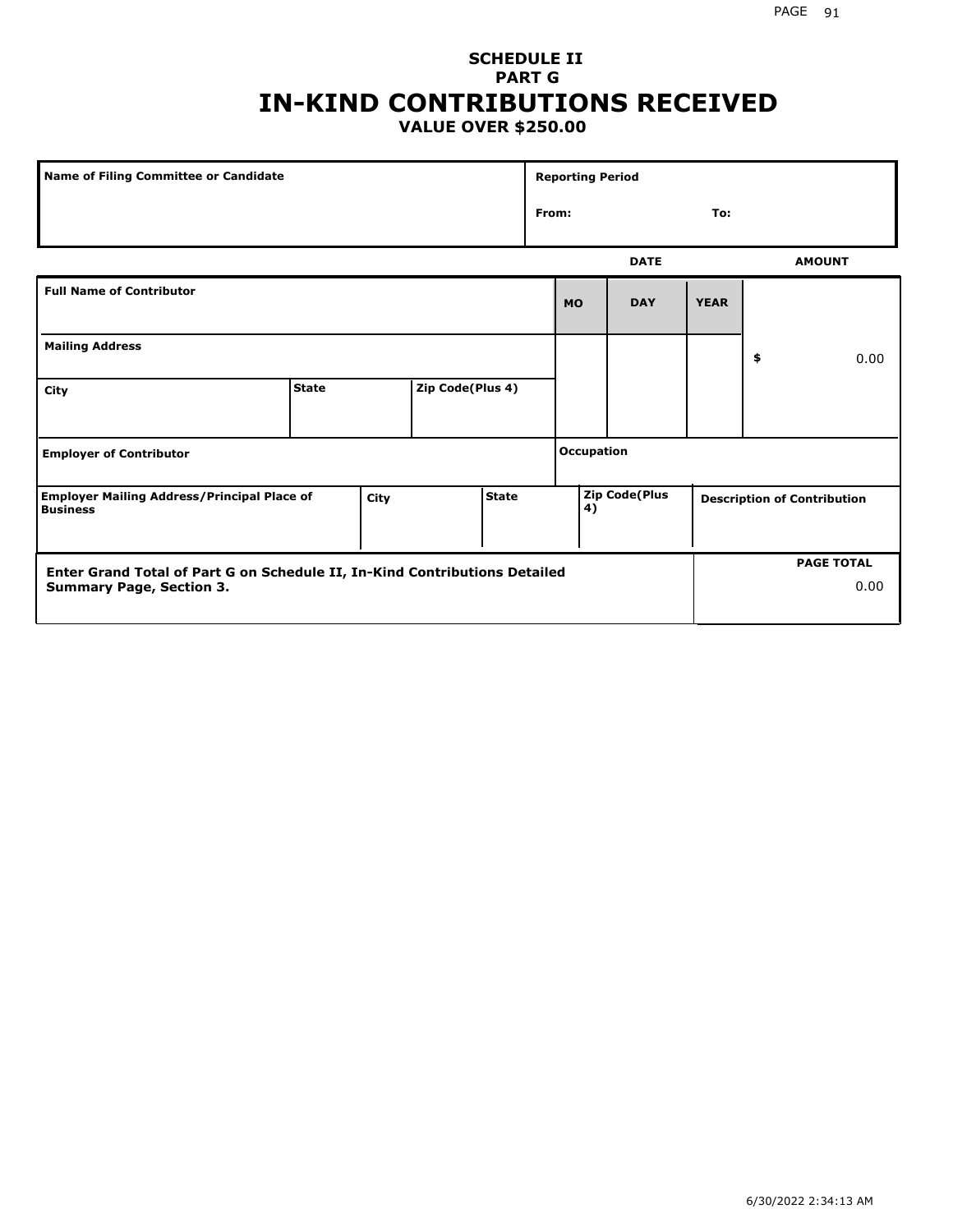# **SCHEDULE III STATEMENT OF EXPENDITURES**

| Name of Filing Committee or Candidate              |                           |                            |                | <b>Reporting Period</b>                                          |             |     |               |
|----------------------------------------------------|---------------------------|----------------------------|----------------|------------------------------------------------------------------|-------------|-----|---------------|
| FRIENDS OF DAVE WHITE                              |                           |                            | From           |                                                                  | 1/1/2022    | To: | 3/28/2022     |
|                                                    |                           |                            |                | <b>DATE</b>                                                      |             |     | <b>AMOUNT</b> |
| <b>To Whom Paid</b><br>PHILLIP KIRMAN              |                           |                            | <b>MO</b>      | <b>DAY</b>                                                       | <b>YEAR</b> |     |               |
| <b>Mailing Address</b><br>121 STATE STREET         |                           |                            | 2              | 2                                                                | 2022        | \$  | 328.18        |
| City<br>HARRISBURG                                 | <b>State</b><br>PA        | Zip Code (Plus 4)<br>17603 |                | <b>Description of Expenditure</b><br>AUTO MILEAGE REIMBURSEMENT  |             |     |               |
| <b>To Whom Paid</b><br>DANIEL JAMES                |                           |                            | <b>MO</b>      | <b>DAY</b>                                                       | <b>YEAR</b> |     |               |
| <b>Mailing Address</b><br>4336 CRESTVIEW ROAD      |                           |                            | 3              | 1                                                                | 2022        | \$  | 92.44         |
| City<br>HARRISBURG                                 | <b>State</b><br>PA        | Zip Code (Plus 4)<br>17112 |                | <b>Description of Expenditure</b><br>AUTO MILEAGE REIMBURSEMENT  |             |     |               |
| <b>To Whom Paid</b><br><b>TD BANK</b>              |                           |                            | <b>MO</b>      | <b>DAY</b>                                                       | <b>YEAR</b> |     |               |
| <b>Mailing Address</b><br>42 EAST BALTIMORE AVENUE |                           |                            |                |                                                                  |             | \$  | 390.00        |
| City<br>MEDIA                                      | <b>State</b><br>PA        | Zip Code (Plus 4)<br>19063 |                | <b>Description of Expenditure</b><br><b>BANK SERVICE CHARGES</b> |             |     |               |
| <b>To Whom Paid</b><br><b>HARLAND CLARKE</b>       |                           |                            | <b>MO</b>      | <b>DAY</b>                                                       | <b>YEAR</b> |     |               |
| <b>Mailing Address</b><br>15955 LA CANTERA PARKWAY |                           |                            | $\mathbf{1}$   | $\overline{7}$                                                   | 2022        | \$  | 12.01         |
| City<br>SAN ANTONIO                                | <b>State</b><br><b>TX</b> | Zip Code (Plus 4)<br>78256 |                | <b>Description of Expenditure</b><br><b>BANK SERVICE CHARGES</b> |             |     |               |
| <b>To Whom Paid</b><br>CHAD HORNER                 |                           |                            | <b>MO</b>      | <b>DAY</b>                                                       | <b>YEAR</b> |     |               |
| <b>Mailing Address</b><br>217 ISHMAN LANE          |                           |                            | $\overline{2}$ | 8                                                                | 2022        | \$  | 158.60        |
| City<br>OLIVEBURG                                  | <b>State</b><br>PA        | Zip Code (Plus 4)<br>15764 |                | <b>Description of Expenditure</b><br><b>BUSINESS MEETING</b>     |             |     |               |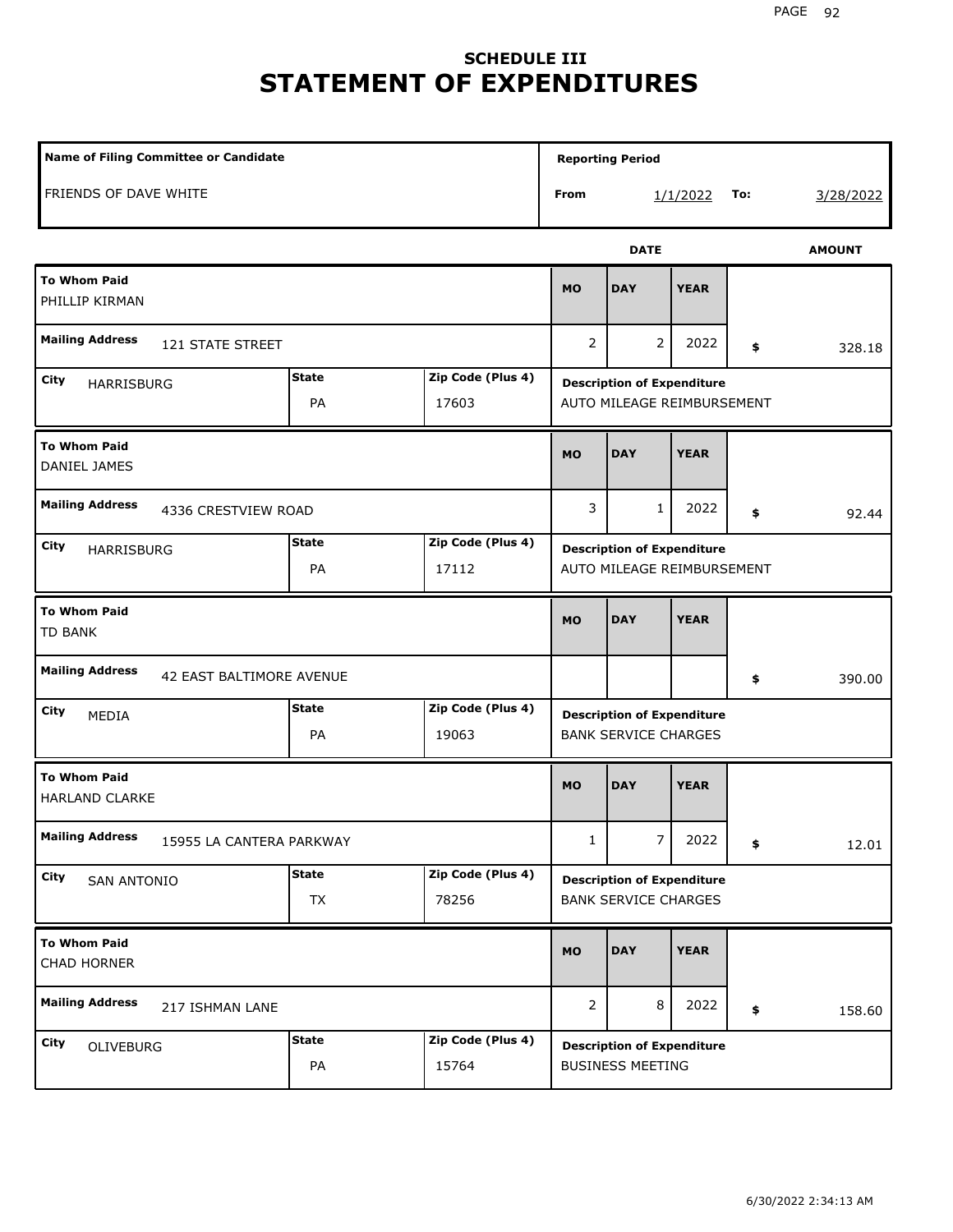| <b>To Whom Paid</b><br>NUMINAR, INC.                      |                                  |                   | <b>MO</b>      | <b>DAY</b>                                                 | <b>YEAR</b> |     |           |
|-----------------------------------------------------------|----------------------------------|-------------------|----------------|------------------------------------------------------------|-------------|-----|-----------|
| <b>Mailing Address</b>                                    | 3232 PROSPECT ST. NW             |                   |                |                                                            |             | \$  | 7,500.00  |
| City<br>WASHINGTON                                        | <b>State</b>                     | Zip Code (Plus 4) |                | <b>Description of Expenditure</b>                          |             |     |           |
|                                                           | DC                               | 20007             |                | <b>CAMPAIGN ANALYTICS</b>                                  |             |     |           |
| <b>To Whom Paid</b><br>LN CONSULTING                      |                                  |                   | <b>MO</b>      | <b>DAY</b>                                                 | <b>YEAR</b> |     |           |
| <b>Mailing Address</b>                                    | 121 STATE STREET                 |                   | 2              | 8                                                          | 2022        | \$  | 20,000.00 |
| City<br><b>HARRISBURG</b>                                 | <b>State</b>                     | Zip Code (Plus 4) |                | <b>Description of Expenditure</b>                          |             |     |           |
|                                                           | PA                               | 17101             |                | <b>CAMPAIGN ANALYTICS</b>                                  |             |     |           |
| <b>To Whom Paid</b><br>L <sub>2</sub> INC                 |                                  |                   | <b>MO</b>      | <b>DAY</b>                                                 | <b>YEAR</b> |     |           |
| <b>Mailing Address</b>                                    | 5 SCHALKS CROSSING ROAD STE, 220 |                   | $\overline{2}$ | 9                                                          | 2022        | \$. | 8,742.38  |
| City<br>PLAINSBORO                                        | <b>State</b>                     | Zip Code (Plus 4) |                | <b>Description of Expenditure</b>                          |             |     |           |
|                                                           | NJ                               | 08536             |                | <b>CAMPAIGN ANALYTICS</b>                                  |             |     |           |
|                                                           |                                  |                   |                |                                                            |             |     |           |
| <b>To Whom Paid</b><br>PA LEADERSHIP COUNCIL              |                                  |                   | <b>MO</b>      | <b>DAY</b>                                                 | <b>YEAR</b> |     |           |
| <b>Mailing Address</b>                                    | 5405 JONESTOWN ROAD STE. #110    |                   | 1              | 13                                                         | 2022        | \$  | 1,500.00  |
| City<br><b>HARRISBURG</b>                                 | <b>State</b>                     | Zip Code (Plus 4) |                | <b>Description of Expenditure</b>                          |             |     |           |
|                                                           | PA                               | 17112             |                | <b>CAMPAIGN CONTRIBUTION</b>                               |             |     |           |
| <b>To Whom Paid</b><br>DAUPHIN COUNTY REPUBLICAN PARTY    |                                  |                   | <b>MO</b>      | <b>DAY</b>                                                 | <b>YEAR</b> |     |           |
| <b>Mailing Address</b>                                    |                                  |                   | $\mathbf{1}$   | 20                                                         | 2022        | \$  | 1,000.00  |
| City                                                      | <b>State</b>                     | Zip Code (Plus 4) |                | <b>Description of Expenditure</b><br>CAMPAIGN CONTRIBUTION |             |     |           |
| <b>To Whom Paid</b><br>THE PENNSYLVANIA FUTURE FUND BOARD |                                  |                   | <b>MO</b>      | <b>DAY</b>                                                 | <b>YEAR</b> |     |           |
| <b>Mailing Address</b>                                    | 80 WAMBOLD ROAD                  |                   | $\mathbf{1}$   | 21                                                         | 2022        | \$  | 2,500.00  |
| City<br>SOUDERTON                                         | <b>State</b>                     | Zip Code (Plus 4) |                | <b>Description of Expenditure</b>                          |             |     |           |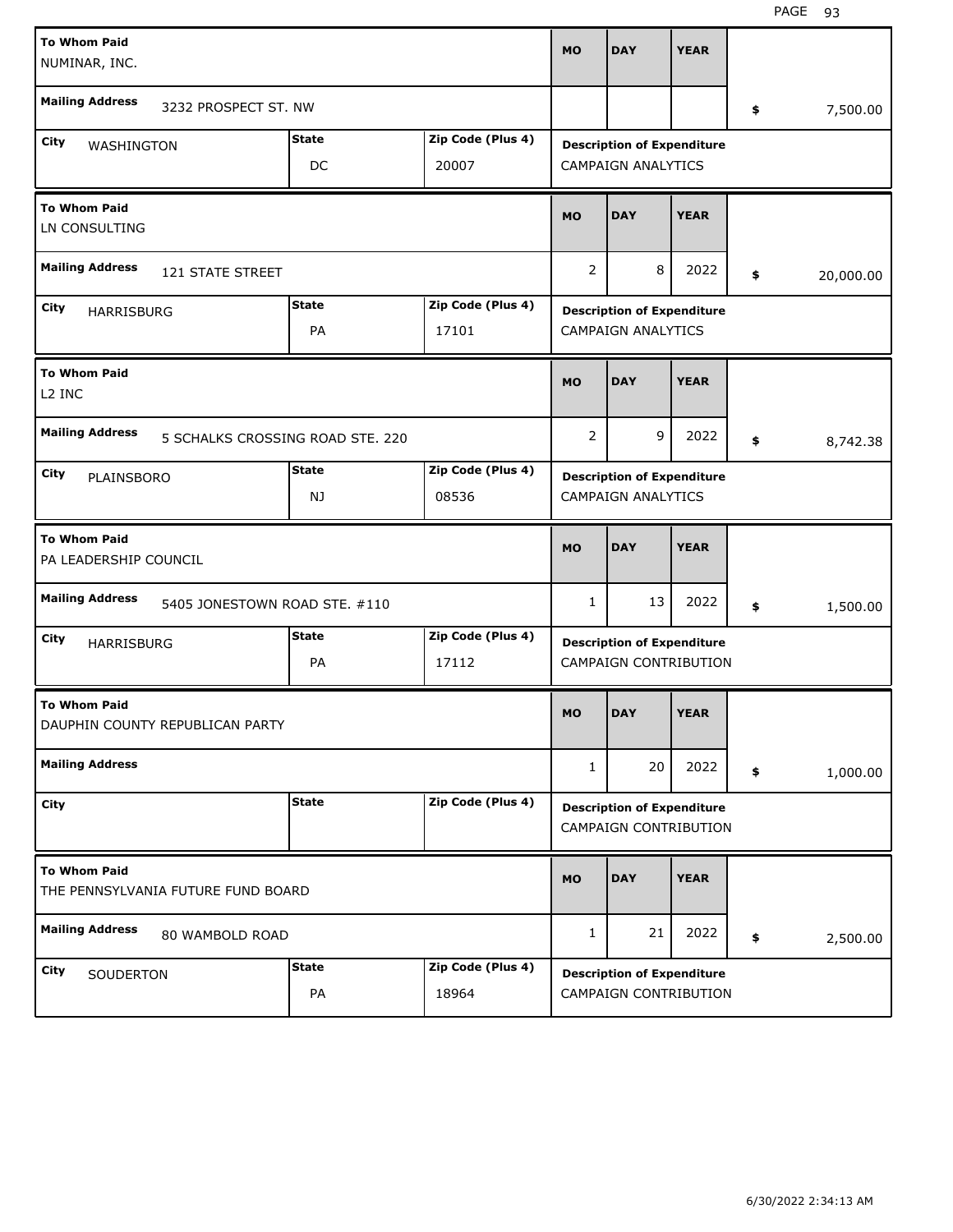| <b>To Whom Paid</b><br>DELAWARE COUNTY REPUBLICAN               |                    |                            | <b>MO</b> | <b>DAY</b>                                                        | <b>YEAR</b> |                 |
|-----------------------------------------------------------------|--------------------|----------------------------|-----------|-------------------------------------------------------------------|-------------|-----------------|
| <b>Mailing Address</b>                                          |                    |                            | 1         | 25                                                                | 2022        | \$<br>10,000.00 |
| City                                                            | <b>State</b>       | Zip Code (Plus 4)          |           | <b>Description of Expenditure</b><br><b>CAMPAIGN CONTRIBUTION</b> |             |                 |
| <b>To Whom Paid</b><br><b>CCRC</b>                              |                    |                            | <b>MO</b> | <b>DAY</b>                                                        | <b>YEAR</b> |                 |
| <b>Mailing Address</b><br>1315 SOUTH ALLEN STREET #203          |                    |                            | 1         | 25                                                                | 2022        | \$<br>1,500.00  |
| City<br><b>STATE COLLEGE</b>                                    | <b>State</b><br>PA | Zip Code (Plus 4)<br>16801 |           | <b>Description of Expenditure</b><br><b>CAMPAIGN CONTRIBUTION</b> |             |                 |
| <b>To Whom Paid</b><br>LANDSLIDE STRATEGIES                     |                    |                            | <b>MO</b> | <b>DAY</b>                                                        | <b>YEAR</b> |                 |
| <b>Mailing Address</b><br>2468 WINDBREAK DRIVE                  |                    |                            | 1         | 31                                                                | 2022        | \$<br>610.00    |
| City<br>ALEXANDRIA                                              | <b>State</b><br>VA | Zip Code (Plus 4)<br>22306 |           | <b>Description of Expenditure</b><br>CAMPAIGN CONTRIBUTIONS       |             |                 |
| <b>To Whom Paid</b><br><b>CCCRW</b>                             |                    |                            | <b>MO</b> | <b>DAY</b>                                                        | <b>YEAR</b> |                 |
| <b>Mailing Address</b><br><b>PO BOX A555</b>                    |                    |                            | 2         | $\overline{2}$                                                    | 2022        | \$<br>750.00    |
| City<br><b>NEW KINGSTOWN</b>                                    | <b>State</b><br>PA | Zip Code (Plus 4)<br>17072 |           | <b>Description of Expenditure</b><br><b>CAMPAIGN CONTRIBUTION</b> |             |                 |
| <b>To Whom Paid</b><br>REPUBLICAN COMMITTEE OF ALLEGHENY COUNTY |                    |                            | <b>MO</b> | <b>DAY</b>                                                        | <b>YEAR</b> |                 |
| <b>Mailing Address</b><br>100 FLEET STREET STE. 205             |                    |                            | 2         | 3                                                                 | 2022        | \$<br>1,500.00  |
|                                                                 |                    |                            |           |                                                                   |             |                 |
| City<br>PITTSBURGH                                              | <b>State</b><br>PA | Zip Code (Plus 4)<br>15220 |           | <b>Description of Expenditure</b><br>CAMPAIGN CONTRIBUTION        |             |                 |
| <b>To Whom Paid</b><br>NORTHAMPTON COUNTY REPUBLICAN COMMITTEE  |                    |                            | <b>MO</b> | <b>DAY</b>                                                        | <b>YEAR</b> |                 |
| <b>Mailing Address</b><br>2523 WILLOW PARK ROAD                 |                    |                            | 2         | 3                                                                 | 2022        | \$<br>2,000.00  |

H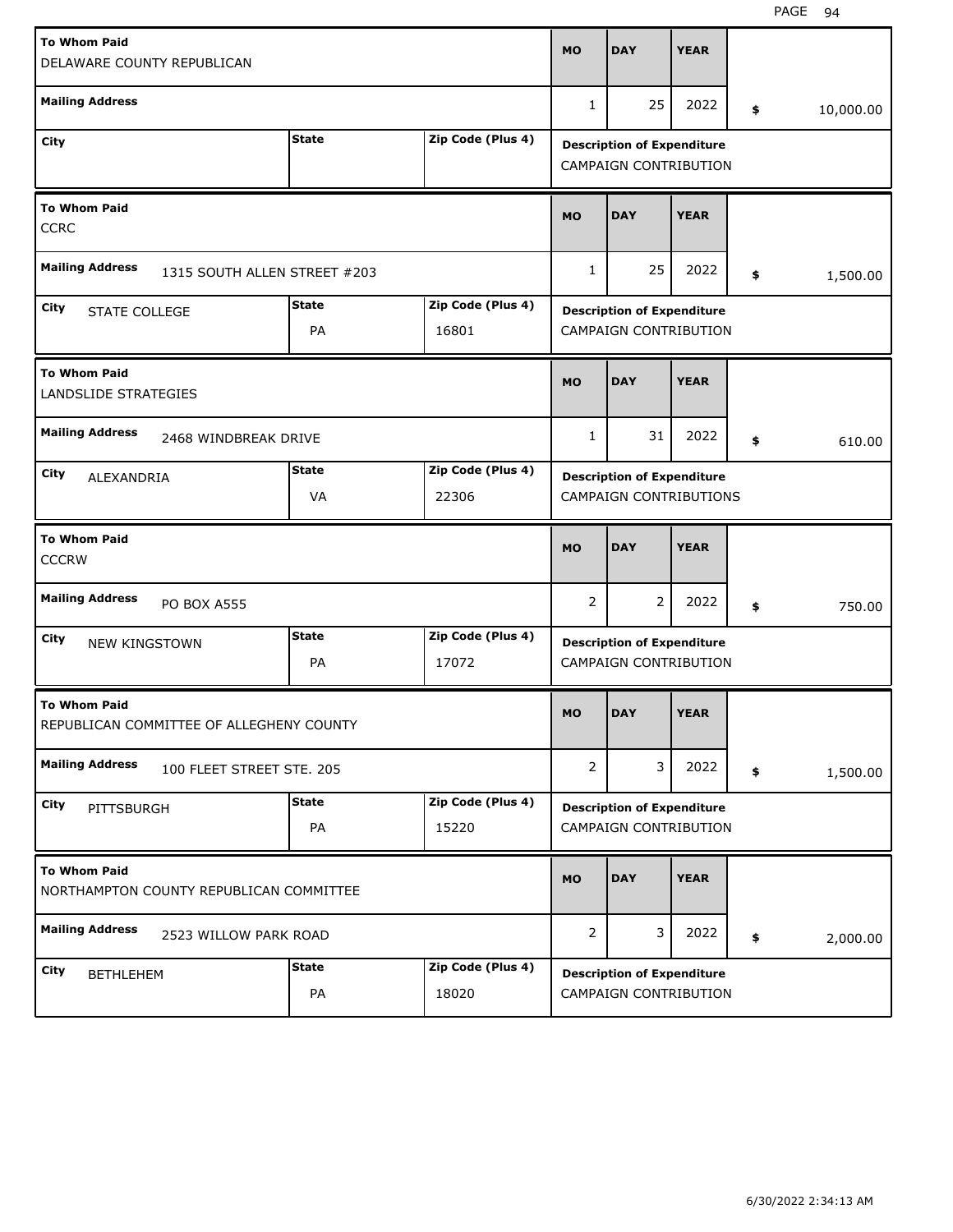| <b>To Whom Paid</b><br>PENNSYLVANIA YOUNG REPUBLICANS                |                          |                                 |                   | <b>MO</b>      | <b>DAY</b>                                                 | <b>YEAR</b> |                |
|----------------------------------------------------------------------|--------------------------|---------------------------------|-------------------|----------------|------------------------------------------------------------|-------------|----------------|
| <b>Mailing Address</b>                                               | 902 COLUMBIA AVE.        |                                 |                   | $\overline{2}$ | $\overline{7}$                                             | 2022        | \$<br>1,500.00 |
| City<br><b>LANCASTER</b>                                             |                          | <b>State</b>                    | Zip Code (Plus 4) |                | <b>Description of Expenditure</b>                          |             |                |
|                                                                      |                          | PA                              | 17603             |                | CAMPAIGN CONTRIBUTION                                      |             |                |
| <b>To Whom Paid</b><br>PENNSYLVANIA CONSERVATIVE WOMEN               |                          |                                 |                   | <b>MO</b>      | <b>DAY</b>                                                 | <b>YEAR</b> |                |
| <b>Mailing Address</b>                                               |                          | PO BOX 1281 1000 W. VALLEY ROAD |                   | $\overline{2}$ | 8                                                          | 2022        | \$<br>1,000.00 |
| City<br>SOUTHEASTERN                                                 |                          | <b>State</b>                    | Zip Code (Plus 4) |                | <b>Description of Expenditure</b>                          |             |                |
|                                                                      |                          | PA                              | 19399             |                | CAMPAIGN CONTRIBUTION                                      |             |                |
| <b>To Whom Paid</b><br>WAYNE COUNTY REPUBLICAN COMMITTEE             |                          |                                 |                   | <b>MO</b>      | <b>DAY</b>                                                 | <b>YEAR</b> |                |
| <b>Mailing Address</b>                                               | PO BOX 58                |                                 |                   | 2              | 9                                                          | 2022        | \$<br>125.00   |
| City<br>HONESDALE                                                    |                          | <b>State</b>                    | Zip Code (Plus 4) |                | <b>Description of Expenditure</b>                          |             |                |
|                                                                      |                          | PA                              | 18431             |                | CAMPAIGN CONTRIBUTION                                      |             |                |
|                                                                      |                          |                                 |                   |                |                                                            |             |                |
| <b>To Whom Paid</b><br>FULTON COUNTY REPUBLICAN COMMITTEE            |                          |                                 |                   | <b>MO</b>      | <b>DAY</b>                                                 | <b>YEAR</b> |                |
| <b>Mailing Address</b>                                               | <b>PO BOX 72</b>         |                                 |                   | 2              | 9                                                          | 2022        | \$<br>100.00   |
| City<br><b>MCCONNELLSBURG</b>                                        |                          | <b>State</b>                    | Zip Code (Plus 4) |                | <b>Description of Expenditure</b>                          |             |                |
|                                                                      |                          | PA                              | 17233             |                | CAMPAIGN CONTRIBUTION                                      |             |                |
| <b>To Whom Paid</b><br><b>LCRC</b>                                   |                          |                                 |                   | <b>MO</b>      | <b>DAY</b>                                                 | <b>YEAR</b> |                |
| <b>Mailing Address</b>                                               | 121 N. CEDAR CREST BLVD. |                                 |                   | $\overline{2}$ | 17                                                         | 2022        | \$<br>1,000.00 |
| City                                                                 |                          | <b>State</b>                    | Zip Code (Plus 4) |                |                                                            |             |                |
| <b>ALLENTOWN</b>                                                     |                          | PA                              | 18104             |                | <b>Description of Expenditure</b><br>CAMPAIGN CONTRIBUTION |             |                |
| <b>To Whom Paid</b><br>HISPANIC REPUBLICAN COALITION OF PHILADELPHIA |                          |                                 |                   | <b>MO</b>      | <b>DAY</b>                                                 | <b>YEAR</b> |                |
| <b>Mailing Address</b>                                               |                          |                                 |                   | $\overline{2}$ | 28                                                         | 2022        | \$<br>2,000.00 |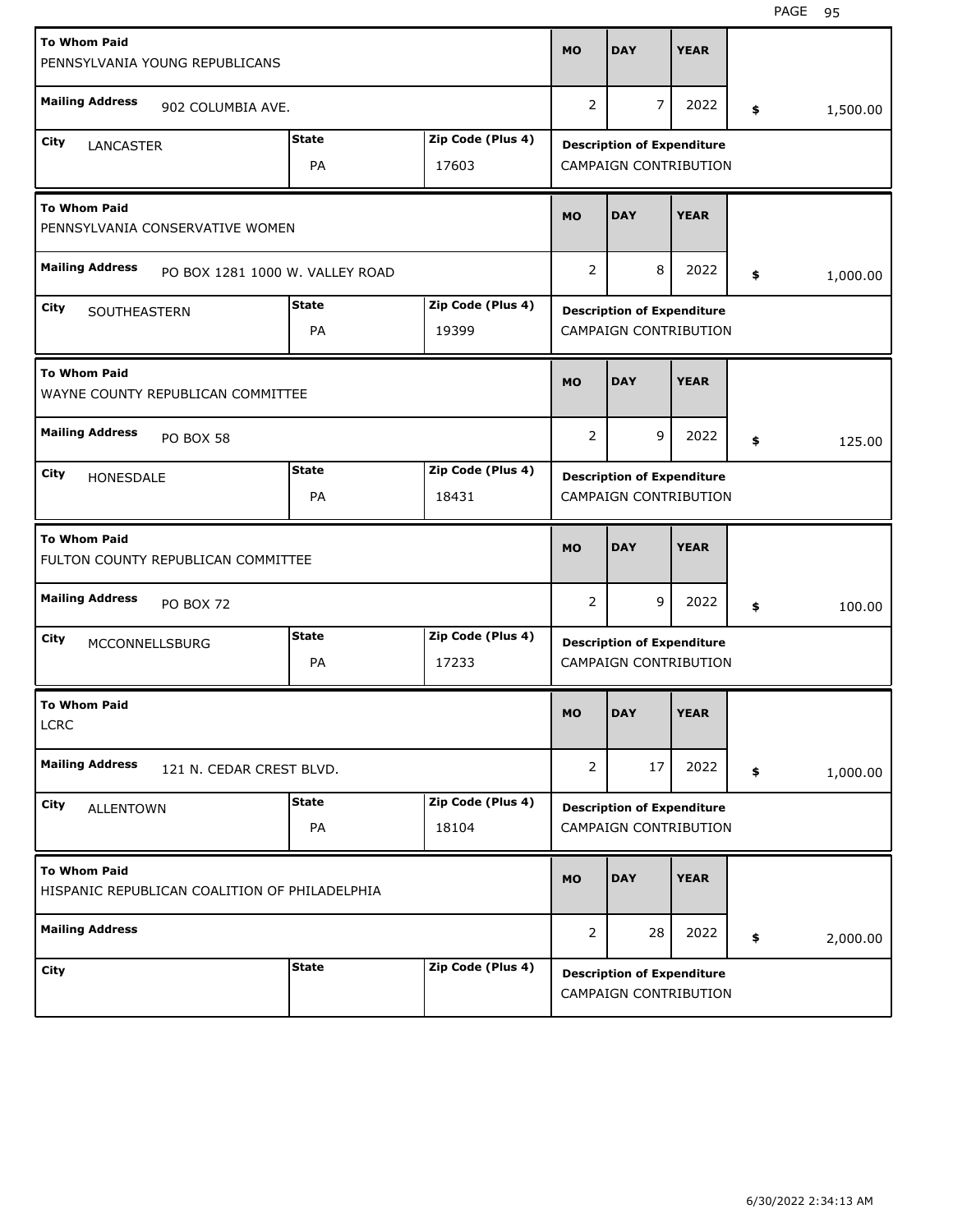| <b>To Whom Paid</b><br>COMMUNICATION CONCEPTS     |                                  |              |                   | <b>MO</b> | <b>DAY</b>                                                    | <b>YEAR</b> |                 |
|---------------------------------------------------|----------------------------------|--------------|-------------------|-----------|---------------------------------------------------------------|-------------|-----------------|
| <b>Mailing Address</b>                            | 2906 WILLIAM PENN HWY. SUITE 401 |              |                   |           |                                                               |             | \$<br>8,493.45  |
| City                                              |                                  | <b>State</b> | Zip Code (Plus 4) |           |                                                               |             |                 |
| <b>EASTON</b>                                     |                                  | PA           | 18045             |           | <b>Description of Expenditure</b><br>CAMPAIGN PLACARDS, CARDS |             |                 |
| <b>To Whom Paid</b><br>LN CONSULTING              |                                  |              |                   | <b>MO</b> | <b>DAY</b>                                                    | <b>YEAR</b> |                 |
| <b>Mailing Address</b>                            | 121 STATE STREET                 |              |                   |           |                                                               |             | \$<br>6,305.96  |
| City                                              |                                  | <b>State</b> | Zip Code (Plus 4) |           | <b>Description of Expenditure</b>                             |             |                 |
| <b>HARRISBURG</b>                                 |                                  | PA           | 17101             |           | CAMPAIGN PLACARDS, CARDS                                      |             |                 |
| <b>To Whom Paid</b><br><b>BLASI PRINTING CORP</b> |                                  |              |                   | <b>MO</b> | <b>DAY</b>                                                    | <b>YEAR</b> |                 |
| <b>Mailing Address</b>                            | 1490 SANS SOUCI PARKWAY          |              |                   | 2         | 17                                                            | 2022        | \$<br>446.75    |
| City                                              | <b>HANOVER TOWNSHIP</b>          | <b>State</b> | Zip Code (Plus 4) |           | <b>Description of Expenditure</b>                             |             |                 |
|                                                   |                                  | PA           | 18706             |           | CAMPAIGN PLACARDS, CARDS                                      |             |                 |
|                                                   |                                  |              |                   |           |                                                               |             |                 |
| <b>To Whom Paid</b><br>COMMUNICATION CONCEPTS     |                                  |              |                   | <b>MO</b> | <b>DAY</b>                                                    | <b>YEAR</b> |                 |
| <b>Mailing Address</b>                            | 2906 WILLIAM PENN HWY. SUITE 401 |              |                   | 2         | 24                                                            | 2022        | \$<br>220.48    |
| City                                              |                                  | <b>State</b> | Zip Code (Plus 4) |           |                                                               |             |                 |
| <b>EASTON</b>                                     |                                  | PA           | 18045             |           | <b>Description of Expenditure</b><br>CAMPAIGN PLACARDS, CARDS |             |                 |
| <b>To Whom Paid</b><br>DANIEL JAMES               |                                  |              |                   | <b>MO</b> | <b>DAY</b>                                                    | <b>YEAR</b> |                 |
| <b>Mailing Address</b>                            | 4336 CRESTVIEW ROAD              |              |                   | 3         | $\mathbf{1}$                                                  | 2022        | \$<br>82.65     |
|                                                   |                                  | <b>State</b> | Zip Code (Plus 4) |           |                                                               |             |                 |
| City<br>HARRISBURG                                |                                  | PA           | 17112             |           | <b>Description of Expenditure</b><br>CAMPAIGN PLACARDS, CARDS |             |                 |
| <b>To Whom Paid</b><br>LN CONSULTING              |                                  |              |                   | <b>MO</b> | <b>DAY</b>                                                    | <b>YEAR</b> |                 |
| <b>Mailing Address</b>                            | 121 STATE STREET                 |              |                   | 1         | 13                                                            | 2022        | \$<br>13,846.71 |
| City<br>HARRISBURG                                |                                  | <b>State</b> | Zip Code (Plus 4) |           | <b>Description of Expenditure</b>                             |             |                 |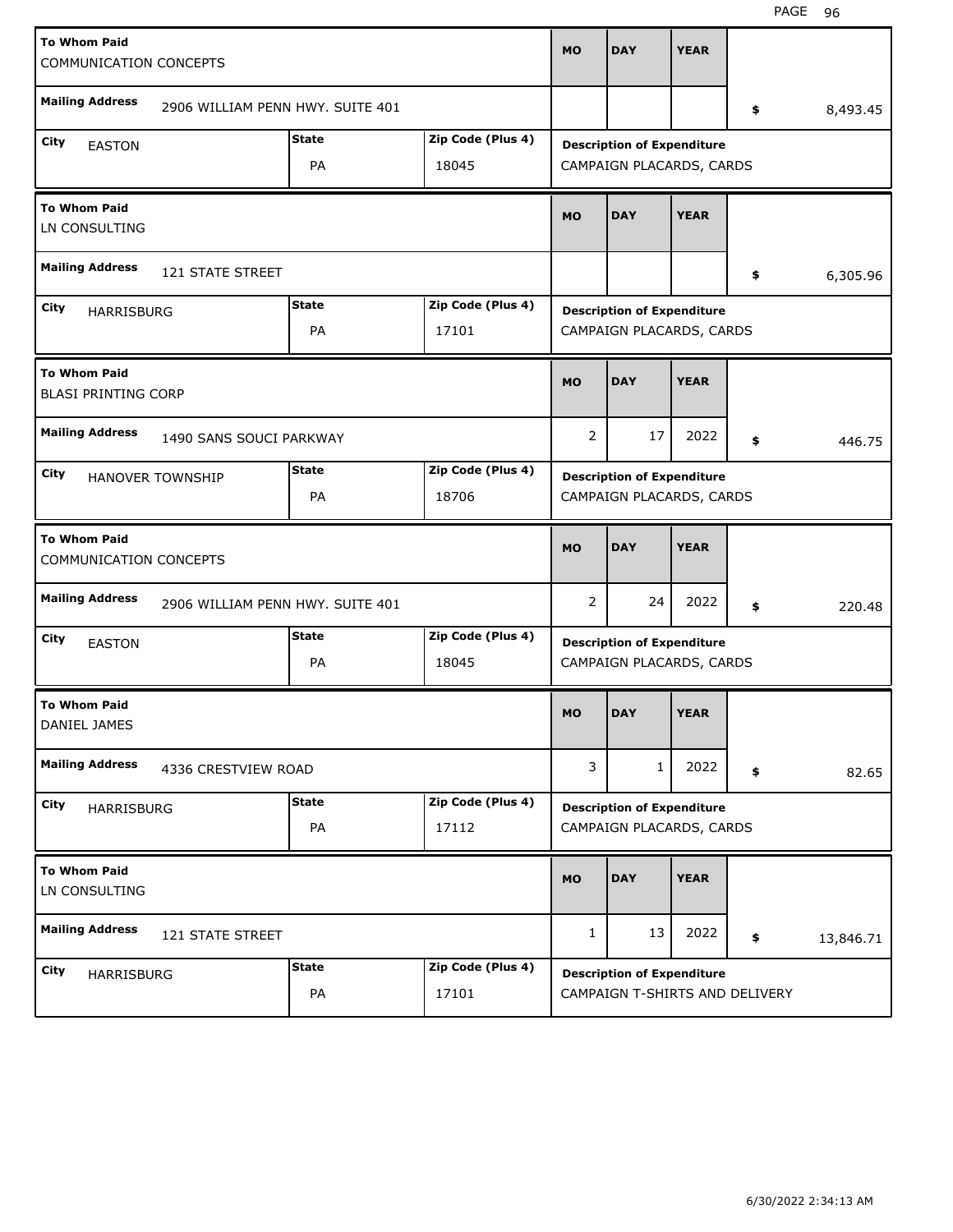| <b>To Whom Paid</b>                              |                    |                            | <b>MO</b>                                                    | <b>DAY</b>                                                          | <b>YEAR</b> |    |           |  |
|--------------------------------------------------|--------------------|----------------------------|--------------------------------------------------------------|---------------------------------------------------------------------|-------------|----|-----------|--|
| HIT THE ANGLES 360 PHOTOBOOTH                    |                    |                            |                                                              |                                                                     |             |    |           |  |
| <b>Mailing Address</b>                           |                    |                            | 1                                                            | 31                                                                  | 2022        | \$ | 900.00    |  |
| City                                             | <b>State</b>       | Zip Code (Plus 4)          |                                                              | <b>Description of Expenditure</b><br>CAMPAIGN VIDEO AND PHOTOGRAPHY |             |    |           |  |
| <b>To Whom Paid</b><br>FRIENDS OF RAY D'AGOSTINO |                    |                            |                                                              | <b>DAY</b>                                                          | <b>YEAR</b> |    |           |  |
| <b>Mailing Address</b><br>PO BOX 2184            |                    |                            |                                                              | 11                                                                  | 2022        | \$ | 1,000.00  |  |
| City<br>LANCASTER                                | <b>State</b><br>PA | Zip Code (Plus 4)<br>17608 |                                                              | <b>Description of Expenditure</b><br>CHARITABLE CONTRIBUTION        |             |    |           |  |
| <b>To Whom Paid</b><br><b>CCRP</b>               | <b>MO</b>          | <b>DAY</b>                 | <b>YEAR</b>                                                  |                                                                     |             |    |           |  |
| <b>Mailing Address</b><br>333 LINNIPPI TRAIL     |                    |                            | 2                                                            | 14                                                                  | 2022        | \$ | 1,000.00  |  |
| City<br><b>LOCK HAVEN</b>                        | <b>State</b><br>PA | Zip Code (Plus 4)<br>17745 | <b>Description of Expenditure</b><br>CHARITABLE CONTRIBUTION |                                                                     |             |    |           |  |
|                                                  |                    |                            |                                                              |                                                                     |             |    |           |  |
| <b>To Whom Paid</b><br>TAG LLC                   |                    |                            | <b>MO</b>                                                    | <b>DAY</b>                                                          | <b>YEAR</b> |    |           |  |
| <b>Mailing Address</b><br>PO BOX 1243            |                    |                            |                                                              |                                                                     |             | \$ | 61,128.46 |  |
| City<br>ALEXANDRIA                               | <b>State</b><br>VA | Zip Code (Plus 4)<br>22313 |                                                              | <b>Description of Expenditure</b><br>DIGITAL MEDIA CAMPAIGN         |             |    |           |  |
| <b>To Whom Paid</b><br><b>DIGICO</b>             |                    |                            | <b>MO</b>                                                    | <b>DAY</b>                                                          | <b>YEAR</b> |    |           |  |
| <b>Mailing Address</b>                           |                    |                            | 1                                                            | 10                                                                  | 2022        | \$ | 62,500.00 |  |
| City                                             | <b>State</b>       | Zip Code (Plus 4)          |                                                              | <b>Description of Expenditure</b><br>DIGITAL MEDIA CAMPAIGN         |             |    |           |  |
| <b>To Whom Paid</b><br>LN CONSULTING             |                    |                            | <b>MO</b>                                                    | <b>DAY</b>                                                          | <b>YEAR</b> |    |           |  |
| <b>Mailing Address</b><br>121 STATE STREET       |                    |                            |                                                              |                                                                     |             | \$ | 14,962.37 |  |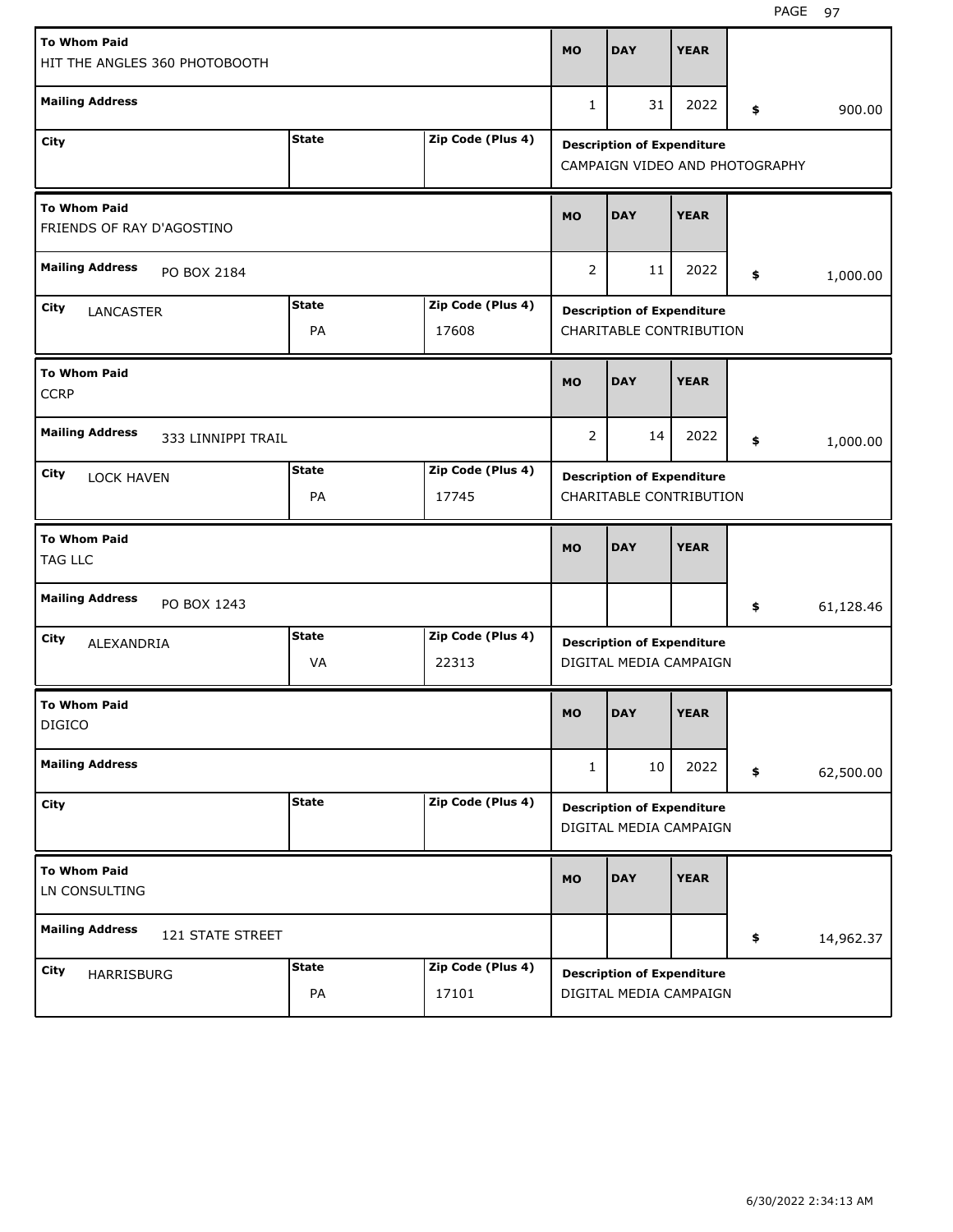| <b>To Whom Paid</b><br><b>TAG LLC</b>                     |                    |                            | <b>MO</b> | <b>DAY</b>                                                       | <b>YEAR</b> |                                           |
|-----------------------------------------------------------|--------------------|----------------------------|-----------|------------------------------------------------------------------|-------------|-------------------------------------------|
| <b>Mailing Address</b><br>PO BOX 1243                     |                    |                            |           |                                                                  |             | \$<br>1,202.85                            |
| City<br>ALEXANDRIA                                        | <b>State</b><br>VA | Zip Code (Plus 4)<br>22313 |           | <b>Description of Expenditure</b><br><b>FUNDRAISING EXPENSES</b> |             |                                           |
| <b>To Whom Paid</b><br><b>WYNDHAM LANCASTER</b>           |                    |                            |           | <b>DAY</b>                                                       | <b>YEAR</b> |                                           |
| <b>Mailing Address</b><br>2300 LINCOLN HWY EAST           | 2                  | $\overline{4}$             | 2022      | \$<br>2,375.73                                                   |             |                                           |
| City<br><b>LANCASTER</b>                                  | <b>State</b><br>PA | Zip Code (Plus 4)<br>17602 |           | <b>Description of Expenditure</b><br><b>FUNDRAISING EXPENSE</b>  |             |                                           |
| <b>To Whom Paid</b><br><b>KC CONSULTING</b>               |                    |                            | <b>MO</b> | <b>DAY</b>                                                       | <b>YEAR</b> |                                           |
| <b>Mailing Address</b><br>PO BOX 2101                     |                    |                            | 3         | $\mathbf{1}$                                                     | 2022        | \$<br>1,342.25                            |
| City<br><b>JENKINTOWN</b>                                 | <b>State</b><br>PA | Zip Code (Plus 4)<br>19046 |           | <b>Description of Expenditure</b><br><b>FUNDRAISING EXPENSE</b>  |             |                                           |
|                                                           |                    |                            |           |                                                                  |             |                                           |
| <b>To Whom Paid</b><br>LN CONSULTING                      |                    |                            | <b>MO</b> | <b>DAY</b>                                                       | <b>YEAR</b> |                                           |
| <b>Mailing Address</b><br>121 STATE STREET                |                    |                            | 3         | $\overline{2}$                                                   | 2022        | \$<br>15,000.00                           |
| City<br>HARRISBURG                                        | <b>State</b><br>PA | Zip Code (Plus 4)<br>17101 |           | <b>Description of Expenditure</b><br><b>FUNDRAISING EXPENSE</b>  |             |                                           |
| <b>To Whom Paid</b><br>AP INTEGO                          |                    |                            | MO        | <b>DAY</b>                                                       | <b>YEAR</b> |                                           |
| <b>Mailing Address</b>                                    |                    |                            |           |                                                                  |             | \$<br>291.98                              |
| City                                                      | <b>State</b>       | Zip Code (Plus 4)          |           | <b>Description of Expenditure</b>                                |             |                                           |
| <b>To Whom Paid</b><br>WASHINGTON COUNTY REPUBLICAN WOMEN |                    |                            | <b>MO</b> | <b>DAY</b>                                                       | <b>YEAR</b> | INSURANCE EXPENSE - WORKER'S COMPENSATION |
| <b>Mailing Address</b><br>3083 NATIONAL PIKE              |                    |                            | 3         | 1                                                                | 2022        | \$<br>100.00                              |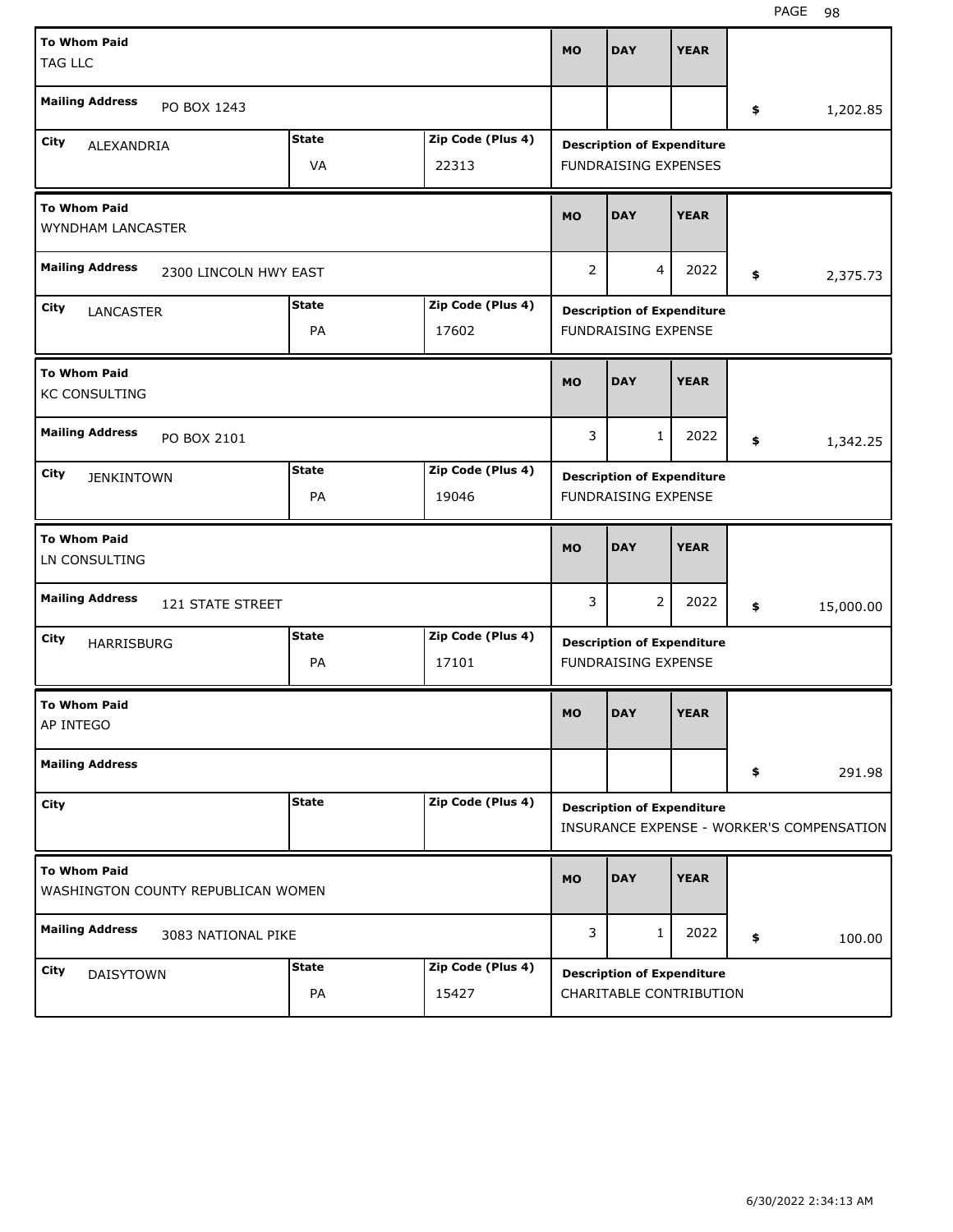| <b>To Whom Paid</b><br>LANDSLIDE STRATEGIES   |                         |                    |                            | <b>MO</b> | <b>DAY</b>                        | <b>YEAR</b> |                                  |           |
|-----------------------------------------------|-------------------------|--------------------|----------------------------|-----------|-----------------------------------|-------------|----------------------------------|-----------|
| <b>Mailing Address</b>                        | 2468 WINDBREAK DRIVE    |                    |                            |           |                                   |             | \$                               | 37,380.90 |
| City<br>ALEXANDRIA                            |                         | <b>State</b><br>VA | Zip Code (Plus 4)<br>22306 |           | <b>Description of Expenditure</b> |             | CONSULTING, FINANCE, FUNDRAISING |           |
| <b>To Whom Paid</b><br>CAPITOL RESOURCE GROUP |                         |                    |                            | <b>MO</b> | <b>DAY</b>                        | <b>YEAR</b> |                                  |           |
| <b>Mailing Address</b><br>PO BOX 194          |                         |                    |                            |           |                                   |             | \$                               | 36,000.00 |
| City<br><b>WAYNE</b>                          |                         | <b>State</b><br>PA | Zip Code (Plus 4)<br>19087 |           | <b>Description of Expenditure</b> |             | CONSULTING, FINANCE, FUNDRAISING |           |
| <b>To Whom Paid</b><br>LN CONSULTING          |                         |                    |                            | <b>MO</b> | <b>DAY</b>                        | <b>YEAR</b> |                                  |           |
| <b>Mailing Address</b>                        | <b>121 STATE STREET</b> |                    |                            |           |                                   |             | \$                               | 57,384.19 |
| City<br>HARRISBURG                            |                         | <b>State</b><br>PA | Zip Code (Plus 4)<br>17101 |           | <b>Description of Expenditure</b> |             | CONSULTING, FINANCE, FUNDRAISING |           |
|                                               |                         |                    |                            |           |                                   |             |                                  |           |
| <b>To Whom Paid</b><br>TAG LLC                |                         |                    |                            | <b>MO</b> | <b>DAY</b>                        | <b>YEAR</b> |                                  |           |
| <b>Mailing Address</b>                        | PO BOX 1243             |                    |                            |           |                                   |             | \$                               | 8,250.00  |
| City<br>ALEXANDRIA                            |                         | <b>State</b><br>VA | Zip Code (Plus 4)<br>22313 |           | <b>Description of Expenditure</b> |             | CONSULTING, FINANCE, FUNDRAISING |           |
| <b>To Whom Paid</b><br>ADRIENNE MITFORD       |                         |                    |                            | <b>MO</b> | <b>DAY</b>                        | <b>YEAR</b> |                                  |           |
| <b>Mailing Address</b>                        | 207 N. TIMBER COURT     |                    |                            | 1         | 14                                | 2022        | \$                               | 4,000.00  |
| City<br>HARRISBURG                            |                         | <b>State</b><br>PA | Zip Code (Plus 4)<br>17112 |           | <b>Description of Expenditure</b> |             | CONSULTING, FINANCE, FUNDRAISING |           |
| <b>To Whom Paid</b><br>PHILLIP KIRMAN         |                         |                    |                            | MO        | <b>DAY</b>                        | <b>YEAR</b> |                                  |           |
| <b>Mailing Address</b>                        | 102 MIDDLEFIELD LANE    |                    |                            | 1         | 14                                | 2022        | \$                               | 2,000.00  |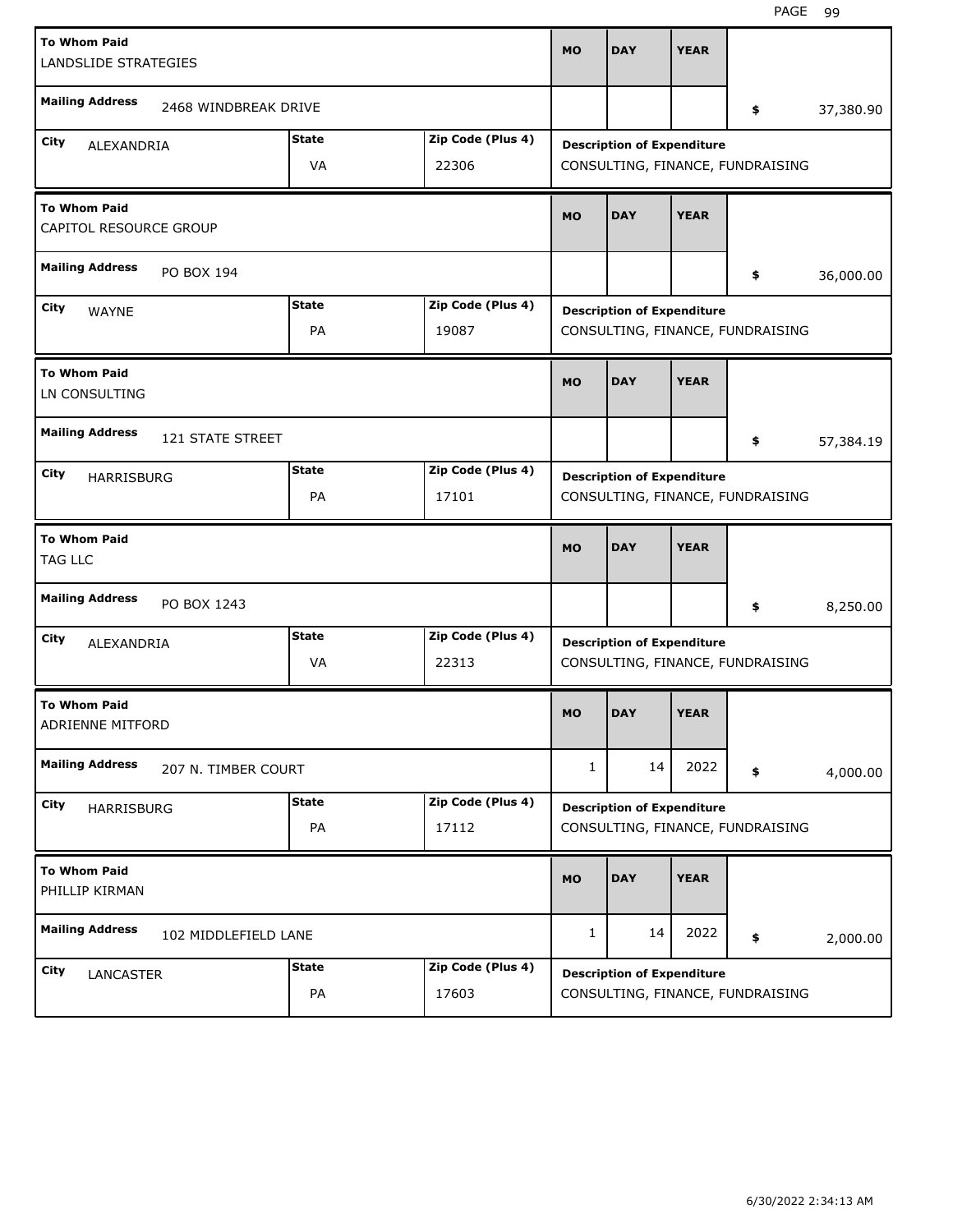| <b>To Whom Paid</b><br><b>FRANCIS GRADY</b>                |                                                                       |                    |                            | <b>MO</b>                                        | <b>DAY</b>                                                            | <b>YEAR</b>                       |    |  |          |
|------------------------------------------------------------|-----------------------------------------------------------------------|--------------------|----------------------------|--------------------------------------------------|-----------------------------------------------------------------------|-----------------------------------|----|--|----------|
| <b>Mailing Address</b>                                     | 445 FOULKE LANE                                                       |                    |                            | $\mathbf{1}$                                     | 14                                                                    | 2022                              | \$ |  | 1,750.00 |
| City<br>SPRINGFIELD                                        |                                                                       | <b>State</b><br>PA | Zip Code (Plus 4)<br>19064 |                                                  | <b>Description of Expenditure</b><br>CONSULTING, FINANCE, FUNDRAISING |                                   |    |  |          |
| <b>To Whom Paid</b><br>PA LEADERSHIP COUNCIL               |                                                                       |                    |                            | <b>MO</b>                                        | <b>DAY</b>                                                            | <b>YEAR</b>                       |    |  |          |
| <b>Mailing Address</b><br>5405 JONESTOWN ROAD STE. 110     |                                                                       |                    |                            | $\mathbf{1}$                                     | 19                                                                    | 2022                              | \$ |  | 400.00   |
| City                                                       | <b>State</b><br>Zip Code (Plus 4)<br><b>HARRISBURG</b><br>PA<br>17112 |                    |                            |                                                  |                                                                       | <b>Description of Expenditure</b> |    |  |          |
| <b>To Whom Paid</b><br>LANDSLIDE STRATEGIES                |                                                                       |                    |                            | <b>MO</b>                                        | <b>DAY</b>                                                            | <b>YEAR</b>                       |    |  |          |
| <b>Mailing Address</b>                                     | 2468 WINDBREAK DRIVE                                                  |                    |                            | $\mathbf{1}$                                     | 31                                                                    | 2022                              | \$ |  | 35.00    |
| City<br>ALEXANDRIA                                         |                                                                       | <b>State</b><br>VA | Zip Code (Plus 4)<br>22306 | <b>Description of Expenditure</b><br>ADVERTISING |                                                                       |                                   |    |  |          |
| <b>To Whom Paid</b><br>FIREARMS OWNERS AGAINST CRIME - PAC |                                                                       |                    |                            |                                                  |                                                                       |                                   |    |  |          |
|                                                            |                                                                       |                    |                            | <b>MO</b>                                        | <b>DAY</b>                                                            | <b>YEAR</b>                       |    |  |          |
| <b>Mailing Address</b>                                     |                                                                       |                    |                            | 2                                                | 18                                                                    | 2022                              | \$ |  | 350.00   |
| City<br>CARNEGIE                                           |                                                                       | <b>State</b><br>PA | Zip Code (Plus 4)<br>15106 | <b>ADVERTISING</b>                               | <b>Description of Expenditure</b>                                     |                                   |    |  |          |
| <b>To Whom Paid</b>                                        | NORTHERN YORK COUNTY REPUBLICAN CLUB                                  |                    |                            | MO                                               | <b>DAY</b>                                                            | <b>YEAR</b>                       |    |  |          |
| <b>Mailing Address</b>                                     | PO BOX 108                                                            |                    |                            | $\overline{2}$                                   | 28                                                                    | 2022                              | \$ |  | 150.00   |
| City<br><b>DILLSBURG</b>                                   |                                                                       | <b>State</b><br>PA | Zip Code (Plus 4)<br>17019 | ADVERTISING                                      | <b>Description of Expenditure</b>                                     |                                   |    |  |          |
| <b>To Whom Paid</b>                                        | SCHUYLKILL COUNTY REPUBLICAN COMMITTEE                                |                    |                            | <b>MO</b>                                        | <b>DAY</b>                                                            | <b>YEAR</b>                       |    |  |          |
| <b>Mailing Address</b>                                     | PO BOX 449                                                            |                    |                            | 3                                                | 1                                                                     | 2022                              | \$ |  | 150.00   |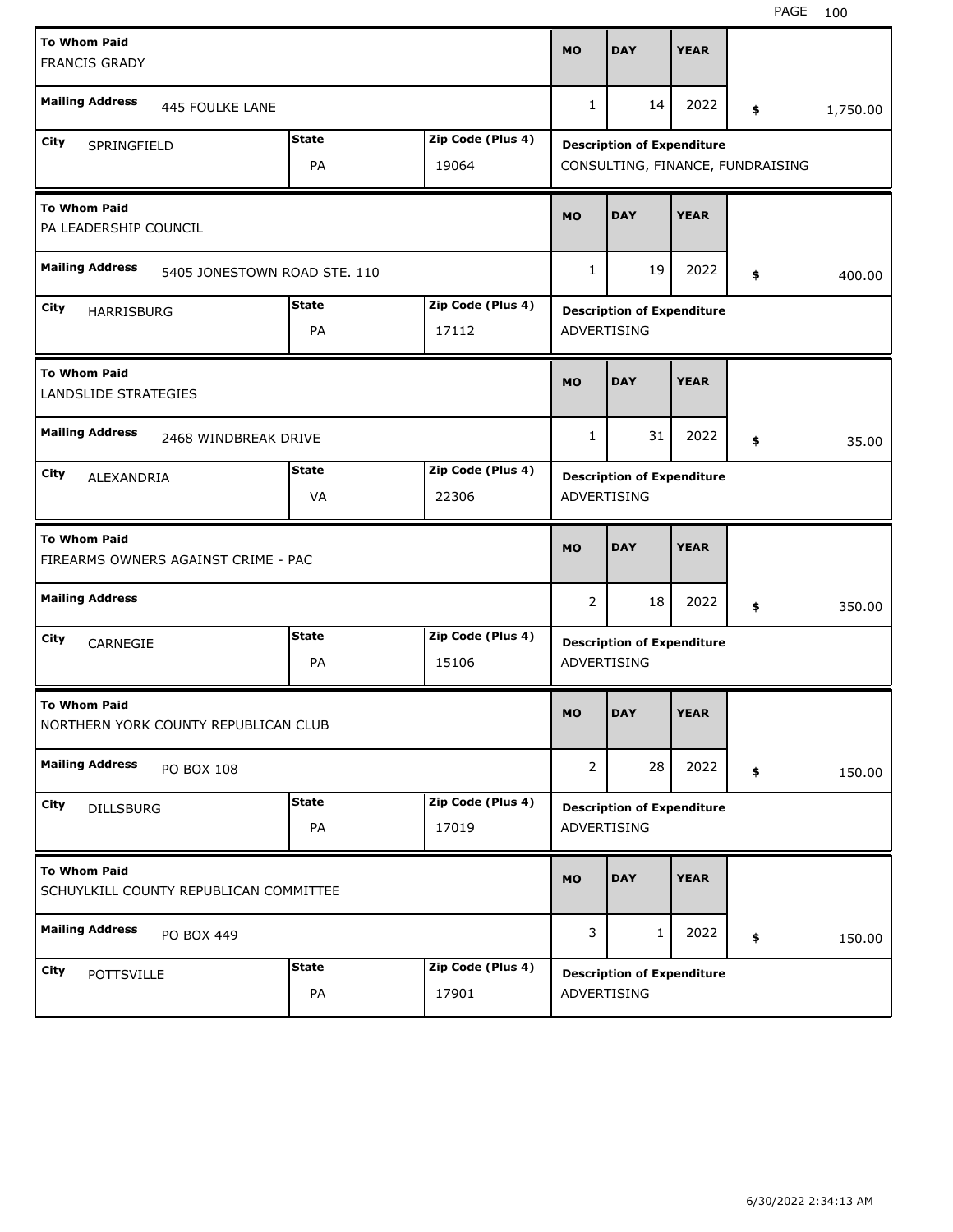| <b>To Whom Paid</b><br>UNION COUNTY REPUBLICAN COMMITTEE |                           |                   | <b>MO</b>      | <b>DAY</b>                                                  | <b>YEAR</b> |                            |          |
|----------------------------------------------------------|---------------------------|-------------------|----------------|-------------------------------------------------------------|-------------|----------------------------|----------|
| <b>Mailing Address</b><br><b>PO BOX 588</b>              |                           |                   | 3              | 3                                                           | 2022        | \$                         | 250.00   |
| City<br>LEWISBURG                                        | <b>State</b>              | Zip Code (Plus 4) |                | <b>Description of Expenditure</b>                           |             |                            |          |
|                                                          | PA                        | 17837             | ADVERTISING    |                                                             |             |                            |          |
| <b>To Whom Paid</b><br>LANDSLIDE STRATEGIES              |                           |                   |                | <b>DAY</b>                                                  | <b>YEAR</b> |                            |          |
| <b>Mailing Address</b><br>2468 WINDBREAK DRIVE           |                           |                   |                | 3                                                           | 2022        | \$                         | 323.12   |
| City                                                     | <b>State</b>              | Zip Code (Plus 4) |                | <b>Description of Expenditure</b>                           |             |                            |          |
|                                                          | ALEXANDRIA<br>VA<br>22306 |                   |                |                                                             |             | AUTO MILEAGE REIMBURSEMENT |          |
| <b>To Whom Paid</b><br>LANDSLIDE STRATEGIES              |                           |                   | <b>MO</b>      | <b>DAY</b>                                                  | <b>YEAR</b> |                            |          |
| <b>Mailing Address</b><br>2468 WINDBREAK DRIVE           |                           |                   | $\mathbf{1}$   | 31                                                          | 2022        | \$                         | 689.13   |
| City<br>ALEXANDRIA                                       | <b>State</b>              | Zip Code (Plus 4) |                | <b>Description of Expenditure</b>                           |             |                            |          |
|                                                          | VA                        | 22306             |                | AUTO MILEAGE REIMBURSEMENT                                  |             |                            |          |
|                                                          |                           |                   |                |                                                             |             |                            |          |
| <b>To Whom Paid</b><br>LN CONSULTING                     |                           |                   | <b>MO</b>      | <b>DAY</b>                                                  | <b>YEAR</b> |                            |          |
| <b>Mailing Address</b><br>121 STATE STREET               |                           |                   | $\overline{2}$ | 8                                                           | 2022        | \$                         | 8,749.27 |
| City                                                     | State                     | Zip Code (Plus 4) |                |                                                             |             |                            |          |
| <b>HARRISBURG</b>                                        | PA                        | 17101             |                | <b>Description of Expenditure</b><br>LAWN SIGNS AND BANNERS |             |                            |          |
| <b>To Whom Paid</b><br>PHILLIP KIRMAN                    |                           |                   | <b>MO</b>      | <b>DAY</b>                                                  | <b>YEAR</b> |                            |          |
| <b>Mailing Address</b><br>102 MIDDLEFIELD LANE           |                           |                   | $\overline{2}$ | 2                                                           | 2022        | \$                         | 13.56    |
| City                                                     | <b>State</b>              | Zip Code (Plus 4) |                | <b>Description of Expenditure</b>                           |             |                            |          |
| LANCASTER                                                | PA                        | 17603             |                | OFFICE SUPPLIES                                             |             |                            |          |
| <b>To Whom Paid</b><br>PHILLIP KIRMAN                    |                           |                   | <b>MO</b>      | <b>DAY</b>                                                  | <b>YEAR</b> |                            |          |
| <b>Mailing Address</b><br>102 MIDDLEFIELD LANE           |                           |                   | $\overline{2}$ | 2                                                           | 2022        | \$                         | 694.20   |
| City<br>LANCASTER                                        | <b>State</b>              | Zip Code (Plus 4) |                | <b>Description of Expenditure</b>                           |             |                            |          |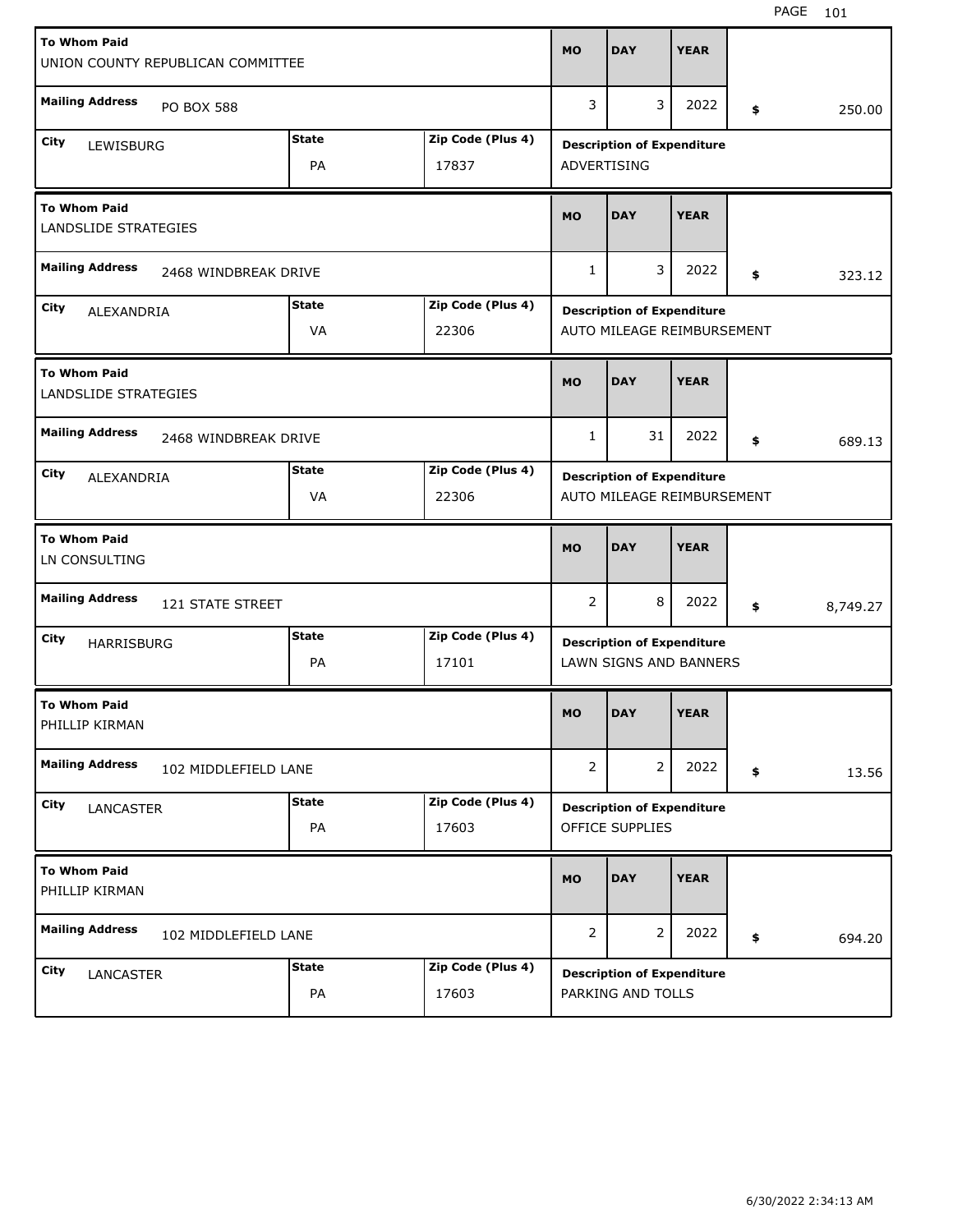| <b>To Whom Paid</b><br>SOUTH STREET GARAGE           |                           |                            | MO           | <b>DAY</b>                                                | <b>YEAR</b> |    |           |  |  |
|------------------------------------------------------|---------------------------|----------------------------|--------------|-----------------------------------------------------------|-------------|----|-----------|--|--|
| <b>Mailing Address</b>                               |                           |                            |              |                                                           |             | \$ | 1,320.00  |  |  |
| City                                                 | <b>State</b>              | Zip Code (Plus 4)          |              | <b>Description of Expenditure</b><br>PARKING AND TOLLS    |             |    |           |  |  |
| <b>To Whom Paid</b><br>DANIEL JAMES                  |                           |                            |              | <b>DAY</b>                                                | <b>YEAR</b> |    |           |  |  |
| <b>Mailing Address</b><br>4336 CRESTVIEW ROAD        |                           |                            |              | $\mathbf{1}$                                              | 2022        | \$ | 60.00     |  |  |
| City<br><b>HARRISBURG</b>                            | <b>State</b><br>PA        | Zip Code (Plus 4)<br>17112 |              | <b>Description of Expenditure</b><br>PARKING AND TOLLS    |             |    |           |  |  |
| <b>To Whom Paid</b><br><b>CORPNET</b>                |                           |                            | <b>MO</b>    | <b>DAY</b>                                                | <b>YEAR</b> |    |           |  |  |
| <b>Mailing Address</b>                               |                           |                            | $\mathbf{1}$ | 13                                                        | 2022        | \$ | 398.00    |  |  |
| <b>State</b><br>Zip Code (Plus 4)<br>City            |                           |                            |              | <b>Description of Expenditure</b><br>PAYROLL PROCESSING   |             |    |           |  |  |
| <b>To Whom Paid</b>                                  |                           |                            |              |                                                           |             |    |           |  |  |
| <b>GUSTO</b>                                         |                           |                            | MO           | <b>DAY</b>                                                | <b>YEAR</b> |    |           |  |  |
| <b>Mailing Address</b>                               |                           |                            |              |                                                           |             | \$ | 79.50     |  |  |
| City                                                 | <b>State</b>              | Zip Code (Plus 4)          |              | <b>Description of Expenditure</b><br>PAYROLL PROCESSING   |             |    |           |  |  |
| <b>To Whom Paid</b><br>MCLAUGHLIN & ASSOCIATES, INC. |                           |                            | <b>MO</b>    | <b>DAY</b>                                                | <b>YEAR</b> |    |           |  |  |
| <b>Mailing Address</b><br>566 S. ROUTE 303           |                           |                            |              |                                                           |             | \$ | 48,750.00 |  |  |
| City<br><b>BLAUVELT</b>                              | <b>State</b><br><b>NY</b> | Zip Code (Plus 4)<br>10913 |              | <b>Description of Expenditure</b><br>POLITICAL CONSULTANT |             |    |           |  |  |
| <b>To Whom Paid</b><br>THE DUQUESNE CLUB             |                           |                            | MO           | <b>DAY</b>                                                | <b>YEAR</b> |    |           |  |  |
| <b>Mailing Address</b><br>PO BOX 387                 |                           |                            | 3            | 10                                                        | 2022        | \$ | 8,234.14  |  |  |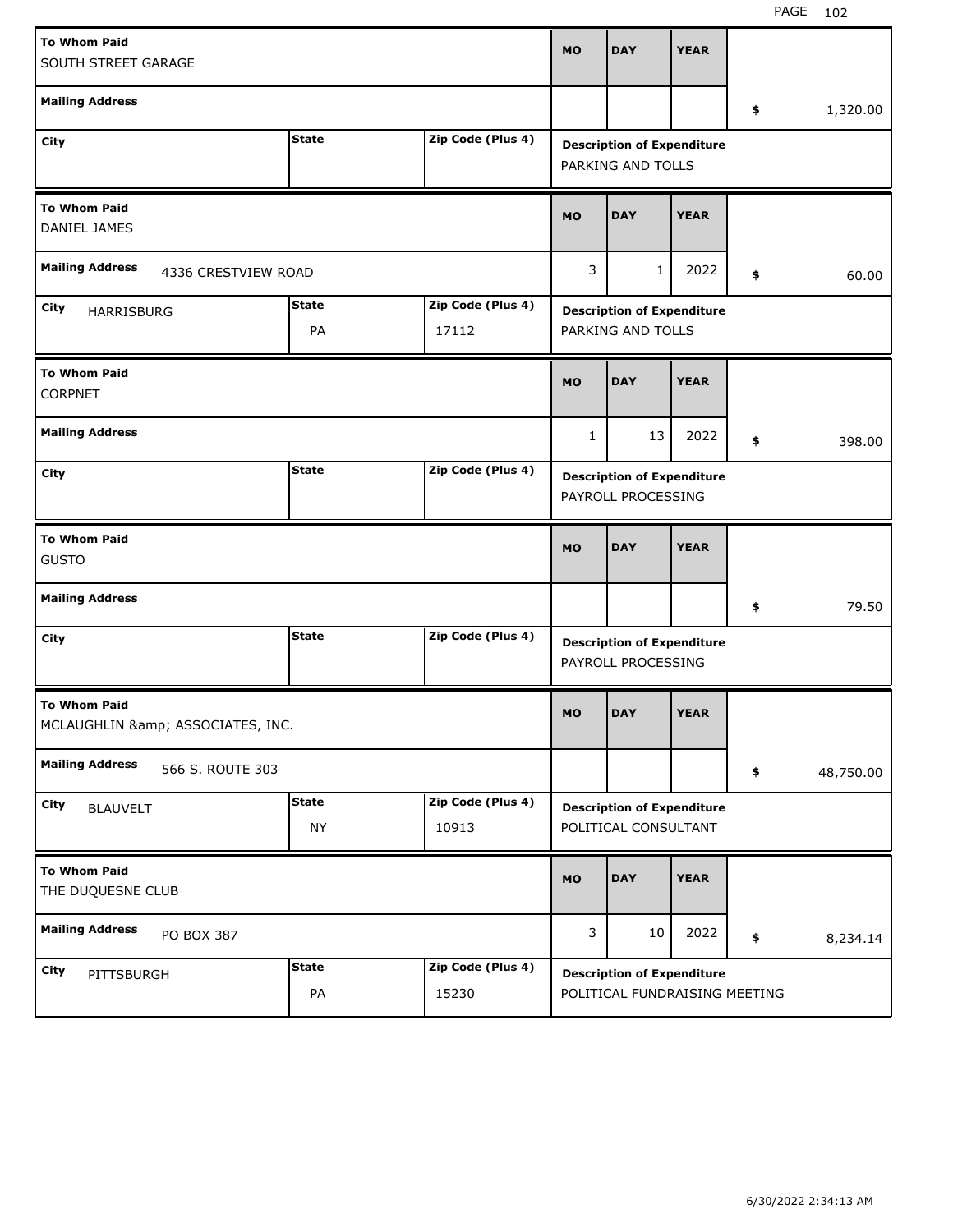| <b>To Whom Paid</b><br><b>KC CONSULTING</b>       |                                 |                           |                            | <b>MO</b>      | <b>DAY</b>                                                     | <b>YEAR</b> |                    |
|---------------------------------------------------|---------------------------------|---------------------------|----------------------------|----------------|----------------------------------------------------------------|-------------|--------------------|
| <b>Mailing Address</b>                            | PO BOX 2101                     |                           |                            | 3              | 19                                                             | 2022        | \$<br>173.84       |
| City<br><b>JENKINTOWN</b>                         |                                 | <b>State</b><br><b>PA</b> | Zip Code (Plus 4)<br>19046 | PRINTING       | <b>Description of Expenditure</b>                              |             |                    |
| <b>To Whom Paid</b>                               | MINGIS, GUTOWSKI & COMPANY, LLP |                           |                            | <b>MO</b>      | <b>DAY</b>                                                     | <b>YEAR</b> |                    |
| <b>Mailing Address</b>                            | 300 WEST STATE STREET SUITE 206 |                           |                            |                |                                                                |             | \$<br>8,676.51     |
| City<br>MEDIA                                     |                                 | <b>State</b><br>PA        | Zip Code (Plus 4)<br>19063 |                | <b>Description of Expenditure</b><br>PROFESSIONAL FEES         |             |                    |
| <b>To Whom Paid</b><br><b>GUSTO NET PAYROLL</b>   |                                 |                           |                            | <b>MO</b>      | <b>DAY</b>                                                     | <b>YEAR</b> |                    |
| <b>Mailing Address</b>                            |                                 |                           |                            |                |                                                                |             | \$<br>11,540.29    |
| City                                              |                                 | <b>State</b>              | Zip Code (Plus 4)          |                | <b>Description of Expenditure</b><br>SALARIES & WAGES          |             |                    |
|                                                   |                                 |                           |                            |                |                                                                |             |                    |
| <b>To Whom Paid</b><br><b>GUSTO PAYROLL TAXES</b> |                                 |                           |                            | <b>MO</b>      | <b>DAY</b>                                                     | <b>YEAR</b> |                    |
| <b>Mailing Address</b>                            |                                 |                           |                            |                |                                                                |             | \$<br>5,358.86     |
| City                                              |                                 | <b>State</b>              | Zip Code (Plus 4)          |                | <b>Description of Expenditure</b><br><b>TAXES PAYROLL</b>      |             |                    |
| <b>To Whom Paid</b><br>BRABENDERCOX, LLC          |                                 |                           |                            | <b>MO</b>      | <b>DAY</b>                                                     | <b>YEAR</b> |                    |
| <b>Mailing Address</b>                            | 1218 GRANDVIEW AVENUE           |                           |                            |                |                                                                |             | \$<br>3,395,252.00 |
| City<br>PITTSBURGH                                |                                 | <b>State</b><br>PA        | Zip Code (Plus 4)<br>15211 |                | <b>Description of Expenditure</b><br>TELEVISION COMMERCIAL/ADS |             |                    |
| <b>To Whom Paid</b><br>LN CONSULTING              |                                 |                           |                            | <b>MO</b>      | <b>DAY</b>                                                     | <b>YEAR</b> |                    |
| <b>Mailing Address</b>                            | 121 STATE STREET                |                           |                            | $\overline{2}$ | 18                                                             | 2022        | \$<br>150,942.22   |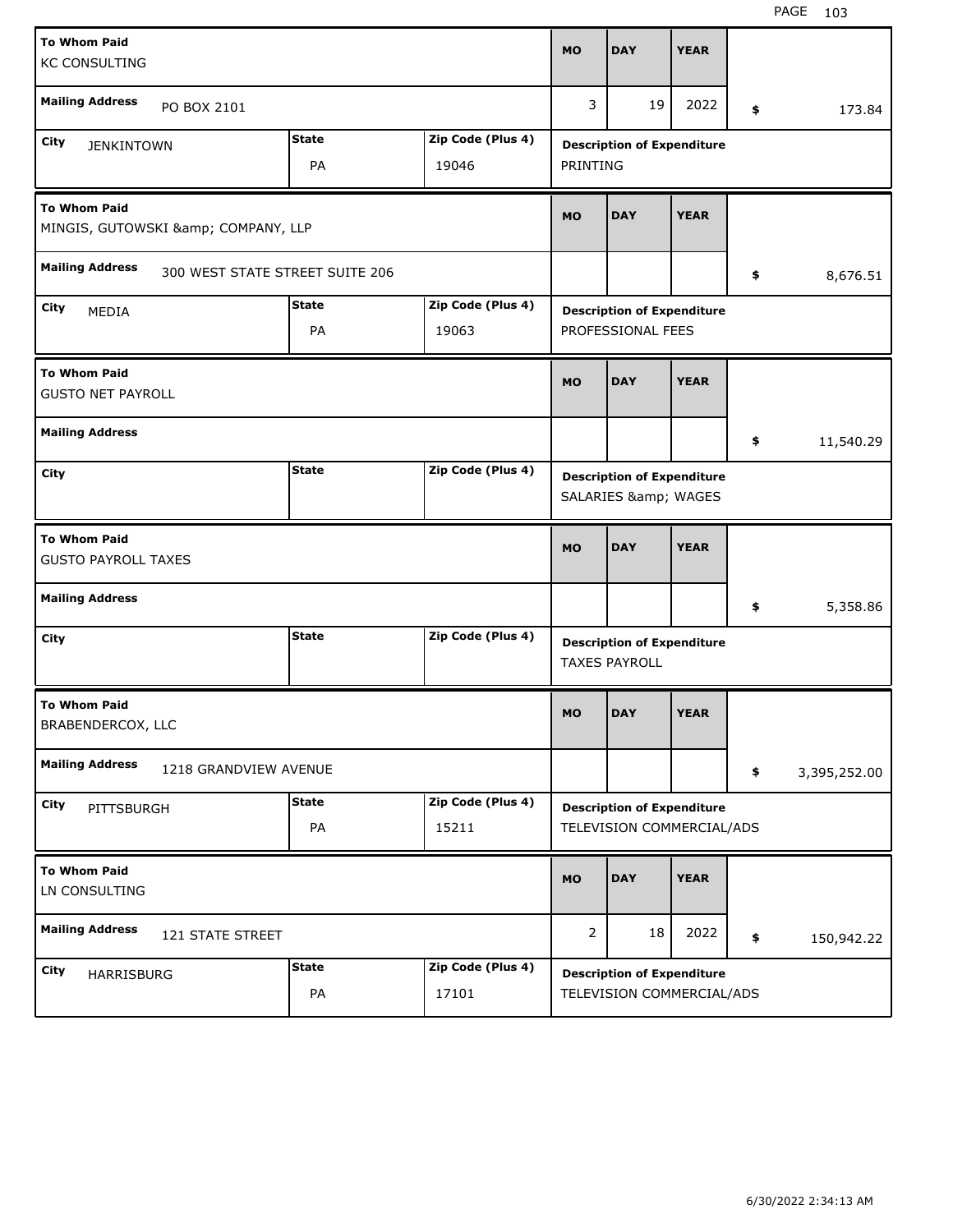| <b>City</b>                                 | <b>State</b>          | Zip Code (Plus 4)          |                | <b>Description of Expenditure</b><br>PAYROLL PROCESSING               |             |                                           |
|---------------------------------------------|-----------------------|----------------------------|----------------|-----------------------------------------------------------------------|-------------|-------------------------------------------|
| <b>Mailing Address</b>                      |                       |                            | 3              | 2                                                                     | 2022        | \$<br>92.22                               |
| <b>To Whom Paid</b><br><b>GUSTO</b>         |                       |                            | <b>MO</b>      | <b>DAY</b>                                                            | <b>YEAR</b> |                                           |
| City<br>ALEXANDRIA                          | <b>State</b><br>VA    | Zip Code (Plus 4)<br>22313 |                | <b>Description of Expenditure</b><br>CONSULTING, FINANCE, FUNDRAISING |             |                                           |
| <b>Mailing Address</b><br>PO BOX 1243       |                       |                            | 3              | $\overline{7}$                                                        | 2022        | \$<br>4,500.00                            |
| <b>To Whom Paid</b><br>TAG LLC              |                       |                            | <b>MO</b>      | <b>DAY</b>                                                            | <b>YEAR</b> |                                           |
| City                                        | <b>State</b>          | Zip Code (Plus 4)          |                | <b>Description of Expenditure</b>                                     |             | INSURANCE EXPENSE - WORKER'S COMPENSATION |
| <b>Mailing Address</b>                      |                       |                            | $\overline{2}$ | $\overline{7}$                                                        | 2022        | \$<br>100.65                              |
| <b>To Whom Paid</b><br>AP INTEGO            |                       |                            | <b>MO</b>      | <b>DAY</b>                                                            | <b>YEAR</b> |                                           |
| City<br>LANCASTER                           | <b>State</b><br>PA    | Zip Code (Plus 4)<br>17602 |                | <b>Description of Expenditure</b><br><b>FUNDRAISING</b>               |             |                                           |
| <b>Mailing Address</b>                      | 2300 LINCOLN HWY EAST |                            | $\overline{2}$ | 8                                                                     | 2022        | \$<br>1,335.78                            |
| <b>To Whom Paid</b><br>WYNDHAM LANCASTER    |                       |                            | <b>MO</b>      | <b>DAY</b>                                                            | <b>YEAR</b> |                                           |
| City<br>ALEXANDRIA                          | <b>State</b><br>VA    | Zip Code (Plus 4)<br>22313 |                | <b>Description of Expenditure</b><br>DIGITAL MEDIA CAMPAIGN           |             |                                           |
| <b>Mailing Address</b><br>PO BOX 1243       |                       |                            |                | $\overline{7}$                                                        | 2022        | \$<br>13,139.06                           |
| <b>To Whom Paid</b><br><b>TAG LLC</b>       |                       |                            |                | <b>DAY</b>                                                            | <b>YEAR</b> |                                           |
| City<br>ALEXANDRIA                          | <b>State</b><br>VA    | Zip Code (Plus 4)<br>22306 |                | <b>Description of Expenditure</b><br>TRAVEL AND LODGING               |             |                                           |
| <b>Mailing Address</b>                      | 2468 WINDBREAK DRIVE  |                            |                |                                                                       |             | \$<br>2,414.94                            |
| <b>To Whom Paid</b><br>LANDSLIDE STRATEGIES |                       |                            | <b>MO</b>      | <b>DAY</b>                                                            | <b>YEAR</b> |                                           |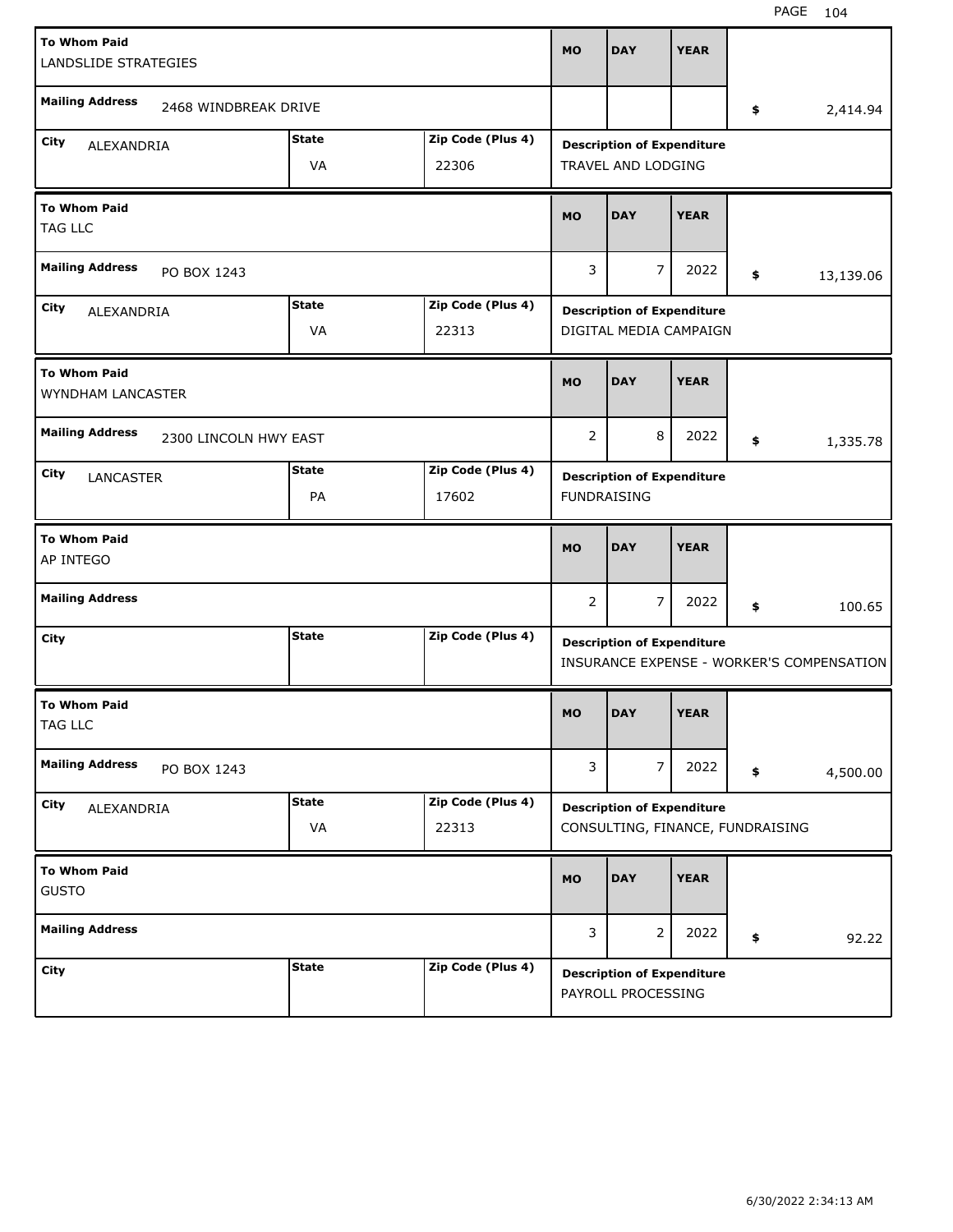| <b>To Whom Paid</b><br><b>GUSTO</b>                     |                                   |                            | <b>MO</b>                                               | <b>DAY</b>                                                      | <b>YEAR</b> |                                   |           |
|---------------------------------------------------------|-----------------------------------|----------------------------|---------------------------------------------------------|-----------------------------------------------------------------|-------------|-----------------------------------|-----------|
| <b>Mailing Address</b>                                  |                                   |                            | $\overline{2}$                                          | 14                                                              | 2022        | \$                                | 5,570.96  |
| City                                                    | <b>State</b>                      | Zip Code (Plus 4)          |                                                         | <b>Description of Expenditure</b><br>SALARIES & WAGES           |             |                                   |           |
| <b>To Whom Paid</b><br><b>GUSTO</b>                     | <b>MO</b>                         | <b>DAY</b>                 | <b>YEAR</b>                                             |                                                                 |             |                                   |           |
| <b>Mailing Address</b>                                  |                                   |                            |                                                         | 25                                                              | 2022        | \$                                | 6,117.78  |
| City                                                    | <b>State</b><br>Zip Code (Plus 4) |                            |                                                         |                                                                 |             | <b>Description of Expenditure</b> |           |
| <b>To Whom Paid</b><br>PHILLIP KIRMAN                   | <b>MO</b>                         | <b>DAY</b>                 | <b>YEAR</b>                                             |                                                                 |             |                                   |           |
| <b>Mailing Address</b><br>121 STATE STREET              |                                   |                            | $\overline{2}$                                          | $\overline{2}$                                                  | 2022        | \$                                | 108.48    |
| City<br>HARRISBURG                                      | <b>State</b><br>PA                | Zip Code (Plus 4)<br>17603 | <b>Description of Expenditure</b><br>TRAVEL AND LODGING |                                                                 |             |                                   |           |
| <b>To Whom Paid</b>                                     |                                   |                            |                                                         |                                                                 |             |                                   |           |
| LN CONSULTING                                           |                                   |                            | <b>MO</b>                                               | <b>DAY</b>                                                      | <b>YEAR</b> |                                   |           |
| <b>Mailing Address</b><br>121 STATE STREET              |                                   |                            |                                                         |                                                                 |             | \$                                | 3,718.26  |
| City<br>HARRISBURG                                      | <b>State</b><br>PA                | Zip Code (Plus 4)<br>17101 |                                                         | <b>Description of Expenditure</b><br>TRAVEL AND LODGING         |             |                                   |           |
| <b>To Whom Paid</b><br>TAG LLC                          |                                   |                            | <b>MO</b>                                               | <b>DAY</b>                                                      | <b>YEAR</b> |                                   |           |
| <b>Mailing Address</b><br>PO BOX 1243                   |                                   |                            |                                                         |                                                                 |             | \$                                | 2,537.50  |
| City<br>ALEXANDRIA                                      | <b>State</b><br>VA                | Zip Code (Plus 4)<br>22313 |                                                         | <b>Description of Expenditure</b><br>WEBSITE DESIGN/DOMAIN REG. |             |                                   |           |
| <b>To Whom Paid</b><br>REPUBLICAN PARTY OF PENNSYLVANIA |                                   |                            | MO                                                      | <b>DAY</b>                                                      | <b>YEAR</b> |                                   |           |
| <b>Mailing Address</b>                                  |                                   |                            | $\mathbf{1}$                                            | 3                                                               | 2022        | \$                                | 10,000.00 |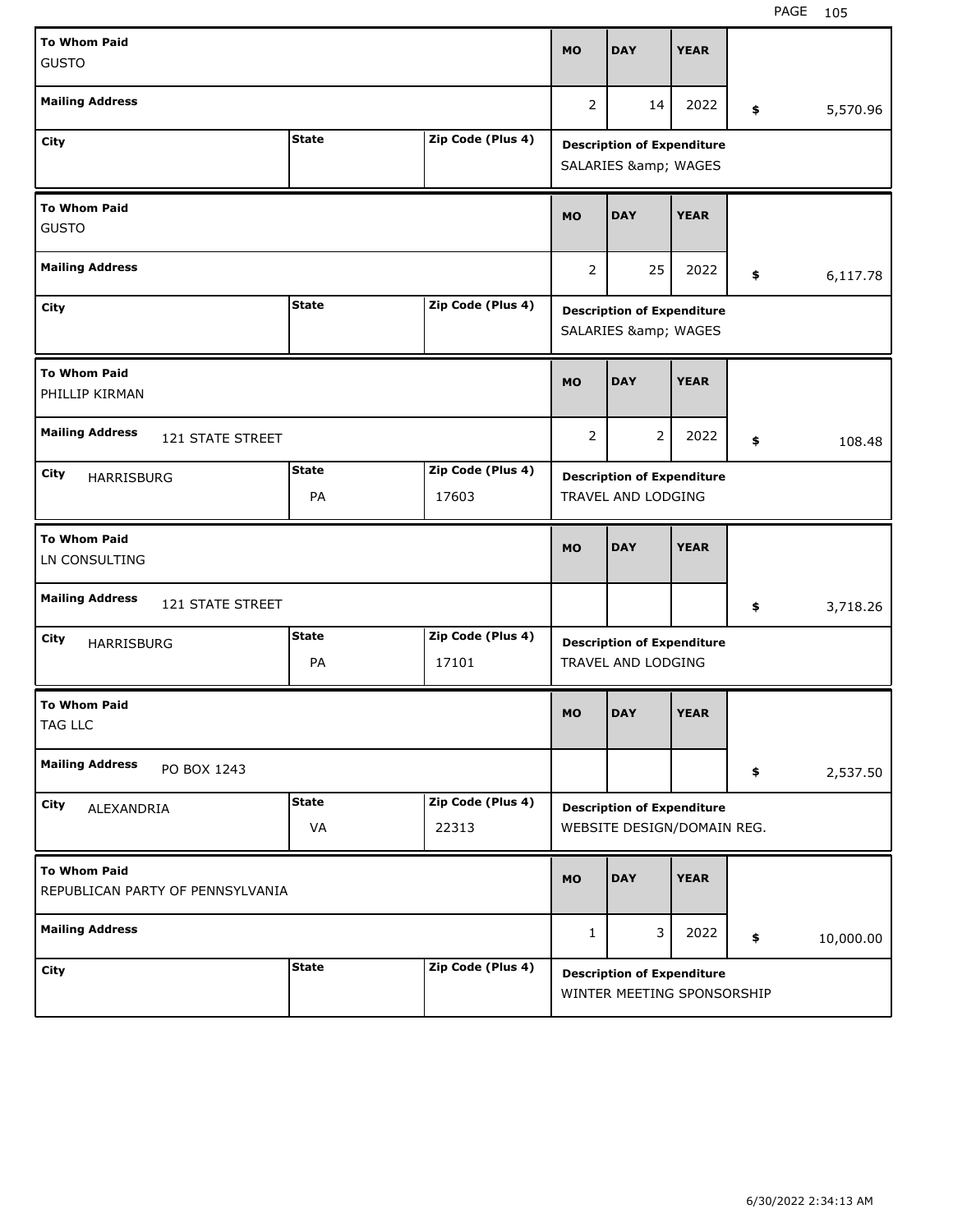| <b>To Whom Paid</b><br><b>MO</b><br>REPUBLICAN STATE COMMITTEE          |                    |                            |           | <b>DAY</b>                                                      | <b>YEAR</b> |                    |
|-------------------------------------------------------------------------|--------------------|----------------------------|-----------|-----------------------------------------------------------------|-------------|--------------------|
| <b>Mailing Address</b>                                                  |                    |                            |           | 19                                                              | 2022        | \$<br>1,000.00     |
| City                                                                    | <b>State</b>       | Zip Code (Plus 4)          |           | <b>Description of Expenditure</b><br>WINTER MEETING SPONSORSHIP |             |                    |
| <b>To Whom Paid</b><br>WIN RED                                          |                    |                            | <b>MO</b> | <b>DAY</b>                                                      | <b>YEAR</b> |                    |
| <b>Mailing Address</b><br>1776 WILSON BLVD, STE, 530                    |                    |                            |           |                                                                 |             | \$<br>4,093.76     |
| City<br><b>ARLINGTON</b>                                                | <b>State</b><br>VA | Zip Code (Plus 4)<br>22219 |           | <b>Description of Expenditure</b><br>CREDIT CARD PROCESSING     |             |                    |
| Enter Grand Total of Expenditures on Page 1, Report Cover Page, Item D. |                    |                            |           |                                                                 |             | <b>PAGE TOTAL</b>  |
|                                                                         |                    |                            |           |                                                                 |             | \$<br>4,099,592.37 |